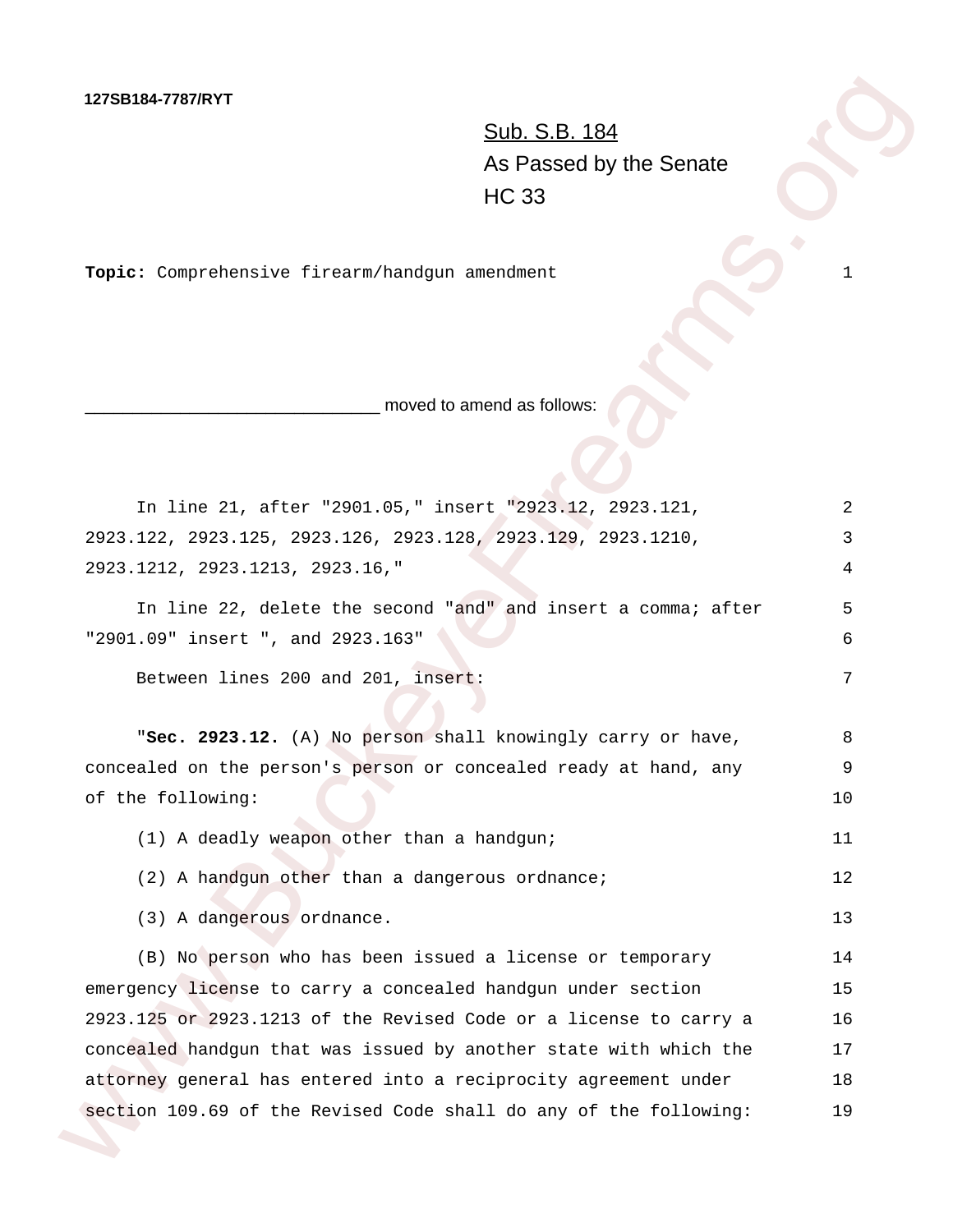(1) If the person is stopped for a law enforcement purpose and is carrying a concealed handgun, fail to promptly inform any law enforcement officer who approaches the person after the person has been stopped that the person has been issued a license or temporary emergency license to carry a concealed handgun and that the person then is carrying a concealed handgun;

(2) If the person is stopped for a law enforcement purpose and if the person is carrying a concealed handgun, knowingly fail to keep the person's hands in plain sight at any time after any law enforcement officer begins approaching the person while stopped and before the law enforcement officer leaves, unless the failure is pursuant to and in accordance with directions given by a law enforcement officer;

(3) If the person is stopped for a law enforcement purpose, if the person is carrying a concealed handgun, and if the person is approached by any law enforcement officer while stopped, knowingly remove or attempt to remove the loaded handgun from the holster, pocket, or other place in which the person is carrying it, knowingly grasp or hold the loaded handgun, or knowingly have contact with the loaded handgun by touching it with the person's hands or fingers at any time after the law enforcement officer begins approaching and before the law enforcement officer leaves, unless the person removes, attempts to remove, grasps, holds, or has contact with the loaded handgun pursuant to and in accordance with directions given by the law enforcement officer; **Page 1275811447797**<br>
(1) If the person is atappend for a low entroponently purpose<br>
(1) If the person is atappend for a low entroponently purpose<br>
(a) at entroponent of these whose approaches the person atter the person

(4) If the person is stopped for a law enforcement purpose and if the person is carrying a concealed handgun, knowingly disregard or fail to comply with any lawful order of any law enforcement officer given while the person is stopped, including, but not limited to, a specific order to the person to keep the person's hands in plain sight. 45 46 47 48 49 50

25

30 31 32

33 34 35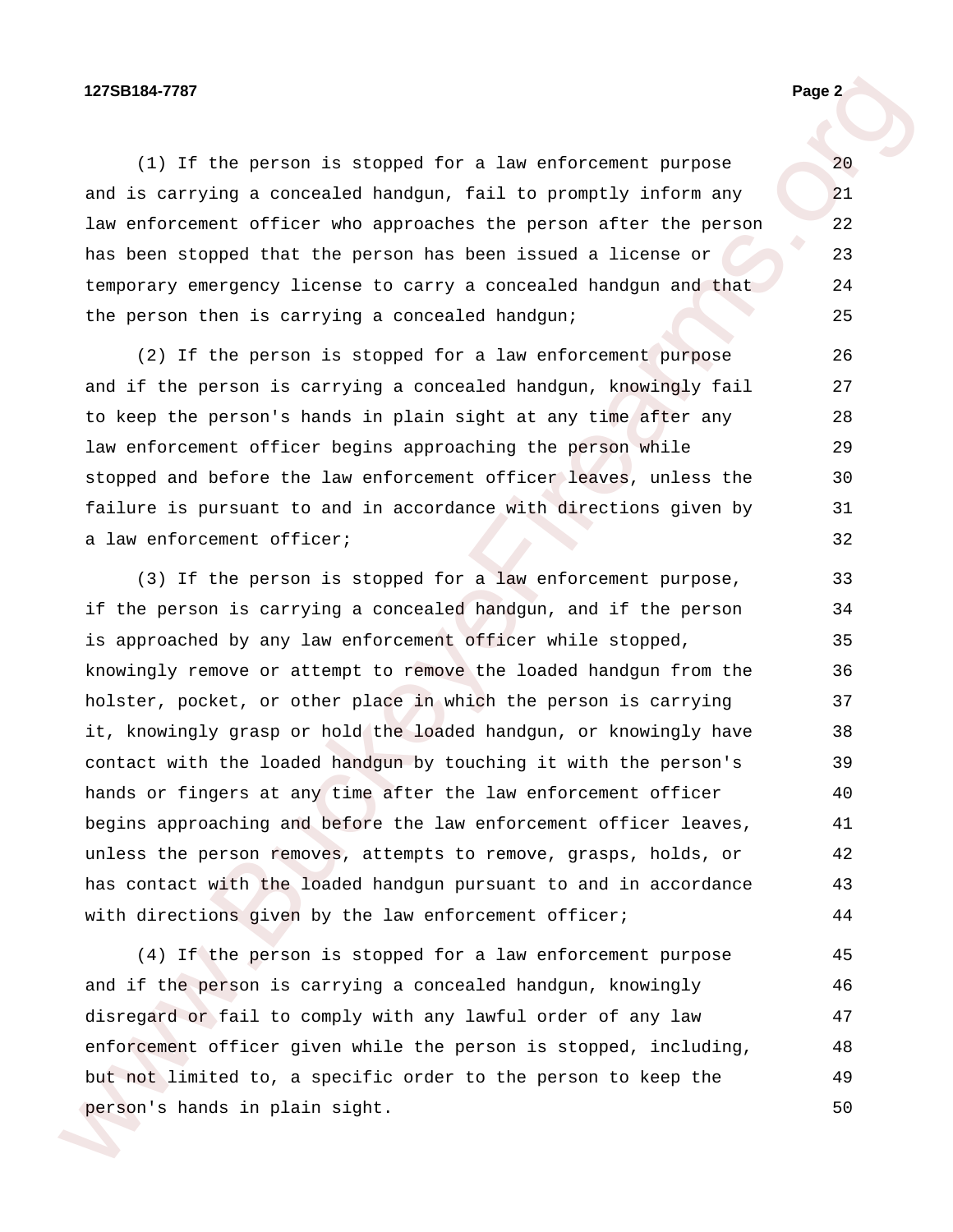$(C)(1)$  This section does not apply to any of the following:  $51$ 

(a) An officer, agent, or employee of this or any other state or the United States, or to a law enforcement officer, who is authorized to carry concealed weapons or dangerous ordnance or is authorized to carry handguns and is acting within the scope of the officer's, agent's, or employee's duties;

(b) Any person who is employed in this state, who is authorized to carry concealed weapons or dangerous ordnance or is authorized to carry handguns, and who is subject to and in compliance with the requirements of section 109.801 of the Revised Code, unless the appointing authority of the person has expressly specified that the exemption provided in division  $(C)(1)(b)$  of this section does not apply to the person;

(c) A person's transportation or storage of a firearm, other than a firearm described in divisions (G) to (M) of section 2923.11 of the Revised Code, in a motor vehicle for any lawful purpose if the firearm is not on the actor's person;

(d) A person's storage or possession of a firearm, other than a firearm described in divisions (G) to (M) of section 2923.11 of the Revised Code, in the actor's own home for any lawful purpose. 68 69 70

(2) Division (A)(2) of this section does not apply to any person who, at the time of the alleged carrying or possession of a handgun, is carrying a valid license or temporary emergency license to carry a concealed handgun issued to the person under section 2923.125 or 2923.1213 of the Revised Code or a license to carry a concealed handgun that was issued by another state with which the attorney general has entered into a reciprocity agreement under section 109.69 of the Revised Code, unless the person knowingly is in a place described in division (B) of section 2923.126 of the Revised Code. 71 72 73 74 75 76 77 78 79 80 **Pages 127581144779**<br>
(c) (1) This accrition does not apply to any of the following:<br>
(a) An officer, agent, or employee of this or any other state<br>
(a) An officer, agent, or employee of this or any other state<br>
or the Th

54 55

56

58 59 60

61 62 63

64 65 66

67

52 53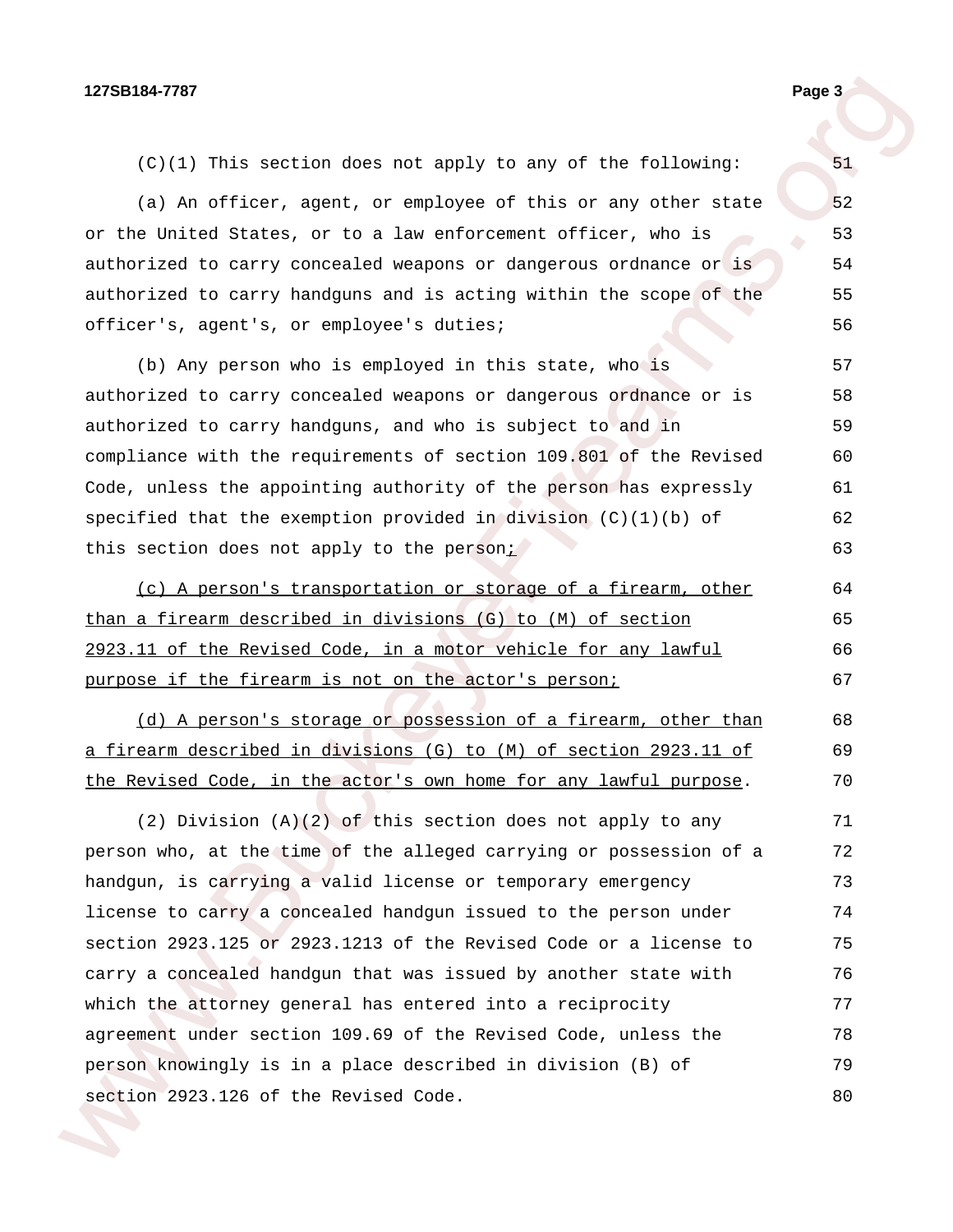(D) It is an affirmative defense to a charge under division (A)(1) of this section of carrying or having control of a weapon other than a handgun and other than a dangerous ordnance that the actor was not otherwise prohibited by law from having the weapon and that any of the following applies:

(1) The weapon was carried or kept ready at hand by the actor for defensive purposes while the actor was engaged in or was going to or from the actor's lawful business or occupation, which business or occupation was of a character or was necessarily carried on in a manner or at a time or place as to render the actor particularly susceptible to criminal attack, such as would justify a prudent person in going armed. 86 87 88 89 90 91 92

(2) The weapon was carried or kept ready at hand by the actor for defensive purposes while the actor was engaged in a lawful activity and had reasonable cause to fear a criminal attack upon the actor, a member of the actor's family, or the actor's home, such as would justify a prudent person in going armed. 93 94 95 96 97

(3) The weapon was carried or kept ready at hand by the actor for any lawful purpose and while in the actor's own home. 98 99

(4) The weapon was being transported in a motor vehicle for any lawful purpose, was not on the actor's person, and, if the weapon was a firearm, was carried in compliance with the applicable requirements of division (C) of section 2923.16 of the Revised Code. 100 101 102 103 104

(E) It is an affirmative defense to a charge under division (A) of this section of carrying or having control of a handgun other than a dangerous ordnance that the actor was not otherwise prohibited by law from having the handgun and that the handgun was carried or kept ready at hand by the actor for any lawful purpose and while in the actor's own home, provided that this affirmative defense is not available unless the actor, prior to arriving at 105 106 107 108 109 110 111 **Page 127581547797**<br>
(7) To is a particularize operator to a change under driving<br>
(8) To is a change and other them a damaged compare control of a weapon.<br>
contex than a handge and other them a damaged compare compare is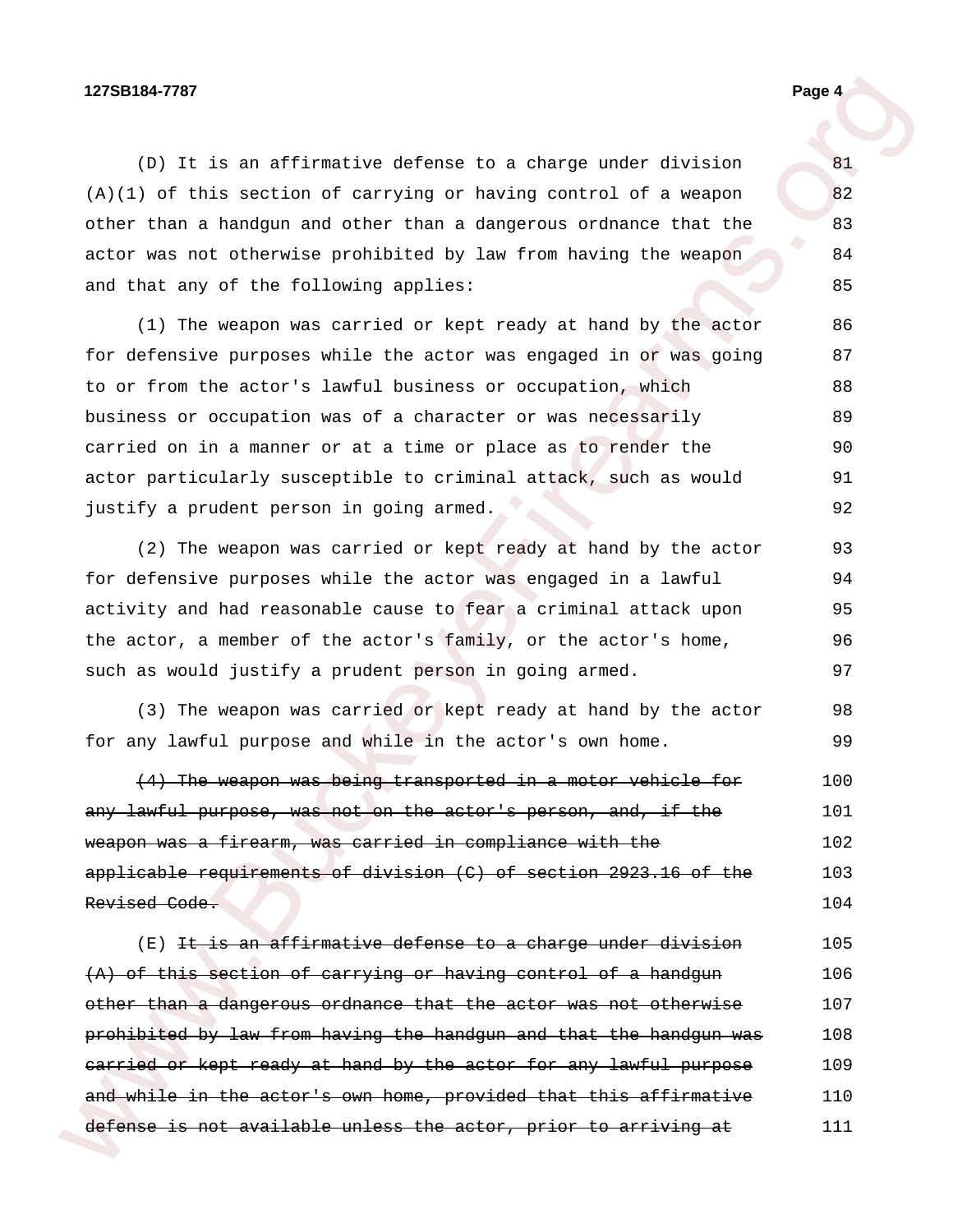the actor's own home, did not transport or possess the handgun in a motor vehicle in a manner prohibited by division (B) or (C) of section 2923.16 of the Revised Code while the motor vehicle was being operated on a street, highway, or other public or private property used by the public for vehicular traffic. 112 113 114 115 116

 $(F)$  No person who is charged with a violation of this section shall be required to obtain a license or temporary emergency license to carry a concealed handgun under section 2923.125 or 2923.1213 of the Revised Code as a condition for the dismissal of the charge. 117 118 119 120 121

 $\overline{(G)(F)(1)}$  Whoever violates this section is guilty of carrying concealed weapons. Except as otherwise provided in this division or division  $\overline{(G)(F)(2)}$  of this section, carrying concealed weapons in violation of division (A) of this section is a misdemeanor of the first degree. Except as otherwise provided in this division or division  $\left(\frac{G}{F}(2)\right)$  of this section, if the offender previously has been convicted of a violation of this section or of any offense of violence, if the weapon involved is a firearm that is either loaded or for which the offender has ammunition ready at hand, or if the weapon involved is dangerous ordnance, carrying concealed weapons in violation of division (A) of this section is a felony of the fourth degree. Except as otherwise provided in division  $(\theta)(F)(2)$  of this section, if the weapon involved is a firearm and the violation of this section is committed at premises for which a D permit has been issued under Chapter 4303. of the Revised Code or if the offense is committed aboard an aircraft, or with purpose to carry a concealed weapon aboard an aircraft, regardless of the weapon involved, carrying concealed weapons in violation of division (A) of this section is a felony of the third degree. 122 123 124 125 126 127 128 129 130 131 132 133 134 135 136 137 138 139 140 127881647787<br>
We content our tensor of the learning point of the content of the content of the content of the content of the content of the content of the content of the content of the content of the content of the conten

(2) If a person being arrested for a violation of division (A)(2) of this section promptly produces a valid license or 141 142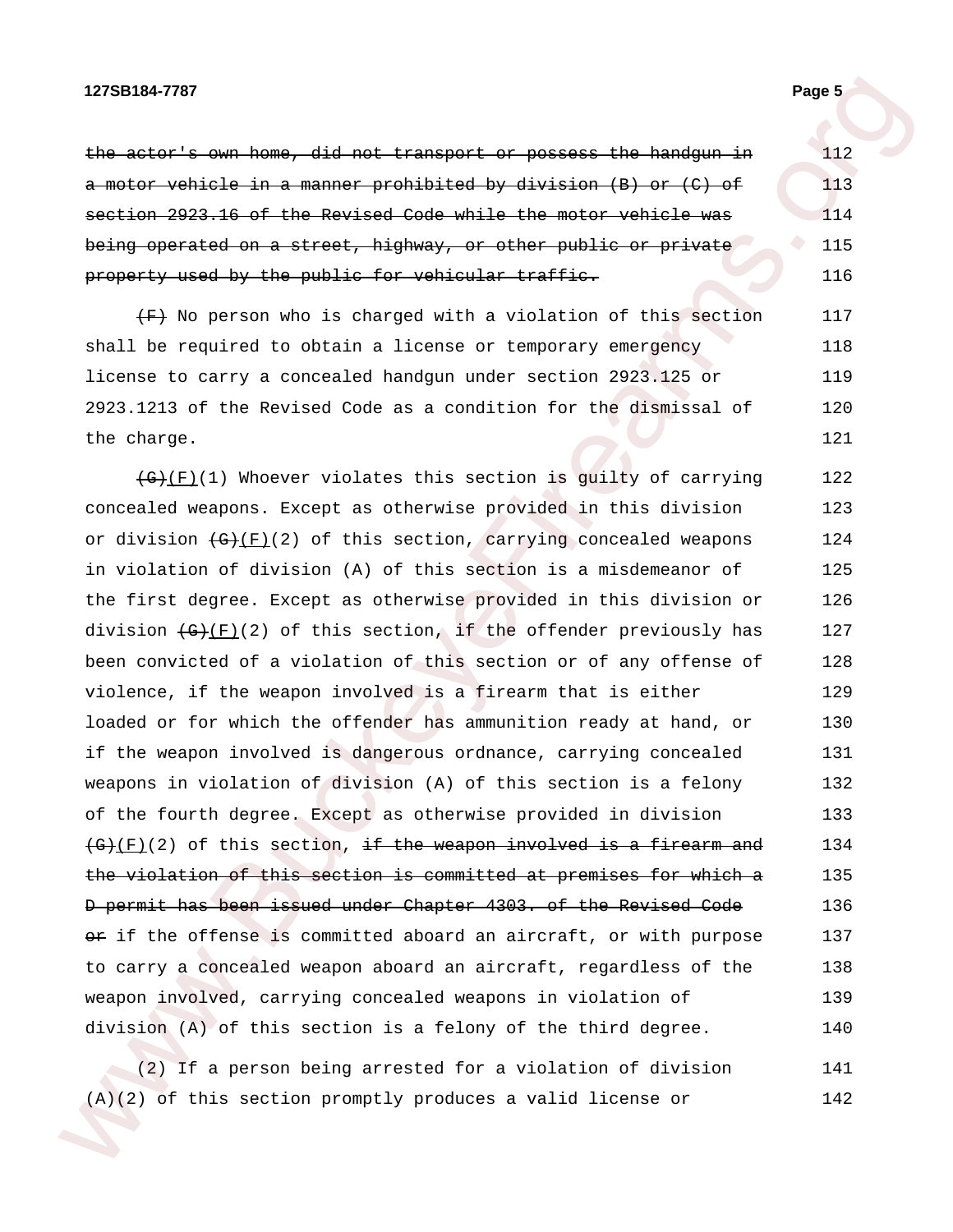temporary emergency license to carry a concealed handgun issued under section 2923.125 or 2923.1213 of the Revised Code or a license to carry a concealed handgun that was issued by another state with which the attorney general has entered into a reciprocity agreement under section 109.69 of the Revised Code, and if at the time of the violation the person was not knowingly in a place described in division (B) of section 2923.126 of the Revised Code, the officer shall not arrest the person for a violation of that division. If the person is not able to promptly produce any of those types of license and if the person is not in a place described in that section, the officer may arrest the person for a violation of that division, and the offender shall be punished as follows: 143 144 145 146 147 148 149 150 151 152 153 154 155 **Page 173511347787**<br>
Weight componentry identic to carry a concealed hunder thanced 1847<br>
under section 2023.1383 or 2023.1231 or the Revised Coverage Coverage Coverage Coverage 1848<br>
16478 and the stress or and a stress

(a) The offender shall be guilty of a minor misdemeanor if both of the following apply: 156 157

(i) Within ten days after the arrest, the offender presents a license or temporary emergency license to carry a concealed handgun issued under section 2923.125 or 2923.1213 of the Revised Code or a license to carry a concealed handgun that was issued by another state with which the attorney general has entered into a reciprocity agreement under section 109.69 of the Revised Code, which license was valid at the time of the arrest to the law enforcement agency that employs the arresting officer. 158 159 160 161 162 163 164 165

(ii) At the time of the arrest, the offender was not knowingly in a place described in division (B) of section 2923.126 of the Revised Code. 166 167 168

(b) The offender shall be guilty of a misdemeanor and shall be fined five hundred dollars if all of the following apply: 169 170

(i) The offender previously had been issued a license to carry a concealed handgun under section 2923.125 of the Revised Code or a license to carry a concealed handgun that was issued by 171 172 173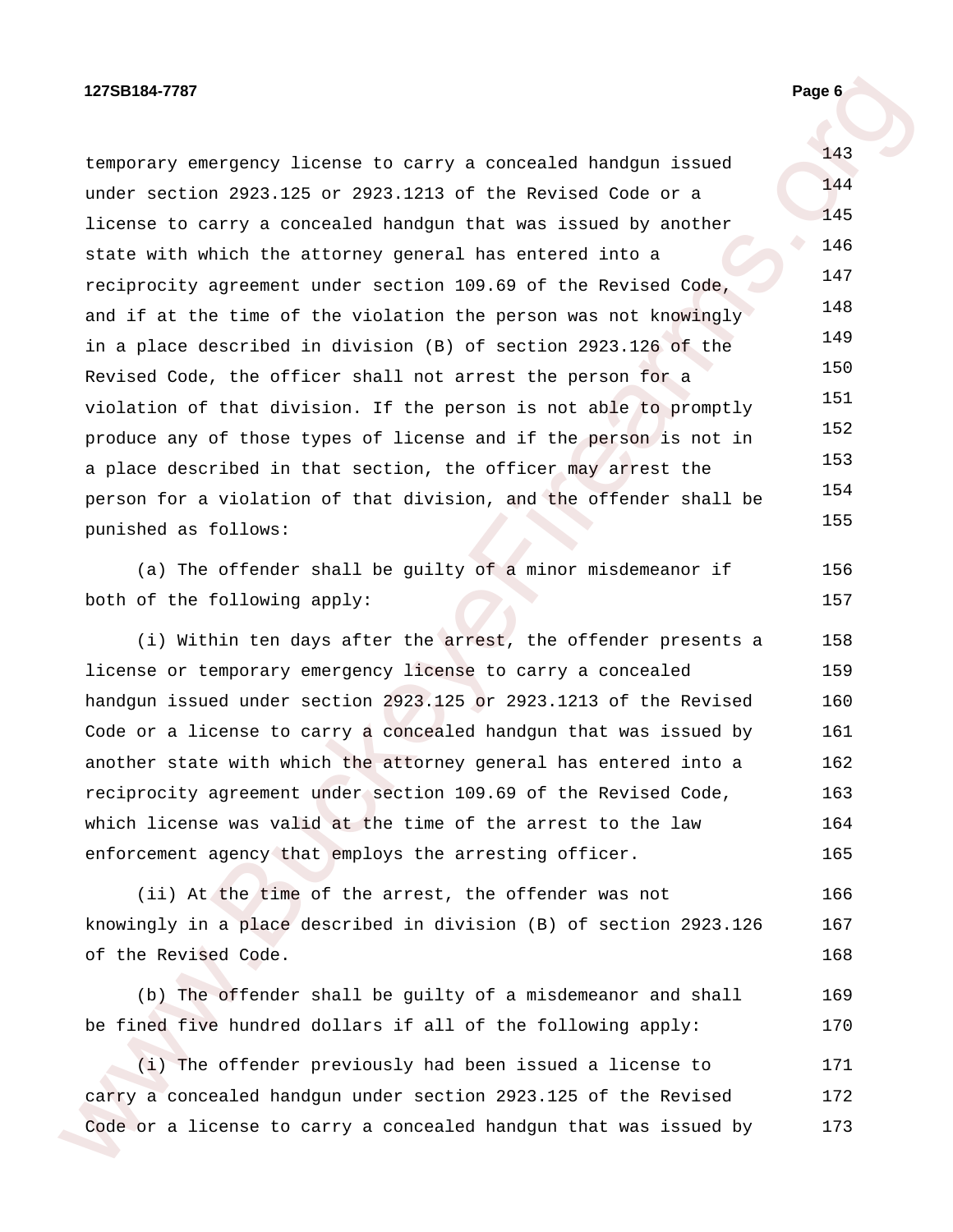another state with which the attorney general has entered into a reciprocity agreement under section 109.69 of the Revised Code and that was similar in nature to a license issued under section 2923.125 of the Revised Code, and that license expired within the two years immediately preceding the arrest.

(ii) Within forty-five days after the arrest, the offender presents any type of license identified in division  $(\theta + \theta)$ (F)(2)(a)(i) of this section to the law enforcement agency that employed the arresting officer, and the offender waives in writing the offender's right to a speedy trial on the charge of the violation that is provided in section 2945.71 of the Revised Code. 179 180 181 182 183 184

(iii) At the time of the commission of the offense, the offender was not knowingly in a place described in division (B) of section 2923.126 of the Revised Code. 185 186 187

(c) If neither division  $\left(\frac{G}{F}\right)(2)(a)$  nor (b) of this section applies, the offender shall be punished under division  $\overline{(\mathsf{G}^{\perp}(\mathsf{F})(1))}$ of this section. 188 189 190

(3) Carrying Except as otherwise provided in this division, carrying concealed weapons in violation of division (B)(1) of this section is a misdemeanor of the first degree, and, in addition to any other penalty or sanction imposed for a violation of division (B)(1) of this section, the offender's license or temporary emergency license to carry a concealed handgun shall be suspended pursuant to division (A)(2) of section 2923.128 of the Revised Code. If, at the time of the stop of the offender for a law enforcement purpose that was the basis of the violation, any law enforcement officer involved with the stop had actual knowledge that the offender has been issued a license or temporary emergency license to carry a concealed handgun, carrying concealed weapons in violation of division (B)(1) of this section is a minor misdemeanor, and the offender's license or temporary emergency 191 192 193 194 195 196 197 198 199 200 201 202 203 204 **Page 747787**<br> **Page 7**<br> **Page 7**<br> **Page 7**<br> **Page 7**<br> **Page 7**<br> **Page 7**<br> **Page 7**<br> **Page 7**<br> **Context general context asset of the first of the field Code and<br>
<b>Page 7**<br> **Code 8**<br> **Code 8**<br> **Page 2** intervals Code, and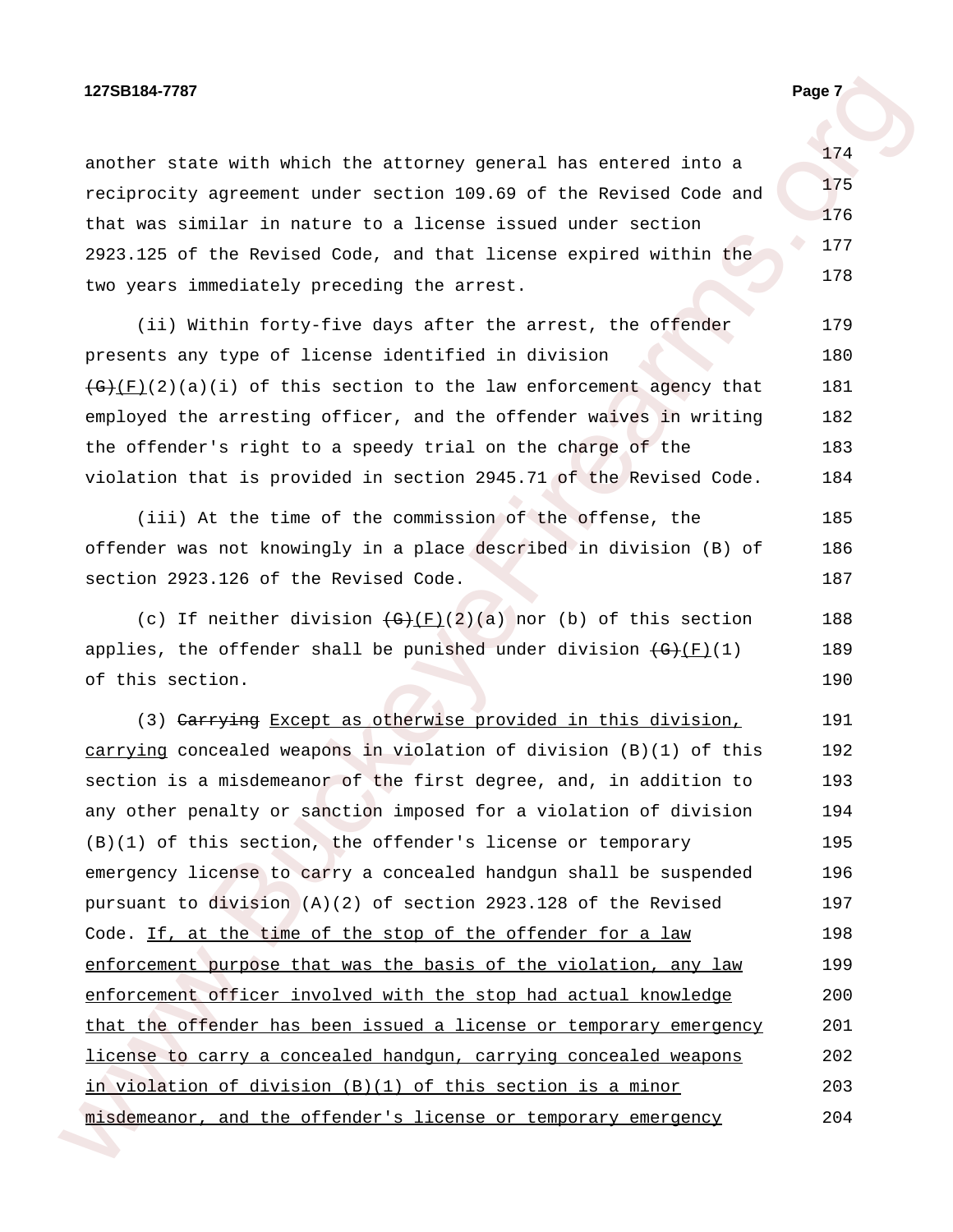| 127SB184-7787                                                          | Page 8 |
|------------------------------------------------------------------------|--------|
| license to carry a concealed handqun shall not be suspended            | 205    |
| pursuant to division (A)(2) of section 2923.128 of the Revised         | 206    |
| Code.                                                                  | 207    |
| (4) Carrying concealed weapons in violation of division                | 208    |
| $(B)(2)$ or $(4)$ of this section is a misdemeanor of the first degree | 209    |
| or, if the offender previously has been convicted of or pleaded        | 210    |
| guilty to a violation of division $(B)(2)$ or $(4)$ of this section, a | 211    |
| felony of the fifth degree. In addition to any other penalty or        | 212    |
| sanction imposed for a misdemeanor violation of division $(B)(2)$ or   | 213    |
| (4) of this section, the offender's license or temporary emergency     | 214    |
| license to carry a concealed handgun shall be suspended pursuant       | 215    |
| to division $(A)(2)$ of section 2923.128 of the Revised Code.          | 216    |
| (5) Carrying concealed weapons in violation of division                | 217    |
| $(B)(3)$ of this section is a felony of the fifth degree.              | 218    |
| $(H)$ (G) If a law enforcement officer stops a person to               | 219    |
| question the person regarding a possible violation of this             | 220    |
| section, for a traffic stop, or for any other law enforcement          | 221    |
| purpose, if the person surrenders a firearm to the officer, either     | 222    |
| voluntarily or pursuant to a request or demand of the officer, and     | 223    |
| if the officer does not charge the person with a violation of this     | 224    |
| section or arrest the person for any offense, the person is not        | 225    |
| otherwise prohibited by law from possessing the firearm, and the       | 226    |
| firearm is not contraband, the officer shall return the firearm to     | 227    |
| the person at the termination of the stop. If a court orders a law     | 228    |
| enforcement officer to return a firearm to a person pursuant to        | 229    |
| the requirement set forth in this division, division (B) of            | 230    |
| section 2923.163 of the Revised Code applies.                          | 231    |
| Sec. 2923.121. (A) No person shall possess a firearm in any            | 232    |
| room in which any person is consuming liquor is being dispensed in     | 233    |
| premises for which a D permit has been issued under Chapter 4303.      | 234    |
| of the Revised Code or in an open air arena for which a permit of      | 235    |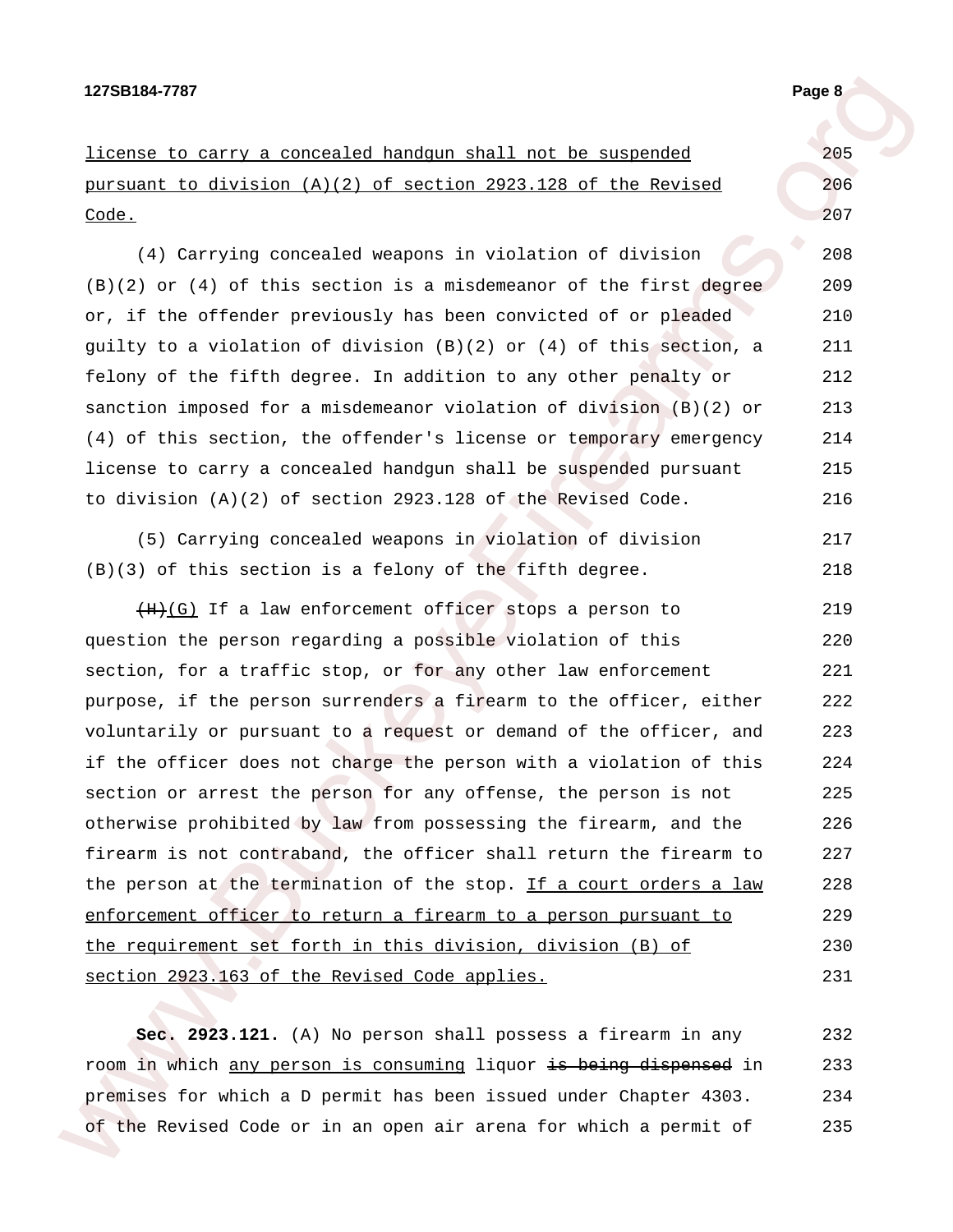that nature has been issued. 236 (B)(1) This section does not apply to any of the following: 237 (a) An officer, agent, or employee of this or any other state or the United States, or to a law enforcement officer, who is authorized to carry firearms and is acting within the scope of the officer's, agent's, or employee's duties; 238 239 240 241 (b) Any person who is employed in this state, who is authorized to carry firearms, and who is subject to and in compliance with the requirements of section 109.801 of the Revised Code, unless the appointing authority of the person has expressly specified that the exemption provided in division  $(B)(1)(b)$  of this section does not apply to the person- $i$ 242 243 244 245 246 247 (2) This section does not apply to any (c) Any room used for the accommodation of guests of a hotel, as defined in section  $4301.01$  of the Revised Code-; 248 249 250 (d) The principal holder of a D permit issued for premises or an open air arena under Chapter 4303. of the Revised Code while in the premises or open air arena for which the permit was issued if the principal holder of the D permit also possesses a valid license or temporary emergency license to carry a concealed handgun issued to the principal holder under section 2923.125 or 2923.1213 of the Revised Code or a license to carry a concealed handgun that was issued to the principal holder by another state with which the attorney general has entered into a reciprocity agreement under section 109.69 of the Revised Code and as long as the principal holder is not consuming liquor or under the influence of alcohol or a drug of abuse, or any agent or employee of that holder who also is a peace officer, as defined in section 2151.3515 of the Revised Code, who is off duty, and who otherwise is authorized to carry firearms while in the course of the 251 252 253 254 255 256 257 258 259 260 261 262 263 264 265 **197861147787**<br>
Then motive has been financial.<br>
Then motives have financial.<br>
(5)(1) This acction does not apply to any of the following)<br>
(a) an afficient, agents, are employees of this or any other states<br>
content in t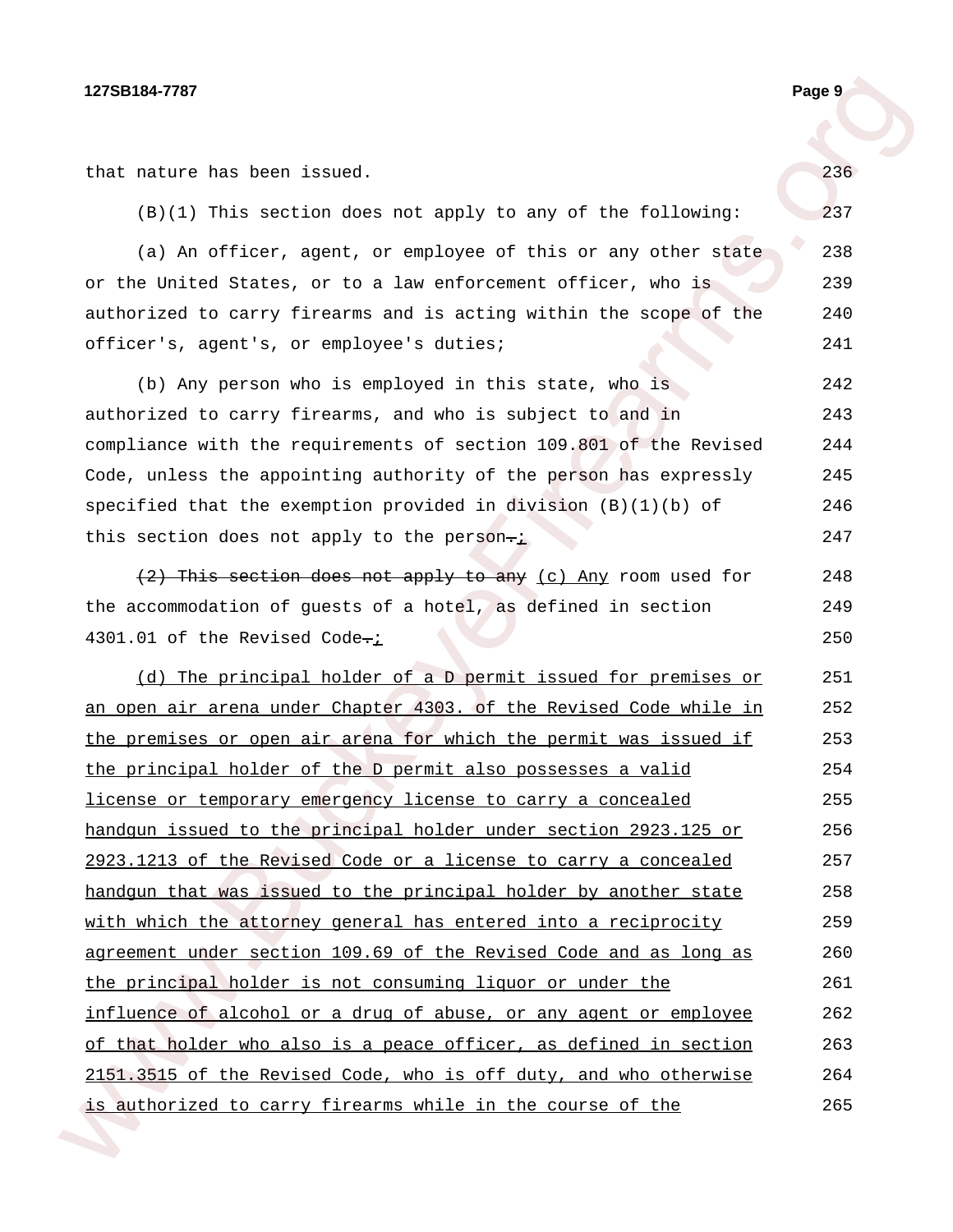| 127SB184-7787                                                     | Page 10 |
|-------------------------------------------------------------------|---------|
|                                                                   |         |
| officer's official duties and while in the premises or open air   | 266     |
| arena for which the permit was issued and as long as the agent or | 267     |
| employee of that holder is not consuming liquor or under the      | 268     |
| influence of alcohol or a drug of abuse.                          | 269     |
| (e) Any person who is carrying a valid license or temporary       | 270     |
| emergency license to carry a concealed handgun issued to the      | 271     |
| person under section 2923.125 or 2923.1213 of the Revised Code or | 272     |
| a license to carry a concealed handqun that was issued to the     | 273     |
| person by another state with which the attorney general has       | 274     |
| entered into a reciprocity agreement under section 109.69 of the  | 275     |
| Revised Code and who possesses the firearm in a retail store with | 276     |
| D-6 and D-8 permits issued for that store under sections 4303.182 | 277     |
| and 4303.184 of the Revised Code or a D-8 permit issued for that  | 278     |
| store under section 4303.184 of the Revised Code, as long as the  | 279     |
| person is not consuming liquor or under the influence of alcohol  | 280     |
| or a drug of abuse.                                               | 281     |
| $\frac{1}{2}$ This section does not prohibit any person who is a  | 282     |
| member of a veteran's organization, as defined in section 2915.01 | 283     |
| of the Revised Code, from possessing a rifle in any room in any   | 284     |
| premises owned, leased, or otherwise under the control of the     | 285     |
| veteran's organization, if the rifle is not loaded with live      | 286     |
| ammunition and if the person otherwise is not prohibited by law   | 287     |
| from having the rifle.                                            | 288     |
| $(4)(3)$ This section does not apply to any person possessing     | 289     |
| or displaying firearms in any room used to exhibit unloaded       | 290     |
| firearms for sale or trade in a soldiers' memorial established    | 291     |
| pursuant to Chapter 345. of the Revised Code, in a convention     | 292     |
| center, or in any other public meeting place, if the person is an | 293     |
| exhibitor, trader, purchaser, or seller of firearms and is not    | 294     |
| otherwise prohibited by law from possessing, trading, purchasing, | 295     |
| or selling the firearms.                                          | 296     |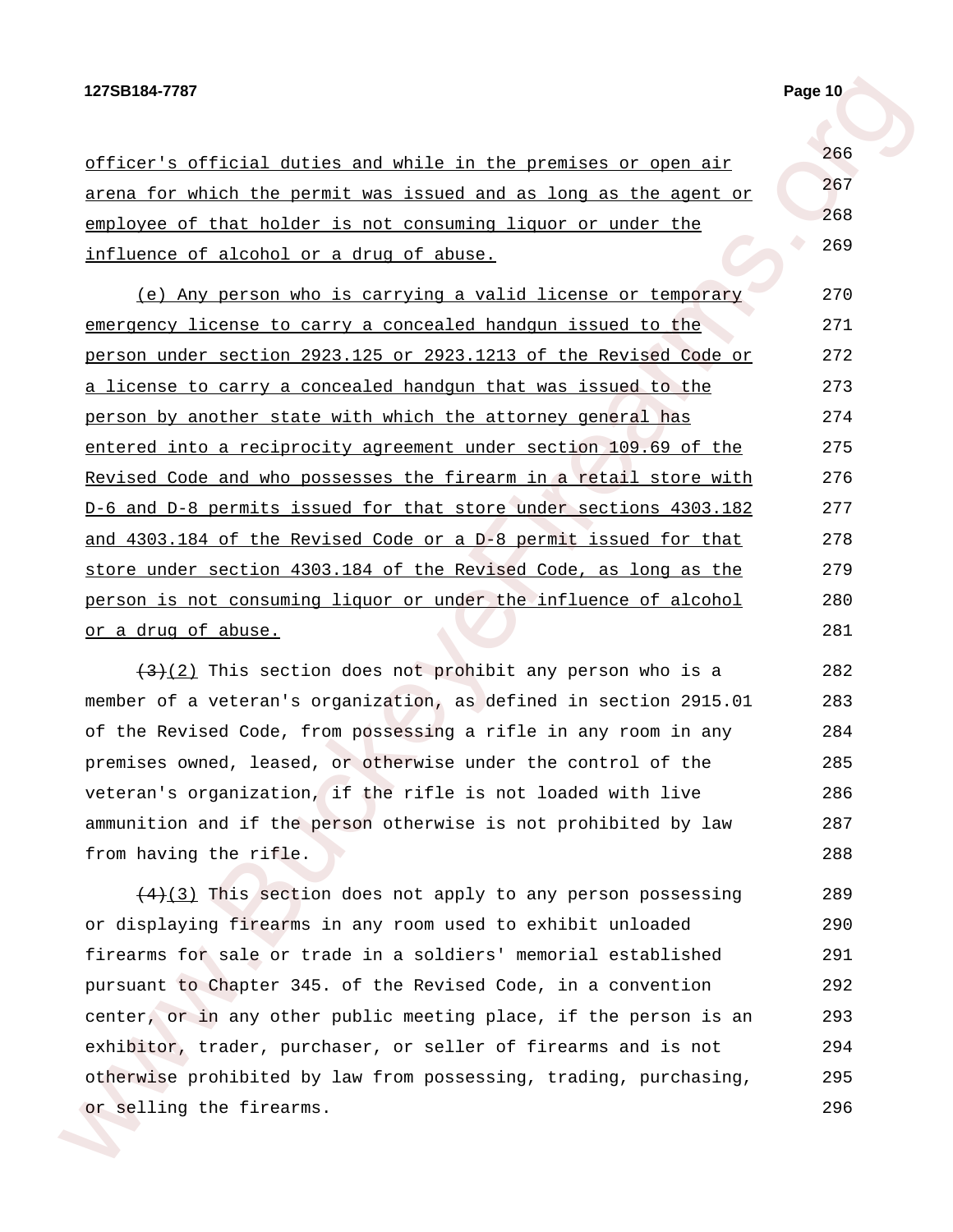(C) It is an affirmative defense to a charge under this section of illegal possession of a firearm in liquor permit premises that involves the possession of a firearm other than a handgun, that the actor was not otherwise prohibited by law from having the firearm, and that any of the following apply:

(1) The firearm was carried or kept ready at hand by the actor for defensive purposes, while the actor was engaged in or was going to or from the actor's lawful business or occupation, which business or occupation was of such character or was necessarily carried on in such manner or at such a time or place as to render the actor particularly susceptible to criminal attack, such as would justify a prudent person in going armed. 302 303 304 305 306 307 308

(2) The firearm was carried or kept ready at hand by the actor for defensive purposes, while the actor was engaged in a lawful activity, and had reasonable cause to fear a criminal attack upon the actor or a member of the actor's family, or upon the actor's home, such as would justify a prudent person in going armed. 309 310 311 312 313 314

(D) No person who is charged with a violation of this section shall be required to obtain a license or temporary emergency license to carry a concealed handgun under section 2923.125 or 2923.1213 of the Revised Code as a condition for the dismissal of the charge. 315 316 317 318 319

(E) Whoever violates this section is guilty of illegal possession of a firearm in liquor permit premises<sub>7</sub>. Except as otherwise provided in this division, illegal possession of a firearm in liquor permit premises is a felony of the fifth degree. If the offender commits the violation of this section by knowingly carrying or having the firearm concealed on the offender's person or concealed ready at hand, illegal possession of a firearm in liquor permit premises is a felony of the third degree. 320 321 322 323 324 325 326 327 **127881947787**<br>
(c) It is an arrivarying operator to a change under this  $\frac{200}{20}$ <br>
precise that involves the possession of a filterar other than  $\frac{200}{20}$ <br>
handger, that the actor was not otherwise problems other t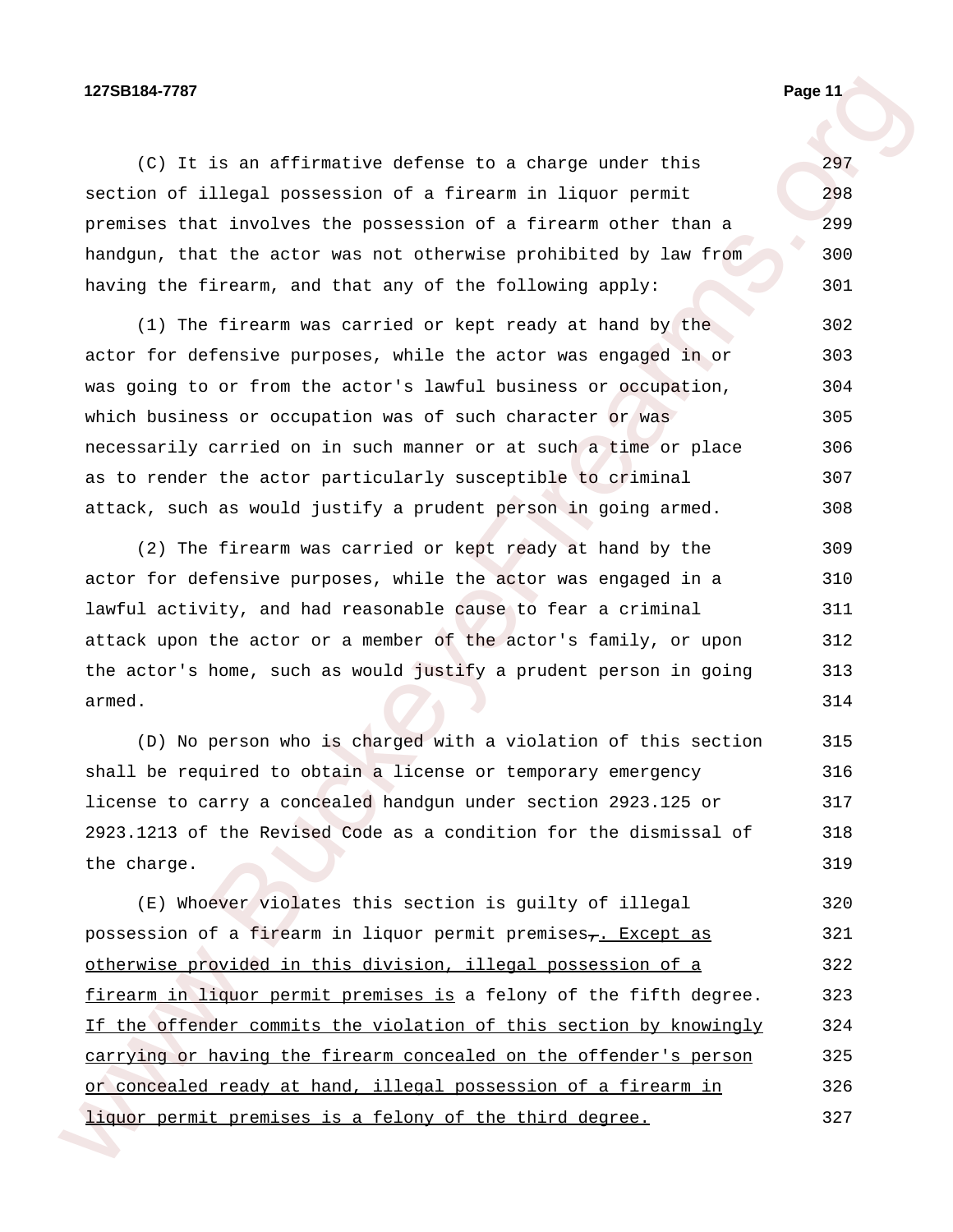| 127SB184-7787                                                      | Page 12 |
|--------------------------------------------------------------------|---------|
|                                                                    |         |
| Sec. 2923.122. (A) No person shall knowingly convey, or            | 328     |
| attempt to convey, a deadly weapon or dangerous ordnance into a    | 329     |
| school safety zone.                                                | 330     |
| (B) No person shall knowingly possess a deadly weapon or           | 331     |
| dangerous ordnance in a school safety zone.                        | 332     |
| (C) No person shall knowingly possess an object in a school        | 333     |
| safety zone if both of the following apply:                        | 334     |
| (1) The object is indistinguishable from a firearm, whether        | 335     |
| or not the object is capable of being fired.                       | 336     |
| (2) The person indicates that the person possesses the object      | 337     |
| and that it is a firearm, or the person knowingly displays or      | 338     |
| brandishes the object and indicates that it is a firearm.          | 339     |
| $(D)(1)$ This section does not apply to any of the following:      | 340     |
| (a) An officer, agent, or employee of this or any other state      | 341     |
| or the United States, or a law enforcement officer, who is         | 342     |
| authorized to carry deadly weapons or dangerous ordnance and is    | 343     |
| acting within the scope of the officer's, agent's, or employee's   | 344     |
| duties, a security officer employed by a board of education or     | 345     |
| governing body of a school during the time that the security       | 346     |
| officer is on duty pursuant to that contract of employment, or any | 347     |
| other person who has written authorization from the board of       | 348     |
| education or governing body of a school to convey deadly weapons   | 349     |
| or dangerous ordnance into a school safety zone or to possess a    | 350     |
| deadly weapon or dangerous ordnance in a school safety zone and    | 351     |
| who conveys or possesses the deadly weapon or dangerous ordnance   | 352     |
| in accordance with that authorization;                             | 353     |
| (b) Any person who is employed in this state, who is               | 354     |
| authorized to carry deadly weapons or dangerous ordnance, and who  | 355     |
| is subject to and in compliance with the requirements of section   | 356     |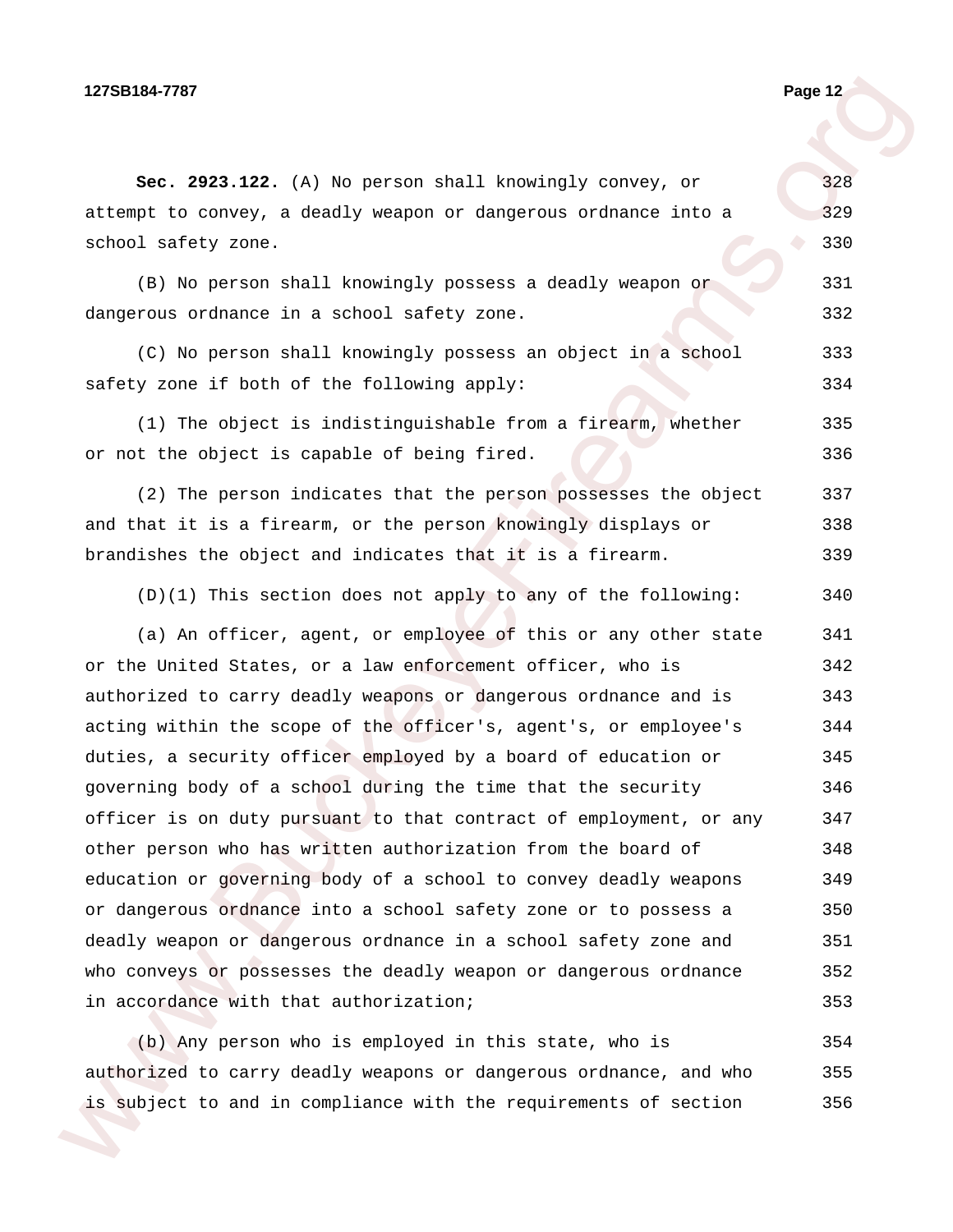109.801 of the Revised Code, unless the appointing authority of the person has expressly specified that the exemption provided in division  $(D)(1)(b)$  of this section does not apply to the person.

(2) Division (C) of this section does not apply to premises upon which home schooling is conducted. Division (C) of this section also does not apply to a school administrator, teacher, or employee who possesses an object that is indistinguishable from a firearm for legitimate school purposes during the course of employment, a student who uses an object that is indistinguishable from a firearm under the direction of a school administrator, teacher, or employee, or any other person who with the express prior approval of a school administrator possesses an object that is indistinguishable from a firearm for a legitimate purpose, including the use of the object in a ceremonial activity, a play, reenactment, or other dramatic presentation, or a ROTC activity or another similar use of the object. 360 361 362 363 364 365 366 367 368 369 370 371 372 **127881847787**<br> **PEGA 13**<br> **PEGA 13**<br> **EDE presence as corrests of the account of the tractional internal property of<br>
the presence as expressive presence as the except of the second<br>
division (D):11(c) of this associatio** 

(3) This section does not apply to a person who conveys or attempts to convey a handgun into, or possesses a handgun in, a school safety zone if, at the time of that conveyance, attempted conveyance, or possession of the handgun, all of the following apply: 373 374 375 376 377

(a) The person does not enter into a school building or onto school premises and is not at a school activity. 378 379

(b) The person is carrying a valid license or temporary emergency license to carry a concealed handgun issued to the person under section 2923.125 or 2923.1213 of the Revised Code or a license to carry a concealed handgun that was issued by another state with which the attorney general has entered into a reciprocity agreement under section 109.69 of the Revised Code. 380 381 382 383 384 385

(c) The person is in the school safety zone in accordance with 18 U.S.C. 922(q)(2)(B). 386 387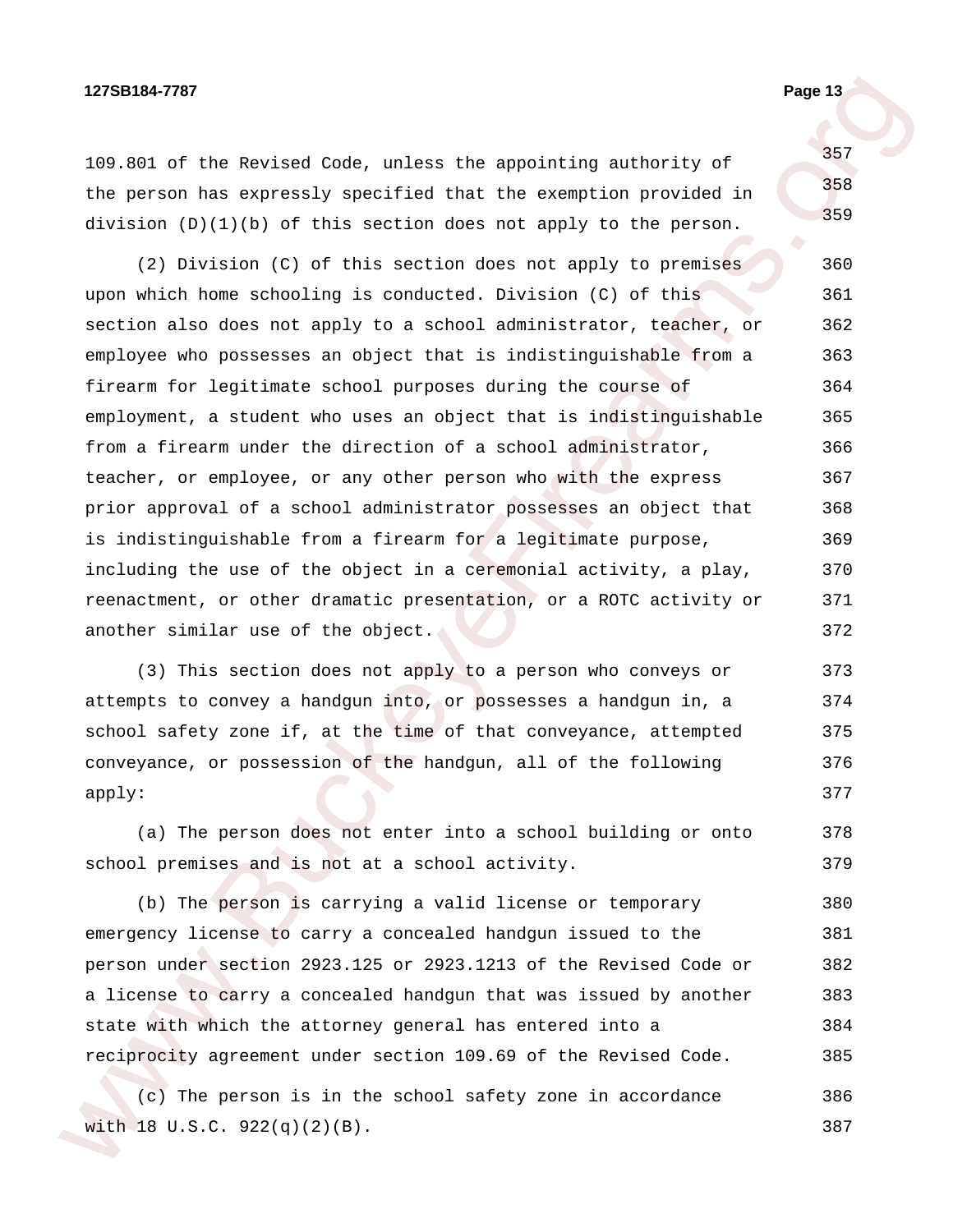388 389 390

391

392

393 394 395

(d) The person is not knowingly in a place described in division  $(B)(1)$  or  $(B)(3)$  to  $(10)$  of section 2923.126 of the Revised Code.

(4) This section does not apply to a person who conveys or attempts to convey a handgun into, or possesses a handgun in, a school safety zone if at the time of that conveyance, attempted conveyance, or possession of the handgun all of the following apply:

(a) The person is carrying a valid license or temporary emergency license to carry a concealed handgun issued to the person under section 2923.125 or 2923.1213 of the Revised Code or a license to carry a concealed handgun that was issued by another state with which the attorney general has entered into a reciprocity agreement under section 109.69 of the Revised Code. 396 397 398 399 400 401

(b) The person is the driver or passenger in a motor vehicle and is in the school safety zone while immediately in the process of picking up or dropping off a child. 402 403 404

(c) The person is not in violation of section 2923.16 of the Revised Code. 405 406

(E)(1) Whoever violates division (A) or (B) of this section is guilty of illegal conveyance or possession of a deadly weapon or dangerous ordnance in a school safety zone. Except as otherwise provided in this division, illegal conveyance or possession of a deadly weapon or dangerous ordnance in a school safety zone is a felony of the fifth degree. If the offender previously has been convicted of a violation of this section, illegal conveyance or possession of a deadly weapon or dangerous ordnance in a school safety zone is a felony of the fourth degree. 407 408 409 410 411 412 413 414 415 127861947797 Page 14<br>
(a) The payson is not knowingly in a place characterize in The United States (1911) to (1911) to (1911) to (1912) and other the Context of The Context of The Context of The Context of The Context of

(2) Whoever violates division (C) of this section is guilty of illegal possession of an object indistinguishable from a 416 417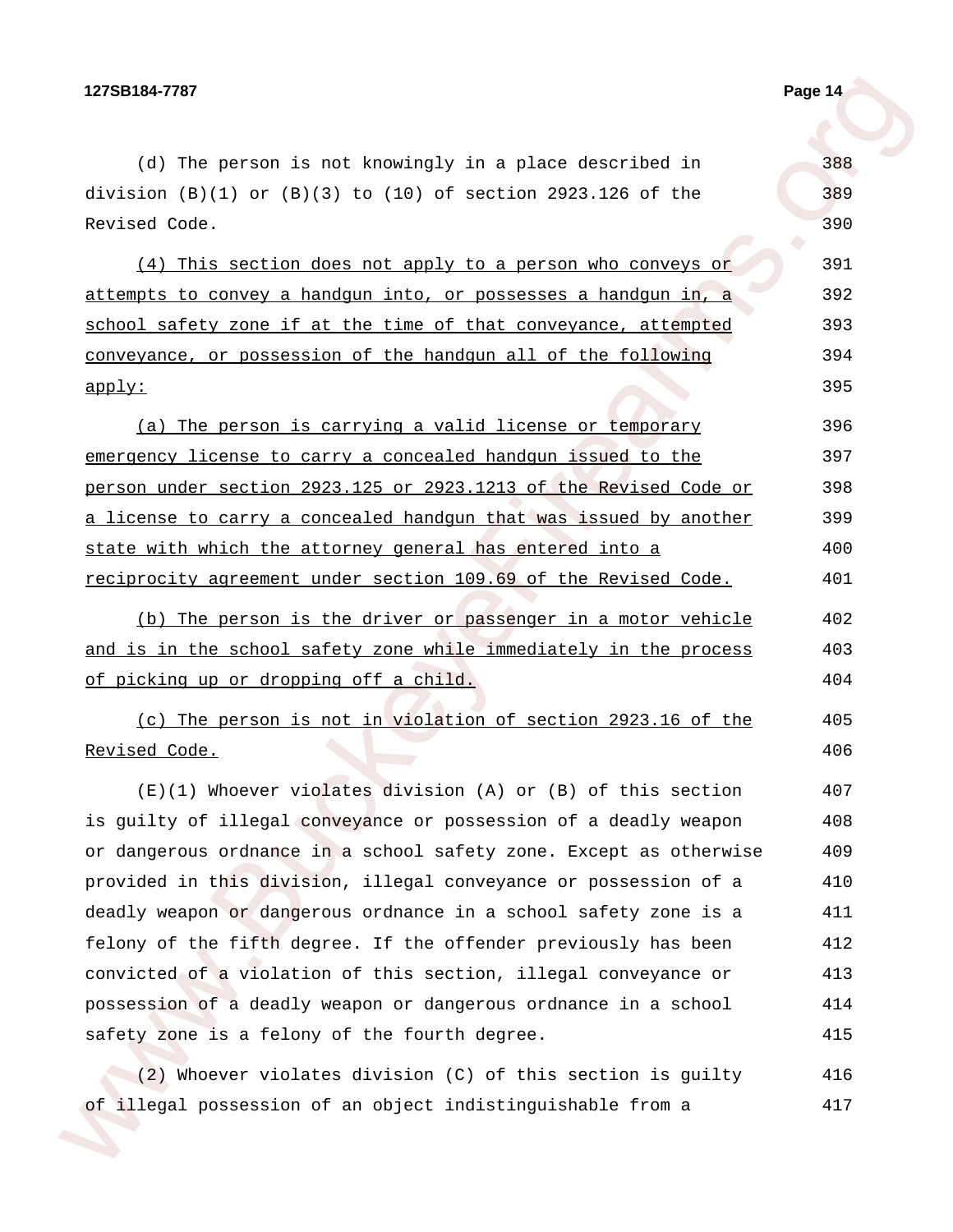firearm in a school safety zone. Except as otherwise provided in this division, illegal possession of an object indistinguishable from a firearm in a school safety zone is a misdemeanor of the first degree. If the offender previously has been convicted of a violation of this section, illegal possession of an object indistinguishable from a firearm in a school safety zone is a felony of the fifth degree.

(F)(1) In addition to any other penalty imposed upon a person who is convicted of or pleads guilty to a violation of this section and subject to division  $(F)(2)$  of this section, if the offender has not attained nineteen years of age, regardless of whether the offender is attending or is enrolled in a school operated by a board of education or for which the state board of education prescribes minimum standards under section 3301.07 of the Revised Code, the court shall impose upon the offender a class four suspension of the offender's probationary driver's license, restricted license, driver's license, commercial driver's license, temporary instruction permit, or probationary commercial driver's license that then is in effect from the range specified in division  $(A)(4)$  of section 4510.02 of the Revised Code and shall deny the offender the issuance of any permit or license of that type during the period of the suspension. 425 426 427 428 429 430 431 432 433 434 435 436 437 438 439 **1278811447787**<br> **PROP** 18<br> **PHoton in a achoal matrixy zero. Recept am arrowise provided to:<br>
This division, illeges, i.e. and by the strength of the strength of<br>
the transmitter of the strength of the strength of the st** 

If the offender is not a resident of this state, the court shall impose a class four suspension of the nonresident operating privilege of the offender from the range specified in division (A)(4) of section 4510.02 of the Revised Code. 440 441 442 443

(2) If the offender shows good cause why the court should not suspend one of the types of licenses, permits, or privileges specified in division  $(F)(1)$  of this section or deny the issuance of one of the temporary instruction permits specified in that division, the court in its discretion may choose not to impose the 444 445 446 447 448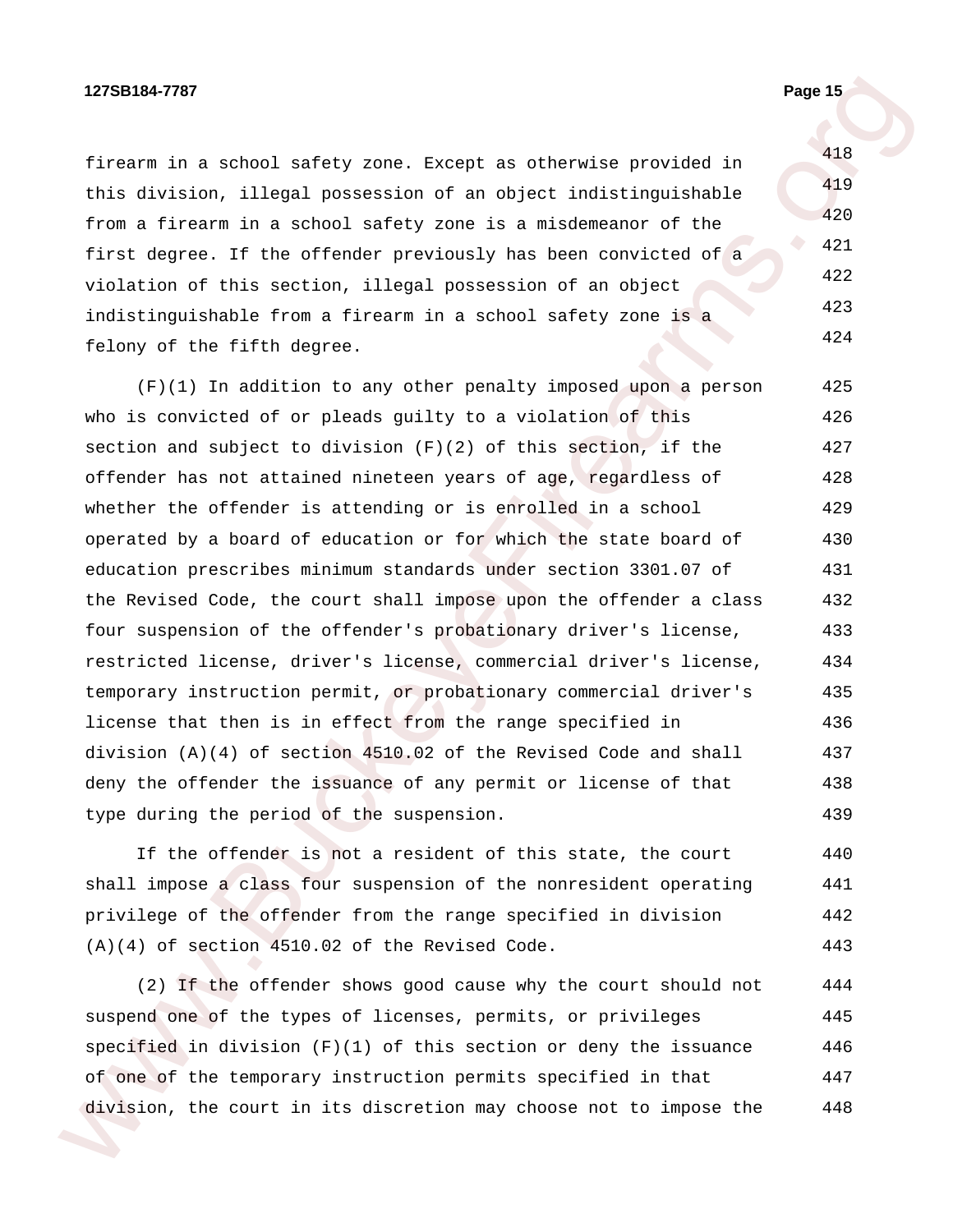suspension, revocation, or denial required in that division.

(G) As used in this section, "object that is indistinguishable from a firearm" means an object made, constructed, or altered so that, to a reasonable person without specialized training in firearms, the object appears to be a firearm. 450 451 452 453 454

**Sec. 2923.125.** (A) Upon the request of a person who wishes to obtain a license to carry a concealed handgun or to renew a license to carry a concealed handgun, a sheriff, as provided in division (I) of this section, shall provide to the person free of charge an application form and a copy of the pamphlet described in division (B) of section 109.731 of the Revised Code. A sheriff shall accept a completed application form and the fee, items, materials, and information specified in divisions (B)(1) to (5) of this section at the times and in the manners described in division (I) of this section. 455 456 457 458 459 460 461 462 463 464 **1278811447787**<br>
Weighting revealed in this section, followed in the division of the section of the section of the section of the section of the section of the section of the section of the section of the section of the s

(B) An applicant for a license to carry a concealed handgun shall submit a completed application form and all of the following to the sheriff of the county in which the applicant resides or to the sheriff of any county adjacent to the county in which the applicant resides: 465 466 467 468 469

(1) A nonrefundable license fee prescribed by the Ohio peace officer training commission pursuant to division (C) of section 109.731 of the Revised Code, except that the sheriff shall waive the payment of the license fee in connection with an initial or renewal application for a license that is submitted by an applicant who is a retired peace officer, a retired person described in division (B)(1)(b) of section 109.77 of the Revised Code, or a retired federal law enforcement officer who, prior to retirement, was authorized under federal law to carry a firearm in 470 471 472 473 474 475 476 477 478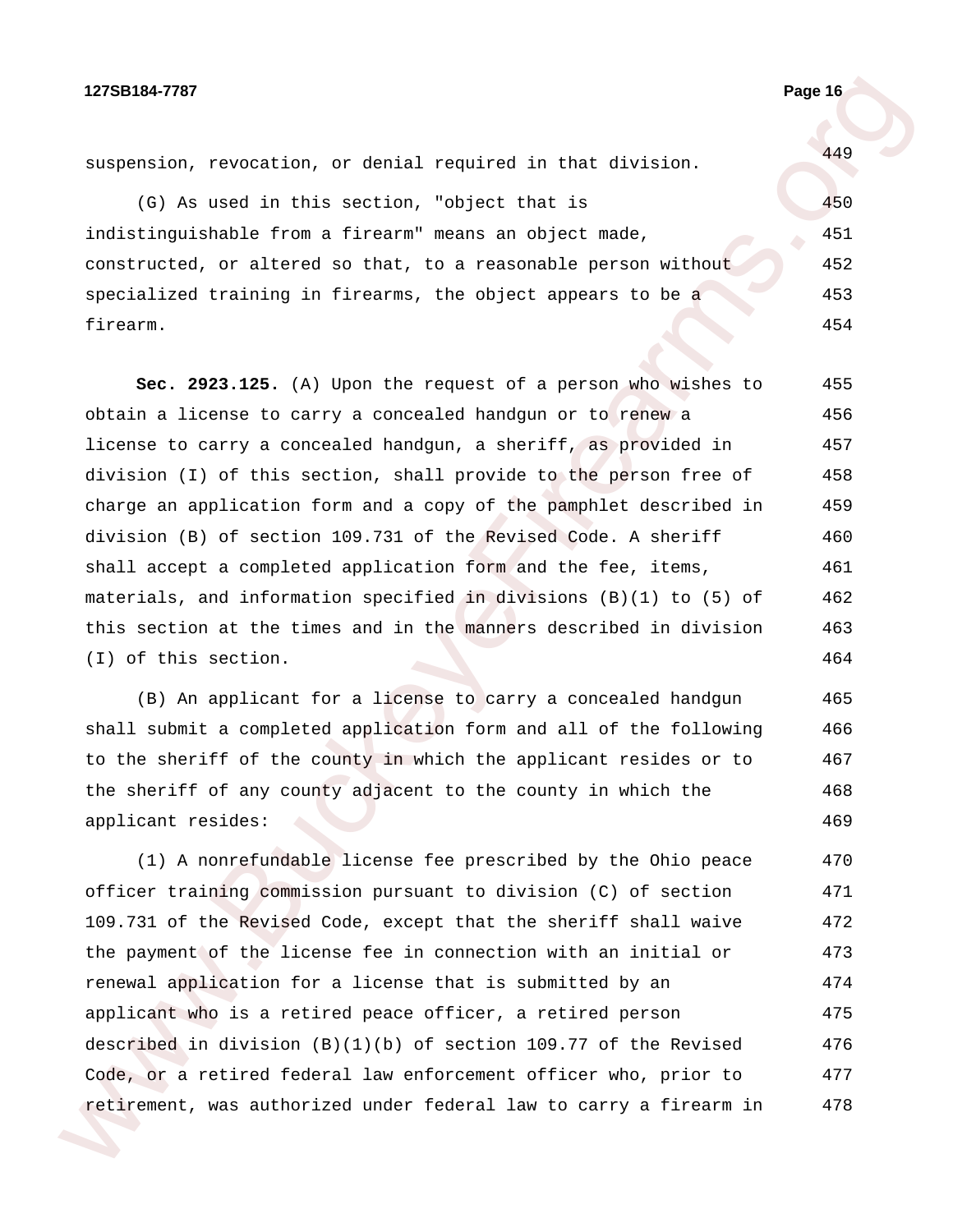the course of duty, unless the retired peace officer, person, or federal law enforcement officer retired as the result of a mental disability;

(2) A color photograph of the applicant that was taken within thirty days prior to the date of the application;

(3) One or more of the following competency certifications, each of which shall reflect that, regarding a certification described in division  $(B)(3)(a)$ ,  $(b)$ ,  $(c)$ ,  $(e)$ , or  $(f)$  of this section, within the three years immediately preceding the application the applicant has performed that to which the competency certification relates and that, regarding a certification described in division  $(B)(3)(d)$  of this section, the applicant currently is an active or reserve member of the armed forces of the United States or within the six years immediately preceding the application the honorable discharge or retirement to which the competency certification relates occurred: 484 485 486 487 488 489 490 491 492 493 494 **127881147787**<br>
The accuracy of the vector and the vector of the set of the set of the set of the set of the set of the set of the set of the set of the set of the set of the set of the set of the set of the set of the se

(a) An original or photocopy of a certificate of completion of a firearms safety, training, or requalification or firearms safety instructor course, class, or program that was offered by or under the auspices of the national rifle association and that complies with the requirements set forth in division (G) of this section; 495 496 497 498 499 500

(b) An original or photocopy of a certificate of completion of a firearms safety, training, or requalification or firearms safety instructor course, class, or program that satisfies all of the following criteria: 501 502 503 504

(i) It was open to members of the general public. 505

(ii) It utilized qualified instructors who were certified by the national rifle association, the executive director of the Ohio peace officer training commission pursuant to section 109.75 or 506 507 508

479 480 481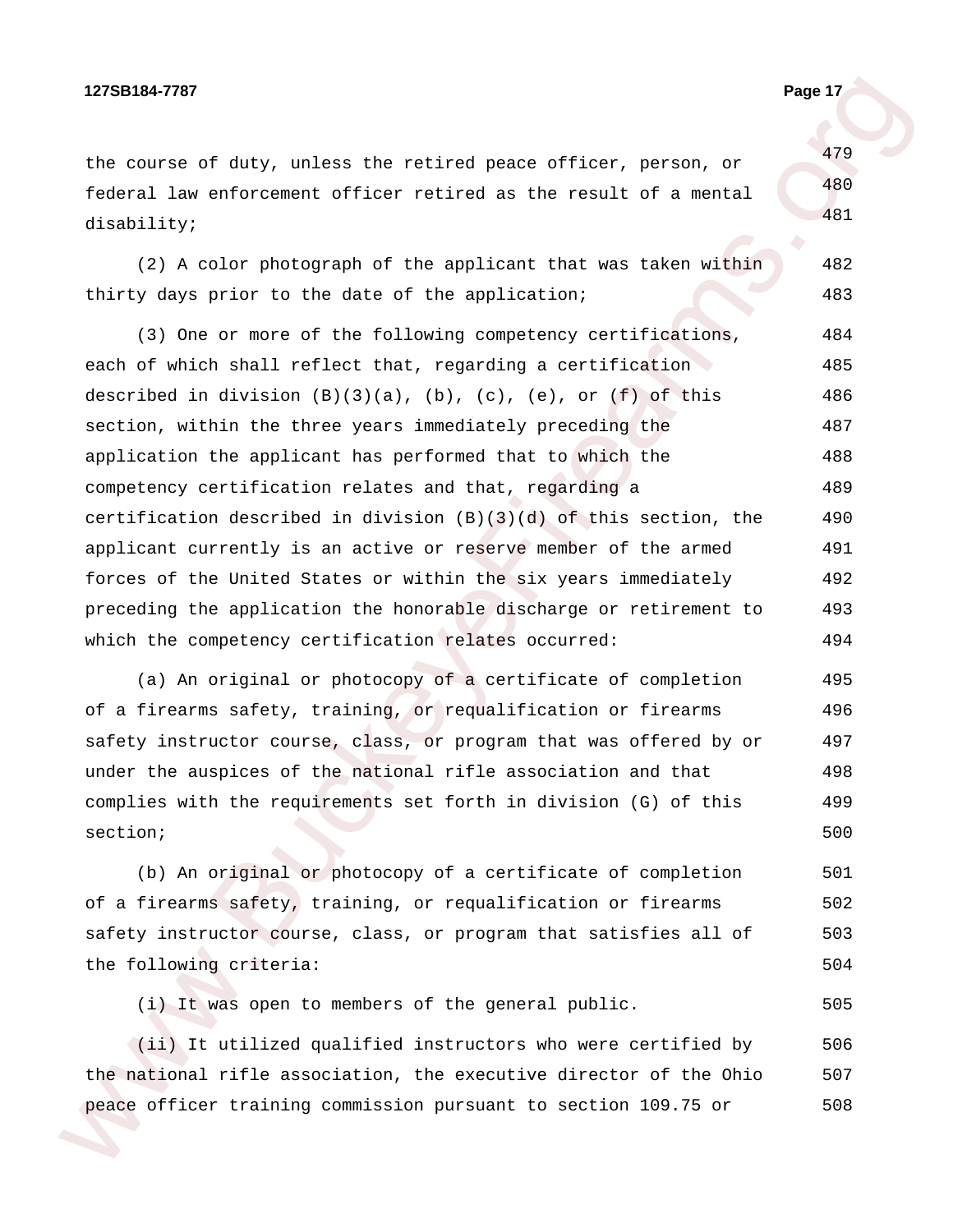109.78 of the Revised Code, or a governmental official or entity of another state.

(iii) It was offered by or under the auspices of a law enforcement agency of this or another state or the United States, a public or private college, university, or other similar postsecondary educational institution located in this or another state, a firearms training school located in this or another state, or another type of public or private entity or organization located in this or another state. 511 512 513 514 515 516 517

(iv) It complies with the requirements set forth in division (G) of this section. 518 519

(c) An original or photocopy of a certificate of completion of a state, county, municipal, or department of natural resources peace officer training school that is approved by the executive director of the Ohio peace officer training commission pursuant to section 109.75 of the Revised Code and that complies with the requirements set forth in division (G) of this section, or the applicant has satisfactorily completed and been issued a certificate of completion of a basic firearms training program, a firearms requalification training program, or another basic training program described in section 109.78 or 109.801 of the Revised Code that complies with the requirements set forth in division (G) of this section; 520 521 522 523 524 525 526 527 528 529 530 531 **127881847787**<br>
Weight 128, 28 of the Tevlind Cone, or a governmental of ideial or entity<br>
CC another state.<br>
(timit the so ofference by or under the amplicas of a law<br>
(timit is the solution of the solution of the soluti

(d) A document that evidences both of the following: 532

(i) That the applicant is an active or reserve member of the armed forces of the United States, was honorably discharged from military service in the active or reserve armed forces of the United States, is a retired trooper of the state highway patrol, or is a retired peace officer or federal law enforcement officer described in division (B)(1) of this section or a retired person described in division  $(B)(1)(b)$  of section 109.77 of the Revised 533 534 535 536 537 538 539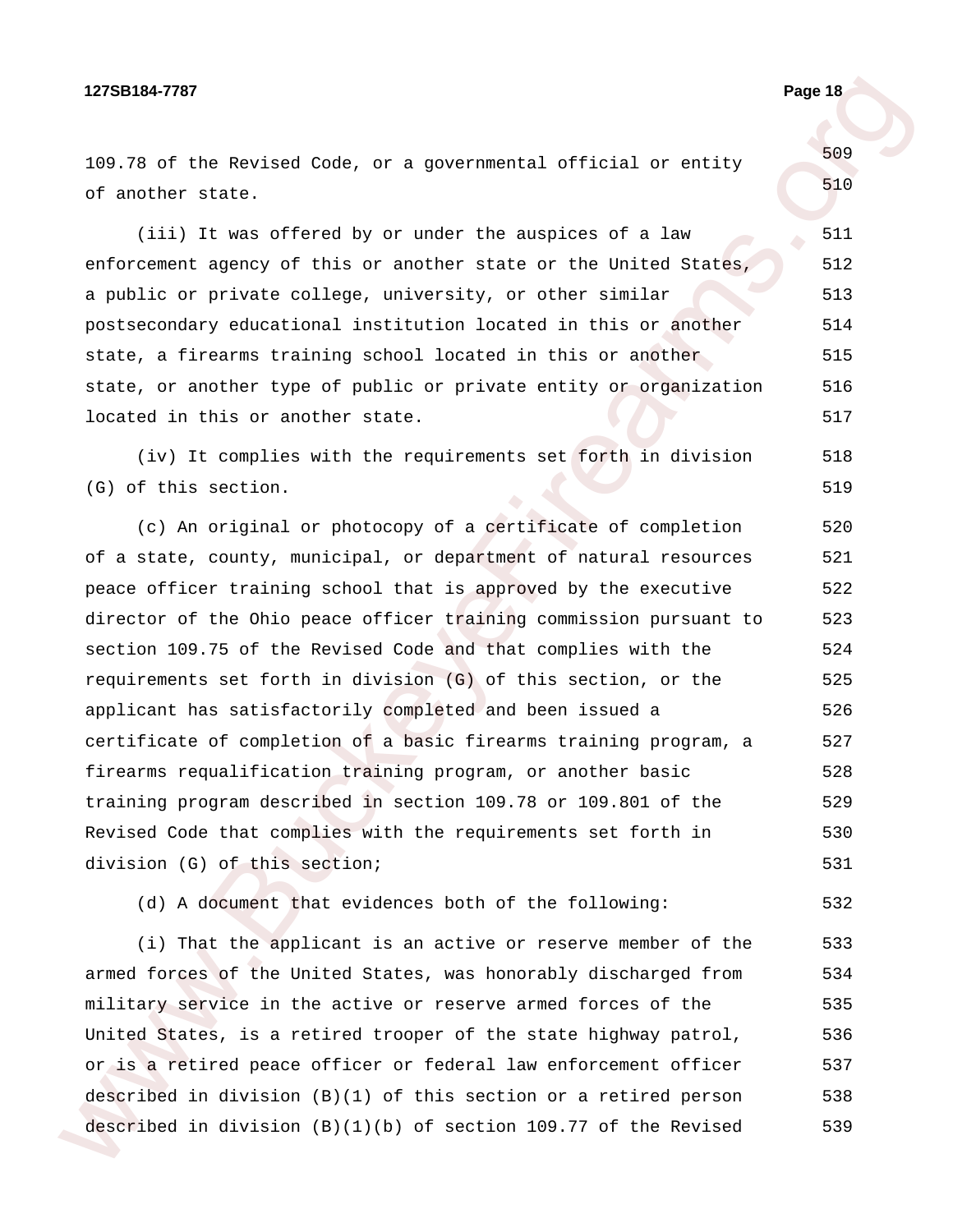Code and division  $(B)(1)$  of this section;  $540$ 

(ii) That, through participation in the military service or through the former employment described in division  $(B)(3)(d)(i)$ of this section, the applicant acquired experience with handling handguns or other firearms, and the experience so acquired was equivalent to training that the applicant could have acquired in a course, class, or program described in division  $(B)(3)(a)$ ,  $(b)$ , or (c) of this section.

(e) A certificate or another similar document that evidences satisfactory completion of a firearms training, safety, or requalification or firearms safety instructor course, class, or program that is not otherwise described in division (B)(3)(a), (b), (c), or (d) of this section, that was conducted by an instructor who was certified by an official or entity of the government of this or another state or the United States or by the national rifle association, and that complies with the requirements set forth in division (G) of this section; 548 549 550 551 552 553 554 555 556 **1278811447797**<br> **Page 18**<br>
Code and divident (Te)(1) of this mention in the military despite or<br>
(iii) Thes, through participation in the military despite or<br>
computer of this mention, and any despite of dividence (Te)(1

(f) An affidavit that attests to the applicant's satisfactory completion of a course, class, or program described in division  $(B)(3)(a)$ ,  $(b)$ ,  $(c)$ , or  $(e)$  of this section and that is subscribed by the applicant's instructor or an authorized representative of the entity that offered the course, class, or program or under whose auspices the course, class, or program was offered. 557 558 559 560 561 562

(4) A certification by the applicant that the applicant has read the pamphlet prepared by the Ohio peace officer training commission pursuant to section 109.731 of the Revised Code that reviews firearms, dispute resolution, and use of deadly force matters. 563 564 565 566 567

(5) A set of fingerprints of the applicant provided as described in section 311.41 of the Revised Code through use of an electronic fingerprint reading device or, if the sheriff to whom 568 569 570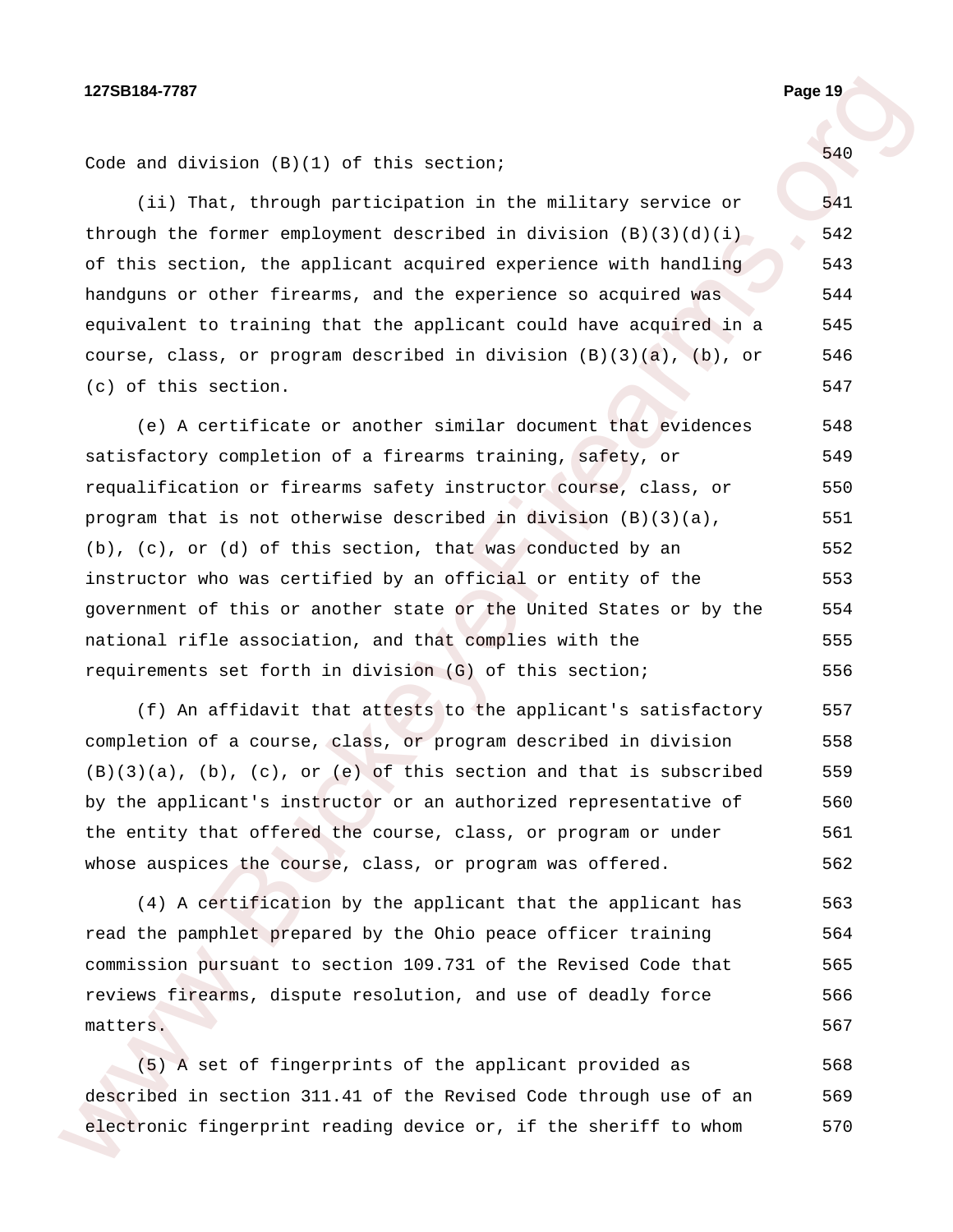the application is submitted does not possess and does not have ready access to the use of such a reading device, on a standard impression sheet prescribed pursuant to division (C)(2) of section 109.572 of the Revised Code.

(C) Upon receipt of an applicant's completed application form, supporting documentation, and, if not waived, license fee, a sheriff, in the manner specified in section 311.41 of the Revised Code, shall conduct or cause to be conducted the criminal records check and the incompetency records check described in section 311.41 of the Revised Code. 575 576 577 578 579 580

(D)(1) Except as provided in division (D)(3)<sub>7</sub> or (4)<sub>7</sub> or (5) of this section, within forty-five days after a sheriff's receipt of an applicant's completed application form for a license to carry a concealed handgun, the supporting documentation, and, if not waived, the license fee, the sheriff shall make available through the law enforcement automated data system in accordance with division (H) of this section the information described in that division and, upon making the information available through the system, shall issue to the applicant a license to carry a concealed handgun that shall expire as described in division (D)(2)(a) of this section if all of the following apply: 581 582 583 584 585 586 587 588 589 590 591 **1278811447787**<br>
The application is auxembred does not possess and does not have<br>
result as the set of such a resulting device, on a statistical<br>
formy access to the use of such a resulting device, on a statistical<br>
formy

(a) The applicant is legally living in the United States, has been a resident of this state for at least forty-five days, and has been a resident of the county in which the person seeks the license or a county adjacent to the county in which the person seeks the license for at least thirty days. 592 593 594 595 596

(b) The applicant is at least twenty-one years of age. 597

(c) The applicant is not a fugitive from justice. 598

(d) The applicant is not under indictment for or otherwise charged with a felony; an offense under Chapter 2925., 3719., or 599 600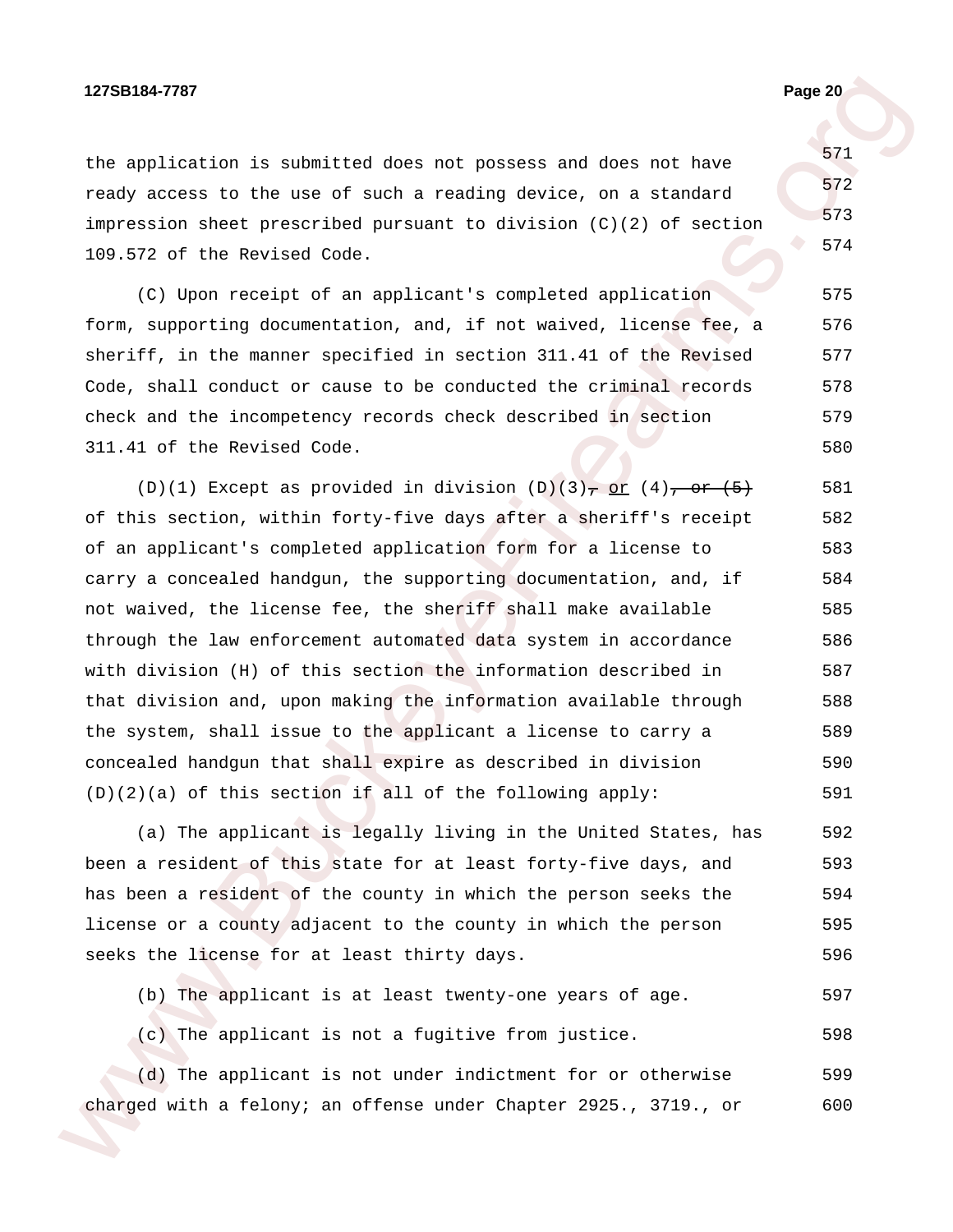4729. of the Revised Code that involves the illegal possession, use, sale, administration, or distribution of or trafficking in a drug of abuse; a misdemeanor offense of violence; or a violation of section 2903.14 or 2923.1211 of the Revised Code.

(e) The Except as otherwise provided in division  $(D)(5)$  of this section, the applicant has not been convicted of or pleaded guilty to a felony or an offense under Chapter 2925., 3719., or 4729. of the Revised Code that involves the illegal possession, use, sale, administration, or distribution of or trafficking in a drug of abuse; has not been adjudicated a delinquent child for committing an act that if committed by an adult would be a felony or would be an offense under Chapter 2925., 3719., or 4729. of the Revised Code that involves the illegal possession, use, sale, administration, or distribution of or trafficking in a drug of abuse; and has not been convicted of, pleaded guilty to, or adjudicated a delinquent child for committing a violation of section 2903.13 of the Revised Code when the victim of the violation is a peace officer, regardless of whether the applicant was sentenced under division  $(C)(3)$  of that section. 605 606 607 608 609 610 611 612 613 614 615 616 617 618 619 **1278811447787**<br> **EAGAL CONSULTER CONSULTER CONSULTER CONSULTER CONSULTER CONSULTER CONSULTER CONSULTER CONSULTER CONSULTER CONSULTER CONSULTER CONSULTER CONSULTER CONSULTER CONSULTER CONSULTER CONSULTER CONSULTER CONSULT** 

(f) The Except as otherwise provided in division  $(D)(5)$  of this section, the applicant, within three years of the date of the application, has not been convicted of or pleaded guilty to a misdemeanor offense of violence other than a misdemeanor violation of section 2921.33 of the Revised Code or a violation of section 2903.13 of the Revised Code when the victim of the violation is a peace officer, or a misdemeanor violation of section 2923.1211 of the Revised Code; and has not been adjudicated a delinquent child for committing an act that if committed by an adult would be a misdemeanor offense of violence other than a misdemeanor violation of section 2921.33 of the Revised Code or a violation of section 2903.13 of the Revised Code when the victim of the violation is a 620 621 622 623 624 625 626 627 628 629 630 631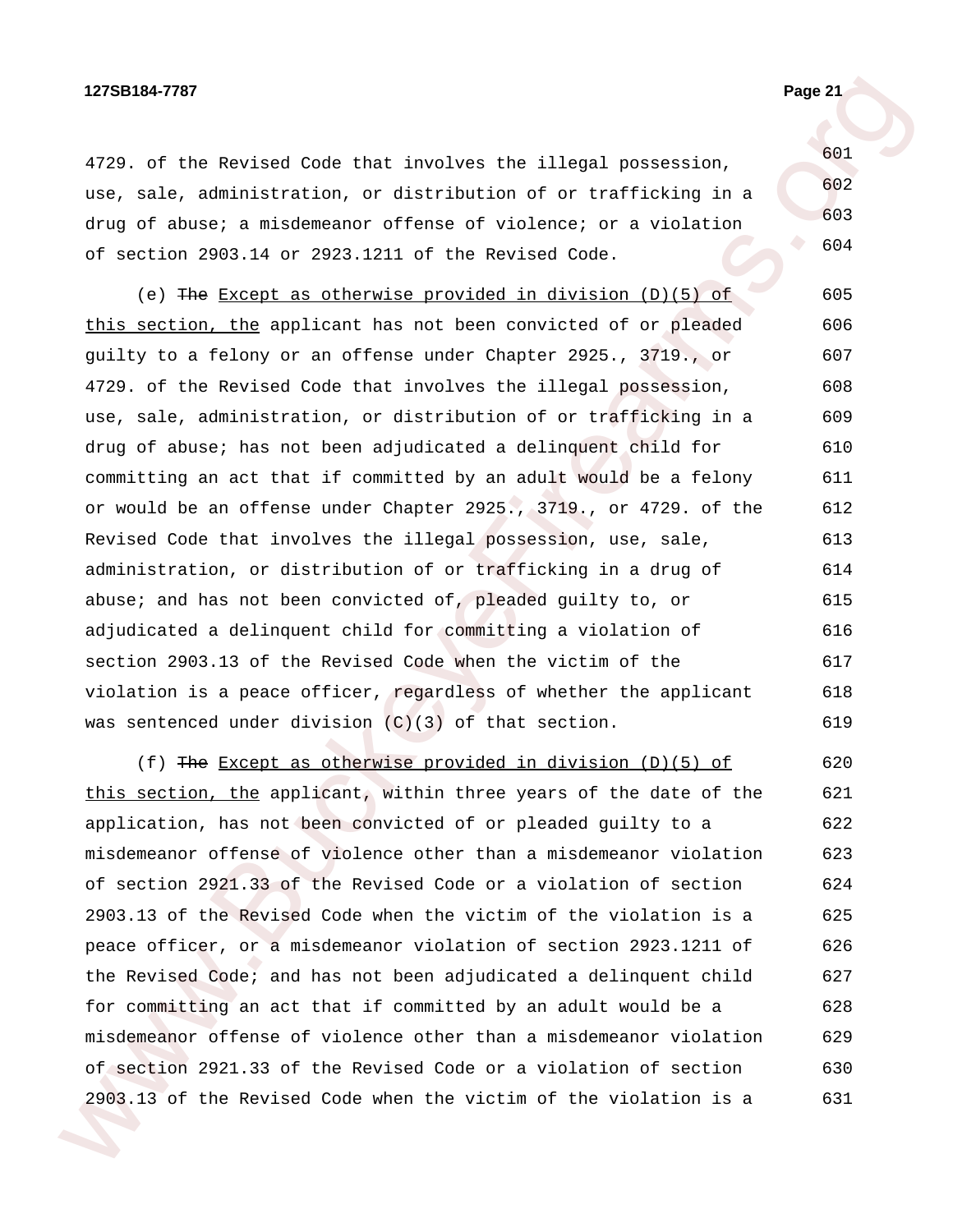peace officer or for committing an act that if committed by an adult would be a misdemeanor violation of section 2923.1211 of the Revised Code.

(g) Except as otherwise provided in division (D)(1)(e) of this section, the applicant, within five years of the date of the application, has not been convicted of, pleaded guilty to, or adjudicated a delinquent child for committing two or more violations of section 2903.13 or 2903.14 of the Revised Code. 635 636 637 638 639

(h) The Except as otherwise provided in division  $(D)(5)$  of this section, the applicant, within ten years of the date of the application, has not been convicted of, pleaded guilty to, or adjudicated a delinquent child for committing a violation of section 2921.33 of the Revised Code. 640 641 642 643 644

(i) The applicant has not been adjudicated as a mental defective, has not been committed to any mental institution, is not under adjudication of mental incompetence, has not been found by a court to be a mentally ill person subject to hospitalization by court order, and is not an involuntary patient other than one who is a patient only for purposes of observation. As used in this division, "mentally ill person subject to hospitalization by court order" and "patient" have the same meanings as in section 5122.01 of the Revised Code. 645 646 647 648 649 650 651 652 653 **127881847787**<br>
passes officer or for commutiting an act that if commuticating or most<br>
passes officer or for commutiting an act that if commuticating by<br>
Reviewe Code.<br>
(g) Docept as obtenuite provided in division (DiP)<br>

(j) The applicant is not currently subject to a civil protection order, a temporary protection order, or a protection order issued by a court of another state. 654 655 656

(k) The applicant certifies that the applicant desires a legal means to carry a concealed handgun for defense of the applicant or a member of the applicant's family while engaged in lawful activity. 657 658 659 660

(l) The applicant submits a competency certification of the type described in division (B)(3) of this section and submits a 661 662

633 634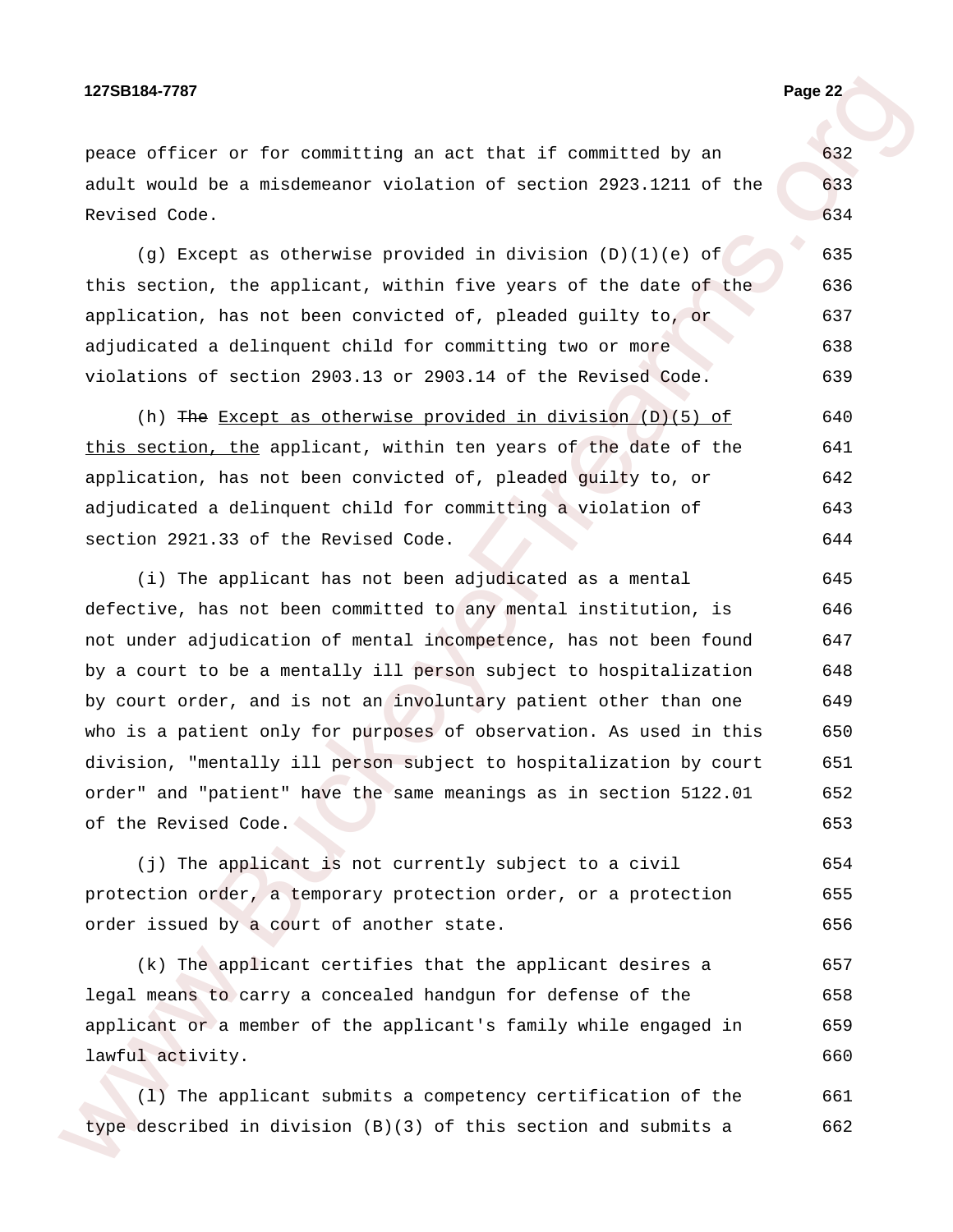certification of the type described in division (B)(4) of this section regarding the applicant's reading of the pamphlet prepared by the Ohio peace officer training commission pursuant to section 109.731 of the Revised Code.

(m) The applicant currently is not subject to a suspension imposed under division (A)(2) of section 2923.128 of the Revised Code of a license to carry a concealed handgun, or a temporary emergency license to carry a concealed handgun, that previously was issued to the applicant under this section or section 2923.1213 of the Revised Code. 667 668 669 670 671 672

(2)(a) A license to carry a concealed handgun that a sheriff issues under division  $(D)(1)$  of this section on or after the effective date of this amendment March 14, 2007, shall expire five years after the date of issuance. A license to carry a concealed handgun that a sheriff issued under division (D)(1) of this section prior to the effective date of this amendment March 14, 2007, shall expire four years after the date of issuance. 673 674 675 676 677 678 679

If a sheriff issues a license under this section, the sheriff shall place on the license a unique combination of letters and numbers identifying the license in accordance with the procedure prescribed by the Ohio peace officer training commission pursuant to section 109.731 of the Revised Code. 680 681 682 683 684

(b) If a sheriff denies an application under this section because the applicant does not satisfy the criteria described in division  $(D)(1)$  of this section, the sheriff shall specify the grounds for the denial in a written notice to the applicant. The applicant may appeal the denial pursuant to section 119.12 of the Revised Code in the county served by the sheriff who denied the application. If the denial was as a result of the criminal records check conducted pursuant to section 311.41 of the Revised Code and if, pursuant to section 2923.127 of the Revised Code, the 685 686 687 688 689 690 691 692 693 **1275811447787**<br> **PROP 23**<br>
contribution of the type denomined in division (R( $E$ ) or this<br>
section regarding the application pursuant to action<br>
(63)<br>
by the Ohio peace officer relating commission pursuant to action<br>
(63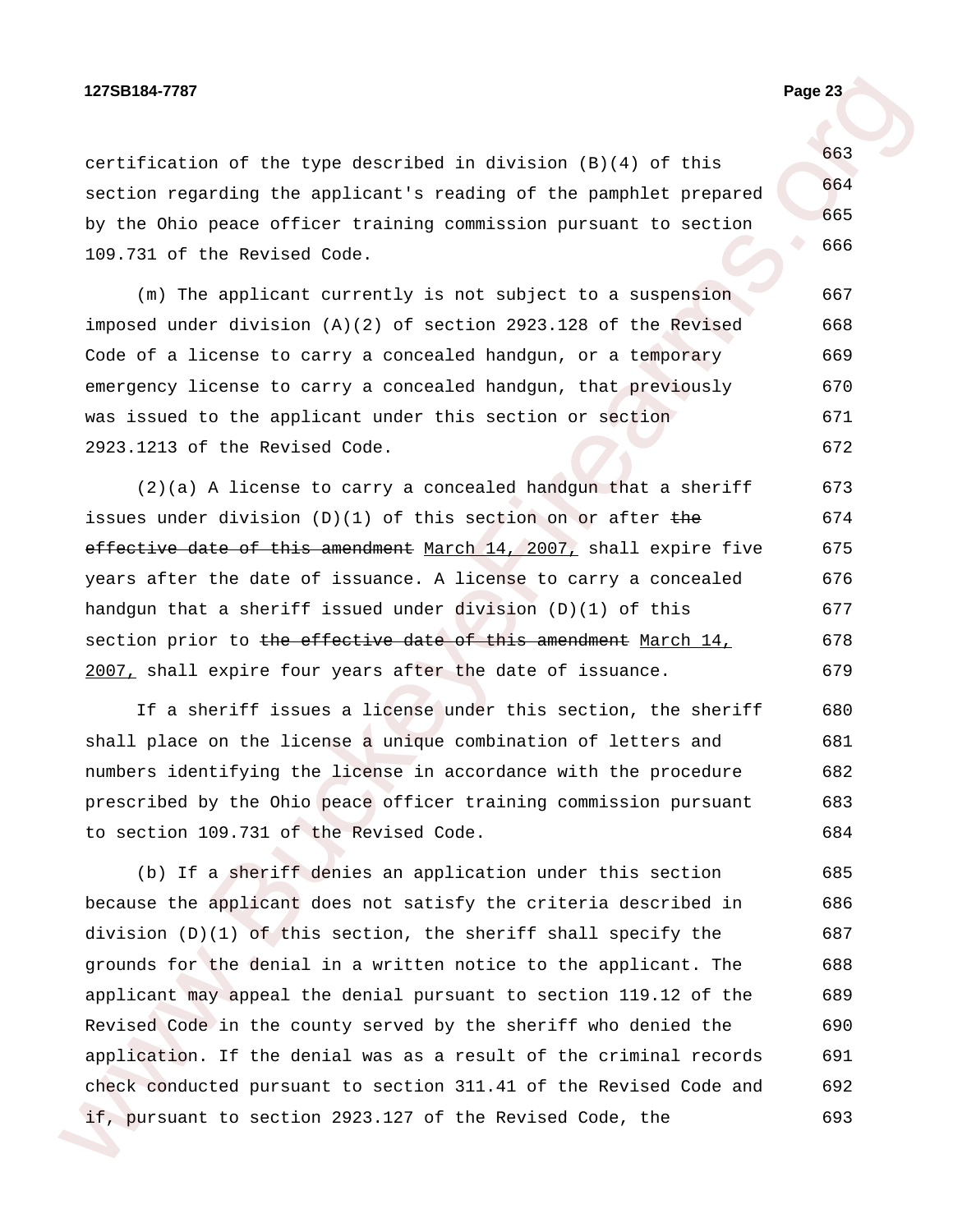applicant challenges the criminal records check results using the appropriate challenge and review procedure specified in that section, the time for filing the appeal pursuant to section 119.12 of the Revised Code and this division is tolled during the pendency of the request or the challenge and review. If the court in an appeal under section 119.12 of the Revised Code and this division enters a judgment sustaining the sheriff's refusal to grant to the applicant a license to carry a concealed handgun, the applicant may file a new application beginning one year after the judgment is entered. If the court enters a judgment in favor of the applicant, that judgment shall not restrict the authority of a sheriff to suspend or revoke the license pursuant to section 2923.128 or 2923.1213 of the Revised Code or to refuse to renew the license for any proper cause that may occur after the date the judgment is entered. In the appeal, the court shall have full power to dispose of all costs. 694 695 696 697 698 699 700 701 702 703 704 705 706 707 708 709 **1278811447787**<br> **PEGGERR**<br> **EXECUTE:** The contribution of the specifical interaction of the specifical interaction of the specifical contribution of the Formato of the Formato of the specifical contribution (SP)<br> **EXECUT** 

(3) If the sheriff with whom an application for a license to carry a concealed handgun was filed under this section becomes aware that the applicant has been arrested for or otherwise charged with an offense that would disqualify the applicant from holding the license, the sheriff shall suspend the processing of the application until the disposition of the case arising from the arrest or charge. 710 711 712 713 714 715 716

(4) If the sheriff determines that the applicant is legally living in the United States and is a resident of the county in which the applicant seeks the license or of an adjacent county but does not yet meet the residency requirements described in division  $(D)(1)(a)$  of this section, the sheriff shall not deny the license because of the residency requirements but shall not issue the license until the applicant meets those residency requirements. 717 718 719 720 721 722 723

(5) If an applicant has been convicted of or pleaded guilty 724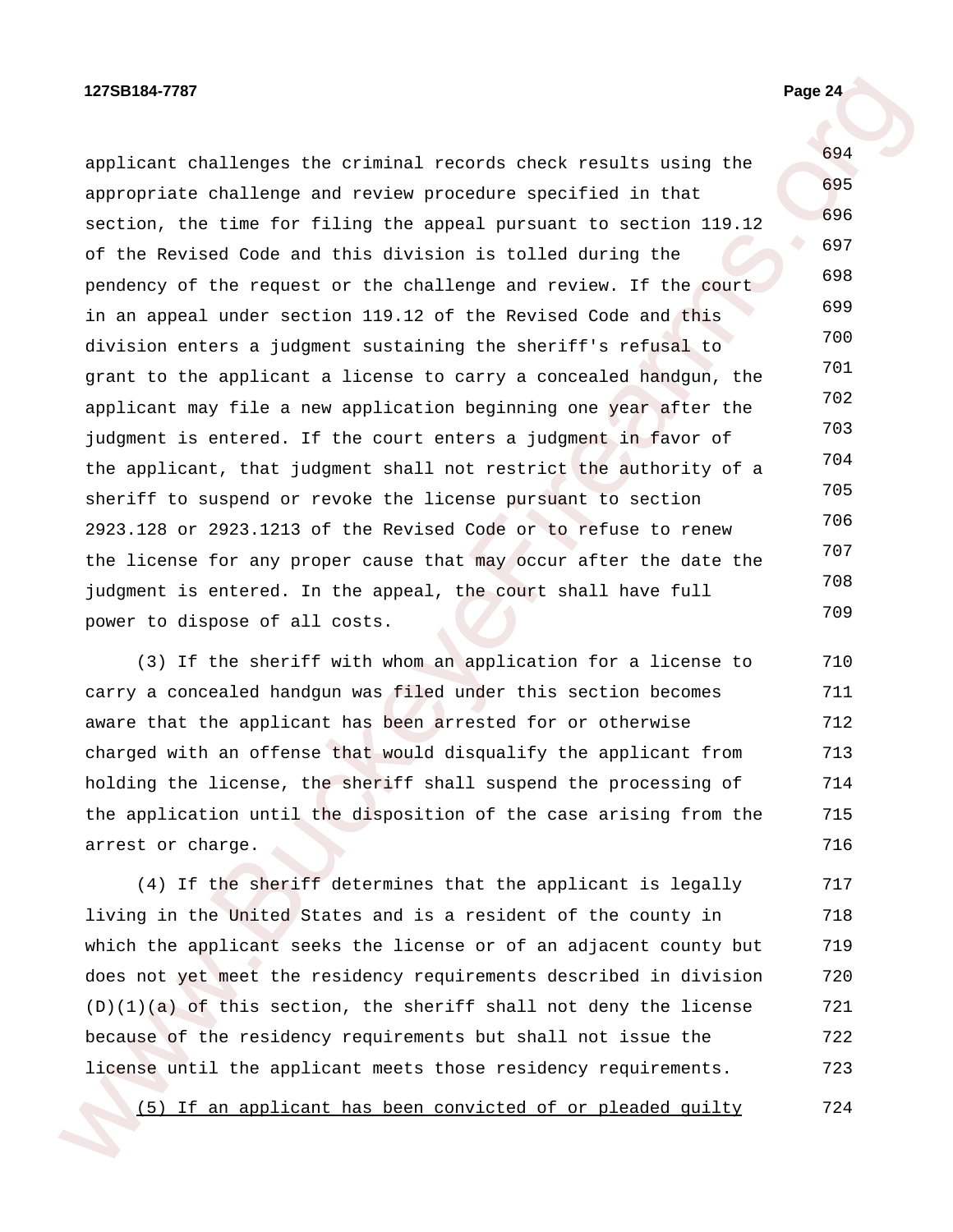| 127SB184-7787                                                      | Page 25 |
|--------------------------------------------------------------------|---------|
|                                                                    |         |
| to an offense identified in division (D)(1)(e), (f), or (h) of     | 725     |
| this section or has been adjudicated a delinguent child for        | 726     |
| committing an act or violation identified in any of those          | 727     |
| divisions, and if a court has ordered the sealing or expungement   | 728     |
| of the records of that conviction, quilty plea, or adjudication    | 729     |
| pursuant to sections 2151.355 to 2151.358 or sections 2953.31 to   | 730     |
| 2953.36 of the Revised Code or a court has granted the applicant   | 731     |
| relief pursuant to section 2923.14 of the Revised Code from the    | 732     |
| disability imposed pursuant to section 2923.13 of the Revised Code | 733     |
| relative to that conviction, quilty plea, or adjudication, the     | 734     |
| sheriff with whom the application was submitted shall not consider | 735     |
| the conviction, quilty plea, or adjudication in making a           | 736     |
| determination under division (D)(1) or (F) of this section or, in  | 737     |
| relation to an application for a temporary emergency license to    | 738     |
| carry a concealed handgun submitted under section 2923.1213 of the | 739     |
| Revised Code, in making a determination under division (B)(2) of   | 740     |
| that section.                                                      | 741     |
| (E) If a license to carry a concealed handgun issued under         | 742     |
| this section is lost or is destroyed, the licensee may obtain from | 743     |
| the sheriff who issued that license a duplicate license upon the   | 744     |
| payment of a fee of fifteen dollars and the submission of an       | 745     |
| affidavit attesting to the loss or destruction of the license. The | 746     |
| sheriff, in accordance with the procedures prescribed in section   | 747     |
| 109.731 of the Revised Code, shall place on the replacement        | 748     |
| license a combination of identifying numbers different from the    | 749     |
| combination on the license that is being replaced.                 | 750     |
| $(F)(1)$ A licensee who wishes to renew a license to carry a       | 751     |
| concealed handgun issued under this section shall do so not        | 752     |
| earlier than ninety days before the expiration date of the license | 753     |
| and not later than thirty days or at any time after the expiration | 754     |
| date of the license by filing with the sheriff of the county in    | 755     |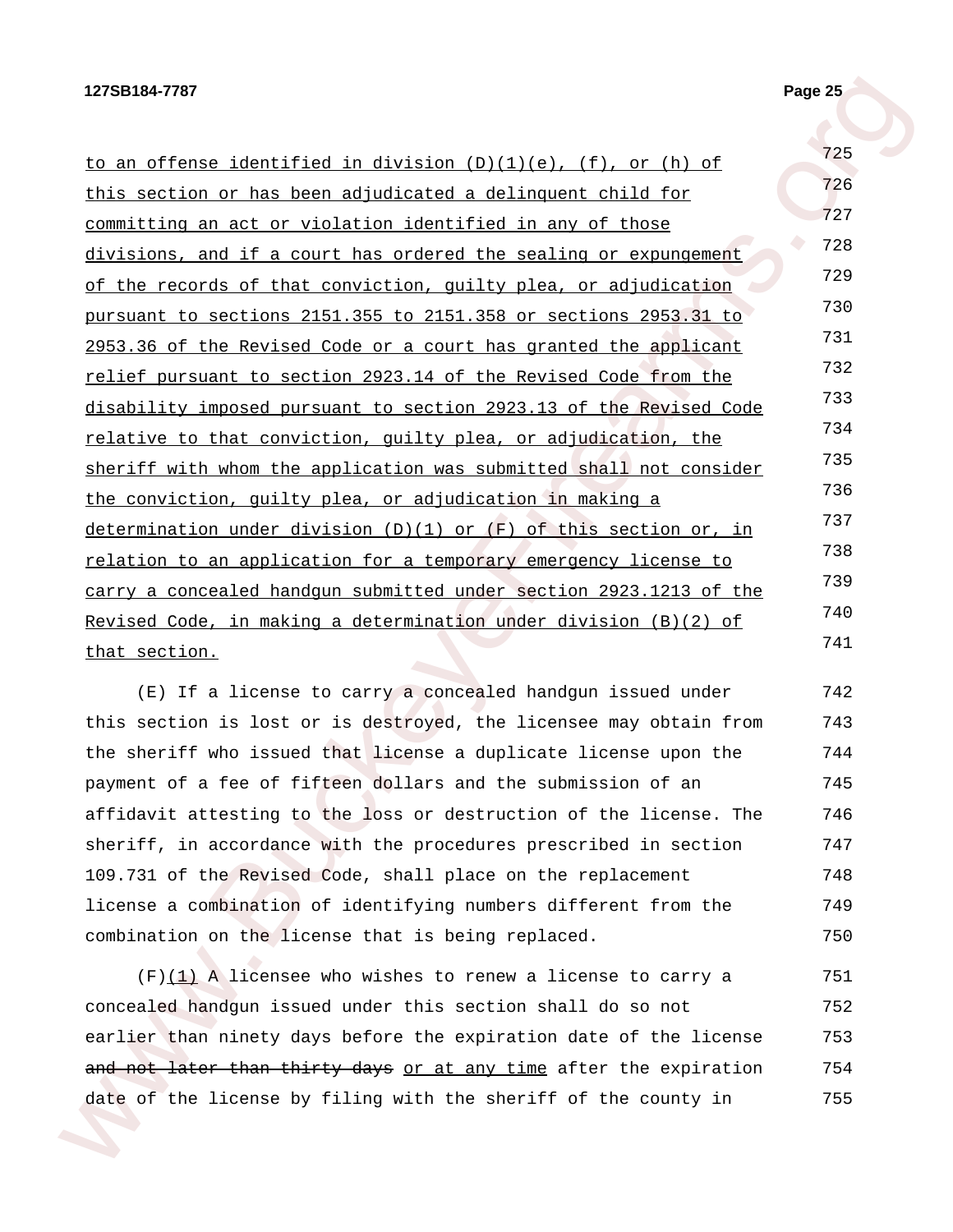which the applicant resides or with the sheriff of an adjacent county an application for renewal of the license obtained pursuant to division (D) of this section, a new color photograph of the licensee that was taken within thirty days prior to the date of the renewal application, a certification by the applicant that, subsequent to the issuance of the license, the applicant has reread the pamphlet prepared by the Ohio peace officer training commission pursuant to section 109.731 of the Revised Code that reviews firearms, dispute resolution, and use of deadly force matters, a new set of fingerprints provided in the manner specified in division (B)(5) of this section regarding initial applications for a license to carry a concealed handgun, and a nonrefundable license renewal fee unless the fee is waived. The and one of the following: 756 757 758 759 760 761 762 763 764 765 766 767 768 769 (a) If the licensee previously has not renewed a license to 770 127881947797 Page 28<br>
which the agglicant modes or which the sheriff of an adjacent<br>
control or control of the linear order were effectively at the set of the linear order order order and<br>
to division (b) of this settlem,

carry a concealed handgun issued under this section, proof that the licensee also shall submit at one time had a competency certification of the type described in division (B)(3) of this section that is not older than six years or. A valid license is prima-facie evidence that the licensee at one time had a competency certification of the type described in division (B)(3) of this section. 771 772 773 774 775 776 777

(b) If the licensee previously has renewed a license to carry a concealed handgun issued under this section, a renewed competency certification of the type described in division (G)(4) of this section that is not older than six years. A 778 779 780 781

(2) A sheriff shall accept a completed renewal application and, the <u>license renewal</u> fee, <del>items, materials,</del> and information specified in this division  $(F)(1)$  of this section at the times and in the manners described in division (I) of this section. Upon 782 783 784 785

Upon receipt of a completed renewal application,  $\epsilon$ olor 786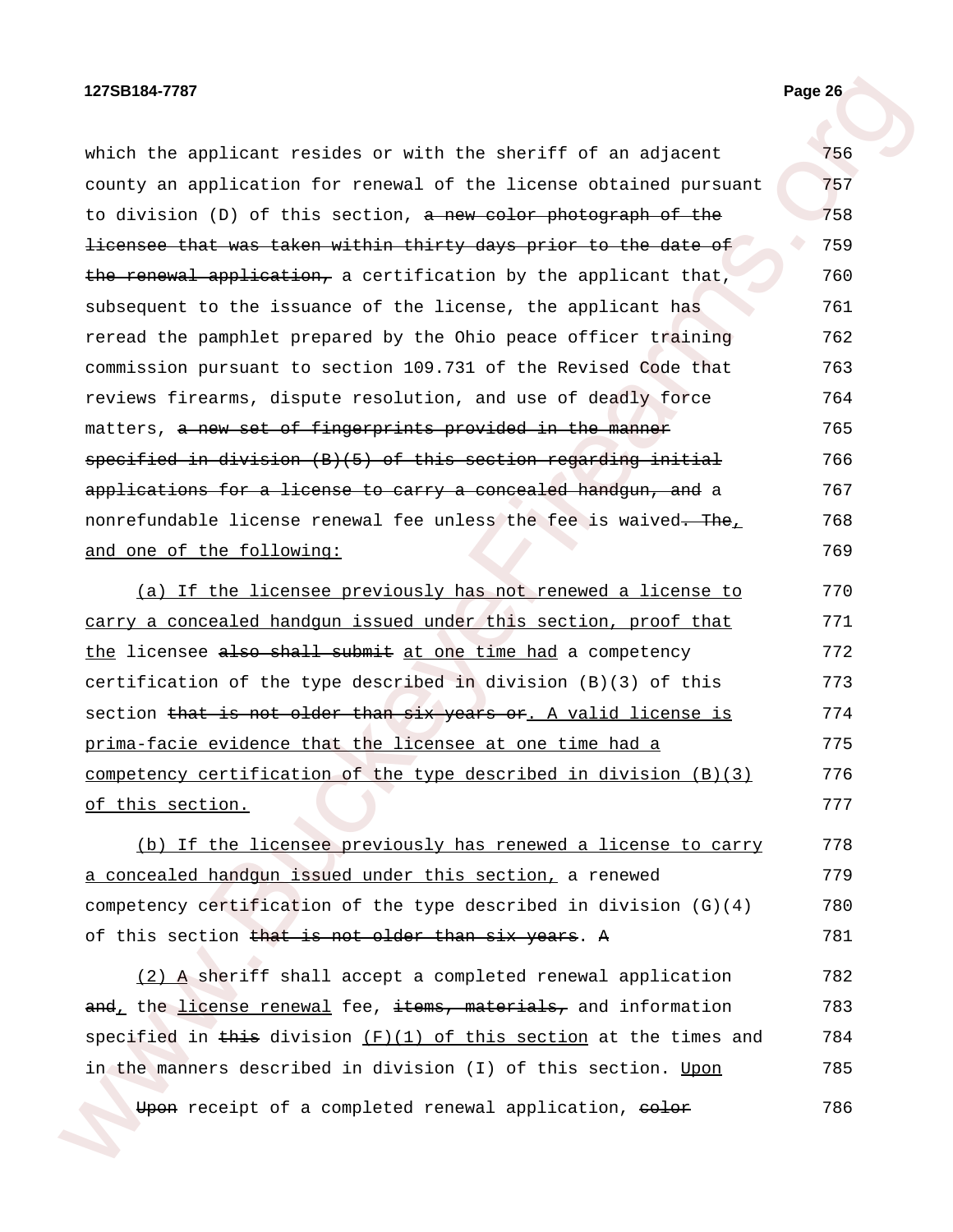photograph, of certification that the applicant has reread the specified pamphlet prepared by the Ohio peace officer training commission, new set of fingerprints, of proof of a prior competency certification for an initial renewal or of a renewed competency certification for a second or subsequent renewal, and of a license renewal fee unless the fee is waived, a sheriff, in the manner specified in section 311.41 of the Revised Code shall conduct or cause to be conducted the criminal records check and the incompetency records check described in section 311.41 of the Revised Code. The sheriff shall renew the license if the sheriff determines that the applicant continues to satisfy the requirements described in division (D)(1) of this section, except that the applicant is not required to submit a renewed competency certification only in the circumstances described in meet the requirements of division  $(G)(4)$  (D)(1)(1) of this section. A renewed license that is renewed on or after the effective date of this amendment March 14, 2007, shall expire five years after the date of issuance, and a renewed license that is renewed prior to the effective date of this amendment March 14, 2007, shall expire four years after the date of issuance. A renewed license is subject to division (E) of this section and sections 2923.126 and 2923.128 of the Revised Code. A sheriff shall comply with divisions  $(D)(2)$  to  $(4)$  of this section when the circumstances described in those divisions apply to a requested license renewal. If a sheriff denies the renewal of a license to carry a concealed handgun, the applicant may appeal the denial, or challenge the criminal record check results that were the basis of the denial if applicable, in the same manner as specified in division  $(D)(2)(b)$ of this section and in section 2923.127 of the Revised Code, regarding the denial of a license under this section. 787 788 789 790 791 792 793 794 795 796 797 798 799 800 801 802 803 804 805 806 807 808 809 810 811 812 813 814 815 816 817 127881947797 Page 27<br>
photographs of contribution that the applicant has venezad the rapy interval in the properties (origination) the method in the control of the method in the second in the second in the second in the s

(G)(1) Each course, class, or program described in division 818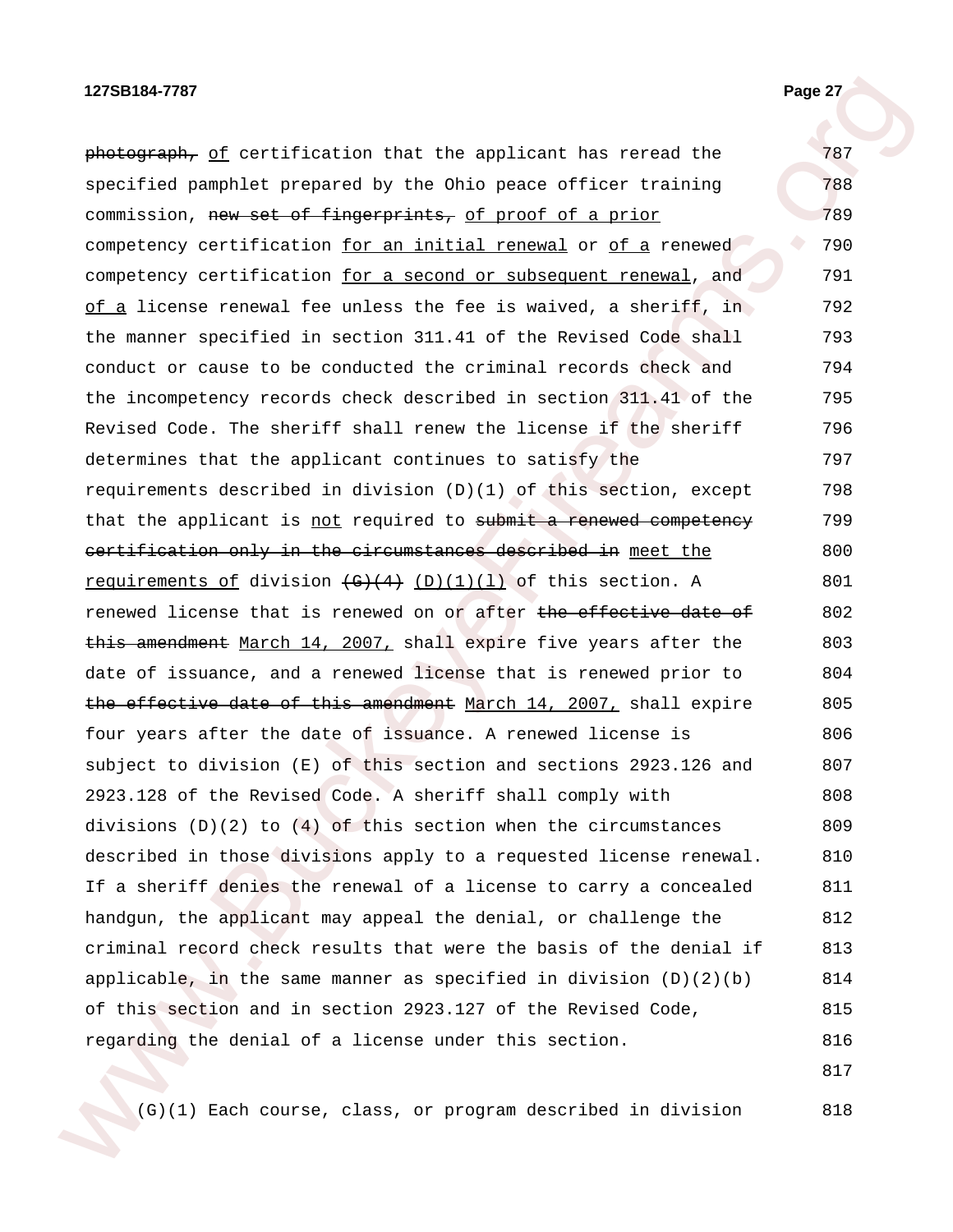$(B)(3)(a)$ ,  $(b)$ ,  $(c)$ , or  $(e)$  of this section shall provide to each person who takes the course, class, or program a copy of the pamphlet prepared by the Ohio peace officer training commission pursuant to section 109.731 of the Revised Code that reviews firearms, dispute resolution, and use of deadly force matters. Each such course, class, or program described in one of those divisions shall include at least twelve hours of training in the safe handling and use of a firearm that shall include all of the following: 819 820 821 823 824 825 826 827 **127881847787**<br>
Weighter the control of the first a metric model program and provide to see the<br>
present who between the control of the control of the control of the<br>
present to metric model of the control of the control

(a) At least ten hours of training on the following matters: 828

(i) The ability to name, explain, and demonstrate the rules for safe handling of a handgun and proper storage practices for handguns and ammunition; 829 830 831

(ii) The ability to demonstrate and explain how to handle ammunition in a safe manner; 832 833

(iii) The ability to demonstrate the knowledge, skills, and attitude necessary to shoot a handgun in a safe manner; 834 835

(iv) Gun handling training. 836

(b) At least two hours of training that consists of range time and live-fire training. 837 838

(2) To satisfactorily complete the course, class, or program described in division (B)(3)(a), (b), (c), or (e) of this section, the applicant shall pass a competency examination that shall include both of the following: 839 840 841 842

(a) A written section on the ability to name and explain the rules for the safe handling of a handgun and proper storage practices for handguns and ammunition; 843 844 845

(b) A physical demonstration of competence in the use of a handgun and in the rules for safe handling and storage of a 846 847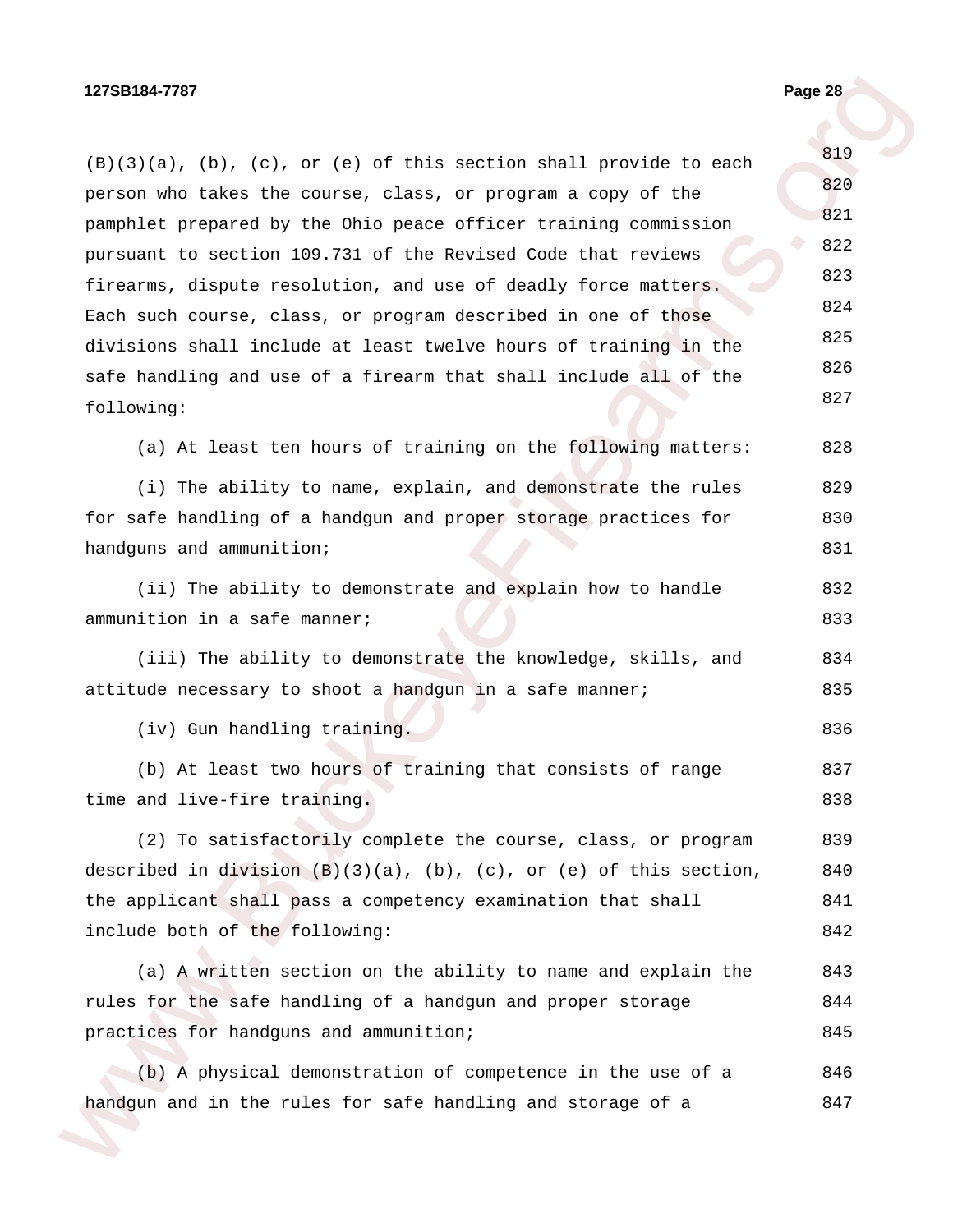848 849

handgun and a physical demonstration of the attitude necessary to shoot a handgun in a safe manner.

(3) The competency certification described in division (B)(3)(a), (b), (c), or (e) of this section shall be dated and shall attest that the course, class, or program the applicant successfully completed met the requirements described in division (G)(1) of this section and that the applicant passed the competency examination described in division  $(G)(2)$  of this section. 850 851 852 853 854 855 856

(4) A person who previously has received a competency certification as described in division (B)(3) of this section, or who previously has received a renewed competency certification as described in this division, may obtain a renewed competency certification pursuant to this division. If the person previously has received a competency certification within the preceding six years, or previously has received a renewed competency certification within the preceding six years, the person may obtain a renewed competency certification from an entity that offers a course, class, or program described in division  $(B)(3)(a)$ ,  $(b)$ ,  $(c)$ , or  $(e)$  of this section by passing a competency examination of the type described in division (G)(2) of this section test that demonstrates that the person is range competent. In these circumstances, the person is not required to attend the course, class, or program in order to be eligible or to take the competency examination described in division  $(G)(2)$  of this section for the renewed competency certification in order to be eligible to receive a renewed competency certification. If more than six years has elapsed since the person last received a competency certification or a renewed competency certification, in order for the person to obtain a renewed competency certification, the person shall both satisfactorily complete a course, class, or 857 858 859 860 861 862 863 864 865 866 867 868 869 870 871 872 873 874 875 876 877 878 127881947787<br>
Hennogur and a physical democration of the attitude recessary to<br>
Education a sale manuer.<br>
Education a sale manuer.<br>
(3) This cross-constraints of the strike recessary to<br>
(3) This cross-constraints in the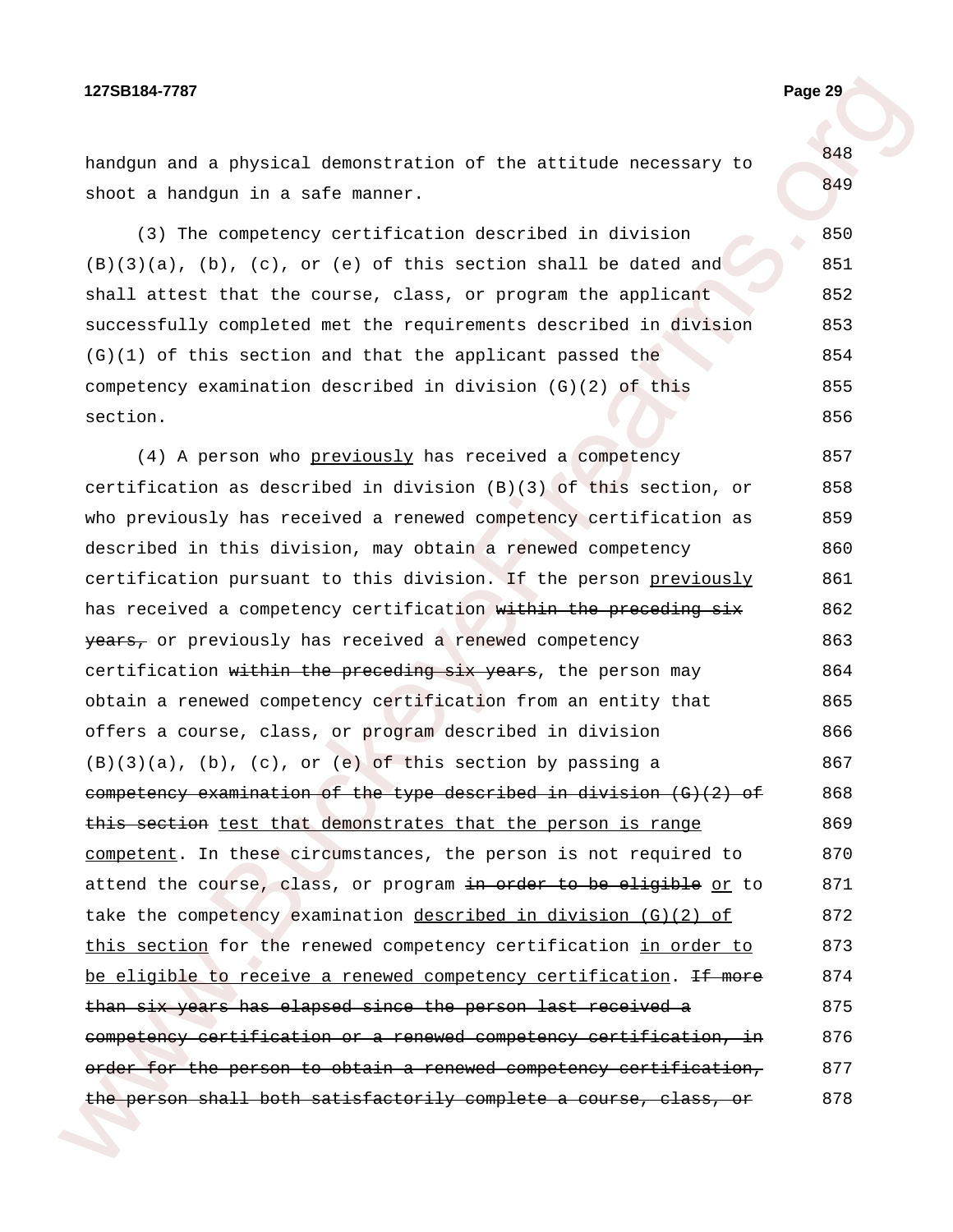888

| program described in division $(B)(3)(a)$ , $(b)$ , $(c)$ , or $(c)$ of this | 879 |
|------------------------------------------------------------------------------|-----|
| section and pass a competency examination of the type described in           | 880 |
| $\overline{\text{division}}$ (G)(2) of this section. A renewed competency    | 881 |
| certification issued under this division shall be dated and shall            | 882 |
| attest that the applicant passed the competency examination of the           | 883 |
| type described in division $(G)(2)$ of this section and, if                  | 884 |
| applicable, that the person successfully completed a course,                 | 885 |
| class, or program that met the requirements described in division            | 886 |
| $(G)(1)$ of this section person has demonstrated range competency.           | 887 |

(H) Upon deciding to issue a license, deciding to issue a replacement license, or deciding to renew a license to carry a concealed handgun pursuant to this section, and before actually issuing or renewing the license, the sheriff shall make available through the law enforcement automated data system all information contained on the license. If the license subsequently is suspended under division (A)(1) or (2) of section 2923.128 of the Revised Code, revoked pursuant to division (B)(1) of section 2923.128 of the Revised Code, or lost or destroyed, the sheriff also shall make available through the law enforcement automated data system a notation of that fact. The superintendent of the state highway patrol shall ensure that the law enforcement automated data system is so configured as to permit the transmission through the system of the information specified in this division. 889 890 891 892 893 894 895 896 897 898 899 900 901 902 127881947787<br>
progress decorations in division in the state of the system and the system in the system of the system of the system of the system of the system of the system of the system of the system of the system of the

(I) A sheriff shall accept a completed application form or renewal application, and the fee, items, materials, and information specified in divisions (B)(1) to (5) or division (F) of this section, whichever is applicable, and shall provide an application form or renewal application and a copy of the pamphlet described in division (B) of section 109.731 of the Revised Code to any person during at least fifteen hours a week. The sheriff shall post notice of the hours during which the sheriff is 903 904 905 906 907 908 909 910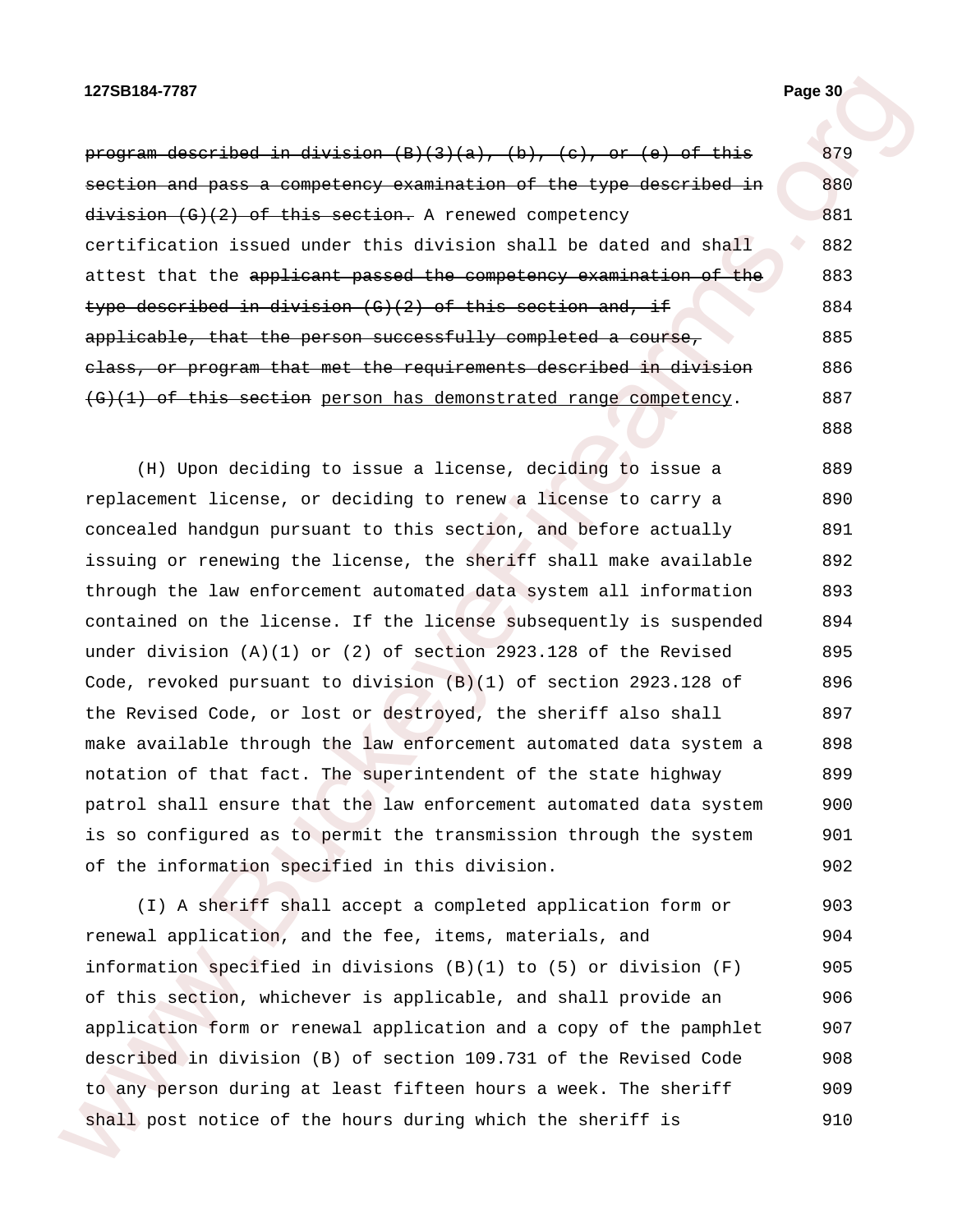available to accept or provide the information described in this division.

**Sec. 2923.126.** (A) A license to carry a concealed handgun that is issued under section 2923.125 of the Revised Code on or after the effective date of this amendment March 14, 2007, shall expire five years after the date of issuance, and a license that is so issued prior to the effective date of this amendment March 14, 2007, shall expire four years after the date of issuance. A licensee who has been issued a license under that section shall be granted a grace period of thirty days after the licensee's license expires during which the licensee's license remains valid. Except as provided in divisions (B) and (C) of this section, a licensee who has been issued a license under section 2923.125 or 2923.1213 of the Revised Code may carry a concealed handgun anywhere in this state if the licensee also carries a valid license and valid identification when the licensee is in actual possession of a concealed handgun. The licensee shall give notice of any change in the licensee's residence address to the sheriff who issued the license within forty-five days after that change. 913 914 915 916 917 918 919 920 921 922 923 924 925 926 927 928 929 **127881847787**<br> **PROP 31**<br> **EVISION:** The accept or provide the intermediate denomination of phrame 321<br> **EVISION.**<br> **EASL ARE ACT A MORE CONSECT ASSASS ARE ACTION CONSECT AND A STRAIGE AND A STRAIGE AND A STRAIGE AND A S** 

If a licensee is the driver or an occupant of a motor vehicle that is stopped as the result of a traffic stop or a stop for another law enforcement purpose and if the licensee is transporting or has a loaded handgun in the motor vehicle at that time, the licensee shall promptly inform any law enforcement officer who approaches the vehicle while stopped that the licensee has been issued a license or temporary emergency license to carry a concealed handgun and that the licensee currently possesses or has a loaded handgun; the licensee shall not knowingly disregard or fail to comply with lawful orders of a law enforcement officer given while the motor vehicle is stopped, knowingly fail to remain in the motor vehicle while stopped, or knowingly fail to keep the 930 931 932 933 934 935 936 937 938 939 940 941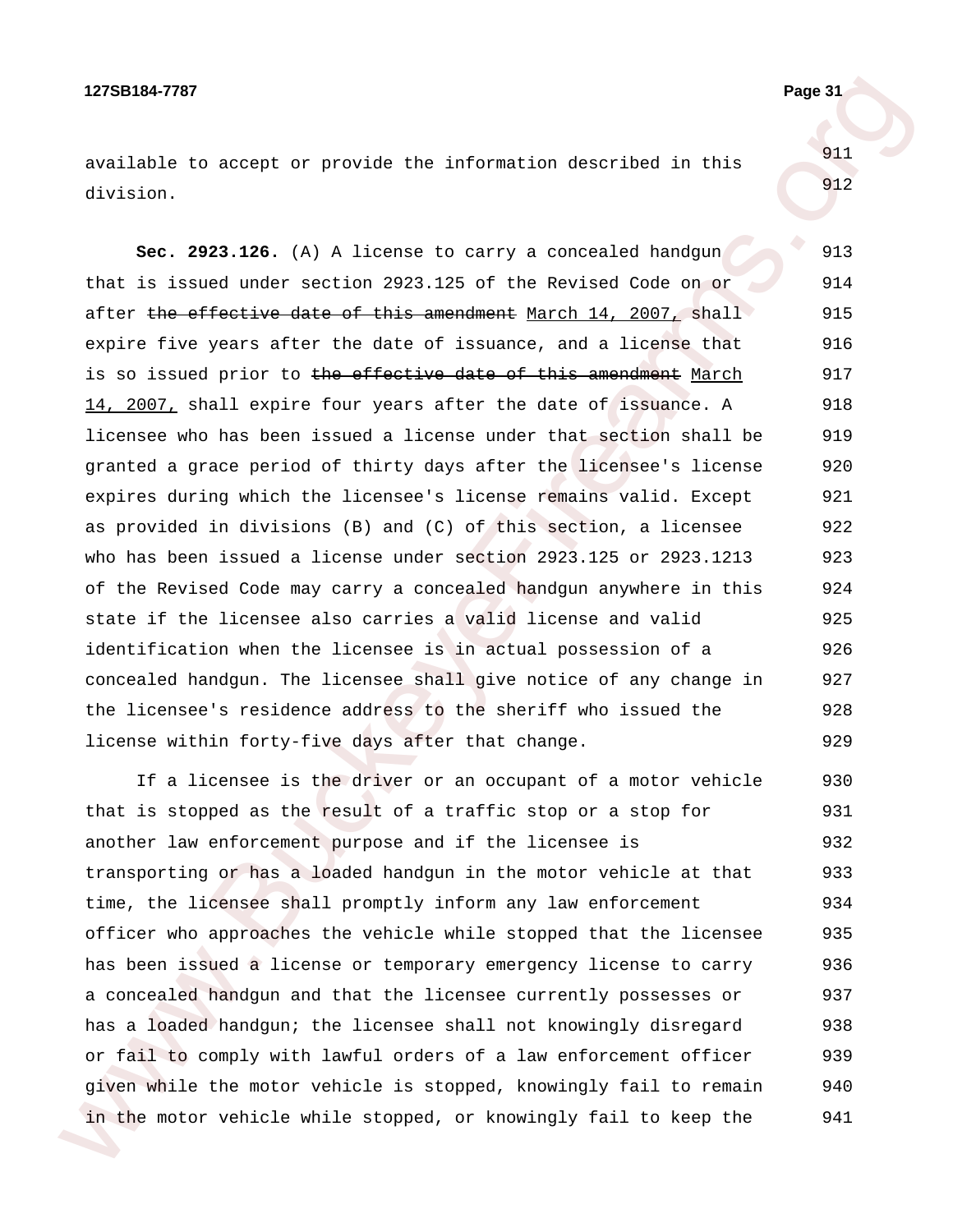licensee's hands in plain sight after any law enforcement officer begins approaching the licensee while stopped and before the officer leaves, unless directed otherwise by a law enforcement officer; and the licensee shall not knowingly remove, attempt to remove, grasp, or hold the loaded handgun or knowingly have contact with the loaded handgun by touching it with the licensee's hands or fingers, in any manner in violation of division (E) of section 2923.16 of the Revised Code, after any law enforcement officer begins approaching the licensee while stopped and before the officer leaves. Additionally, if a licensee is the driver or an occupant of a commercial motor vehicle that is stopped by an employee of the motor carrier enforcement unit for the purposes defined in section 5503.04 of the Revised Code and if the licensee is transporting or has a loaded handgun in the commercial motor vehicle at that time, the licensee shall promptly inform the employee of the unit who approaches the vehicle while stopped that the licensee has been issued a license or temporary emergency license to carry a concealed handgun and that the licensee currently possesses or has a loaded handgun. 942 943 944 945 946 947 948 949 950 951 952 953 954 955 956 957 958 959 960 **1278811447787**<br> **PROGREM 1278811447787**<br> **PROGREM 221101248121**<br> **Explore agreements of the street only that converted and addication and addication of the street of the street of the street of the contents of the conten** 

If a licensee is stopped for a law enforcement purpose and if the licensee is carrying a concealed handgun at the time the officer approaches, the licensee shall promptly inform any law enforcement officer who approaches the licensee while stopped that the licensee has been issued a license or temporary emergency license to carry a concealed handgun and that the licensee currently is carrying a concealed handgun; the licensee shall not knowingly disregard or fail to comply with lawful orders of a law enforcement officer given while the licensee is stopped or knowingly fail to keep the licensee's hands in plain sight after any law enforcement officer begins approaching the licensee while stopped and before the officer leaves, unless directed otherwise by a law enforcement officer; and the licensee shall not knowingly 961 962 963 964 965 966 967 968 969 970 971 972 973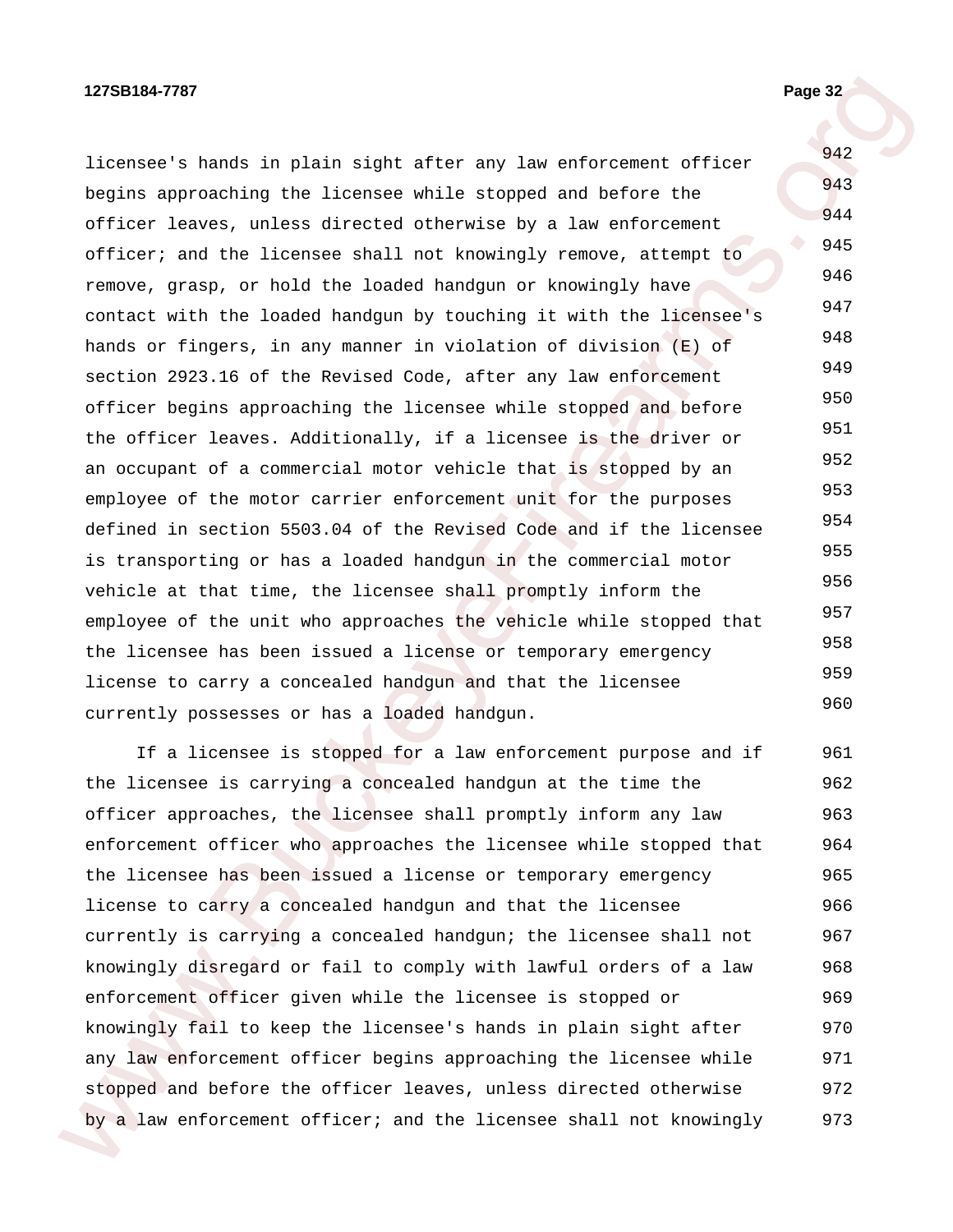remove, attempt to remove, grasp, or hold the loaded handgun or knowingly have contact with the loaded handgun by touching it with the licensee's hands or fingers, in any manner in violation of division (B) of section 2923.12 of the Revised Code, after any law enforcement officer begins approaching the licensee while stopped and before the officer leaves.

(B) A valid license issued under section 2923.125 or 2923.1213 of the Revised Code does not authorize the licensee to carry a concealed handgun in any manner prohibited under division (B) of section 2923.12 of the Revised Code or in any manner prohibited under section 2923.16 of the Revised Code. A valid license does not authorize the licensee to carry a concealed handgun into any of the following places: 980 981 982 983 984 985 986

(1) A police station, sheriff's office, or state highway patrol station, premises controlled by the bureau of criminal identification and investigation, a state correctional institution, jail, workhouse, or other detention facility, an airport passenger terminal, or an institution that is maintained, operated, managed, and governed pursuant to division (A) of section 5119.02 of the Revised Code or division (A)(1) of section 5123.03 of the Revised Code; 987 988 989 990 991 992 993 994 **127881947787**<br>
Weigher absorpt to remove, group, or hold the located handgap or<br>
Year (consider a contract with the located handgap by touching it with<br>the licenses's hands or filingers. In any manner in violation of<br>
fo

(2) A school safety zone $\tau$  if the licensee's carrying the concealed handgun is in violation of section 2923.122 of the Revised Code; 995 996 997

(3) A courthouse or another building or structure in which a courtroom is located, in violation of section 2923.123 of the Revised Code; 998 999 1000

(4) Any room or open air arena in which liquor is being dispensed in premises or open air arena for which a D permit has been issued under Chapter 4303. of the Revised Code, if the licensee's carrying the concealed handgun is in violation of 1001 1002 1003 1004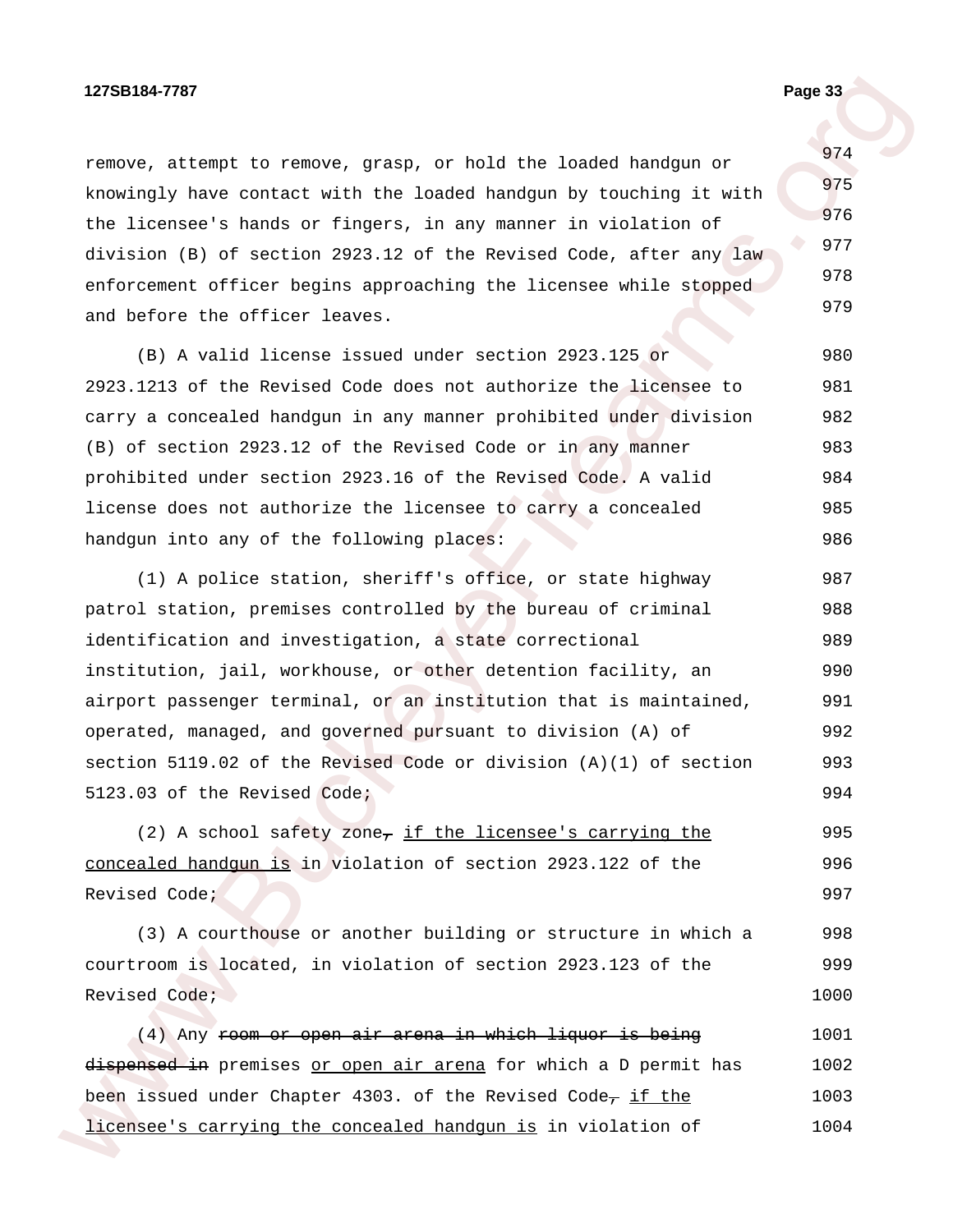section 2923.121 of the Revised Code; 1005

(5) Any premises owned or leased by any public or private college, university, or other institution of higher education, unless the handgun is in a locked motor vehicle or the licensee is in the immediate process of placing the handgun in a locked motor vehicle; 1006 1007 1008 1009 1010

(6) Any church, synagogue, mosque, or other place of worship, unless the church, synagogue, mosque, or other place of worship posts or permits otherwise; 1011 1012 1013

(7) A child day-care center, a type A family day-care home, a type B family day-care home, or a type C family day-care home, except that this division does not prohibit a licensee who resides in a type A family day-care home, a type B family day-care home, or a type C family day-care home from carrying a concealed handgun at any time in any part of the home that is not dedicated or used for day-care purposes, or from carrying a concealed handgun in a part of the home that is dedicated or used for day-care purposes at any time during which no children, other than children of that licensee, are in the home; 1014 1015 1016 1017 1018 1019 1020 1021 1022 1023 127881947787<br>
section 2833,120 of the forvised Code:<br>
(5) Any premise omet or interest code:<br>
(5) Any premise omet or interest code is a trenche of the code is a trenche or<br>
college, university, or other institution of mi

(8) An aircraft that is in, or intended for operation in, foreign air transportation, interstate air transportation, intrastate air transportation, or the transportation of mail by aircraft; 1024 1025 1026 1027

(9) Any building that is owned by a government facility of this state or any a political subdivision of this state, and all portions of any building that is not owned by any governmental entity listed in this division but that is leased by such a governmental entity listed in this division and that is not a building that is used primarily as a shelter, restroom, parking facility for motor vehicles, or rest facility and is not a courthouse or other building or structure in which a courtroom is 1028 1029 1030 1031 1032 1033 1034 1035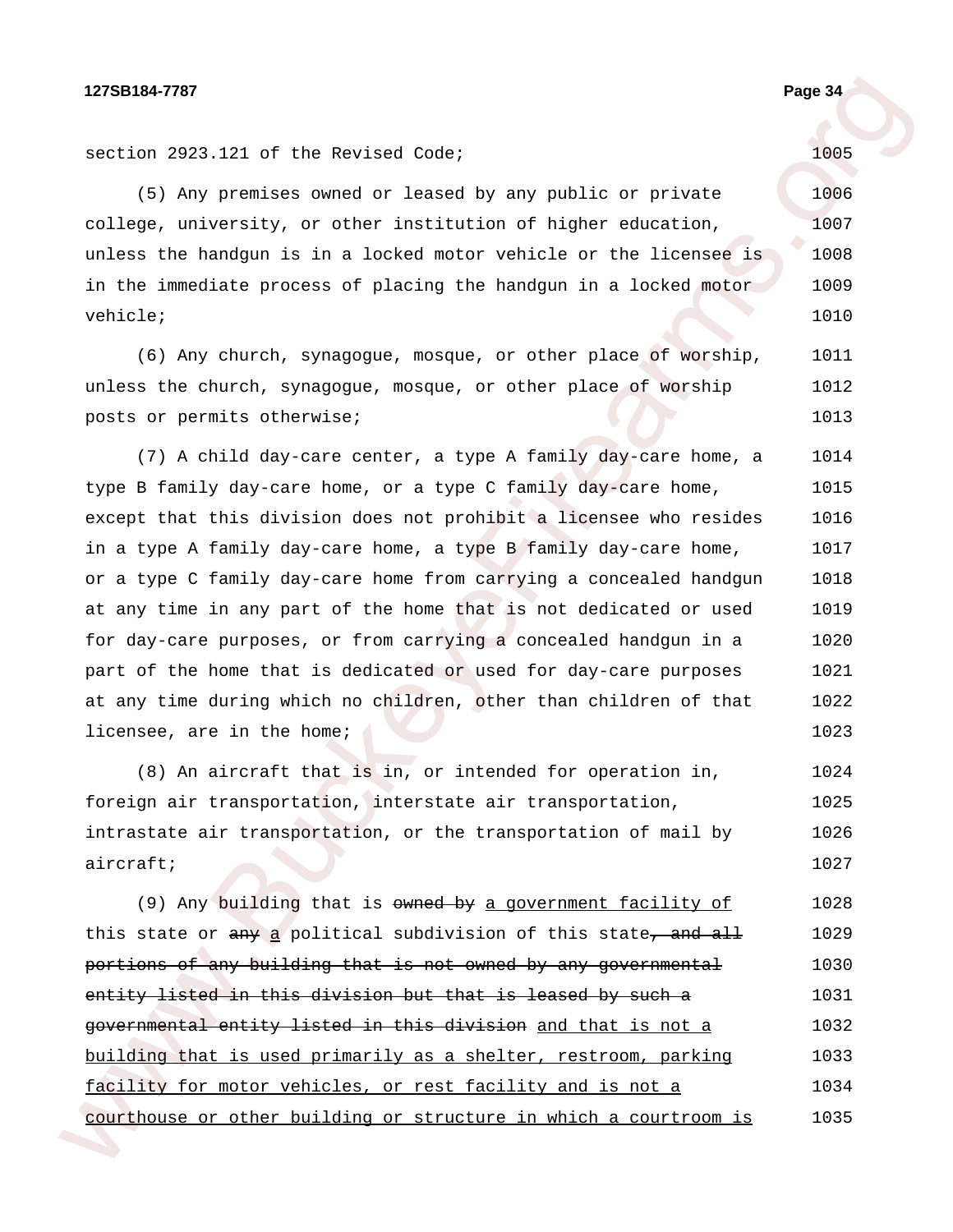1037 1038

# located that is subject to division (B)(3) of this section; 1036

(10) A place in which federal law prohibits the carrying of handguns.

(C)(1) Nothing in this section shall negate or restrict a rule, policy, or practice of a private employer that is not a private college, university, or other institution of higher education concerning or prohibiting the presence of firearms on the private employer's premises or property, including motor vehicles owned by the private employer. Nothing in this section shall require a private employer of that nature to adopt a rule, policy, or practice concerning or prohibiting the presence of firearms on the private employer's premises or property, including motor vehicles owned by the private employer. 1039 1040 1041 1042 1043 1044 1045 1046 1047 1048

(2)(a) A private employer shall be immune from liability in a civil action for any injury, death, or loss to person or property that allegedly was caused by or related to a licensee bringing a handgun onto the premises or property of the private employer, including motor vehicles owned by the private employer, unless the private employer acted with malicious purpose. A private employer is immune from liability in a civil action for any injury, death, or loss to person or property that allegedly was caused by or related to the private employer's decision to permit a licensee to bring, or prohibit a licensee from bringing, a handgun onto the premises or property of the private employer. As used in this division, "private employer" includes a private college, university, or other institution of higher education. 1049 1050 1051 1052 1053 1054 1055 1056 1057 1058 1059 1060 1061 **1278811447797**<br>
Weighe 38<br>
100016.0 that is subfact to o'vidado (S)(31 of this section:<br>
18298<br>
10016.0 the car and control of the car and the section of the car and<br>
18298<br>
100016.8 the car and the car and the car and t

(b) A political subdivision shall be immune from liability in a civil action, to the extent and in the manner provided in Chapter 2744. of the Revised Code, for any injury, death, or loss to person or property that allegedly was caused by or related to a licensee bringing a handgun onto any premises or property owned, 1062 1063 1064 1065 1066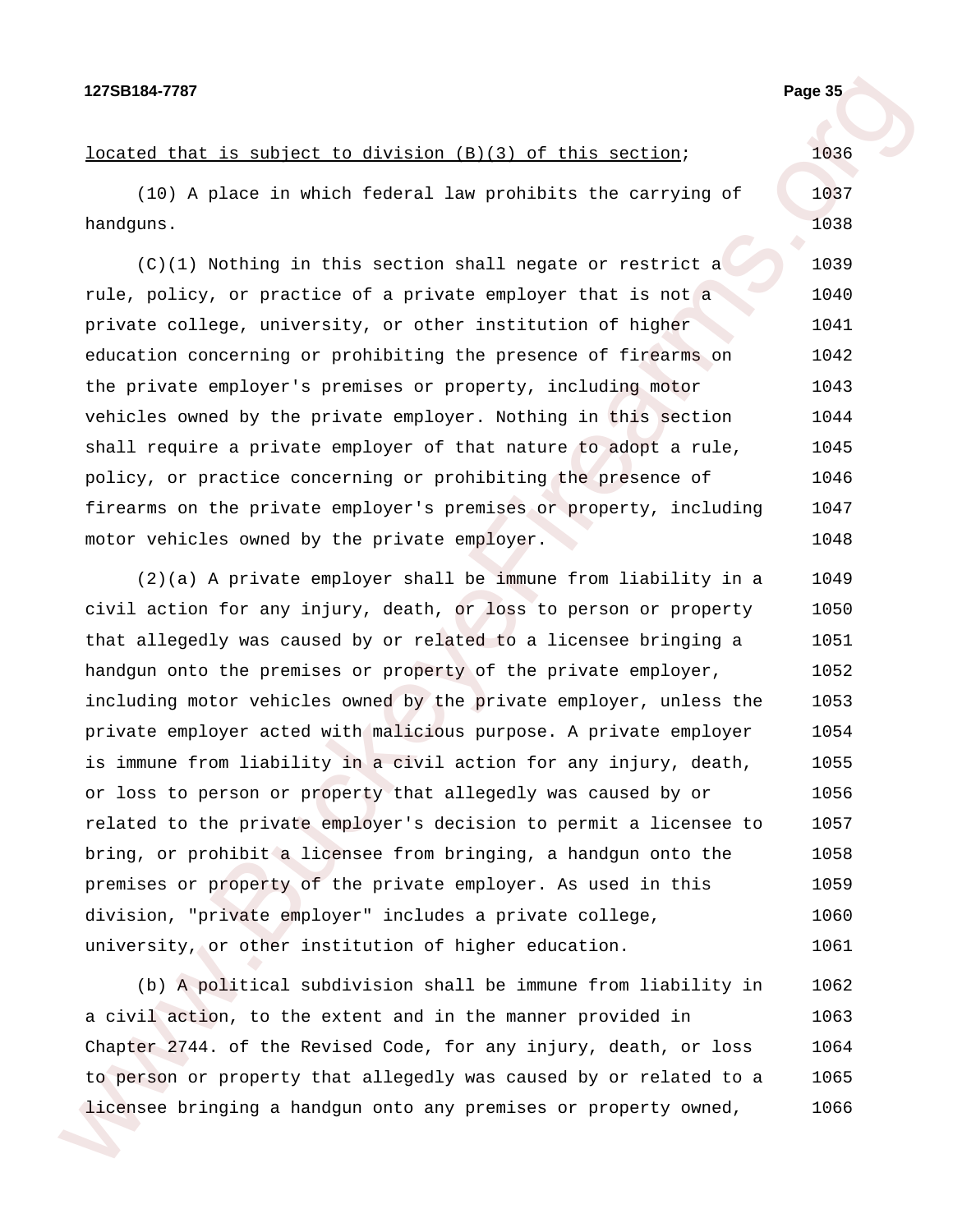| leased, or otherwise under the control of the political            | 1067 |
|--------------------------------------------------------------------|------|
| subdivision. As used in this division, "political subdivision" has | 1068 |
| the same meaning as in section 2744.01 of the Revised Code.        | 1069 |

(3) The (a) Except as provided in division  $(C)(3)(b)$  of this section, the owner or person in control of private land or premises, and a private person or entity leasing land or premises owned by the state, the United States, or a political subdivision of the state or the United States, may post a sign in a conspicuous location on that land or on those premises prohibiting persons from carrying firearms or concealed firearms on or onto that land or those premises. A Except as otherwise provided in this division, a person who knowingly violates a posted prohibition of that nature is guilty of criminal trespass in violation of division (A)(4) of section 2911.21 of the Revised Code and is guilty of a misdemeanor of the fourth degree. If a person knowingly violates a posted prohibition of that nature and the posted land or premises primarily was a parking lot or other parking facility, the person is not guilty of criminal trespass in violation of division (A)(4) of section 2911.21 of the Revised Code and instead is subject only to a civil cause of action for trespass based on the violation. 1070 1071 1072 1073 1074 1075 1076 1077 1078 1079 1080 1081 1082 1083 1084 1085 1086 1087 127881947787<br>
Neasond, or otherwides under the control or the political<br>
reactivistics). As a second in this calibration, (religion is a second in the same meaning as in metrics and in the branching local (for the branchi

(b) A landlord may not prohibit or restrict a tenant who is a licensee and who on or after the effective date of this amendment enters into a rental agreement with the landlord for the use of residential premises, and the tenant's guest while the tenant is present, from lawfully carrying or possessing a handgun on those residential premises. 1088 1089 1090 1091 1092 1093

(c) As used in division (C)(3) of this section: 1094

(i) "Residential premises" has the same meaning as in section 5321.01 of the Revised Code, except "residential premises" does not include a dwelling unit that is owned or operated by a college 1095 1096 1097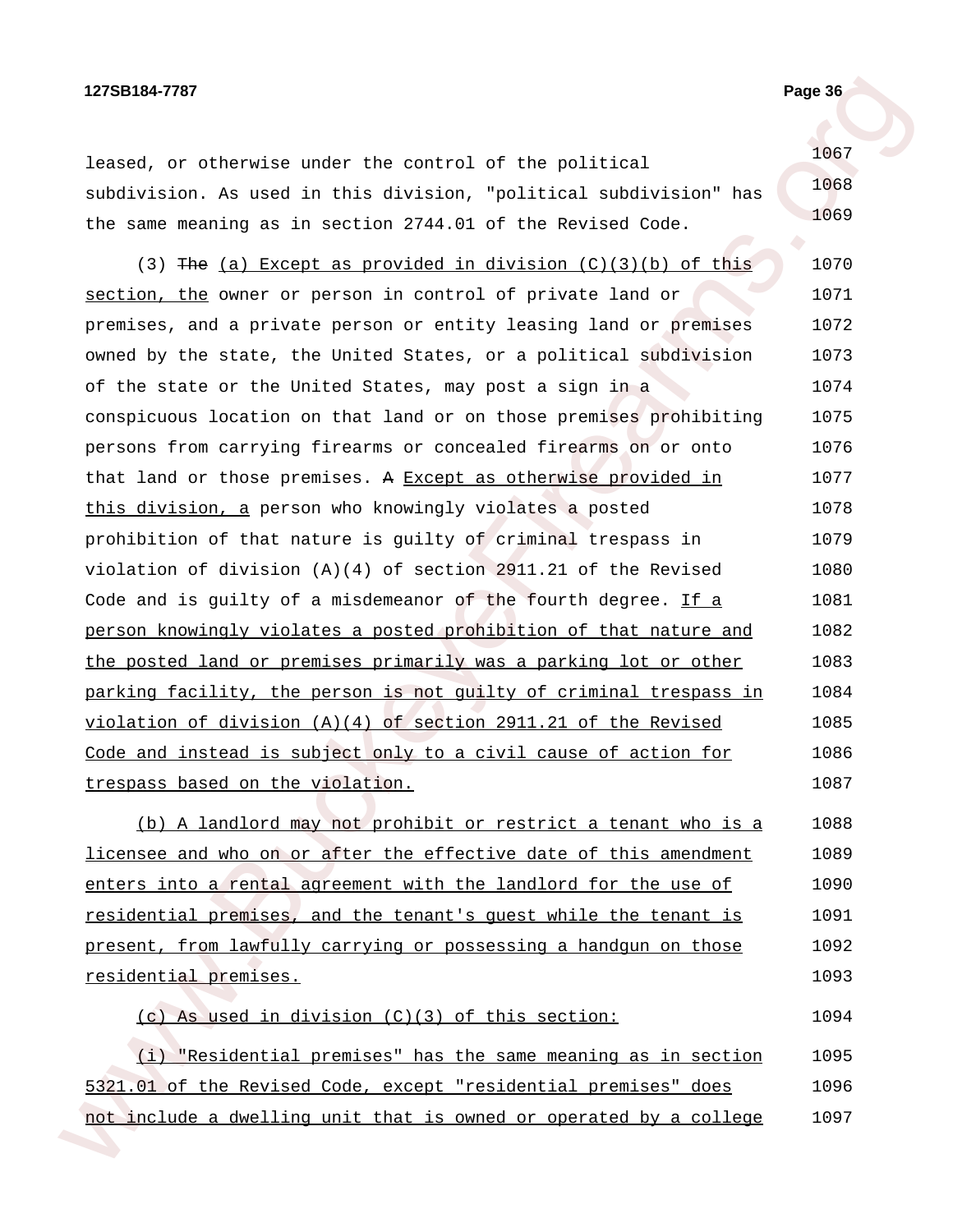## or university. <sup>1098</sup>

| (ii) "Landlord," "tenant," and "rental agreement" have the |  |  |  |  |  |  | 1099 |
|------------------------------------------------------------|--|--|--|--|--|--|------|
| same meanings as in section 5321.01 of the Revised Code.   |  |  |  |  |  |  | 1100 |

(D) A person who holds a license to carry a concealed handgun that was issued pursuant to the law of another state that is recognized by the attorney general pursuant to a reciprocity agreement entered into pursuant to section 109.69 of the Revised Code has the same right to carry a concealed handgun in this state as a person who was issued a license to carry a concealed handgun under section 2923.125 of the Revised Code and is subject to the same restrictions that apply to a person who carries a license issued under that section. 1101 1102 1103 1104 1105 1106 1107 1108 1109

(E) A peace officer has the same right to carry a concealed handgun in this state as a person who was issued a license to carry a concealed handgun under section 2923.125 of the Revised Code. For purposes of reciprocity with other states, a peace officer shall be considered to be a licensee in this state. 1110 1111 1112 1113 1114

(F)(1) A qualified retired peace officer who possesses a retired peace officer identification card issued pursuant to division (F)(2) of this section and a valid firearms requalification certification issued pursuant to division (F)(3) of this section has the same right to carry a concealed handgun in this state as a person who was issued a license to carry a concealed handgun under section 2923.125 of the Revised Code and is subject to the same restrictions that apply to a person who carries a license issued under that section. For purposes of reciprocity with other states, a qualified retired peace officer who possesses a retired peace officer identification card issued pursuant to division  $(F)(2)$  of this section and a valid firearms requalification certification issued pursuant to division  $(F)(3)$ of this section shall be considered to be a licensee in this 1115 1116 1117 1118 1119 1120 1121 1122 1123 1124 1125 1126 1127 1128 127881947787 Page 37  $\frac{(111 \text{ H/mol} \cdot \text{cm}^2 \cdot \text{cm}^2 \cdot \text{cm}^2 \cdot \text{cm}^2 \cdot \text{cm}^2 \cdot \text{cm}^2 \cdot \text{cm}^2 \cdot \text{cm}^2 \cdot \text{cm}^2 \cdot \text{cm}^2 \cdot \text{cm}^2 \cdot \text{cm}^2 \cdot \text{cm}^2 \cdot \text{cm}^2 \cdot \text{cm}^2 \cdot \text{cm}^2 \cdot \text{cm}^2 \cdot \text{cm}^2 \cdot \text{cm}^2 \cdot \text{cm}^2 \cdot \text{cm}$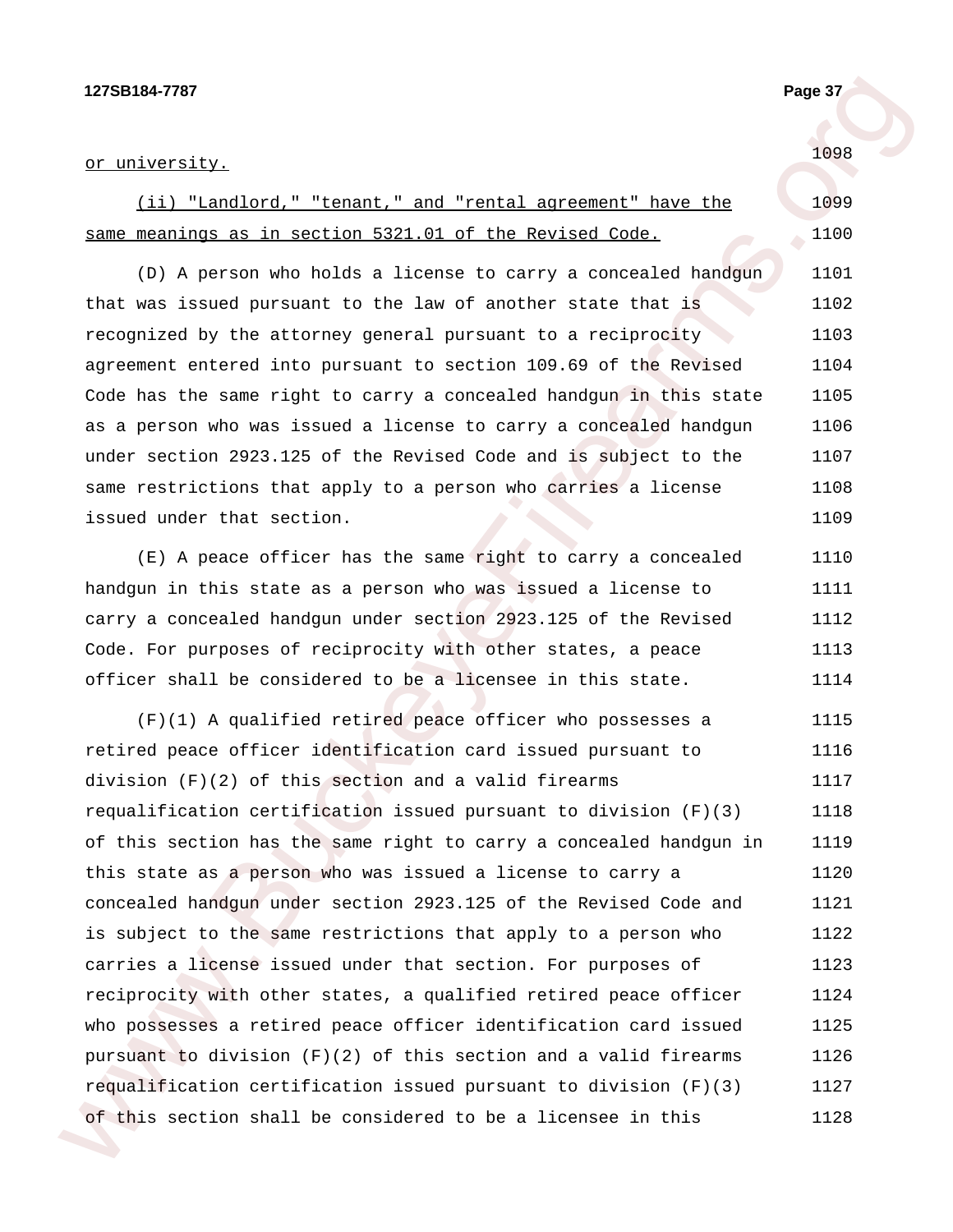|        | 1129 |
|--------|------|
| state. |      |

(2)(a) Each public agency of this state or of a political subdivision of this state that is served by one or more peace officers shall issue a retired peace officer identification card to any person who retired from service as a peace officer with that agency, if the issuance is in accordance with the agency's policies and procedures and if the person, with respect to the person's service with that agency, satisfies all of the following: 1130 1131 1132 1133 1134 1135 1136 127881547787 (2) (a) Rach public agency of this state or of a political interaction and the<br>interaction of the state or of a political interaction of the contexts of the orientation of the state orientation of the context

(i) The person retired in good standing from service as a peace officer with the public agency, and the retirement was not for reasons of mental instability. 1137 1138 1139

(ii) Before retiring from service as a peace officer with that agency, the person was authorized to engage in or supervise the prevention, detection, investigation, or prosecution of, or the incarceration of any person for, any violation of law and the person had statutory powers of arrest. 1140 1141 1142 1143 1144

(iii) At the time of the person's retirement as a peace officer with that agency, the person was trained and qualified to carry firearms in the performance of the peace officer's duties. 1145 1146 1147

(iv) Before retiring from service as a peace officer with that agency, the person was regularly employed as a peace officer for an aggregate of fifteen years or more, or, in the alternative, the person retired from service as a peace officer with that agency, after completing any applicable probationary period of that service, due to a service-connected disability, as determined by the agency. 1148 1149 1150 1151 1152 1153 1154

(v) The person has a nonforfeitable right to benefits under the retirement plan of that agency. 1155 1156

(b) A retired peace officer identification card issued to a person under division  $(F)(2)(a)$  of this section shall identify the 1157 1158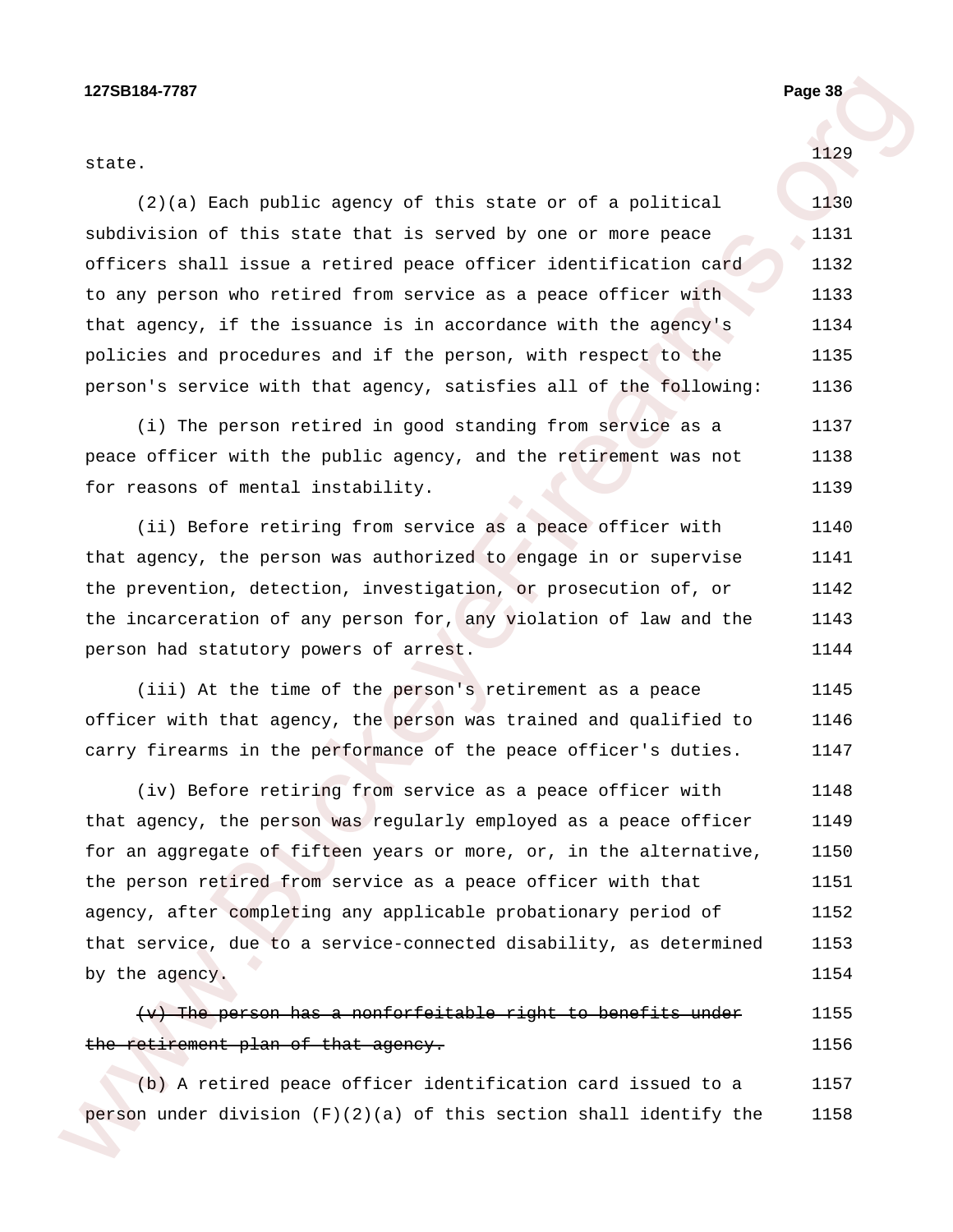person by name, contain a photograph of the person, identify the public agency of this state or of the political subdivision of this state from which the person retired as a peace officer and that is issuing the identification card, and specify that the person retired in good standing from service as a peace officer with the issuing public agency and satisfies the criteria set forth in divisions  $(F)(2)(a)(i)$  to  $\overline{(v)(iv)}$  of this section. In addition to the required content specified in this division, a retired peace officer identification card issued to a person under division  $(F)(2)(a)$  of this section may include the firearms requalification certification described in division  $(F)(3)$  of this section, and if the identification card includes that certification, the identification card shall serve as the firearms requalification certification for the retired peace officer. If the issuing public agency issues credentials to active law enforcement officers who serve the agency, the agency may comply with division  $(F)(2)(a)$  of this section by issuing the same credentials to persons who retired from service as a peace officer with the agency and who satisfy the criteria set forth in divisions  $(F)(2)(a)(i)$  to  $\overline{(+)}(iv)$  of this section, provided that the credentials so issued to retired peace officers are stamped with the word "RETIRED." 1159 1160 1161  $• 1162$ 1163 1164 1165 1166 1167 1168 1169 1170 1171 1172 1173 1174 1175 1176 1177 1178 1179 1180 **1275811447797**<br>
person by none, contain a protograph of the person, identity the<br>
person by none, contain a protograph of the person identity the<br>
1759<br>
1769 1768<br>
1768 1768 4848 cross which the person relited as a peace

(c) A public agency of this state or of a political subdivision of this state may charge persons who retired from service as a peace officer with the agency a reasonable fee for issuing to the person a retired peace officer identification card pursuant to division (F)(2)(a) of this section. 1181 1182 1183 1184 1185

(3) If a person retired from service as a peace officer with a public agency of this state or of a political subdivision of this state and the person satisfies the criteria set forth in divisions  $(F)(2)(a)(i)$  to  $\overline{(v)(iv)}$  of this section, the public 1186 1187 1188 1189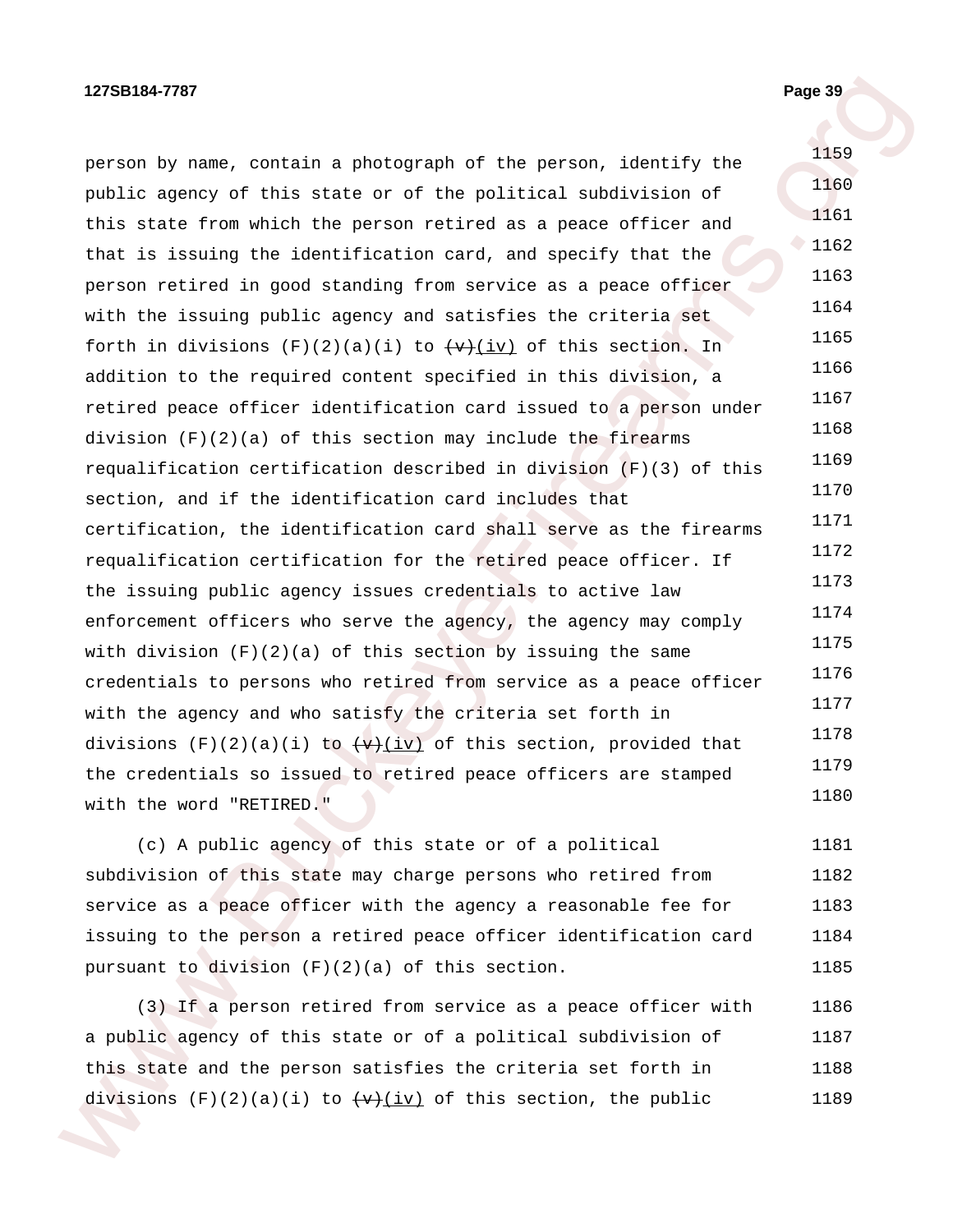agency may provide the retired peace officer with the opportunity to attend a firearms requalification program that is approved for purposes of firearms requalification required under section 109.801 of the Revised Code. The retired peace officer may be required to pay the cost of the course.

If a retired peace officer who satisfies the criteria set forth in divisions  $(F)(2)(a)(i)$  to  $\leftrightarrow$  (iv) of this section attends a firearms requalification program that is approved for purposes of firearms requalification required under section 109.801 of the Revised Code, the retired peace officer's successful completion of the firearms requalification program requalifies the retired peace officer for purposes of division (F) of this section for one year five years from the date on which the program was successfully completed, and the requalification is valid during that one-year five-year period. If a retired peace officer who satisfies the criteria set forth in divisions  $(F)(2)(a)(i)$  to  $\overline{(v)(iv)}$  of this section satisfactorily completes such a firearms requalification program, the retired peace officer shall be issued a firearms requalification certification that identifies the retired peace officer by name, identifies the entity that taught the program, specifies that the retired peace officer successfully completed the program, specifies the date on which the course was successfully completed, and specifies that the requalification is valid for one year five years from that date of successful completion. The firearms requalification certification for a retired peace officer may be included in the retired peace officer identification card issued to the retired peace officer under division (F)(2) of this section. 1195 1196 1197 1198 1199 1200 1201 1202 1203 1204 1205 1206 1207 1208 1209 1210 1211 1212 1213 1214 1215 1216 1217 **PEGBERIA/779 PEGBERIC**<br> **PEGBERIC** and Timescale are proportional temperature of the supervisor of the summatrix in the summatrix of the state of the summatrix of the state of the state of the state in the summatrix of

A retired peace officer who attends a firearms requalification program that is approved for purposes of firearms requalification required under section 109.801 of the Revised Code may be required to pay the cost of the program. 1218 1219 1220 1221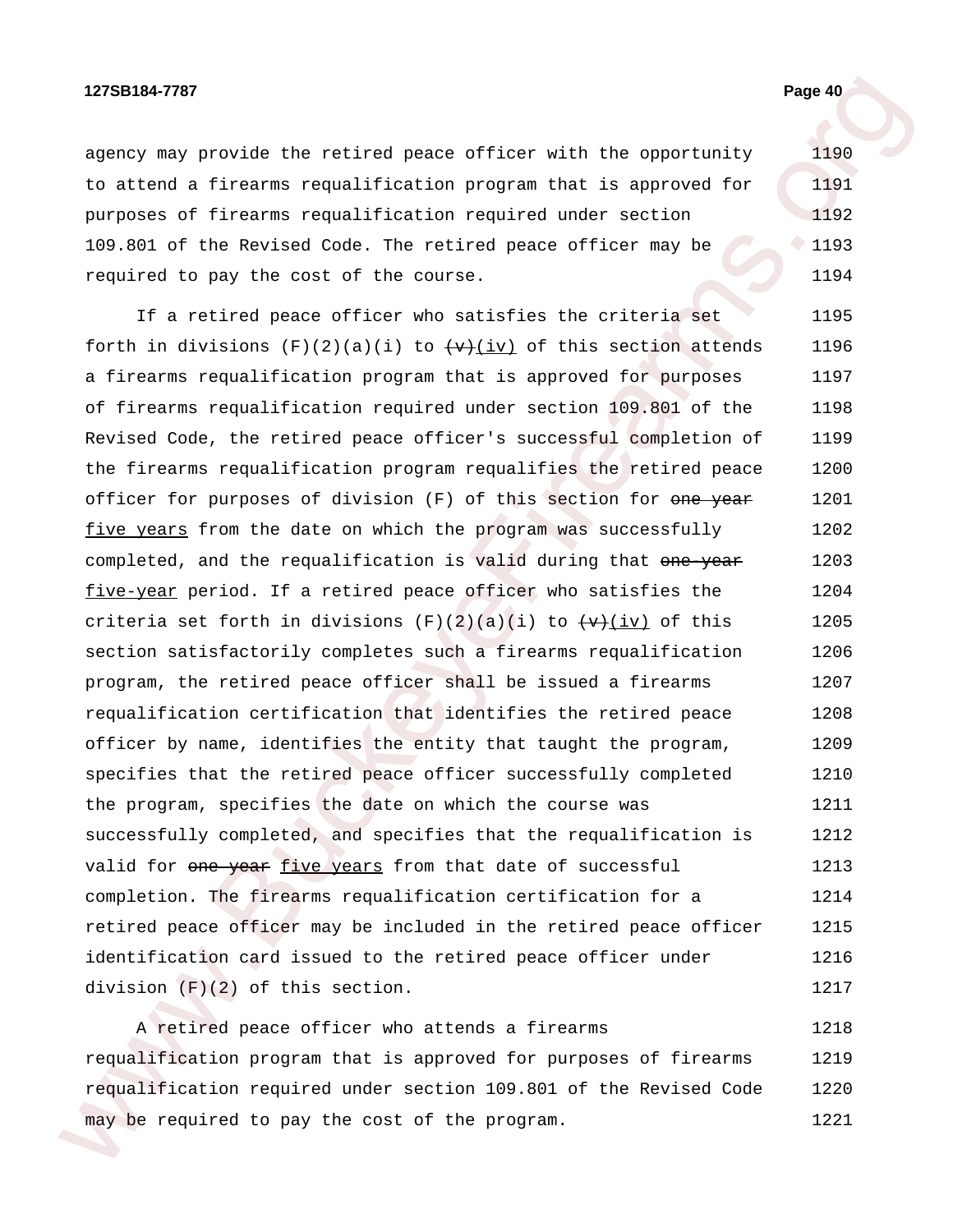| 127SB184-7787                                                        | Page 41 |
|----------------------------------------------------------------------|---------|
|                                                                      |         |
| $\frac{4+(G)}{G}$ As used in division $(F)$ of this section:         | 1222    |
| $\frac{a}{1}$ "Qualified retired peace officer" means a person who   | 1223    |
| satisfies all of the following:                                      | 1224    |
| $\frac{1}{i}$ (a) The person satisfies the criteria set forth in     | 1225    |
| divisions $(F)(2)(a)(i)$ to $(v)$ of this section.                   | 1226    |
| $\{\pm i\}/(b)$ The person is not under the influence of alcohol or  | 1227    |
| another intoxicating or hallucinatory drug or substance.             | 1228    |
| $\{\pm i\}$ (c) The person is not prohibited by federal law from     | 1229    |
| receiving firearms.                                                  | 1230    |
| $(b)$ "Retired peace officer identification card" means an           | 1231    |
| identification card that is issued pursuant to division $(F)(2)$ of  | 1232    |
| this section to a person who is a retired peace officer.             | 1233    |
| (3) "Government facility of this state or a political                | 1234    |
| subdivision of this state" means any of the following:               | 1235    |
| (a) A building or part of a building that is owned or leased         | 1236    |
| by the government of this state or a political subdivision of this   | 1237    |
| state and where employees of the government of this state or the     | 1238    |
| political subdivision regularly are present for the purpose of       | 1239    |
| performing their official duties as employees of the state or        | 1240    |
| political subdivision;                                               | 1241    |
| (b) The office of a deputy registrar serving pursuant to             | 1242    |
| Chapter 4503. of the Revised Code that is used to perform deputy     | 1243    |
| registrar functions.                                                 | 1244    |
| Sec. 2923.128. $(A)(1)(a)$ If a licensee holding a valid             | 1245    |
| license issued under section 2923.125 or 2923.1213 of the Revised    | 1246    |
| Code is arrested for or otherwise charged with an offense            | 1247    |
| described in division $(D)(1)(d)$ of section 2923.125 of the Revised | 1248    |
| Code or with a violation of section 2923.15 of the Revised Code or   | 1249    |
| becomes subject to a temporary protection order or to a protection   | 1250    |
|                                                                      |         |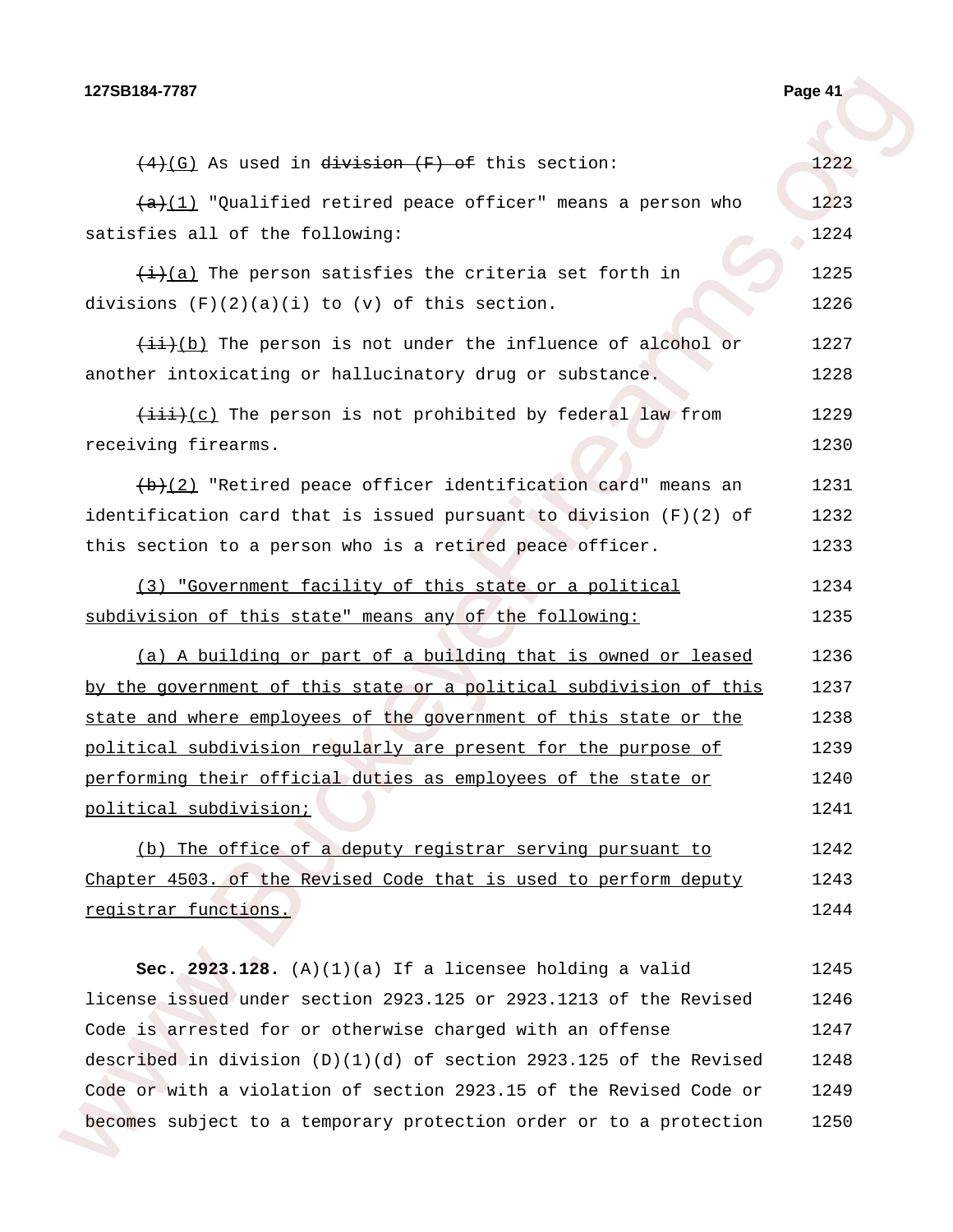order issued by a court of another state that is substantially equivalent to a temporary protection order, the sheriff who issued the license or temporary emergency license shall suspend it and shall comply with division (A)(3) of this section upon becoming aware of the arrest, charge, or protection order. Upon suspending the license or temporary emergency license, the sheriff also shall comply with division (H) of section 2923.125 of the Revised Code. 1251 1252 1253 1254 1255 1256 1257

(b) A suspension under division  $(A)(1)(a)$  of this section shall be considered as beginning on the date that the licensee is arrested for or otherwise charged with an offense described in that division or on the date the appropriate court issued the protection order described in that division, irrespective of when the sheriff notifies the licensee under division  $(A)(3)$  of this section. The suspension shall end on the date on which the charges are dismissed or the licensee is found not guilty of the offense described in division  $(A)(1)(a)$  of this section or, subject to division (B) of this section, on the date the appropriate court terminates the protection order described in that division. If the suspension so ends, the sheriff shall return the license or temporary emergency license to the licensee. 1258 1259 1260 1261 1262 1263 1264 1265 1266 1267 1268 1269 1270 **PROBATE 197811847797**<br> **PROB 42**<br>
cycle factor by a court of ancheler state that is a<br>checketta by 17831<br>
cycle context to a temporaty protection codes, the sheeled to at 1832<br>
the License or temporaty emergency license

(2)(a) If a licensee holding a valid license issued under section 2923.125 or 2923.1213 of the Revised Code is convicted of or pleads guilty to a misdemeanor violation of division (B)(1), (2), or (4) of section 2923.12 of the Revised Code or of division  $(E)(3)$ ,  $(4)$ , or  $(6)$  of section 2923.16 of the Revised Code, except as provided in division  $(A)(2)(c)$  of this section and subject to division (C) of this section, the sheriff who issued the license or temporary emergency license shall suspend it and shall comply with division  $(A)(3)$  of this section upon becoming aware of the conviction or guilty plea. Upon suspending the license or temporary emergency license, the sheriff also shall comply with division (H) of section 2923.125 of the Revised Code. 1271 1272 1273 1274 1275 1276 1277 1278 1279 1280 1281 1282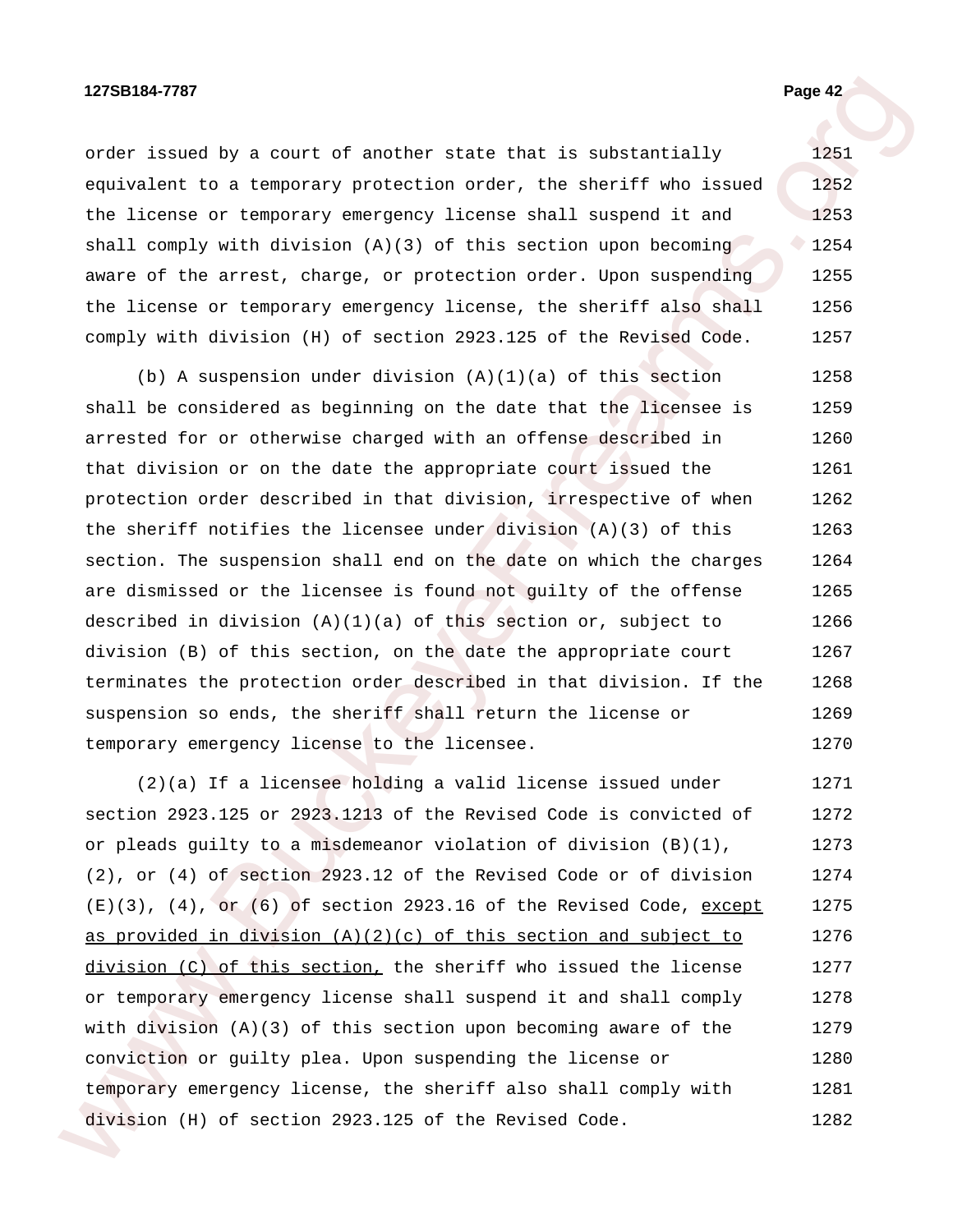| 127SB184-7787                                                        | Page 43 |
|----------------------------------------------------------------------|---------|
|                                                                      |         |
| (b) A suspension under division $(A)(2)(a)$ of this section          | 1283    |
| shall be considered as beginning on the date that the licensee is    | 1284    |
| convicted of or pleads guilty to the offense described in that       | 1285    |
| division, irrespective of when the sheriff notifies the licensee     | 1286    |
| under division $(A)(3)$ of this section. If the suspension is        | 1287    |
| imposed for a misdemeanor violation of division $(B)(1)$ or $(2)$ of | 1288    |
| section 2923.12 of the Revised Code or of division $(E)(3)$ or $(4)$ | 1289    |
| of section 2923.16 of the Revised Code, it shall end of on the       | 1290    |
| date that is one year after the date that the licensee is            | 1291    |
| convicted of or pleads guilty to that violation. If the suspension   | 1292    |
| is imposed for a misdemeanor violation of division (B)(4) of         | 1293    |
| section 2923.12 of the Revised Code or of division $(E)(6)$ of       | 1294    |
| section 2923.16 of the Revised Code, it shall end on the date that   | 1295    |
| is two years after the date that the licensee is convicted of or     | 1296    |
| pleads guilty to that violation. If the licensee's license was       | 1297    |
| issued under section 2923.125 of the Revised Code and the license    | 1298    |
| remains valid after the suspension ends as described in this         | 1299    |
| division, when the suspension ends, the sheriff shall return the     | 1300    |
| license to the licensee. If the licensee's license was issued        | 1301    |
| under section 2923.125 of the Revised Code and the license expires   | 1302    |
| before the suspension ends as described in this division, or if      | 1303    |
| the licensee's license was issued under section 2923.1213 of the     | 1304    |
| Revised Code, the licensee is not eligible to apply for a new        | 1305    |
| license under section 2923.125 or 2923.1213 of the Revised Code or   | 1306    |
| to renew the license under section 2923.125 of the Revised Code      | 1307    |
| until after the suspension ends as described in this division.       | 1308    |
| (c) The license of a licensee who is convicted of or pleads          | 1309    |
| guilty to a violation of division (B)(1) of section 2923.12 or       | 1310    |
| division (E)(3) of section 2923.16 of the Revised Code shall not     | 1311    |
| be suspended pursuant to division $(A)(2)(a)$ of this section if, at | 1312    |
| the time of the stop of the licensee for a law enforcement           | 1313    |
| purpose, for a traffic stop, or for a purpose defined in section     | 1314    |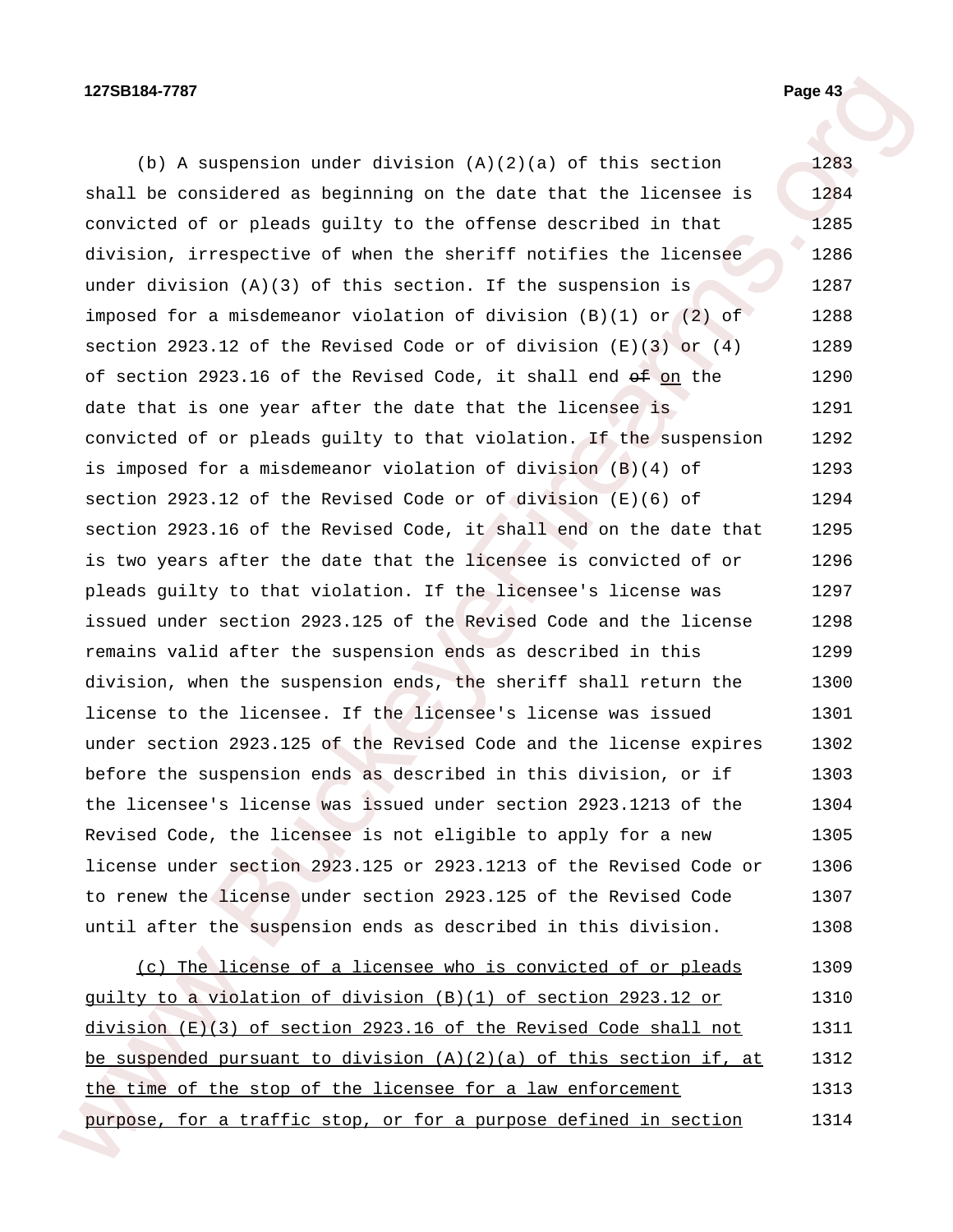5503.34 of the Revised Code that was the basis of the violation, any law enforcement officer involved with the stop or the employee of the motor carrier enforcement unit who made the stop had actual knowledge of the licensee's status as a licensee. 1315 1316 1317 1318

(3) Upon becoming aware of an arrest, charge, or protection order described in division  $(A)(1)(a)$  of this section with respect to a licensee who was issued a license under section 2923.125 or 2923.1213 of the Revised Code, or a conviction of or plea of guilty to a misdemeanor offense described in division (A)(2)(a) of this section with respect to a licensee who was issued a license under either section and with respect to which division  $(A)(2)(c)$ of this section does not apply, subject to division (C) of this section, the sheriff who issued the licensee's license or temporary emergency license to carry a concealed handgun shall notify the licensee, by certified mail, return receipt requested, at the licensee's last known residence address that the license or temporary emergency license has been suspended and that the licensee is required to surrender the license or temporary emergency license at the sheriff's office within ten days of the date on which the notice was mailed. If the suspension is pursuant to division (A)(2) of this section, the notice shall identify the date on which the suspension ends. 1319 1320 1321 1322 1323 1324 1325 1326 1327 1328 1329 1330 1331 1332 1333 1334 1335 1336 1278811447787<br>
We aputities the Beneficial Code these was the basis of the visibation,<br>
when the color carrier entorcement unit who made the sign basis and<br>
the moder carrier entorcement unit who made the sign basis and<br>

(B)(1) A sheriff who issues a license or temporary emergency license to carry a concealed handgun to a licensee under section 2923.125 or 2923.1213 of the Revised Code shall revoke the license or temporary emergency license in accordance with division (B)(2) of this section upon becoming aware that the licensee satisfies any of the following: 1337 1338 1339 1340 1341 1342

(a) The licensee is under twenty-one years of age. 1343

(b) At Subject to division (C) of this section, at the time of the issuance of the license or temporary emergency license, the 1344 1345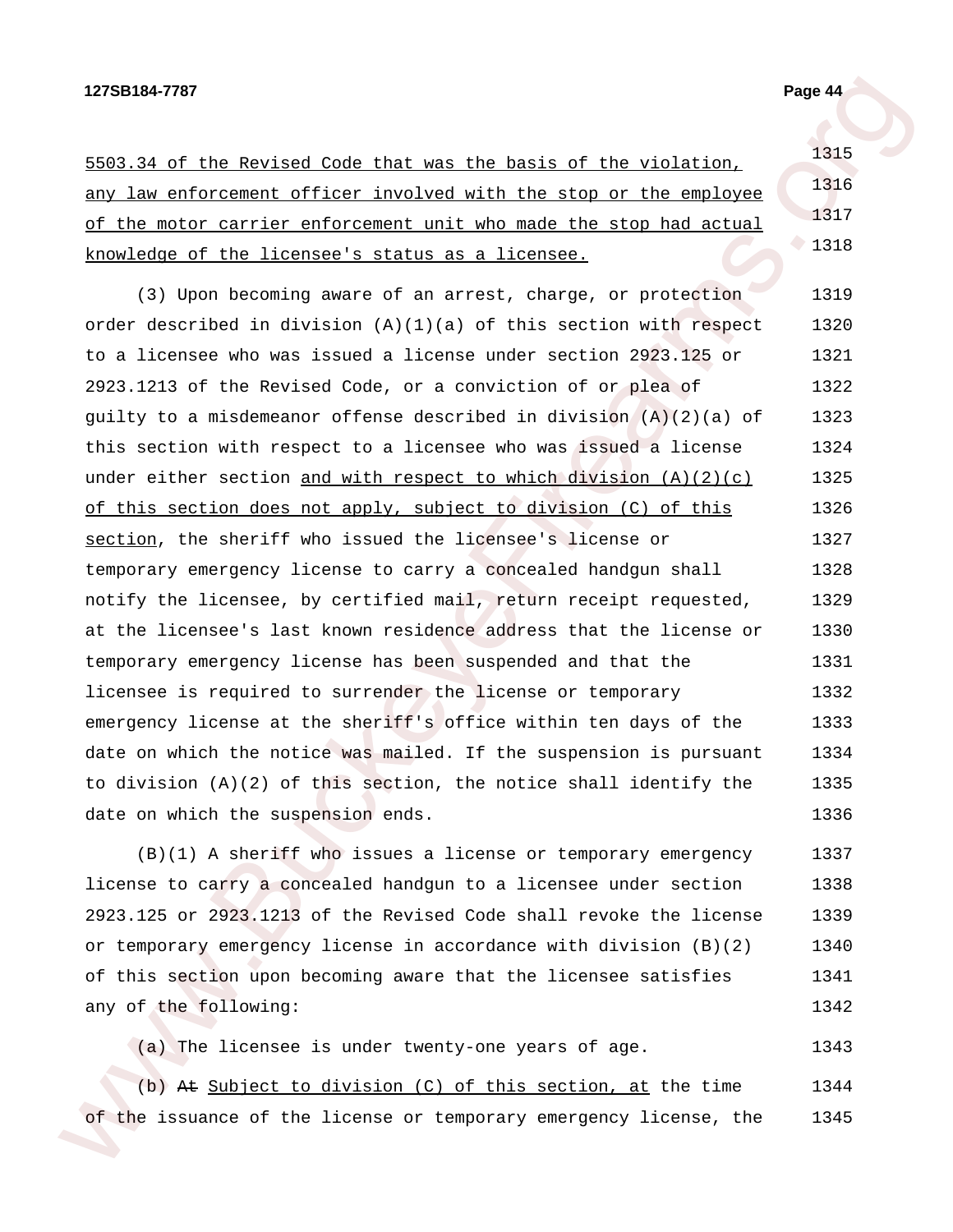(c) On Subject to division (C) of this section, on or after the date on which the license or temporary emergency license was issued, the licensee is convicted of or pleads guilty to a violation of section 2923.15 of the Revised Code or an offense described in division  $(D)(1)(e)$ ,  $(f)$ ,  $(g)$ , or  $(h)$  of section 2923.125 of the Revised Code. 1349 1350 1351 1352 1353 1354 www.BuckeyeFirearms.org

(d) On or after the date on which the license or temporary emergency license was issued, the licensee becomes subject to a civil protection order or to a protection order issued by a court of another state that is substantially equivalent to a civil protection order. 1355 1356 1357 1358 1359

(e) The licensee knowingly carries a concealed handgun into a place that the licensee knows is an unauthorized place specified in division (B) of section 2923.126 of the Revised Code. 1360 1361 1362

(f) On or after the date on which the license or temporary emergency license was issued, the licensee is adjudicated as a mental defective or is committed to a mental institution. 1363 1364 1365

(g) At the time of the issuance of the license or temporary emergency license, the licensee did not meet the residency requirements described in division (D)(1) of section 2923.125 of the Revised Code and currently does not meet the residency requirements described in that division. 1366 1367 1368 1369 1370

(h) Regarding a license issued under section 2923.125 of the Revised Code, the competency certificate the licensee submitted was forged or otherwise was fraudulent. 1371 1372 1373

(2) Upon becoming aware of any circumstance listed in division  $(B)(1)$  of this section that applies to a particular 1374 1375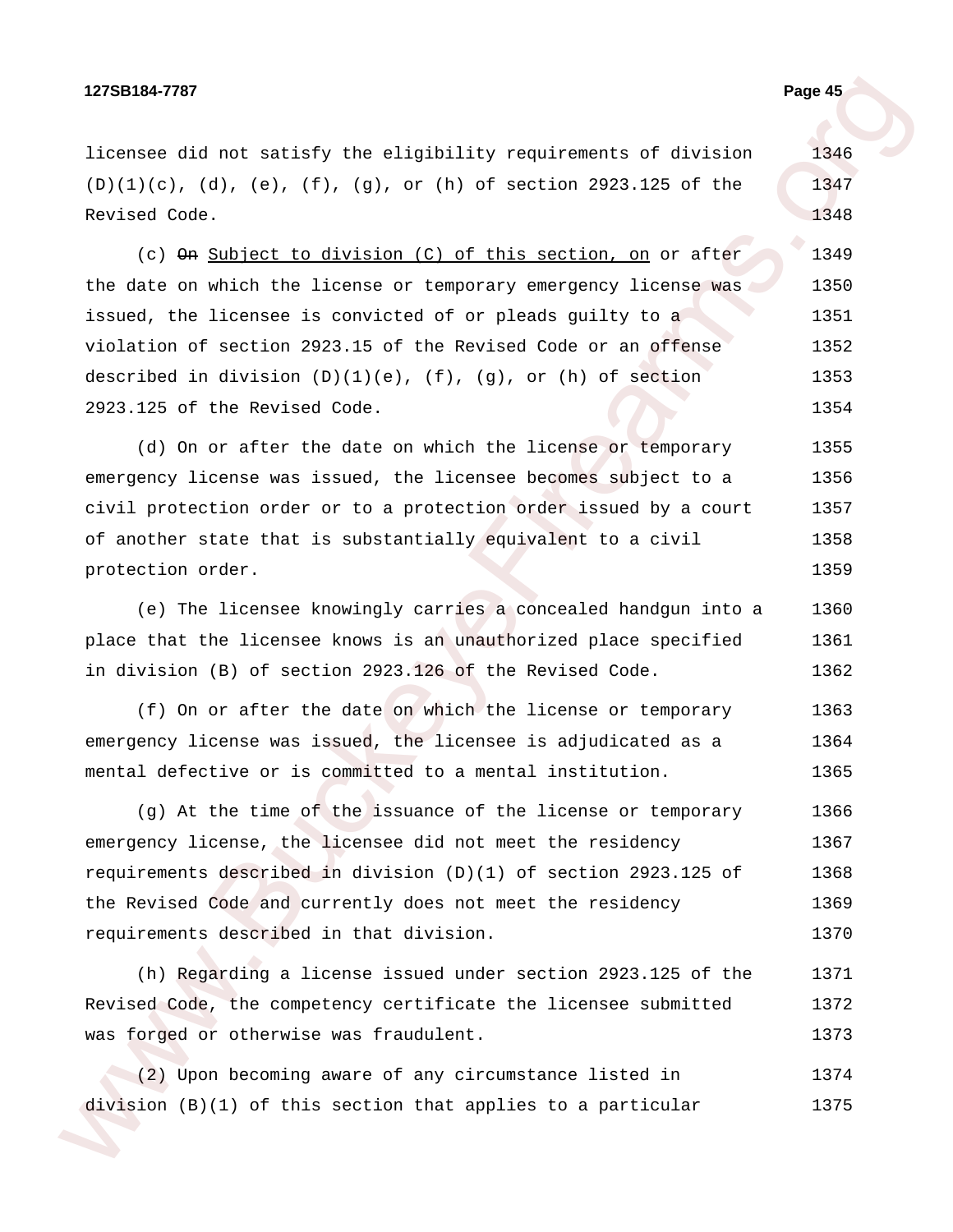| 127SB184-7787                                                            | Page 46 |
|--------------------------------------------------------------------------|---------|
|                                                                          |         |
| licensee who was issued a license under section 2923.125 or              | 1376    |
| 2923.1213 of the Revised Code, subject to division (C) of this           | 1377    |
| section, the sheriff who issued the license or temporary emergency       | 1378    |
| license to carry a concealed handgun to the licensee shall notify        | 1379    |
| the licensee, by certified mail, return receipt requested, at the        | 1380    |
| licensee's last known residence address that the license or              | 1381    |
| temporary emergency license is subject to revocation and that the        | 1382    |
| licensee may come to the sheriff's office and contest the                | 1383    |
| sheriff's proposed revocation within fourteen days of the date on        | 1384    |
| which the notice was mailed. After the fourteen-day period and           | 1385    |
| after consideration of any information that the licensee provides        | 1386    |
| during that period, if the sheriff determines on the basis of the        | 1387    |
| information of which the sheriff is aware that the licensee is           | 1388    |
| described in division $(B)(1)$ of this section and no longer             | 1389    |
| satisfies the requirements described in division $(D)(1)$ of section     | 1390    |
| 2923.125 of the Revised Code that are applicable to the licensee's       | 1391    |
| type of license, the sheriff shall revoke the license or temporary       | 1392    |
| emergency license, notify the licensee of that fact, and require         | 1393    |
| the licensee to surrender the license or temporary emergency             | 1394    |
| license. Upon revoking the license or temporary emergency license,       | 1395    |
| the sheriff also shall comply with division (H) of section               | 1396    |
| 2923.125 of the Revised Code.                                            | 1397    |
|                                                                          |         |
| (C) If a sheriff who issues a license or temporary emergency             | 1398    |
| license to carry a concealed handqun to a licensee under section         | 1399    |
| 2923.125 or 2923.1213 of the Revised Code becomes aware that at          | 1400    |
| the time of the issuance of the license or temporary emergency           | 1401    |
| license the licensee had been convicted of or pleaded quilty to an       | 1402    |
| offense identified in division $(D)(1)(e)$ , $(f)$ , or $(h)$ of section | 1403    |
| 2923.125 of the Revised Code or had been adjudicated a delinquent        | 1404    |
| child for committing an act or violation identified in any of            | 1405    |
| those divisions or becomes aware that on or after the date on            | 1406    |
| which the license or temporary emergency license was issued the          | 1407    |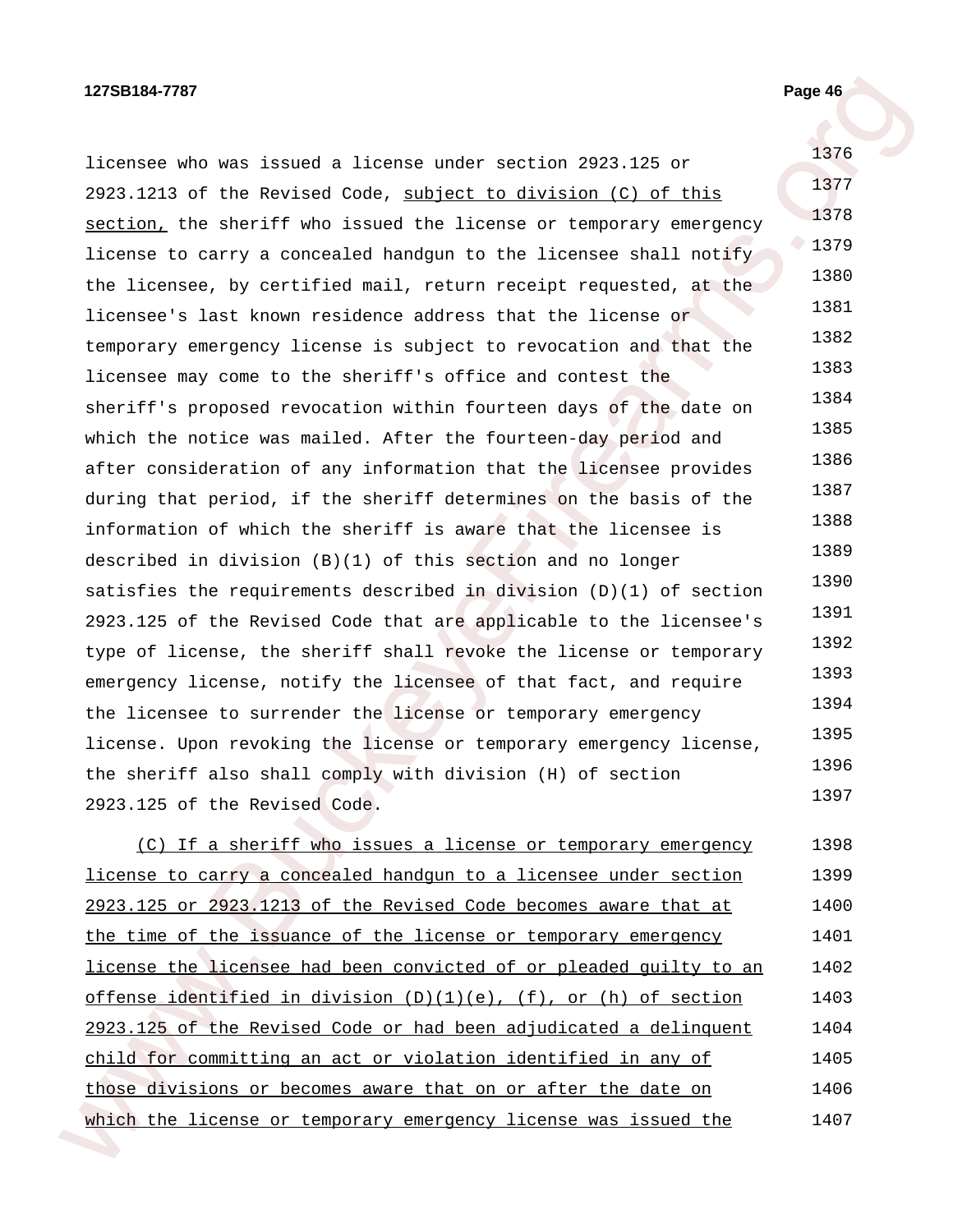| licensee has been convicted of or pleaded quilty to an offense               | 1408 |
|------------------------------------------------------------------------------|------|
| identified in division $(A)(2)(a)$ or $(B)(1)(c)$ of this section, the       | 1409 |
| sheriff shall not consider that conviction, quilty plea, or                  | 1410 |
| adjudication as having occurred for purposes of divisions $(A)(2)$           | 1411 |
| $(B)(1)$ , and $(B)(2)$ of this section if a court has ordered<br>$(A)(3)$ . | 1412 |
| the sealing or expungement of the records of that conviction,                | 1413 |
| guilty plea, or adjudication pursuant to sections 2151.355 to                | 1414 |
| 2151.358 or sections 2953.31 to 2953.36 of the Revised Code or a             | 1415 |
| court has granted the licensee relief pursuant to section 2923.14            | 1416 |
| of the Revised Code from the disability imposed pursuant to                  | 1417 |
| section 2923.13 of the Revised Code relative to that conviction,             | 1418 |
| quilty plea, or adjudication.                                                | 1419 |
|                                                                              |      |

(D) As used in this section, "motor carrier enforcement unit" has the same meaning as in section 2923.16 of the Revised Code. 1420 1421

**Sec. 2923.129.** (A)(1) If a sheriff, the superintendent of the bureau of criminal identification and investigation, the employees of the bureau, the Ohio peace officer training commission, or the employees of the commission make a good faith effort in performing the duties imposed upon the sheriff, the superintendent, the bureau's employees, the commission, or the commission's employees by sections 109.731, 311.41, and 2923.124 to 2923.1213 of the Revised Code, in addition to the personal immunity provided by section 9.86 of the Revised Code or division (A)(6) of section 2744.03 of the Revised Code and the governmental immunity of sections 2744.02 and 2744.03 of the Revised Code and in addition to any other immunity possessed by the bureau, the commission, and their employees, the sheriff, the sheriff's office, the county in which the sheriff has jurisdiction, the bureau, the superintendent of the bureau, the bureau's employees, the commission, and the commission's employees are immune from liability in a civil action for injury, death, or loss to person or property that allegedly 1422 1423 1424 1425 1426 1427 1428 1429 1430 1431 1432 1433 1434 1435 1436 1437 1438 www.BuckeyeFirearms.org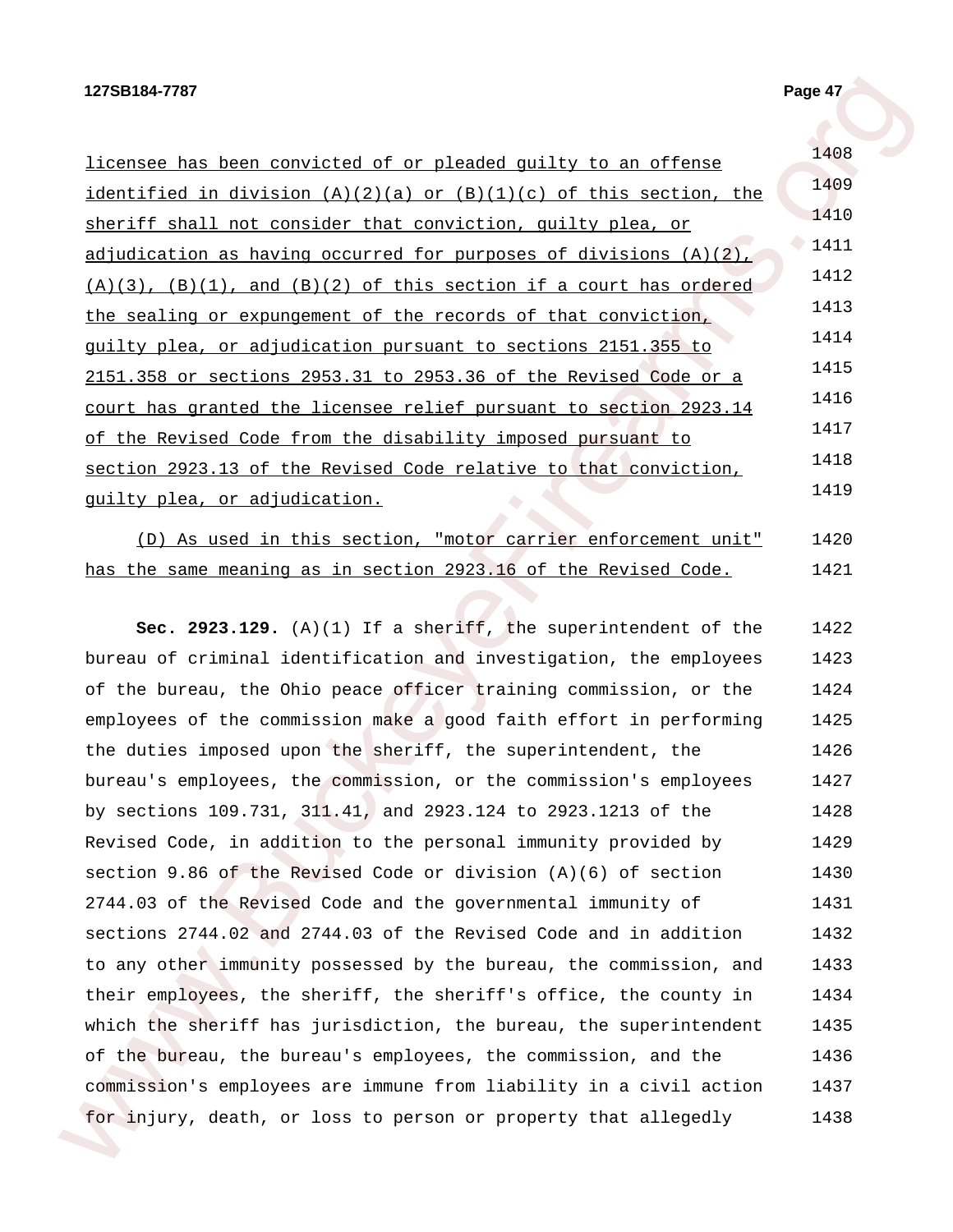was caused by or related to any of the following: 1439

(a) The issuance, renewal, suspension, or revocation of a license to carry a concealed handgun or the issuance, suspension, or revocation of a temporary emergency license to carry a concealed handgun; 1440 1441 1442 1443

(b) The failure to issue, renew, suspend, or revoke a license to carry a concealed handgun or the failure to issue, suspend, or revoke a temporary emergency license to carry a concealed handgun; 1444 1445 1446

(c) Any action or misconduct with a handgun committed by a licensee. 1447 1448

(2) Any action of a sheriff relating to the issuance, renewal, suspension, or revocation of a license to carry a concealed handgun or the issuance, suspension, or revocation of a temporary emergency license to carry a concealed handgun shall be considered to be a governmental function for purposes of Chapter 2744. of the Revised Code. 1449 1450 1451 1452 1453 1454

(3) An entity that or instructor who provides a competency certification of a type described in division (B)(3) of section 2923.125 of the Revised Code is immune from civil liability that might otherwise be incurred or imposed for any death or any injury or loss to person or property that is caused by or related to a person to whom the entity or instructor has issued the competency certificate if all of the following apply: 1455 1456 1457 1458 1459 1460 1461 **127881847787**<br>
vas occased by or related to any of the following:<br>
(a) The issuance, suggened, or revocation of a<br>
14839<br>
(dones to carry a concealier languar or the issuance, suggened by<br>
(dones to carry a concealier la

(a) The alleged liability of the entity or instructor relates to the training provided in the course, class, or program covered by the competency certificate. 1462 1463 1464

(b) The entity or instructor makes a good faith effort in determining whether the person has satisfactorily completed the course, class, or program and makes a good faith effort in assessing the person in the competency examination conducted 1465 1466 1467 1468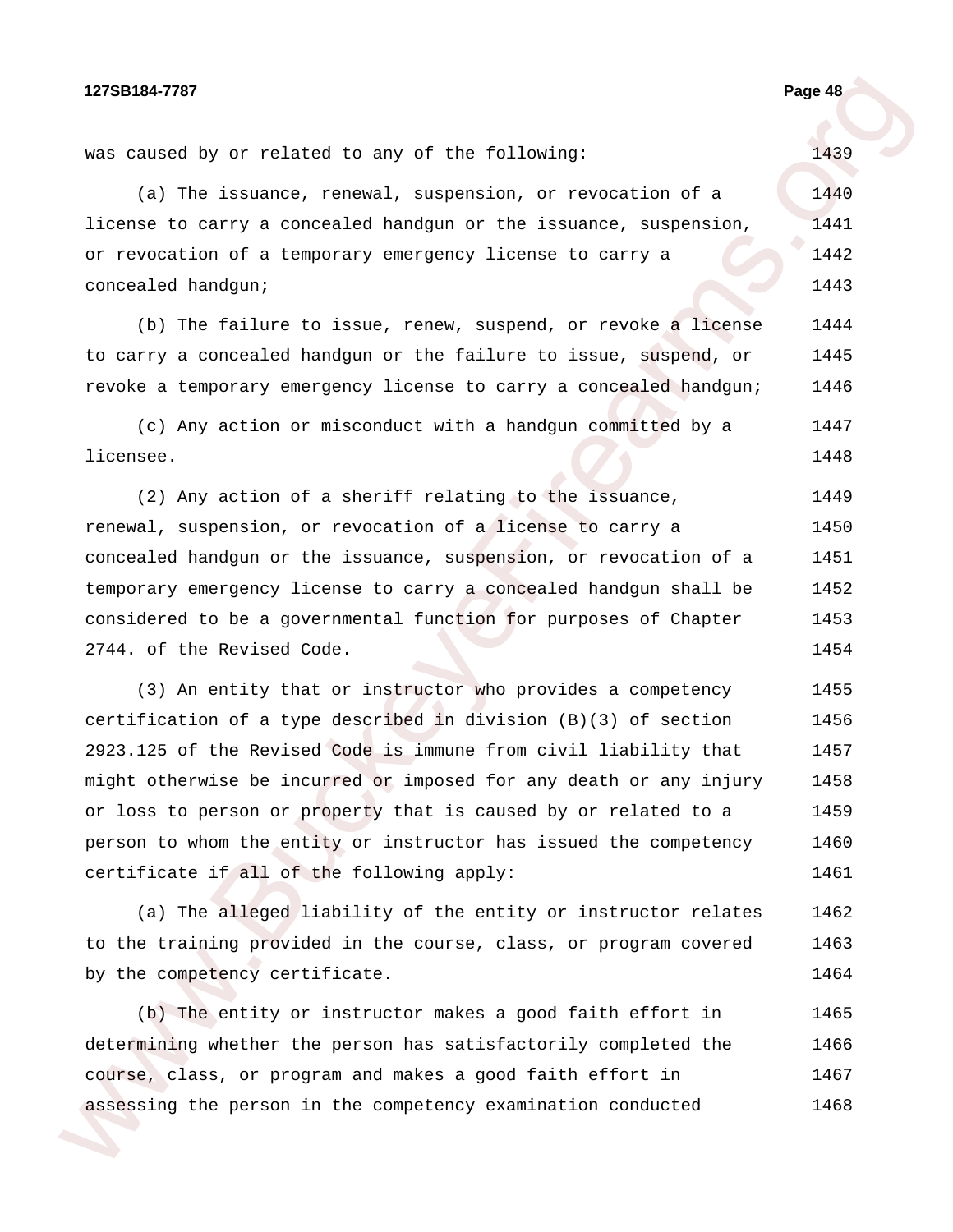1469 1470

pursuant to division (G)(2) of section 2923.125 of the Revised Code.

(c) The entity or instructor did not issue the competency certificate with malicious purpose, in bad faith, or in a wanton or reckless manner. 1471 1472 1473

(4) An entity that or instructor who provides a renewed competency certification of a type described in division (G)(4) of section 2923.125 of the Revised Code is immune from civil liability that might otherwise be incurred or imposed for any death or any injury or loss to person or property that is caused by or related to a person to whom the entity or instructor has issued the renewed competency certificate if all of the following apply: 1474 1475 1476 1477 1478 1479 1480 1481

(a) The entity or instructor makes a good faith effort in assessing the person in the physical demonstrations or the competency examination conducted pursuant to division  $(G)(\frac{2}{2})(4)$  of section 2923.125 of the Revised Code. 1482 1483 1484 1485

(b) The entity or instructor did not issue the renewed competency certificate with malicious purpose, in bad faith, or in a wanton or reckless manner. 1486 1487 1488

(5) A law enforcement agency that employs a peace officer is immune from liability in a civil action to recover damages for injury, death, or loss to person or property allegedly caused by any act of that peace officer if the act occurred while the peace officer carried a concealed handgun and was off duty and if the act allegedly involved the peace officer's use of the concealed handgun. Sections 9.86 and 9.87, and Chapter 2744., of the Revised Code apply to any civil action involving a peace officer's use of a concealed handgun in the performance of the peace officer's official duties while the peace officer is off duty. 1489 1490 1491 1492 1493 1494 1495 1496 1497 1498 127881947797 Page 48<br>
parametric division (d)(2) of exciting a metric 2013.17% of the ferders of 1460<br>
Code.<br>
(c) The existly or instruction direct issue, the componency<br>
contribution with malindring gampses, in bod issie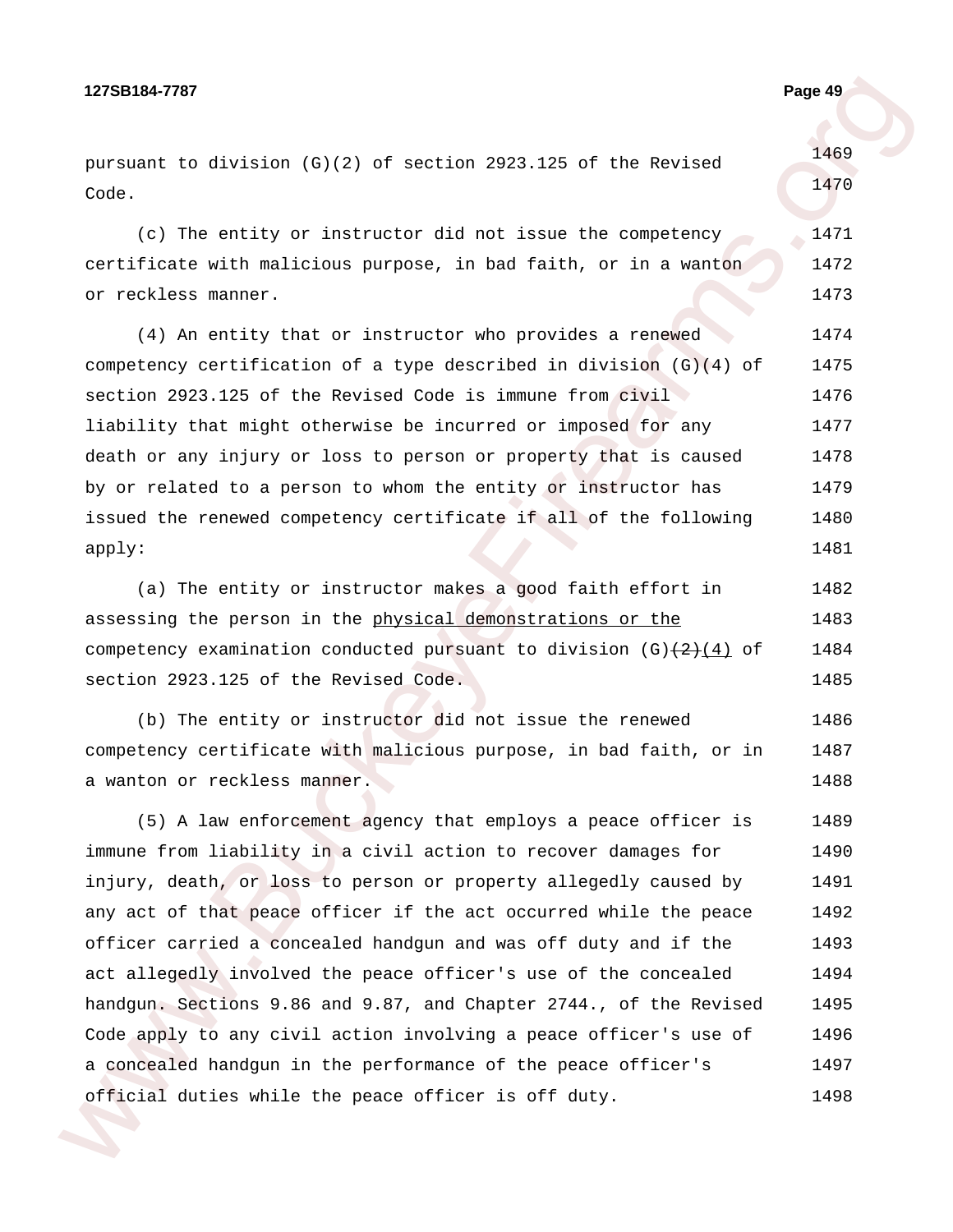(B)(1) Notwithstanding section 149.43 of the Revised Code, except as provided in division (B)(2) of this section, the records that a sheriff keeps relative to the issuance, renewal, suspension, or revocation of a license to carry a concealed handgun or the issuance, suspension, or revocation of a temporary emergency license to carry a concealed handgun, including, but not limited to, completed applications for the issuance or renewal of a license, completed affidavits submitted regarding an application for a temporary emergency license, reports of criminal records checks and incompetency records checks under section 311.41 of the Revised Code, and applicants' social security numbers and fingerprints that are obtained under division (A) of section 311.41 of the Revised Code, are confidential and are not public records. Except as provided in division (B)(2) of this section, no person shall release or otherwise disseminate records that are confidential under this division unless required to do so pursuant to a court order. 1499 1500 1501 1502 1503 1504 1505 1506 1507 1508 1509 1510 1511 1512 1513 1514 1515 **127881847787**<br>
Weight (5)(1) Workithatanding morelan 149.4% of the feating Code, 1499<br>
weight as provided in circlesion (310) of this weight<br>
that a metric temperature of corresponding to the secondary of the<br>
component

(2)(a) A journalist, on or after April 8, 2004, may submit to a sheriff a signed, written request to view the name, county of residence, and date of birth of each person to whom the sheriff has issued a license or replacement license to carry a concealed handgun, renewed a license to carry a concealed handgun, or issued a temporary emergency license or replacement temporary emergency license to carry a concealed handgun under section 2923.125 or 2923.1213 of the Revised Code, or a signed, written request to view the name, county of residence, and date of birth of each person for whom the sheriff has suspended or revoked a license to carry a concealed handgun or a temporary emergency license to carry a concealed handgun under section 2923.128 of the Revised Code. The request shall include the journalist's name and title, shall include the name and address of the journalist's employer, and shall state that disclosure of the information sought would be 1516 1517 1518 1519 1520 1521 1522 1523 1524 1525 1526 1527 1528 1529 1530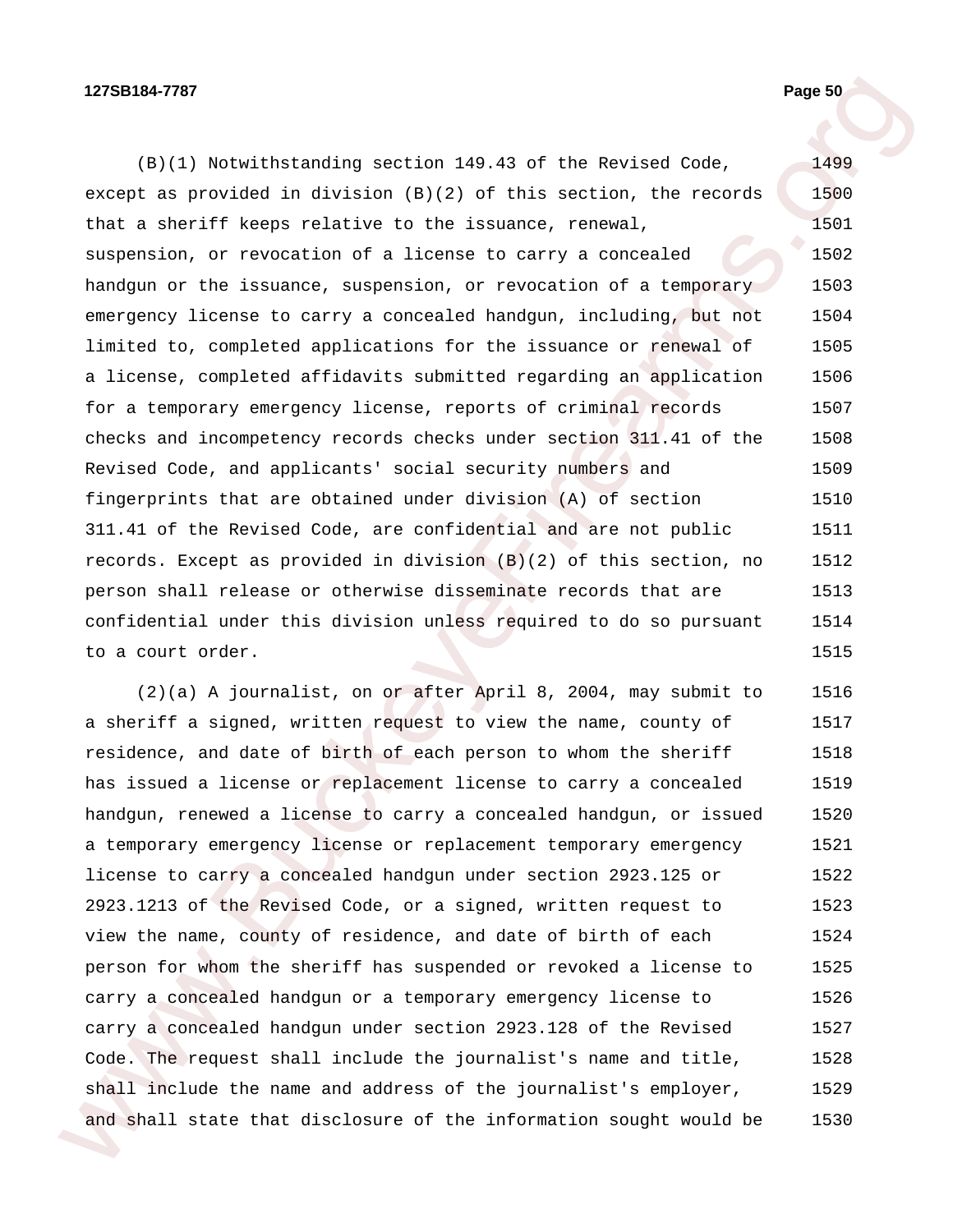in the public interest. If a journalist submits a signed, written request to the sheriff to view the information described in this division, the sheriff shall grant the journalist's request. The journalist shall not copy the name, county of residence, or date of birth of each person to or for whom the sheriff has issued, suspended, or revoked a license described in this division.

(b) As used in division (B)(2) of this section, "journalist" means a person engaged in, connected with, or employed by any news medium, including a newspaper, magazine, press association, news agency, or wire service, a radio or television station, or a similar medium, for the purpose of gathering, processing, transmitting, compiling, editing, or disseminating information for the general public. 1537 1538 1539 1540 1541 1542 1543

(C) Each sheriff shall report to the Ohio peace officer training commission the number of licenses to carry a concealed handgun that the sheriff issued, renewed, suspended, revoked, or denied during the previous quarter of the calendar year, the number of applications for those licenses for which processing was suspended in accordance with division (D)(3) of section 2923.125 of the Revised Code during the previous quarter of the calendar year, and the number of temporary emergency licenses to carry a concealed handgun that the sheriff issued, suspended, revoked, or denied during the previous quarter of the calendar year. The sheriff shall not include in the report the name or any other identifying information of an applicant or licensee. The sheriff shall report that information in a manner that permits the commission to maintain the statistics described in division (D) of section 109.731 of the Revised Code and to timely prepare the statistical report described in that division. The information that is received by the commission under this division is a public record kept by the commission for the purposes of section 149.43 1544 1545 1546 1547 1548 1549 1550 1551 1552 1553 1554 1555 1556 1557 1558 1559 1560 1561 **1278811447787**<br> **Page 51**<br> **Experience to the strained state and the strained a signed, written 1887**<br> **Experience to the strained in the strained in this sympatry of the strained in this sympatric bulker is the strained**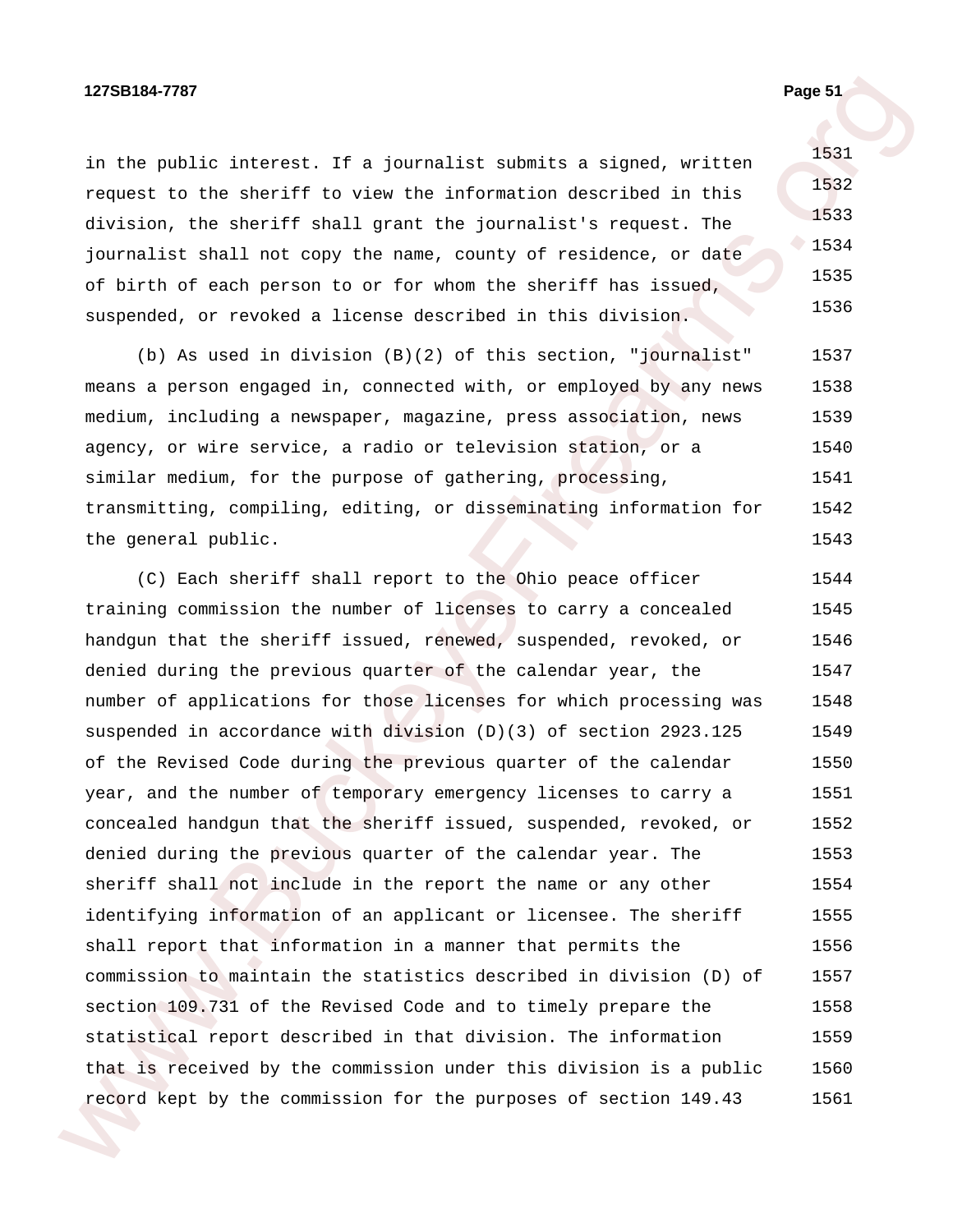of the Revised Code. 1562

(D) Law enforcement agencies may use the information a sheriff makes available through the use of the law enforcement automated data system pursuant to division (H) of section 2923.125 or division (B)(2) or (D) of section 2923.1213 of the Revised Code for law enforcement purposes only. The information is confidential and is not a public record. A person who releases or otherwise disseminates this information obtained through the law enforcement automated data system in a manner not described in this division is guilty of a violation of section 2913.04 of the Revised Code. 1563 1564 1565 1566 1567 1568 1569 1570 1571

(E) Whoever violates division (B) of this section is guilty of illegal release of confidential concealed handgun license records, a felony of the fifth degree. In addition to any penalties imposed under Chapter 2929. of the Revised Code for a violation of division (B) of this section or a violation of section 2913.04 of the Revised Code described in division (D) of this section, if the offender is a sheriff, an employee of a sheriff, or any other public officer or employee, and if the violation was willful and deliberate, the offender shall be subject to a civil fine of one thousand dollars. Any person who is harmed by a violation of division (B) or (C) of this section or a violation of section 2913.04 of the Revised Code described in division (D) of this section has a private cause of action against the offender for any injury, death, or loss to person or property that is a proximate result of the violation and may recover court costs and attorney's fees related to the action. 1572 1573 1574 1575 1576 1577 1578 1579 1580 1581 1582 1583 1584 1585 1586 1587 127881947787 Page 92<br>
c'he herviest dooie, enezy e ten information a 1957<br>
c'he herviest acord lobb through the use of the law entrorement<br>
according to the use of the law energy parameter of division of (e section 2023-1

**Sec. 2923.1210.** The application for a license to carry a concealed handgun or for the renewal of a license of that nature that is to be used under section 2923.125 of the Revised Code shall conform substantially to the following form: 1588 1589 1590 1591 "Ohio Peace APPLICATION FOR A LICENSE TO 1592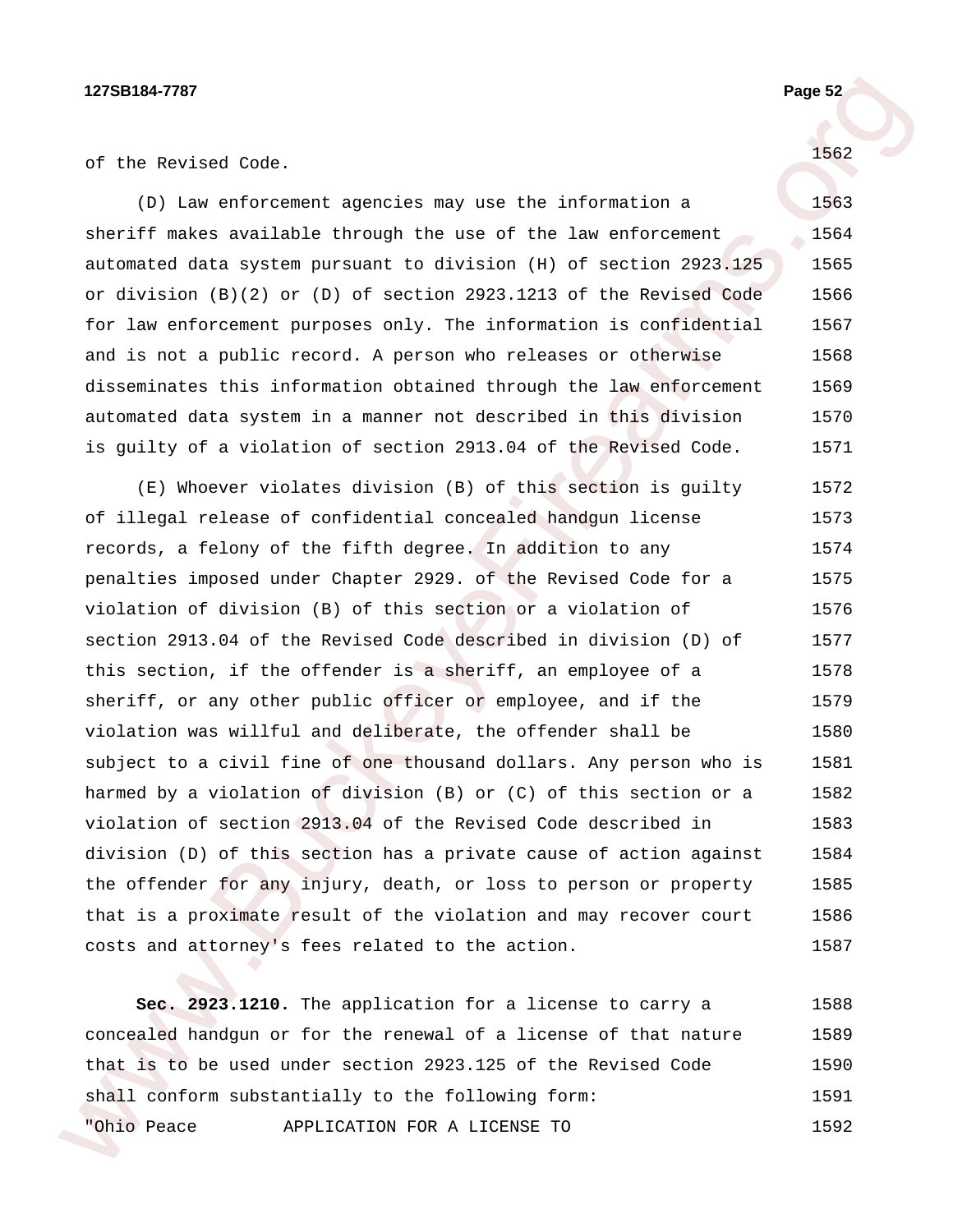## SECTION I. 1594

| 127SB184-7787           |                                                                   |                  | Page 53 |
|-------------------------|-------------------------------------------------------------------|------------------|---------|
|                         |                                                                   |                  |         |
| Officer                 | CARRY A CONCEALED HANDGUN                                         |                  |         |
| Training                |                                                                   |                  |         |
| Commission              |                                                                   |                  |         |
|                         | Please Type or Print in Ink                                       |                  | 1593    |
| SECTION I.              |                                                                   |                  | 1594    |
|                         | This application will not be processed unless                     |                  | 1595    |
|                         | all applicable questions have been answered and                   |                  |         |
|                         | until all required supporting documents as                        |                  |         |
|                         | described in division (B) or (F) of section                       |                  |         |
|                         | 2923.125 of the Ohio Revised Code and, unless                     |                  |         |
|                         | waived, a cashier's check, certified check, or                    |                  |         |
|                         | money order in the amount of the applicable                       |                  |         |
|                         | license fee or license renewal fee have been                      |                  |         |
|                         | submitted. FEES ARE NONREFUNDABLE.                                |                  |         |
| SECTION II.             |                                                                   |                  | 1596    |
| Name:                   |                                                                   |                  | 1597    |
| Last                    | First                                                             | Middle           | 1598    |
|                         |                                                                   |                  | 1599    |
| Social Security Number: |                                                                   |                  | 1600    |
| Current Residence:      |                                                                   |                  | 1601    |
| Street City             |                                                                   | State County Zip | 1602    |
|                         |                                                                   |                  | 1603    |
|                         | Mailing Address (If Different From Above):                        |                  | 1604    |
| Street                  | City State                                                        | Zip              | 1605    |
|                         |                                                                   |                  | 1606    |
|                         | Date of Birth Place of Birth Sex Race Residence                   |                  | 1607    |
|                         |                                                                   | Telephone        |         |
|                         |                                                                   |                  | 1608    |
|                         | SECTION III. THE FOLLOWING QUESTIONS ARE TO BE ANSWERED YES OR NO |                  | 1609    |
|                         | $(1)(a)$ Are you legally living in the United  YES  NO            |                  | 1610    |
| States?                 |                                                                   |                  |         |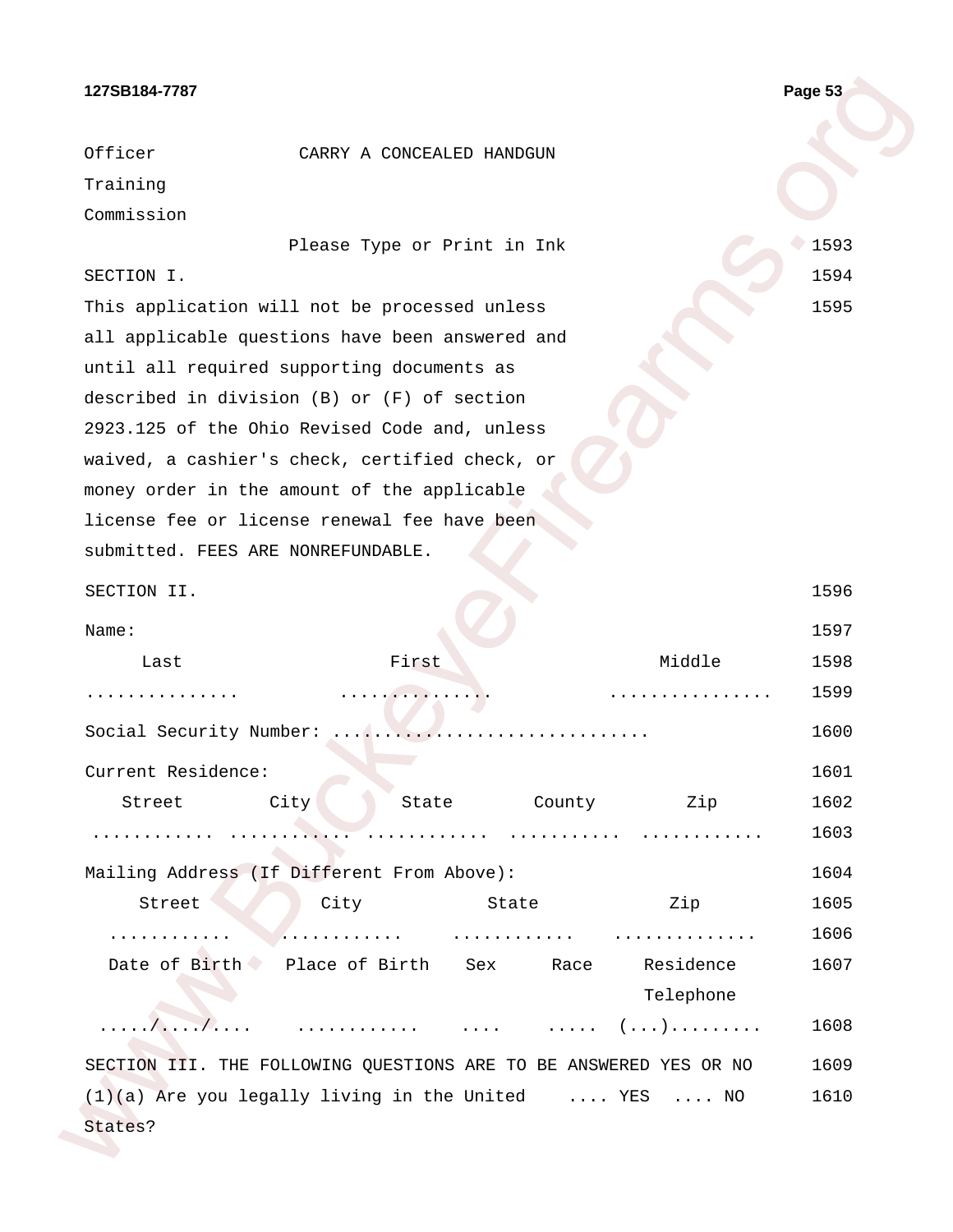| 127SB184-7787                                          |              |             |     | Page 54 |
|--------------------------------------------------------|--------------|-------------|-----|---------|
|                                                        |              |             |     |         |
| (b) Have you been a resident of Ohio for at  YES       |              | $\ldots$ NO |     | 1611    |
| least forty-five days and have you been a              |              |             |     |         |
| resident for thirty days of the county with            |              |             |     |         |
| whose sheriff you are filing this application          |              |             |     |         |
| or of a county adjacent to that county?                |              |             |     |         |
| (2) Are you at least twenty-one years of age?          | $\ldots$ YES | $\ldots$ NO |     | 1612    |
| (3) Are you a fugitive from justice?                   | $\ldots$ YES | $\ldots$ NO |     | 1613    |
| (4) Are you under indictment for a felony, $or$ ,  YES |              |             | NO. | 1614    |
| except for a conviction or guilty plea the             |              |             |     |         |
| records of which a court has ordered sealed or         |              |             |     |         |
| expunged or relative to which a court has              |              |             |     |         |
| granted relief from disability pursuant to             |              |             |     |         |
| section 2923.14 of the Revised Code, have you          |              |             |     |         |
| ever been convicted of or pleaded guilty to a          |              |             |     |         |
| felony, or, except for a delinquent child              |              |             |     |         |
| adjudication the records of which a court has          |              |             |     |         |
| ordered sealed or expunged or relative to              |              |             |     |         |
| which a court has granted relief from                  |              |             |     |         |
| disability pursuant to section 2923.14 of the          |              |             |     |         |
| Revised Code, have you ever been adjudicated a         |              |             |     |         |
| delinquent child for committing an act that            |              |             |     |         |
| would be a felony if committed by an adult?            |              |             |     |         |
| (5) Are you under indictment for or otherwise  YES  NO |              |             |     | 1615    |
| charged with, or, except for a conviction or           |              |             |     |         |
| guilty plea the records of which a court has           |              |             |     |         |
| ordered sealed or expunged or relative to              |              |             |     |         |
| which a court has granted relief from                  |              |             |     |         |
| disability pursuant to section 2923.14 of the          |              |             |     |         |
| Revised Code, have you ever been convicted of          |              |             |     |         |
| or pleaded guilty to, an offense under Chapter         |              |             |     |         |
| 2925., 3719., or 4729. of the Ohio Revised             |              |             |     |         |
| Code that involves the illegal possession,             |              |             |     |         |
|                                                        |              |             |     |         |
|                                                        |              |             |     |         |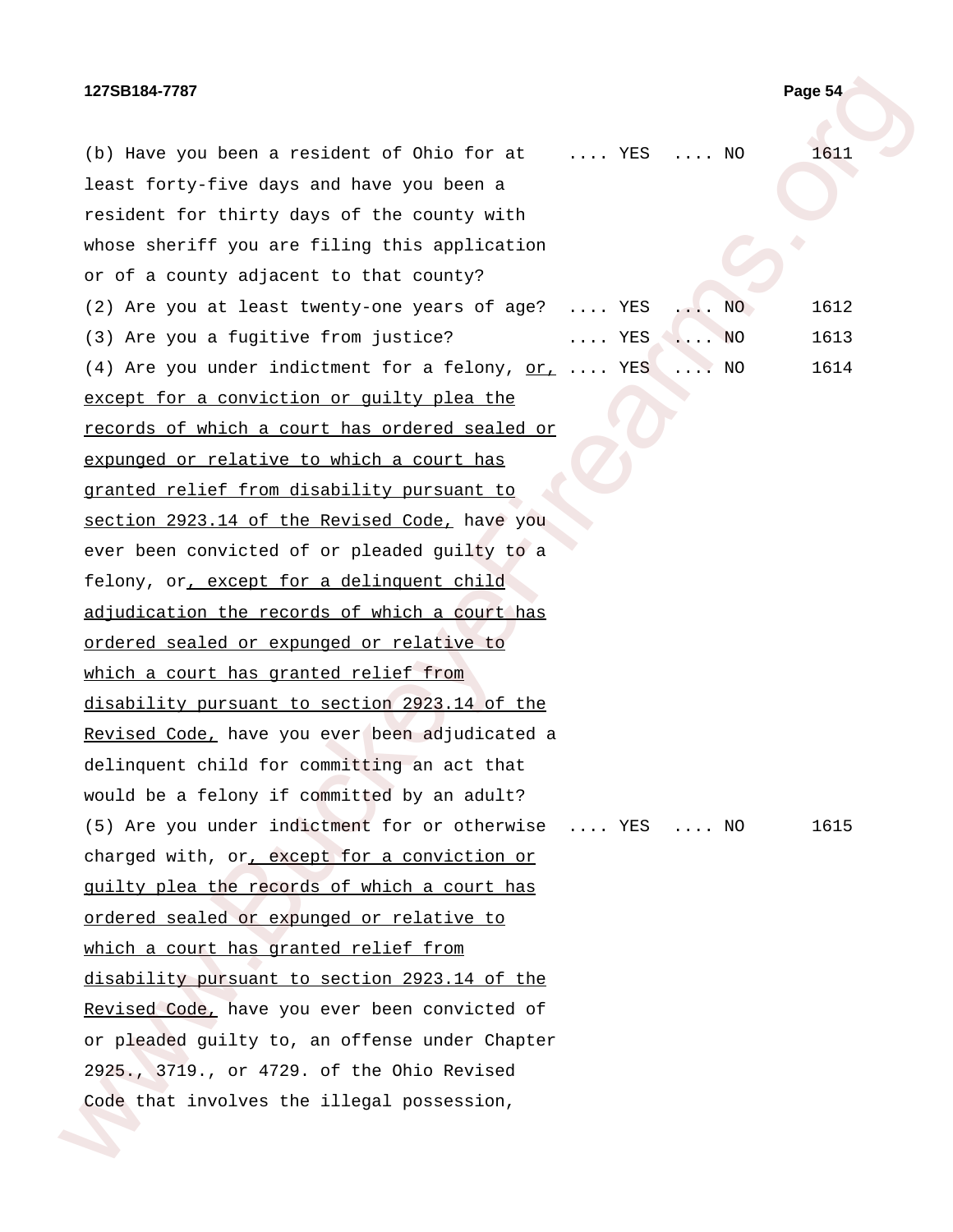use, sale, administration, or distribution of or trafficking in a drug of abuse, or, except for a delinquent child adjudication the records of which a court has ordered sealed or expunged or relative to which a court has granted relief from disability pursuant to section 2923.14 of the Revised Code, have you ever been adjudicated a delinquent child for committing an act that would be an offense of that nature if committed by an adult? (6) Are you under indictment for or otherwise charged with, or, except for a conviction or guilty plea the records of which a court has ordered sealed or expunged or relative to which a court has granted relief from disability pursuant to section 2923.14 of the Revised Code, have you been convicted of or pleaded guilty to within three years of the date of this application, a misdemeanor that is an offense of violence or the offense of possessing a revoked or suspended concealed handgun license, or, except for a delinquent child adjudication the records of which a court has ordered sealed or expunged or relative to which a court has granted relief from disability pursuant to section 2923.14 of the Revised Code, have you been adjudicated a delinquent child within three years of the date of this application for committing an act that would be a misdemeanor of that nature if committed by an adult? (7) Are you under indictment for or otherwise .... YES .... NO 1617 127861144779<br>
www. sale, administration, or distribution of<br>
the sale, administration, or distribution to<br>
for a delibroned critical adicalization the<br>
convents of which a constraint mask of<br>
convents of which a constrain

YES .... NO 1616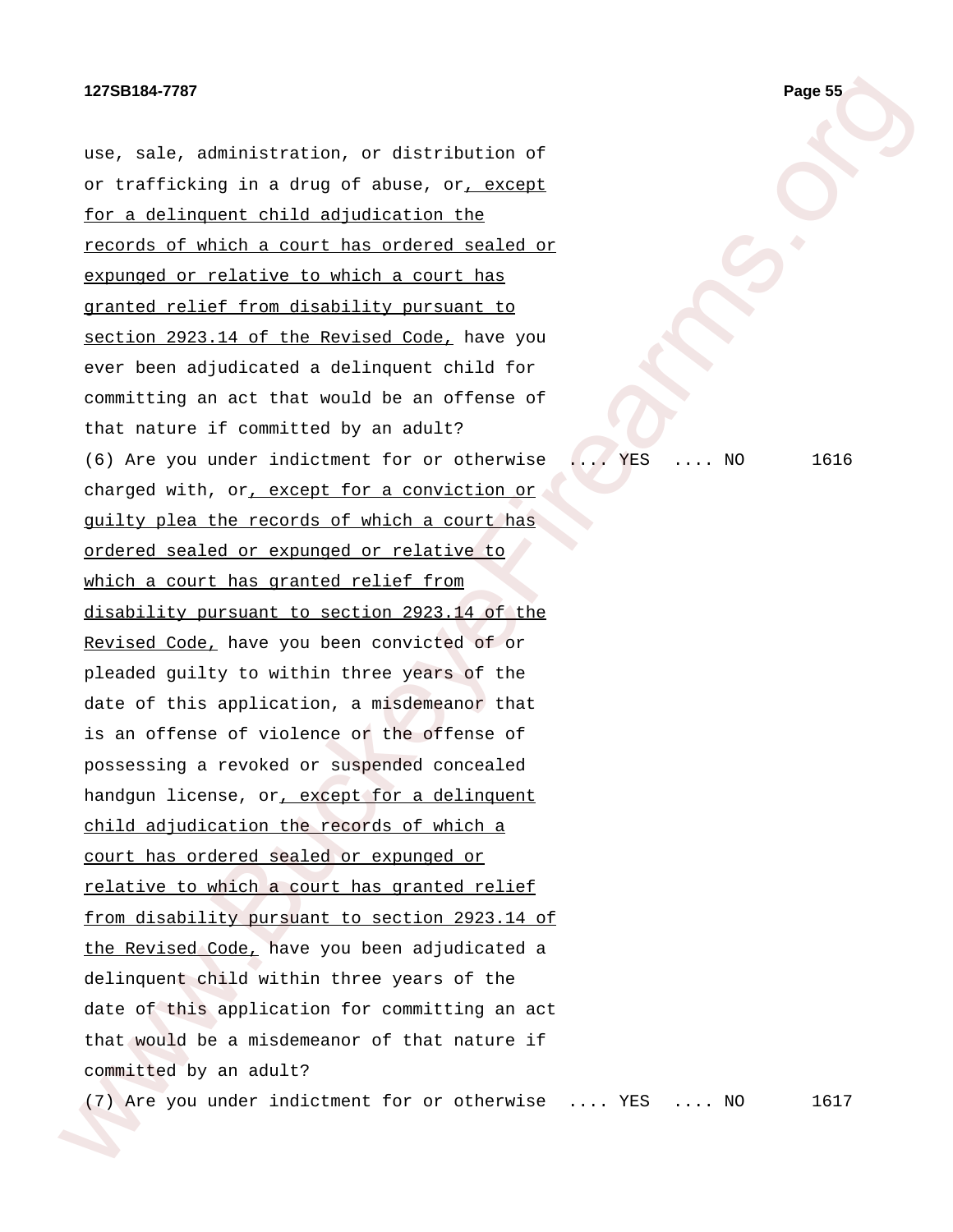charged with, or, except for a conviction or guilty plea the records of which a court has ordered sealed or expunged or relative to which a court has granted relief from disability pursuant to section 2923.14 of the Revised Code, have you been convicted of or pleaded guilty to within ten years of the date of this application, resisting arrest, or except for a delinquent child adjudication the records of which a court has ordered sealed or expunged or relative to which a court has granted relief from disability pursuant to section 2923.14 of the Revised Code, have you been adjudicated a delinquent child for committing, within ten years of the date of this application an act that if committed by an adult would be the offense of resisting arrest? (8)(a) Are you under indictment for or otherwise charged with assault or negligent assault? .... YES .... NO 1618 (b) Have you been convicted of, pleaded guilty .... YES .... NO 1619 to, or adjudicated a delinquent child two or more times for committing assault or negligent assault within five years of the date of this application? (c) Have Except for a conviction, quilty plea, .... YES .... NO 1620 or delinquent child adjudication the records of which a court has ordered sealed or expunged or relative to which a court has granted relief from disability pursuant to section 2923.14 of the Revised Code, have you 127861144779<br>
charged with, or <u>except for a conviction or</u><br>
charged with, or <u>except for a conviction or</u><br>
conviction of the second or except for a single second<br>
conviction of the second or except for the second of the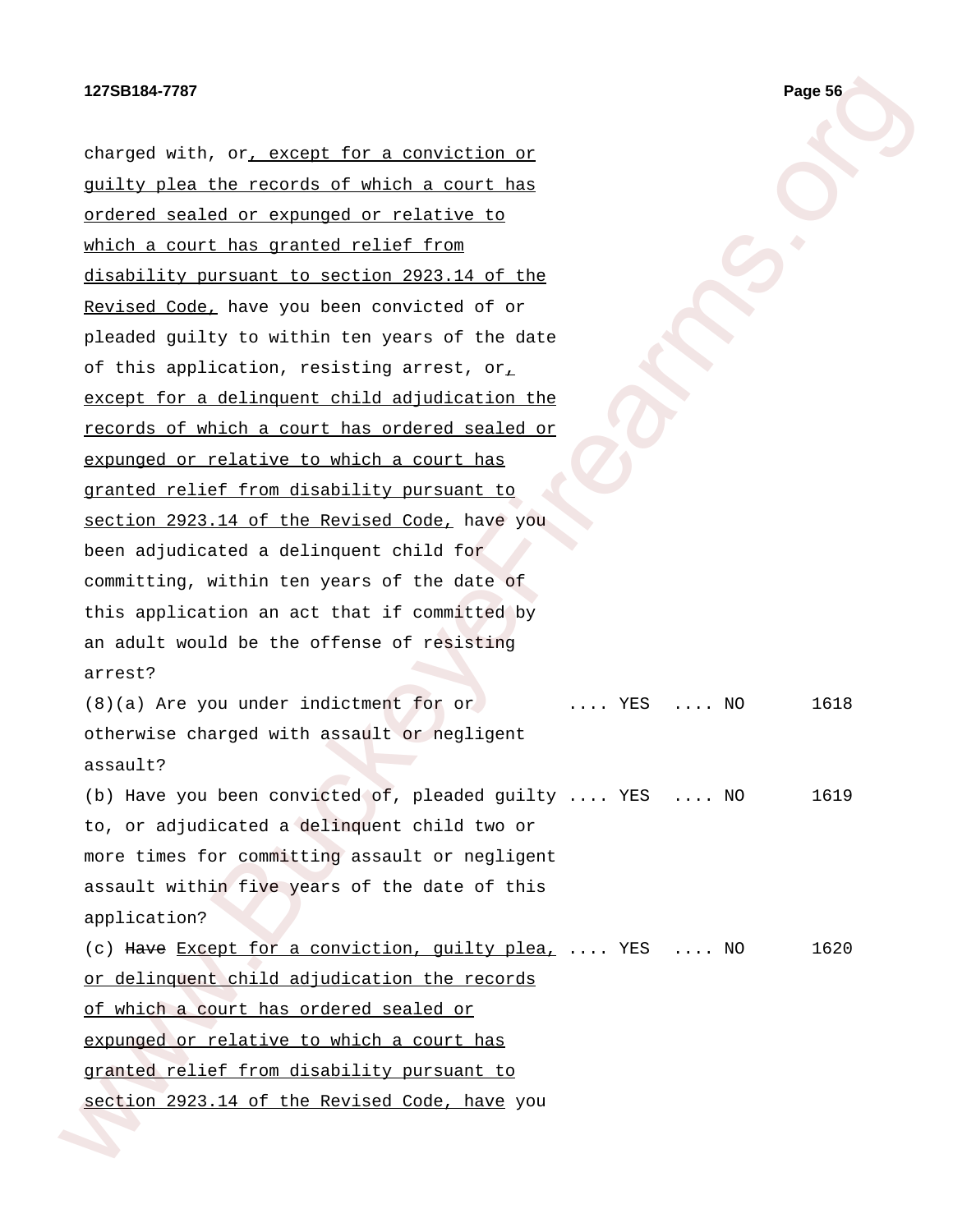ever been convicted of, pleaded guilty to, or adjudicated a delinquent child for assaulting a peace officer? (9)(a) Have you ever been adjudicated as a .... YES .... NO 1621 mental defective? (b) Have you ever been committed to a mental .... YES ... NO 1622 institution? (10) Are you currently subject to a civil protection order, a temporary protection order, or a protection order issued by a court of another state? .... YES .... NO 1623 (11) Are you currently subject to a suspension .... YES .... NO 1624 imposed under division (A)(2) of section 2923.128 of the Revised Code of a license to carry a concealed handgun, or a temporary emergency license to carry a concealed handgun, that previously was issued to you? SECTION IV. YOU MUST COMPLETE THIS SECTION OF THE APPLICATION BY PROVIDING, TO THE BEST OF YOUR KNOWLEDGE, THE ADDRESS OF EACH PLACE OF RESIDENCE AT WHICH YOU RESIDED AT ANY TIME AFTER YOU ATTAINED EIGHTEEN YEARS OF AGE AND UNTIL YOU COMMENCED YOUR RESIDENCE AT THE LOCATION IDENTIFIED IN SECTION II OF THIS FORM, AND THE DATES OF RESIDENCE AT EACH OF THOSE ADDRESSES. IF YOU NEED MORE SPACE, COMPLETE AN ADDITIONAL SHEET WITH THE RELEVANT INFORMATION, ATTACH IT TO THE APPLICATION, AND NOTE THE ATTACHMENT AT THE END OF THIS SECTION. 1625 1626 1627 1628 1629 1630 1631 1632 1633 Residence 1: 1634 Street City State County Zip 1635 .......... .......... .......... .......... .......... 1636 Dates of residence at this address ........................... 1637 127881947787<br>
were been convicted of, pleased grillty to, or<br>
subgalaction a selective;<br>
subgalaction a proce of firearms child for assembling<br>
subgalaction as a complete of the system adjudicated as a complete the<br>
1911

Residence 2: 1638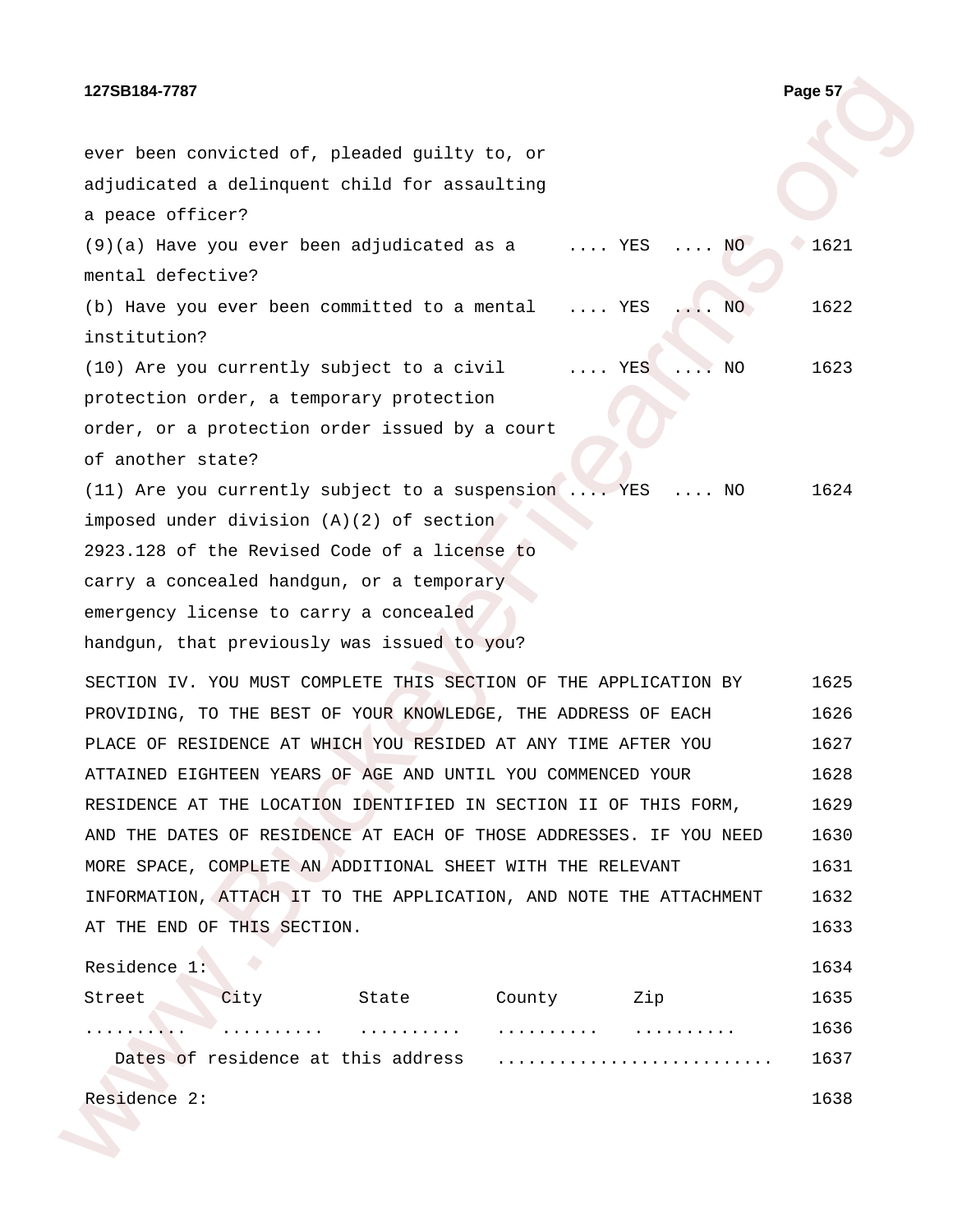# Street City State County Zip 1639 .......... .......... .......... .......... .......... 1640 Dates of residence at this address ........................... 1641 Residence 3: 1642 Street City State County Zip 1643 .......... .......... .......... .......... .......... 1644 Dates of residence at this address ........................... 1645 Residence 4: 1646 Street City State County Zip 1647 .......... .......... .......... .......... .......... 1648 Dates of residence at this address ........................... 1649 SECTION V. 1650 YOU MUST COMPLETE THIS SECTION OF THE APPLICATION BY ANSWERING THE QUESTION POSED IN PART (1) AND, IF THE ANSWER TO THE QUESTION IS "YES," BY PROVIDING IN PART (2) THE INFORMATION SPECIFIED. IF YOU NEED MORE SPACE, COMPLETE AN ADDITIONAL SHEET WITH THE RELEVANT INFORMATION, ATTACH IT TO THE APPLICATION, AND NOTE THE ATTACHMENT AT THE END OF THIS SECTION. 1651 1652 1653 1654 1655 1656 (1) Have you previously applied in any county .... YES .... NO 1657 in Ohio or in any other state for a license to carry a concealed handgun or a temporary emergency license to carry a concealed handgun? (2) If your answer to the question in part (1) of this section of the application is "yes," you must complete this part by listing 1658 1659 **1275811447787**<br>
Street City State Country Rip 1889<br>
Date of celebrone at this endcress<br>
Tates of celebrone at this endcress<br>
Street City State Cuminy Zip 1841<br>
Real descriptions of the country Zip 1843<br>
Street City State

knowledge, the date on which you made the application. 1662 Previous application made in .............. (insert name of Ohio county or other state) on ............... (insert date of application.) 1663 1664 1665

each county in Ohio, and each other state, in which you previously

applied for either type of license and, to the best of your

1660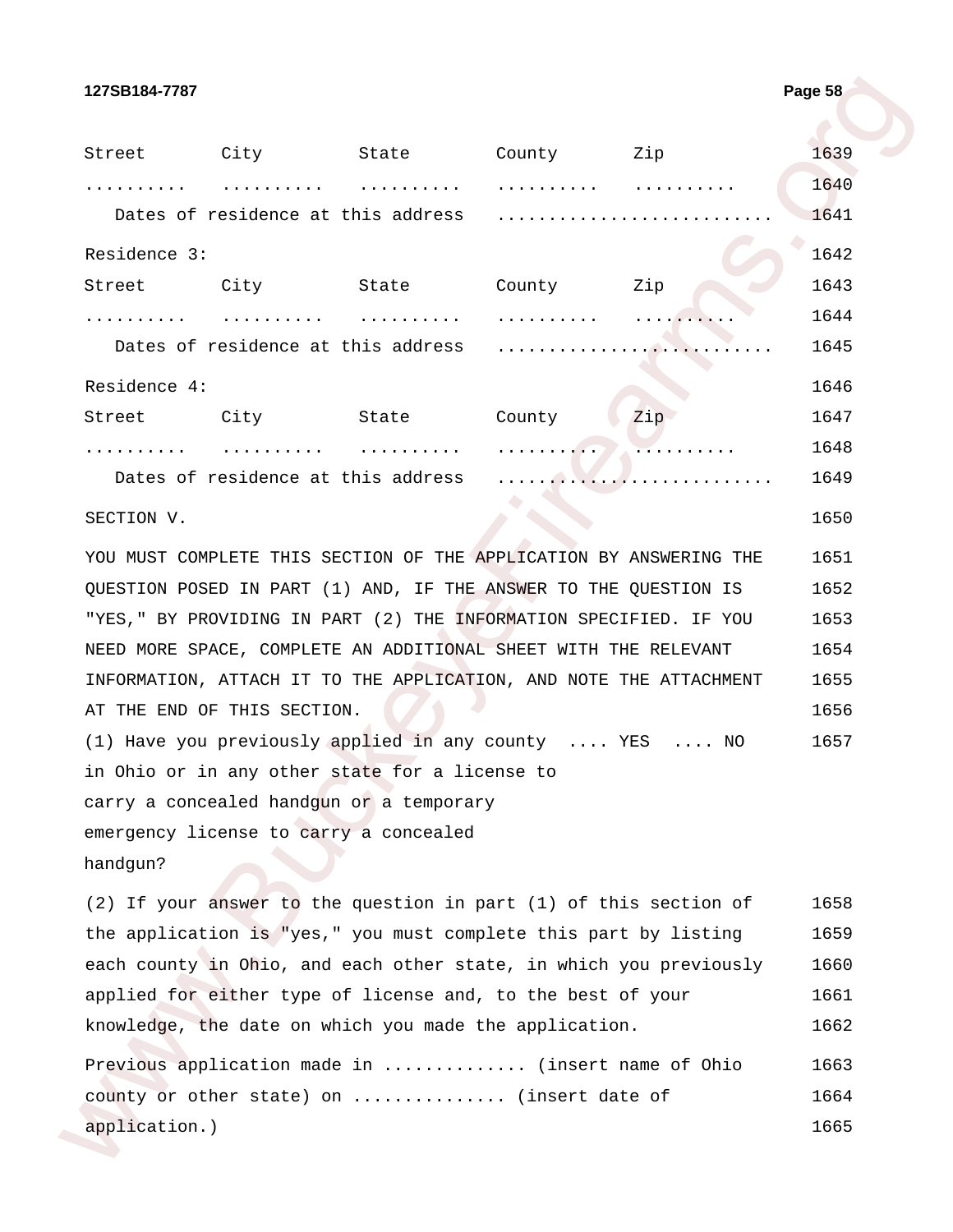```
Previous application made in .............. (insert name of Ohio
  county or other state) on ............... (insert date of
  application.)
                                                                     1666
                                                                     1667
                                                                     1668
  Previous application made in .............. (insert name of Ohio
  county or other state) on ............... (insert date of
  application.)
                                                                     1669
                                                                     1670
                                                                     1671
  Previous application made in ............... (insert name of Ohio
  county or other state) on ................ (insert date of
  application.)
                                                                     1672
                                                                     1673
                                                                     1674
  SECTION VI. 1675
  AN APPLICANT WHO KNOWINGLY GIVES A FALSE ANSWER TO ANY QUESTION OR
  SUBMITS FALSE INFORMATION ON, OR A FALSE DOCUMENT WITH THE
  APPLICATION MAY BE PROSECUTED FOR FALSIFICATION TO OBTAIN A
  CONCEALED HANDGUN LICENSE, A FELONY OF THE FOURTH DEGREE, IN
  VIOLATION OF SECTION 2921.13 OF THE OHIO REVISED CODE.
                                                                     1676
                                                                     1677
                                                                     1678
                                                                     1679
                                                                     1680
  (1) I have been furnished, and have read, the pamphlet that
       explains the Ohio firearms laws, that provides instruction in
       dispute resolution and explains the Ohio laws related to that
      matter, and that provides information regarding all aspects
       of the use of deadly force with a firearm, and I am
       knowledgeable of the provisions of those laws and of the
       information on those matters.
                                                                     1681
                                                                     1682
                                                                     1683
                                                                     1684
                                                                     1685
                                                                     1686
                                                                     1687
  (2) I desire a legal means to carry a concealed handgun for
       defense of myself or a member of my family while engaged in
       lawful activity.
                                                                     1688
                                                                     1689
                                                                     1690
  (3) I have never been convicted of or pleaded guilty to a crime of
       violence in the state of Ohio or elsewhere <u>(if you have been</u>
       convicted of or pleaded guilty to such a crime, but the
       records of that conviction or guilty plea have been sealed or
       expunged by court order or a court has granted relief
                                                                     1691
                                                                     1692
                                                                     1693
                                                                     1694
                                                                     1695
www.BuckeyeFirearms.org
```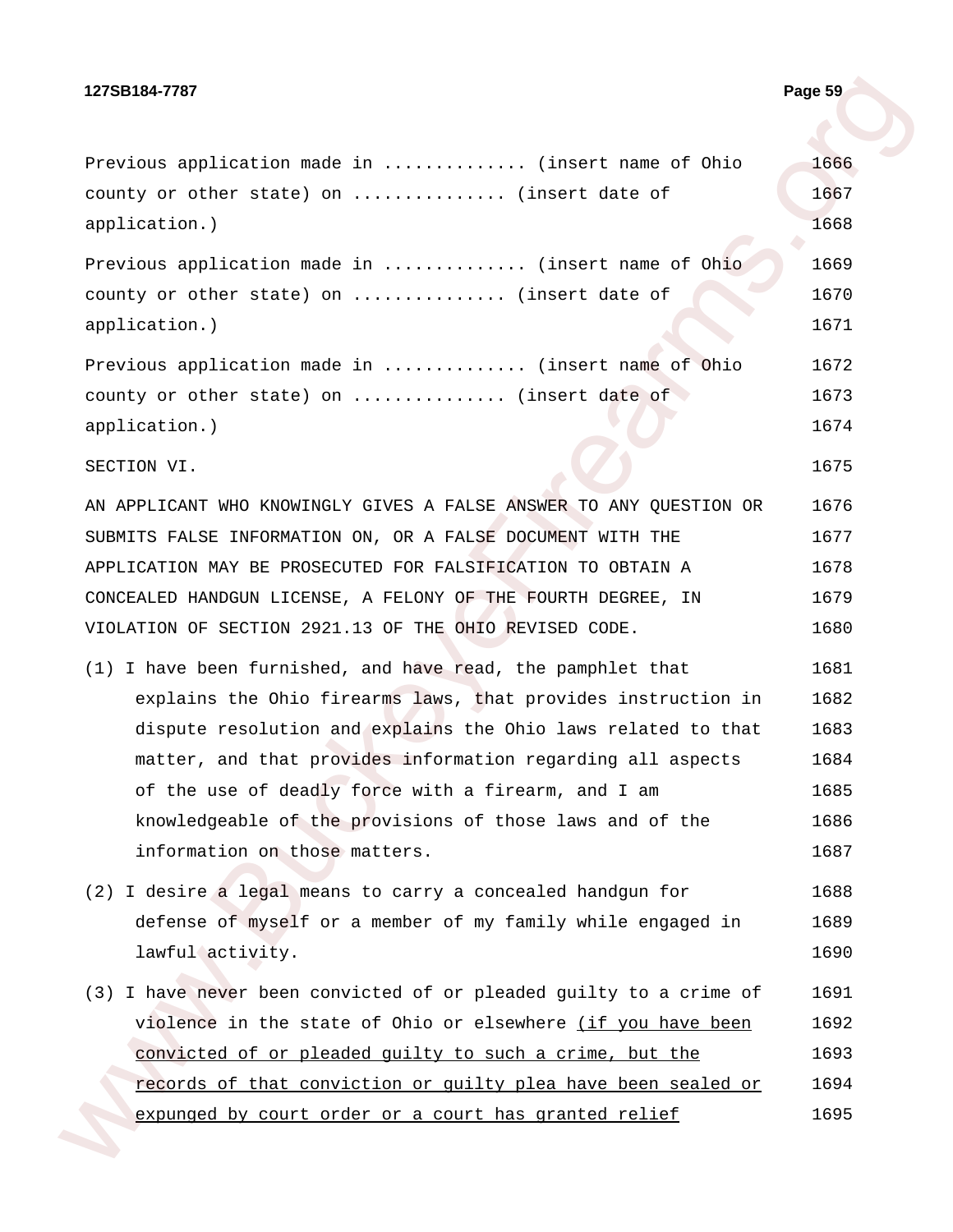| 127SB184-7787                                                         | Page 60 |
|-----------------------------------------------------------------------|---------|
| pursuant to section 2923.14 of the Revised Code from the              | 1696    |
| disability imposed pursuant to section 2923.13 of the Revised         | 1697    |
| Code relative to that conviction or quilty plea, you may              | 1698    |
| treat the conviction or quilty plea for purposes of this              | 1699    |
| paragraph as if it never had occurred). I am of sound mind. I         | 1700    |
| hereby certify that the statements contained herein are true          | 1701    |
| and correct to the best of my knowledge and belief. I                 | 1702    |
| understand that if I knowingly make any false statements              | 1703    |
| herein I am subject to penalties prescribed by law. I                 | 1704    |
| authorize the sheriff or the sheriff's designee to inspect            | 1705    |
| only those records or documents relevant to information               | 1706    |
| required for this application.                                        | 1707    |
| The information contained in this application and all attached<br>(4) | 1708    |
| documents are true and correct to the best of my knowledge.           | 1709    |
| .                                                                     | 1710    |
| Signature of Applicant"                                               | 1711    |
| Sec. 2923.1212. (A) The following persons, boards, and                | 1712    |
| entities, or designees, shall post in the following locations a       | 1713    |
| sign that contains a statement in substantially the following         | 1714    |
| form: "Unless otherwise authorized by law, pursuant to the Ohio       | 1715    |
| Revised Code, no person shall knowingly possess, have under the       | 1716    |
| person's control, convey, or attempt to convey a deadly weapon or     | 1717    |
| dangerous ordnance onto these premises.":                             | 1718    |
| (1) The director of public safety or the person or board              | 1719    |
| charged with the erection, maintenance, or repair of police           | 1720    |
| stations, municipal jails, and the municipal courthouse and           | 1721    |
| courtrooms in a conspicuous location at all police stations,          | 1722    |
| municipal jails, and municipal courthouses and courtrooms;            | 1723    |
| (2) The sheriff or sheriff's designee who has charge of the           | 1724    |
| sheriff's office in a conspicuous location in that office;            | 1725    |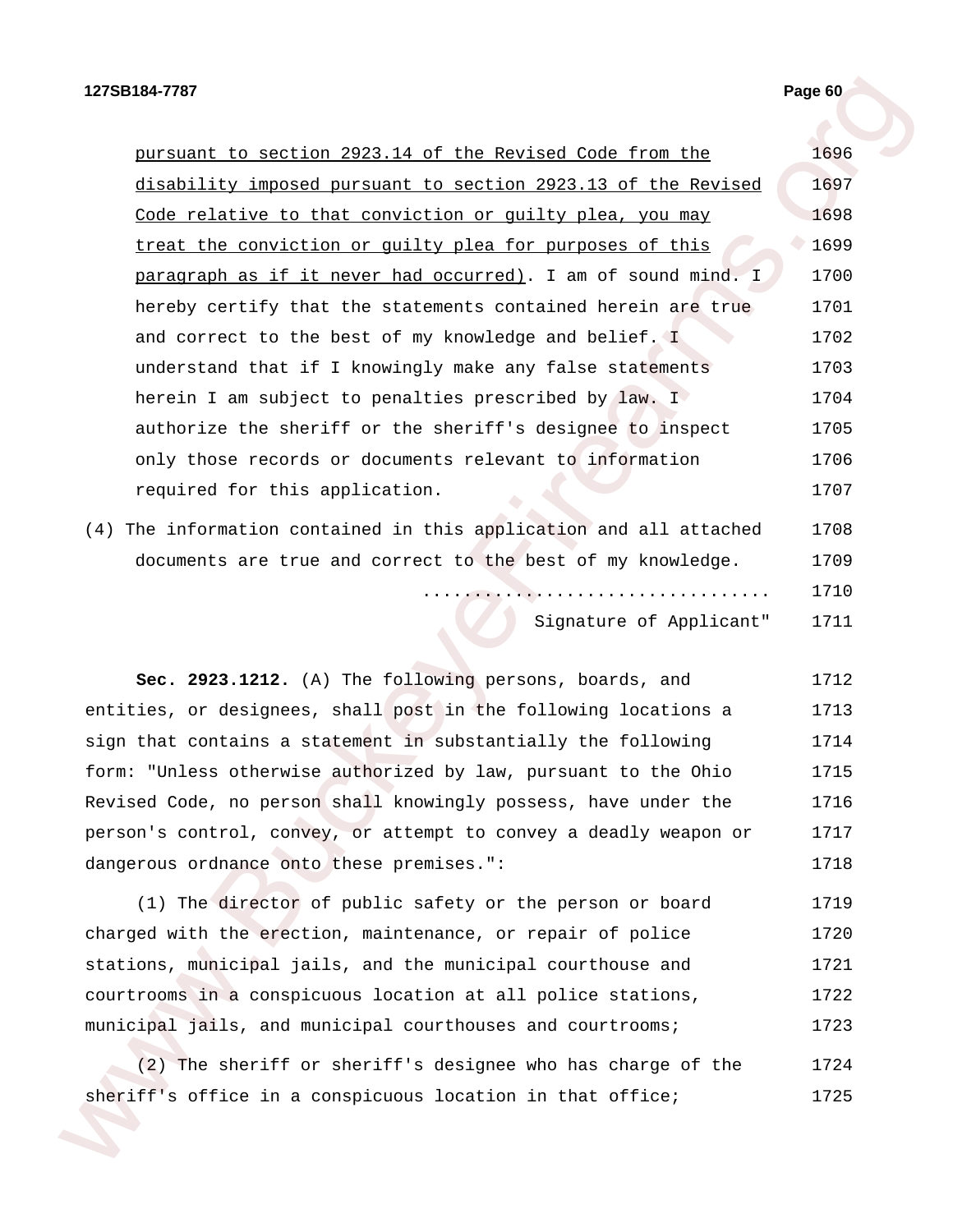(3) The superintendent of the state highway patrol or the superintendent's designee in a conspicuous location at all state highway patrol stations;

(4) Each sheriff, chief of police, or person in charge of every county, multicounty, municipal, municipal-county, or multicounty-municipal jail or workhouse, community-based correctional facility, halfway house, alternative residential facility, or other local or state correctional institution or detention facility within the state, or that person's designee, in a conspicuous location at that facility under that person's charge; 1729 1730 1731 1732 1733 1734 1735 1736 127881947787 Page 61<br>
(3) The appertmentare of the scalar highesy patrol or the 1778<br>
superiliced designes in a compute location at all state<br>
infigure parts) distincts:<br>
(4) Tore absents, other or goline, or gorano in ch

(5) The board of trustees of a regional airport authority, chief administrative officer of an airport facility, or other person in charge of an airport facility in a conspicuous location at each airport facility under that person's control; 1737 1738 1739 1740

(6) The officer or officer's designee who has charge of a courthouse or the building or structure in which a courtroom is located in a conspicuous location in that building or structure; 1741 1742 1743

(7) The superintendent of the bureau of criminal identification and investigation or the superintendent's designee in a conspicuous location in all premises controlled by that bureau; 1744 1745 1746 1747

(8) The owner, administrator, or operator of a child day-care center, a type A family day-care home, a type B family day-care home, or a type C family day-care home; 1748 1749 1750

(9) The officer of this state or of  $the$   $a$  political subdivision of this state, or the officer's designee, who has charge of a building that is owned by a government facility of this state or the political subdivision of this state, or who has charge of the portion of a building that is not owned by any 1751 1752 1753 1754 1755

1728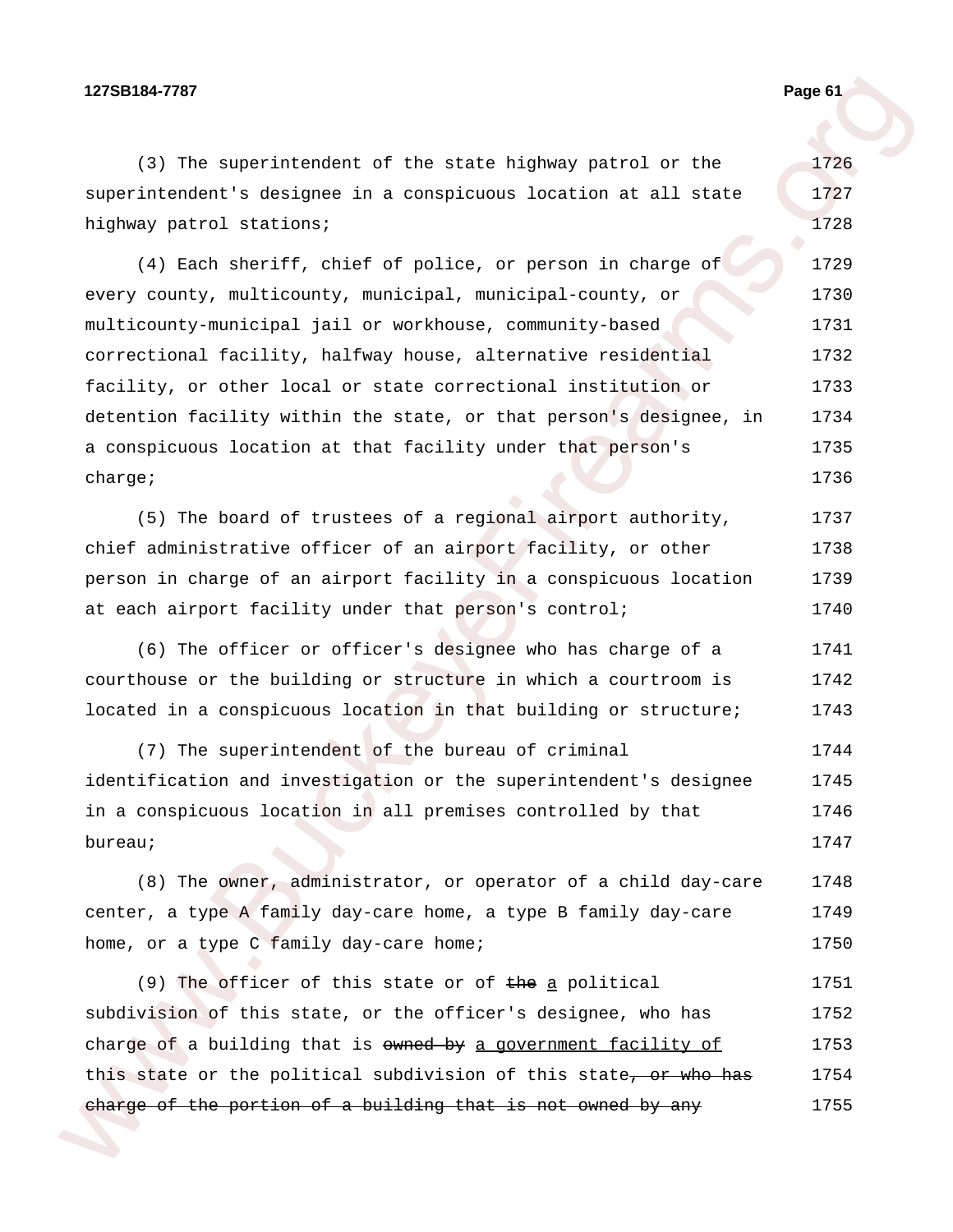governmental entity listed in this division but that is leased by a governmental entity listed in this division, as defined in section 2923.126 of the Revised Code, and that is not a building that is used primarily as a shelter, restroom, parking facility for motor vehicles, or rest facility and is not a courthouse or other building or structure in which a courtroom is located that 1756 1757 1758  $1759$ 1760 1761

(B) The following boards, bodies, and persons, or designees, shall post in the following locations a sign that contains a statement in substantially the following form: "Unless otherwise authorized by law, pursuant to Ohio Revised Code section 2923.122, no person shall knowingly possess, have under the person's control, convey, or attempt to convey a deadly weapon or dangerous ordnance into a school safety zone.": 1763 1764 1765 1766 1767 1768 1769 127881947787 Pape 62<br>
governmental-ensity (seed in this section but that estation but 1753<br>
generalization control in the form of the section of the section 1753<br>
generics. 2021.126 of the Accided Code, and that is not a

is subject to division (B)(3) of that section.

(1) A board of education of a city, local, exempted village, or joint vocational school district or that board's designee in a conspicuous location in each building and on each parcel of real property owned or controlled by the board; 1770 1771 1772 1773

(2) A governing body of a school for which the state board of education prescribes minimum standards under section 3301.07 of the Revised Code or that body's designee in a conspicuous location in each building and on each parcel of real property owned or controlled by the school; 1774 1775 1776 1777 1778

(3) The principal or chief administrative officer of a nonpublic school in a conspicuous location on property owned or controlled by that nonpublic school. 1779 1780 1781

## **Sec. 2923.1213.** (A) As used in this section: 1782

(1) "Evidence of imminent danger" means any of the following: 1783 (a) A statement sworn by the person seeking to carry a concealed handgun that is made under threat of perjury and that 1784 1785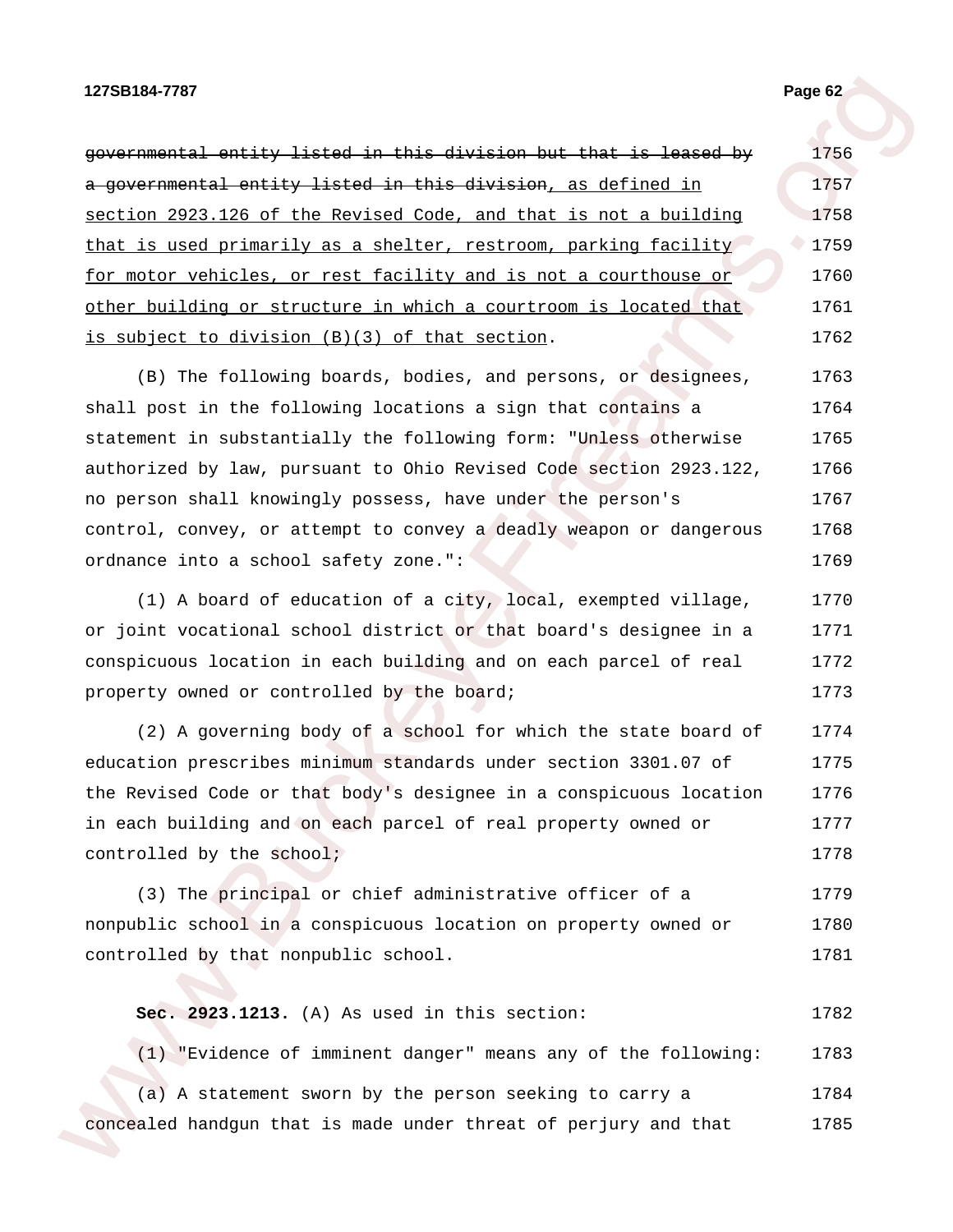states that the person has reasonable cause to fear a criminal attack upon the person or a member of the person's family, such as would justify a prudent person in going armed; 1786 1787 1788

(b) A written document prepared by a governmental entity or public official describing the facts that give the person seeking to carry a concealed handgun reasonable cause to fear a criminal attack upon the person or a member of the person's family, such as would justify a prudent person in going armed. Written documents of this nature include, but are not limited to, any temporary protection order, civil protection order, protection order issued by another state, or other court order, any court report, and any report filed with or made by a law enforcement agency or prosecutor. 1789 1790 1791 1792 1793 1794 1795 1796 1797 1798

(2) "Prosecutor" has the same meaning as in section 2935.01 of the Revised Code. 1799 1800

(B)(1) A person seeking a temporary emergency license to carry a concealed handgun shall submit to the sheriff of the county in which the person resides all of the following: 1801 1802 1803

(a) Evidence of imminent danger to the person or a member of the person's family; 1804 1805

(b) A sworn affidavit that contains all of the information required to be on the license and attesting that the person is legally living in the United States; is at least twenty-one years of age; is not a fugitive from justice; is not under indictment for or otherwise charged with an offense identified in division (D)(1)(d) of section 2923.125 of the Revised Code; has not been convicted of or pleaded guilty to an offense, and has not been adjudicated a delinquent child for committing an act, identified in division  $(D)(1)(e)$  of that section and to which division  $(B)(3)$ of this section does not apply; within three years of the date of the submission, has not been convicted of or pleaded guilty to an 1806 1807 1808 1809 1810 1811 1812 1813 1814 1815 1816 **1278811447787**<br> **PROPERTIES**<br> **Extract the person be areasonable doose to team a different in 1785<br>
<b>Extract upon the person or a desired of the personable doose to team and the set of the personal person or a desired of**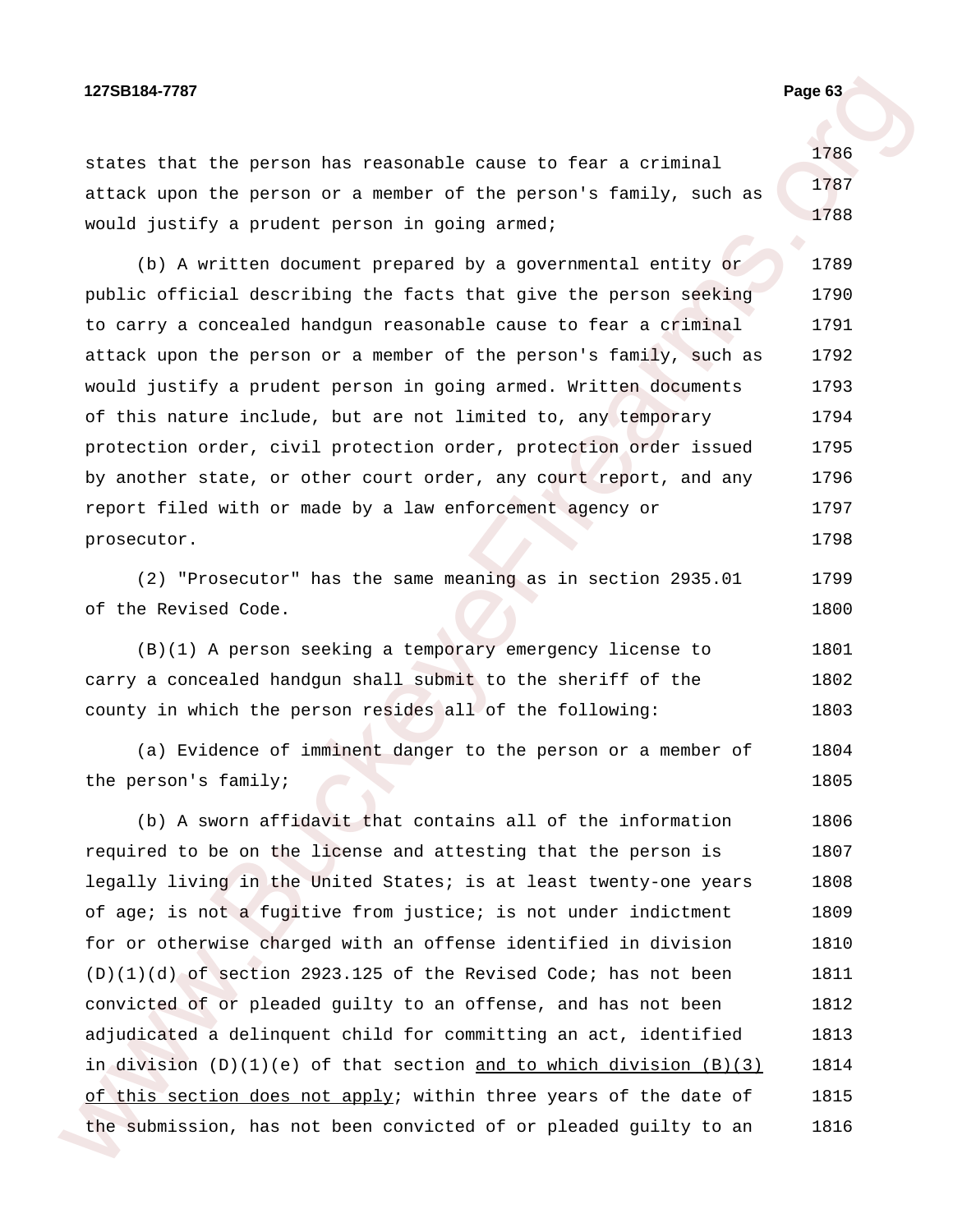offense, and has not been adjudicated a delinquent child for committing an act, identified in division  $(D)(1)(f)$  of that section and to which division (B)(3) of this section does not  $\frac{\text{apply}}{\text{output}}$  within five years of the date of the submission, has not been convicted of, pleaded guilty, or adjudicated a delinquent child for committing two or more violations identified in division  $(D)(1)(g)$  of that section; within ten years of the date of the submission, has not been convicted of, pleaded guilty, or adjudicated a delinquent child for committing a violation identified in division  $(D)(1)(h)$  of that section and to which division  $(B)(3)$  of this section does not apply; has not been adjudicated as a mental defective, has not been committed to any mental institution, is not under adjudication of mental incompetence, has not been found by a court to be a mentally ill person subject to hospitalization by court order, and is not an involuntary patient other than one who is a patient only for purposes of observation, as described in division  $(D)(1)(i)$  of that section; is not currently subject to a civil protection order, a temporary protection order, or a protection order issued by a court of another state, as described in division  $(D)(1)(j)$  of that section; and is not currently subject to a suspension imposed under division (A)(2) of section 2923.128 of the Revised Code of a license to carry a concealed handgun, or a temporary emergency license to carry a concealed handgun, that previously was issued to the person; 1817 1818 1819 1820 1821 1822 1823 1824 1825 1826 1827 1828 1829 1830 1831 1832 1833 1834 1835 1836 1837 1838 1839 1840 1841 **1278811447787**<br> **Page 64**<br>
critemes, and has not been adjusticated a definement of identic in the vertic maniform and to exist contained in the vertic matrix of the section of the section of the section of the section of

(c) A temporary emergency license fee established by the Ohio peace officer training commission for an amount that does not exceed the actual cost of conducting the criminal background check or thirty dollars; 1842 1843 1844 1845

(d) A set of fingerprints of the applicant provided as described in section 311.41 of the Revised Code through use of an electronic fingerprint reading device or, if the sheriff to whom 1846 1847 1848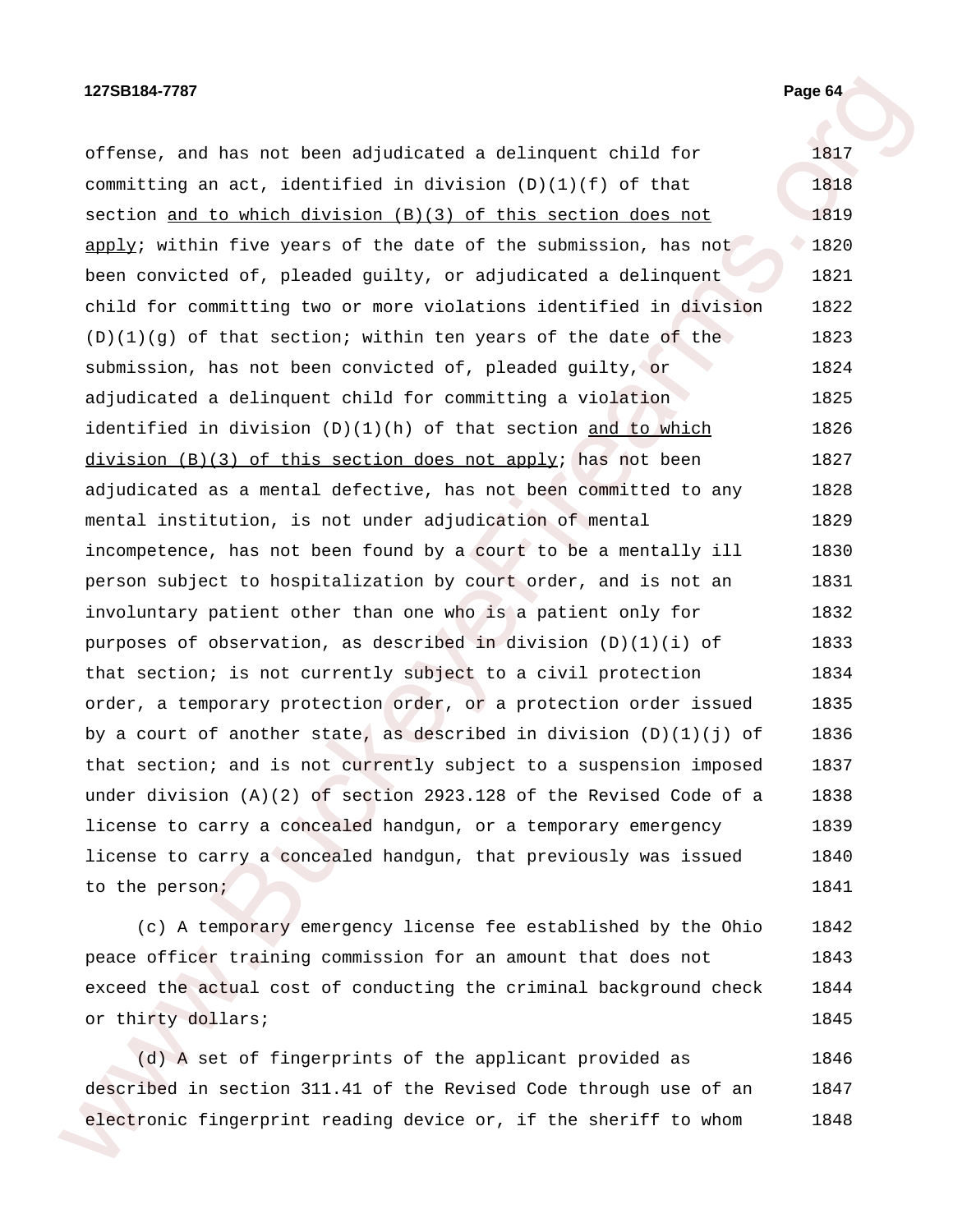the application is submitted does not possess and does not have ready access to the use of an electronic fingerprint reading device, on a standard impression sheet prescribed pursuant to division  $(C)(2)$  of section 109.572 of the Revised Code. If the fingerprints are provided on a standard impression sheet, the person also shall provide the person's social security number to the sheriff. 1849 1850 1851 1852 1853 1854 1855

(2) A sheriff shall accept the evidence of imminent danger, the sworn affidavit, the fee, and the set of fingerprints required under division (B)(1) of this section at the times and in the manners described in division (I) of this section. Upon receipt of the evidence of imminent danger, the sworn affidavit, the fee, and the set of fingerprints required under division (B)(1) of this section, the sheriff, in the manner specified in section 311.41 of the Revised Code, immediately shall conduct or cause to be conducted the criminal records check and the incompetency records check described in section 311.41 of the Revised Code. Immediately upon receipt of the results of the records checks, the sheriff shall review the information and shall determine whether the criteria set forth in divisions  $(D)(1)(a)$  to  $(j)$  and  $(m)$  of section 2923.125 of the Revised Code apply regarding the person. If the sheriff determines that all of criteria set forth in divisions  $(D)(1)(a)$  to  $(j)$  and  $(m)$  of section 2923.125 of the Revised Code apply regarding the person, the sheriff shall immediately make available through the law enforcement automated data system all information that will be contained on the temporary emergency license for the person if one is issued, and the superintendent of the state highway patrol shall ensure that the system is so configured as to permit the transmission through the system of that information. Upon making that information available through the law enforcement automated data system, the sheriff shall immediately issue to the person a temporary 1856 1857 1858 1859 1860 1861 1862 1863 1864 1865 1866 1867 1868 1869 1870 1871 1872 1873 1874 1875 1876 1877 1878 1879 1880 **1278811447797**<br>
The application is auxemited does nor poseese and does nor have 1849<br>
The application is auxemited does nor poseese and does nor have 1849<br>
Idevice, on a standard inpression shoet preseribled pursuant to<br>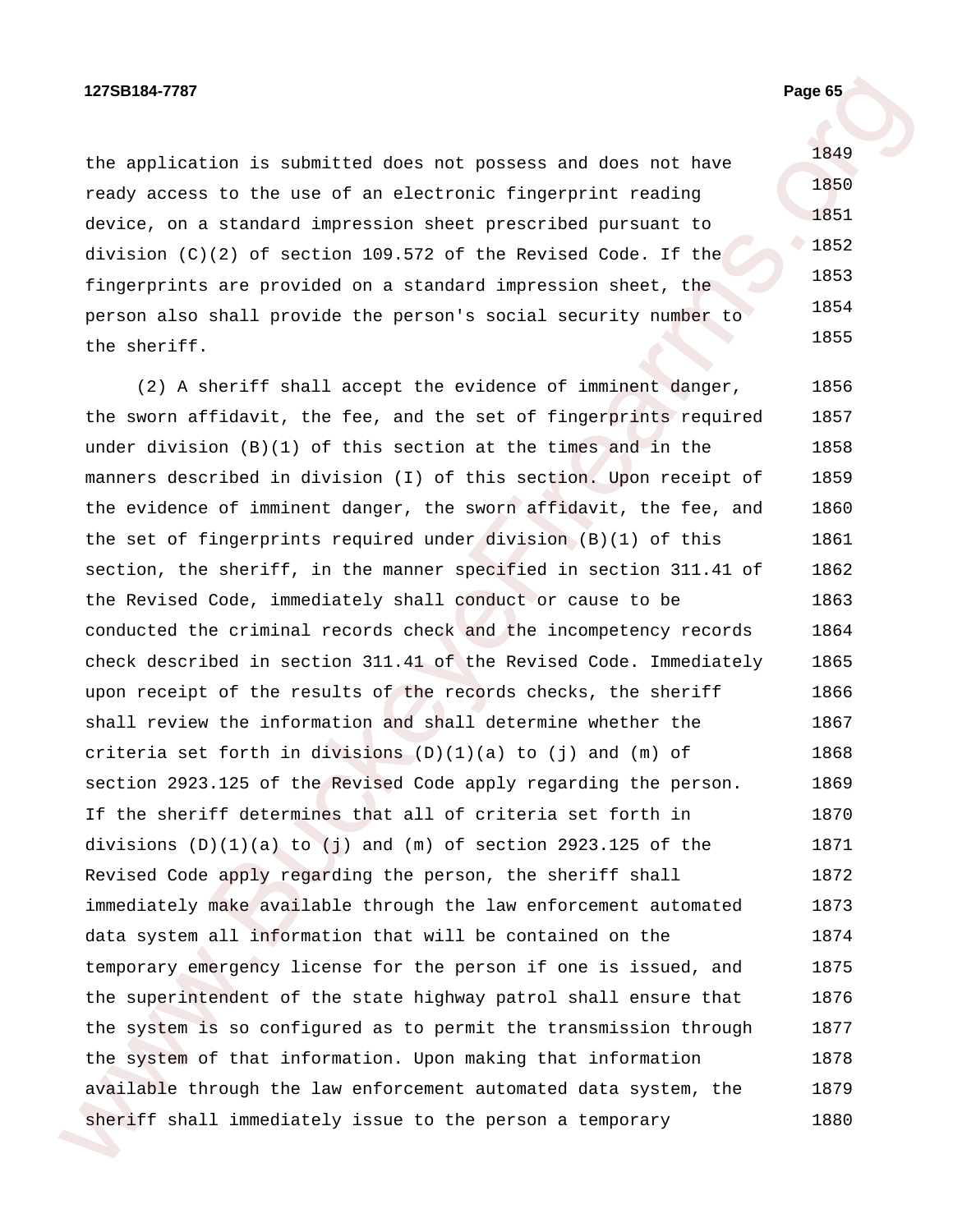emergency license to carry a concealed handgun. <sup>1881</sup>

If the sheriff denies the issuance of a temporary emergency license to the person, the sheriff shall specify the grounds for the denial in a written notice to the person. The person may appeal the denial, or challenge criminal records check results that were the basis of the denial if applicable, in the same manners specified in division (D)(2) of section 2923.125 and in section 2923.127 of the Revised Code, regarding the denial of an application for a license to carry a concealed handgun under that section. 1882 1883 1884 1885 1886 1887 1888 1889 1890 127881947787<br>
energravy license to carry a concealed handge.<br>
The sheriff densis the issuance of a temporary energery<br>
The sheriff densis the issuance of a temporary energery<br>
1887<br>
increase to be person. The general in a

The temporary emergency license under this division shall be in the form, and shall include all of the information, described in divisions (A)(2) and (5) of section 109.731 of the Revised Code, and also shall include a unique combination of identifying letters and numbers in accordance with division (A)(4) of that section. 1891 1892 1893 1894 1895 1896

The temporary emergency license issued under this division is valid for ninety days and may not be renewed. A person who has been issued a temporary emergency license under this division shall not be issued another temporary emergency license unless at least four years has expired since the issuance of the prior temporary emergency license. 1897 1898 1899 1900 1901 1902

(3) If a person seeking a temporary emergency license to carry a concealed handgun has been convicted of or pleaded guilty to an offense identified in division  $(D)(1)(e)$ ,  $(f)$ , or  $(h)$  of section 2923.125 of the Revised Code or has been adjudicated a delinquent child for committing an act or violation identified in any of those divisions, and if a court has ordered the sealing or expungement of the records of that conviction, quilty plea, or adjudication pursuant to sections 2151.355 to 2151.358 or sections 2953.31 to 2953.36 of the Revised Code or a court has granted the 1903 1904 1905 1906 1907 1908 1909 1910 1911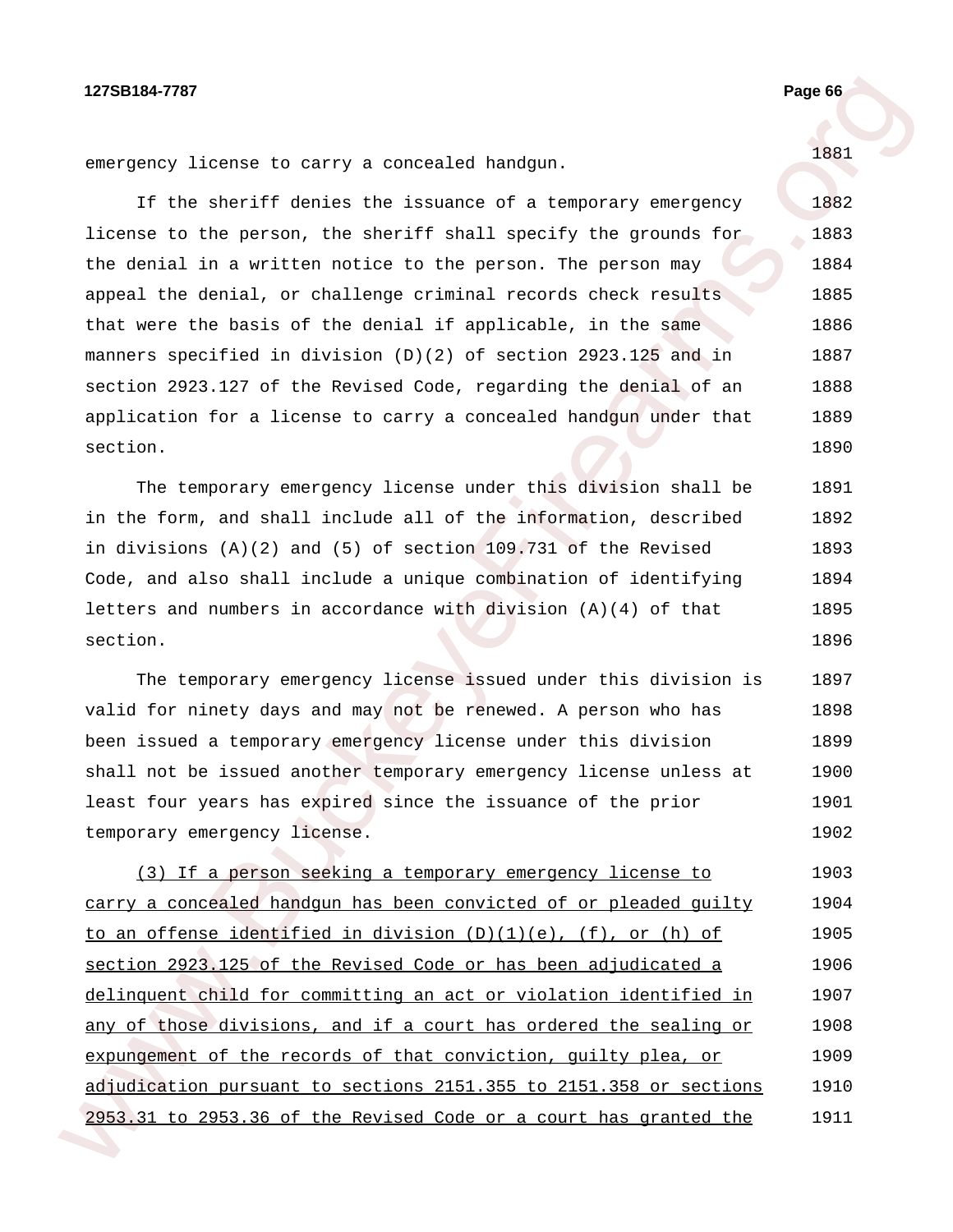| applicant relief pursuant to section 2923.14 of the Revised Code  | 1912 |
|-------------------------------------------------------------------|------|
| from the disability imposed pursuant to section 2923.13 of the    | 1913 |
| Revised Code relative to that conviction, quilty plea, or         | 1914 |
| adjudication, the conviction, quilty plea, or adjudication shall  | 1915 |
| not be relevant for purposes of the sworn affidavit described in  | 1916 |
| $division(B)(1)(b)$ of this section, and the person may complete, | 1917 |
| and swear to the truth of, the affidavit as if the conviction,    | 1918 |
| quilty plea, or adjudication never had occurred.                  | 1919 |
|                                                                   |      |

(C) A person who holds a temporary emergency license to carry a concealed handgun has the same right to carry a concealed handgun as a person who was issued a license to carry a concealed handgun under section 2923.125 of the Revised Code, and any exceptions to the prohibitions contained in section 1547.69 and sections 2923.12 to 2923.16 of the Revised Code for a licensee under section 2923.125 of the Revised Code apply to a licensee under this section. The person is subject to the same restrictions, and to all other procedures, duties, and sanctions, that apply to a person who carries a license issued under section 2923.125 of the Revised Code, other than the license renewal procedures set forth in that section. 1920 1921 1922 1923 1924 1925 1926 1927 1928 1929 1930 1931 1278811447787<br>
empticant will emerge to action 2012.14 of the floation Code<br>
1797<br>
Committee distable the internet to active 2012.13 of the<br>
ISO 1882<br>
emergency content to the computation emergency in the 1882<br>
emission C

(D) A sheriff who issues a temporary emergency license to carry a concealed handgun under this section shall not require a person seeking to carry a concealed handgun in accordance with this section to submit a competency certificate as a prerequisite for issuing the license and shall comply with division (H) of section 2923.125 of the Revised Code in regards to the license. The sheriff shall suspend or revoke the license in accordance with section 2923.128 of the Revised Code. In addition to the suspension or revocation procedures set forth in section 2923.128 of the Revised Code, the sheriff may revoke the license upon receiving information, verifiable by public documents, that the 1932 1933 1934 1935 1936 1937 1938 1939 1940 1941 1942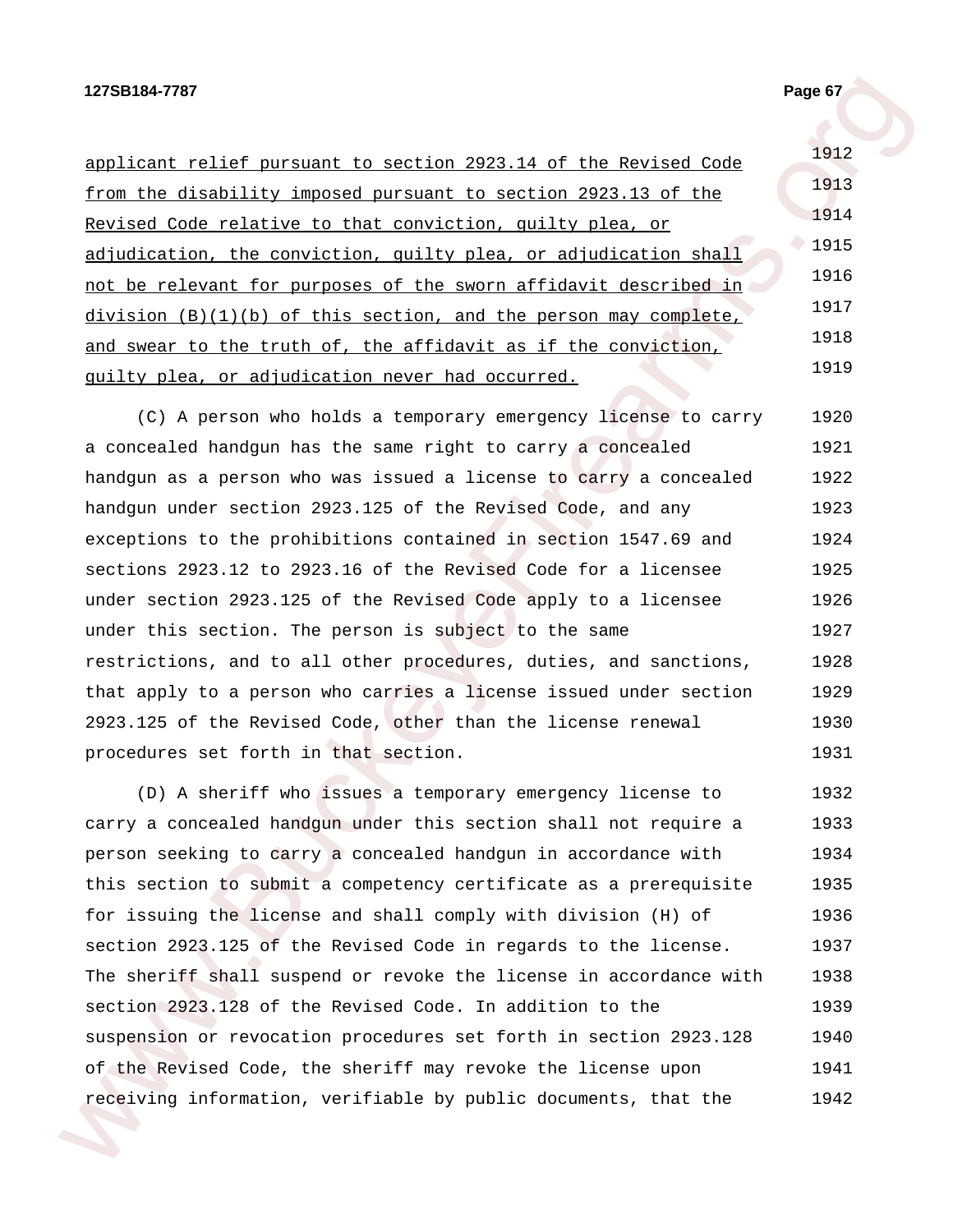person is not eligible to possess a firearm under either the laws of this state or of the United States or that the person committed perjury in obtaining the license; if the sheriff revokes a license under this additional authority, the sheriff shall notify the person, by certified mail, return receipt requested, at the person's last known residence address that the license has been revoked and that the person is required to surrender the license at the sheriff's office within ten days of the date on which the notice was mailed. Division (H) of section 2923.125 of the Revised Code applies regarding any suspension or revocation of a temporary emergency license to carry a concealed handgun. 1943 1944 1945 1946 1947 1948 1949 1950 1951 1952 1953 **1278811447797**<br>
Proposal is not aligning to possess a five-communder either the lower 1984<br>
person is not aligning to (Loeman is the mentilit revolves a loeman 1984<br>
persony in ottaching to (Loeman is the mentilit revolv

(E) A sheriff who issues a temporary emergency license to carry a concealed handgun under this section shall retain, for the entire period during which the temporary emergency license is in effect, the evidence of imminent danger that the person submitted to the sheriff and that was the basis for the license, or a copy of that evidence, as appropriate. 1954 1955 1956 1957 1958 1959

(F) If a temporary emergency license to carry a concealed handgun issued under this section is lost or is destroyed, the licensee may obtain from the sheriff who issued that license a duplicate license upon the payment of a fee of fifteen dollars and the submission of an affidavit attesting to the loss or destruction of the license. The sheriff, in accordance with the procedures prescribed in section 109.731 of the Revised Code, shall place on the replacement license a combination of identifying numbers different from the combination on the license that is being replaced. 1960 1961 1962 1963 1964 1965 1966 1967 1968 1969

(G) The Ohio peace officer training commission shall prescribe, and shall make available to sheriffs, a standard form to be used under division (B) of this section by a person who applies for a temporary emergency license to carry a concealed 1970 1971 1972 1973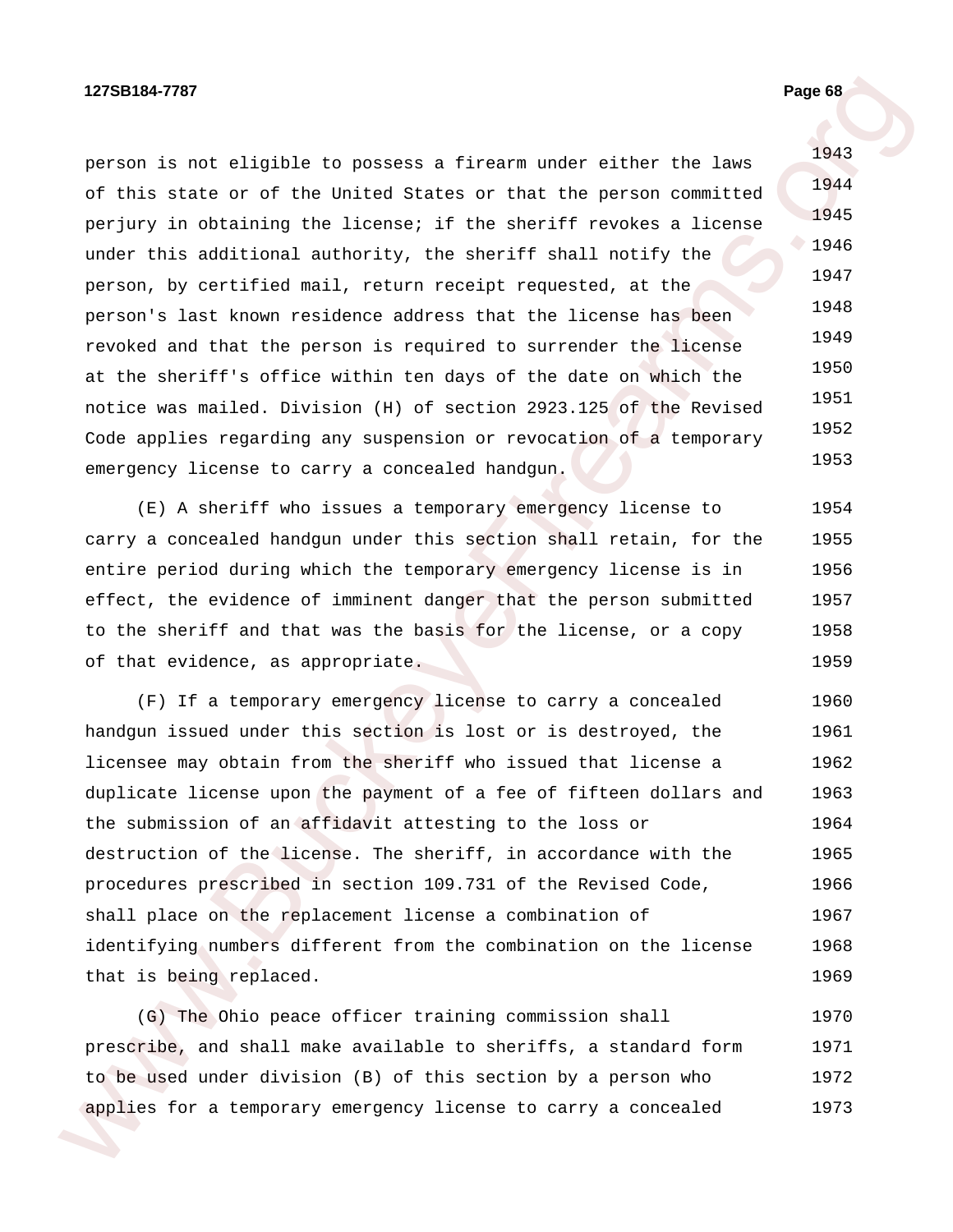handgun on the basis of imminent danger of a type described in division (A)(1)(a) of this section.

(H) A sheriff who receives any fees paid by a person under this section shall deposit all fees so paid into the sheriff's concealed handgun license issuance expense fund established under section 311.42 of the Revised Code. 1976 1977 1979

(I) A sheriff shall accept evidence of imminent danger, a sworn affidavit, the fee, and the set of fingerprints specified in division (B)(1) of this section at any time during normal business hours. In no case shall a sheriff require an appointment, or designate a specific period of time, for the submission or acceptance of evidence of imminent danger, a sworn affidavit, the fee, and the set of fingerprints specified in division (B)(1) of this section, or for the provision to any person of a standard form to be used for a person to apply for a temporary emergency license to carry a concealed handgun. 1980 1981 1982 1983 1984 1985 1986 1987 1988 1989 127881947787 Page 68<br>
Innegium on the basis of institute ecliptic in the section of a type concrition in TSY4<br>
(Ivision IX:11)(e) of this section any team paid by a person under<br>
the concerns and the vector and interactio

**Sec. 2923.16.** (A) No person shall knowingly discharge a firearm while in or on a motor vehicle. 1990 1991

(B) No person shall knowingly transport or have a loaded firearm in a motor vehicle in such a manner that the firearm is accessible to the operator or any passenger without leaving the vehicle. 1992 1993 1994 1995

(C) No person shall knowingly transport or have a firearm in a motor vehicle, unless  $\pm\epsilon$  the person may lawfully possess that firearm under applicable law of this state or the United States, the firearm is unloaded, and the firearm is carried in one of the following ways: 1996 1997 1998 1999 2000

(1) In a closed package, box, or case; 2001

(2) In a compartment that can be reached only by leaving the 2002

1975

1974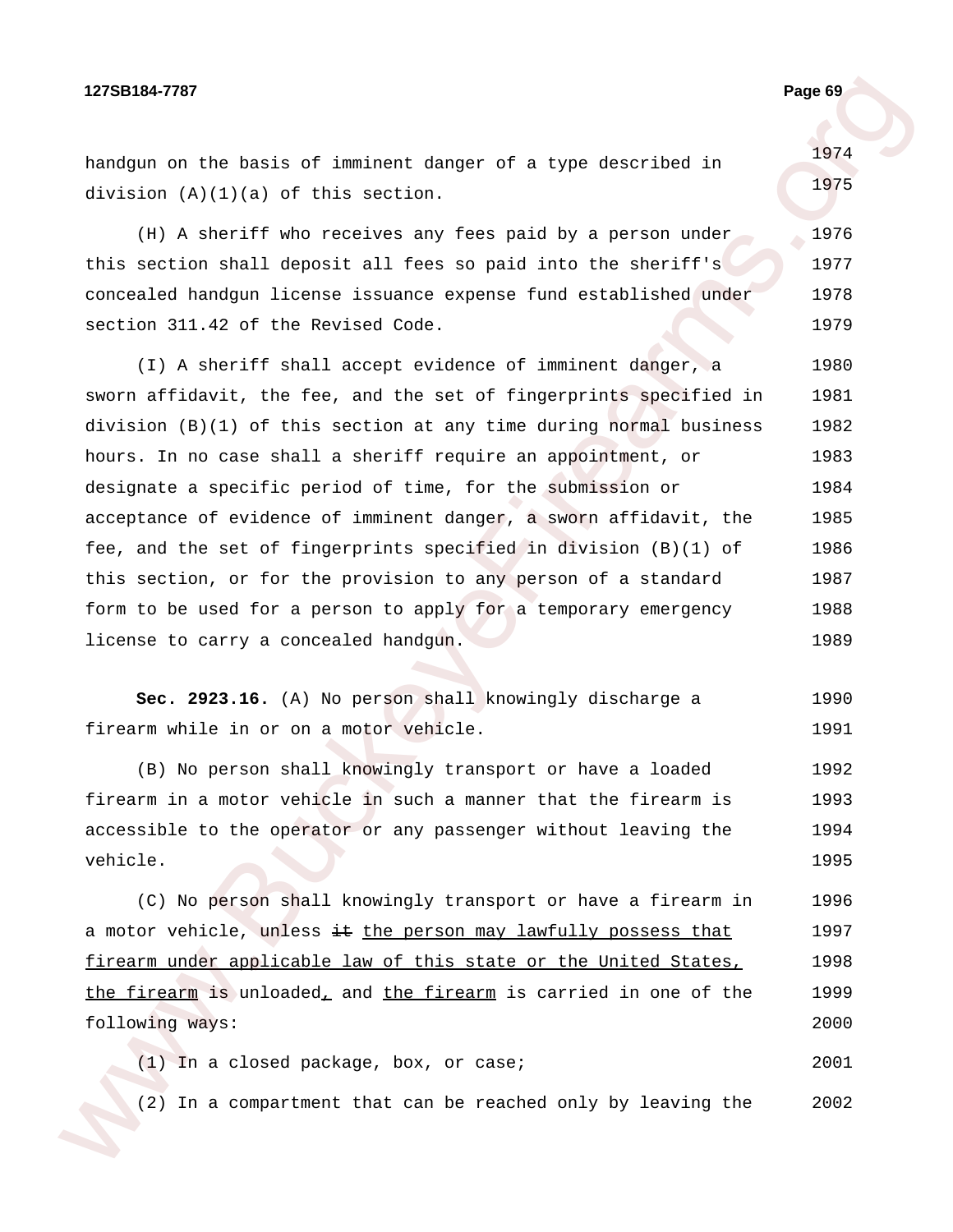| 127SB184-7787                                                      | Page 70 |
|--------------------------------------------------------------------|---------|
| vehicle;                                                           | 2003    |
|                                                                    |         |
| (3) In plain sight and secured in a rack or holder made for        | 2004    |
| the purpose;                                                       | 2005    |
| (4) <del>In</del> If the firearm is at least twenty-four inches in | 2006    |
| overall length as measured from the muzzle to the part of the      | 2007    |
| stock furthest from the muzzle and if the barrel is at least       | 2008    |
| eighteen inches in length, either in plain sight with the action   | 2009    |
| open or the weapon stripped, or, if the firearm is of a type on    | 2010    |
| which the action will not stay open or which cannot easily be      | 2011    |
| stripped, in plain sight.                                          | 2012    |
| (D) No person shall knowingly transport or have a loaded           | 2013    |
| handgun in a motor vehicle if, at the time of that transportation  | 2014    |
| or possession, any of the following applies:                       | 2015    |
| (1) The person is under the influence of alcohol, a drug of        | 2016    |
| abuse, or a combination of them.                                   | 2017    |
| (2) The person's whole blood, blood serum or plasma, breath,       | 2018    |
| or urine contains a concentration of alcohol, a listed controlled  | 2019    |
| substance, or a listed metabolite of a controlled substance        | 2020    |
| prohibited for persons operating a vehicle, as specified in        | 2021    |
| division (A) of section 4511.19 of the Revised Code, regardless of | 2022    |
| whether the person at the time of the transportation or possession | 2023    |
| as described in this division is the operator of or a passenger in | 2024    |
| the motor vehicle.                                                 | 2025    |
| (E) No person who has been issued a license or temporary           | 2026    |
| emergency license to carry a concealed handgun under section       | 2027    |
| 2923.125 or 2923.1213 of the Revised Code shall do any of the      | 2028    |
| following:                                                         | 2029    |
| (1) Knowingly transport or have a loaded handgun in a motor        | 2030    |
| vehicle unless one of the following applies:                       | 2031    |
| (a) The loaded handgun is in a holster on the person's             | 2032    |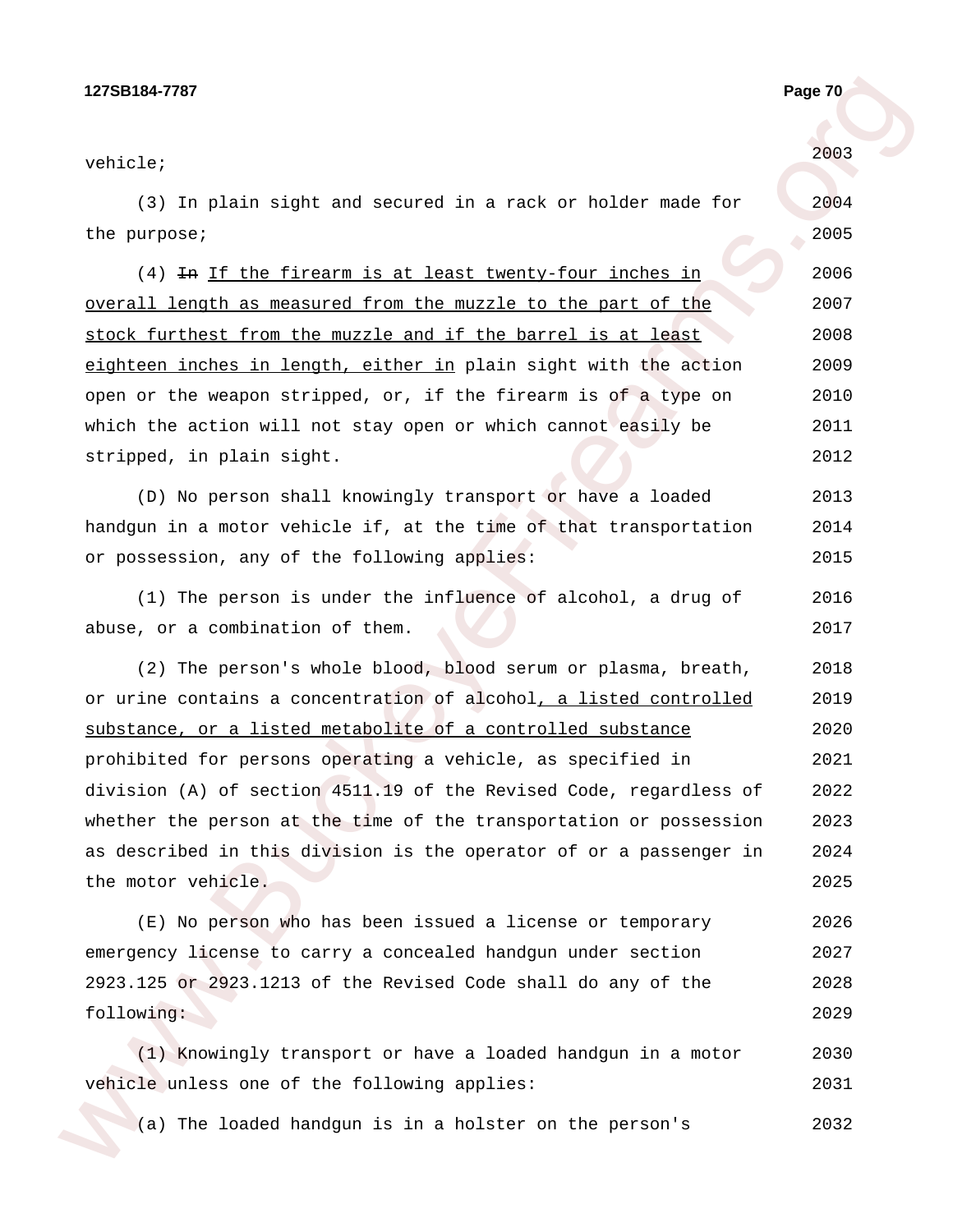### person.

(b) The loaded handgun is in a closed case, bag, box, or other container that is in plain sight and that has a lid, a cover, or a closing mechanism with a zipper, snap, or buckle, which lid, cover, or closing mechanism must be opened for a person to gain access to the handgun. 2034 2035 2036 2037 2038

(c) The loaded handgun is securely encased by being stored in a closed, locked glove compartment or vehicle console or in a case that is locked. 2039 2040 2041

(2) If the person is transporting or has a loaded handgun in a motor vehicle in a manner authorized under division (E)(1) of this section, knowingly remove or attempt to remove the loaded handgun from the holster, case, bag, box, container, or glove compartment, knowingly grasp or hold the loaded handgun, or knowingly have contact with the loaded handgun by touching it with the person's hands or fingers while the motor vehicle is being operated on a street, highway, or public property unless the person removes, attempts to remove, grasps, holds, or has the contact with the loaded handgun pursuant to and in accordance with directions given by a law enforcement officer; 2042 2043 2044 2045 2046 2047 2048 2049 2050 2051 2052 127381947797<br>
persons. 72891<br>
(o) The loaded handgun is it a closed dase, bag, box, or<br>
corrections that is in given signit and that has has a 1d, s<br>
correction control in given and the property among a 1d, s<br>
which is co

(3) If the person is the driver or an occupant of a motor vehicle that is stopped as a result of a traffic stop or a stop for another law enforcement purpose or is the driver or an occupant of a commercial motor vehicle that is stopped by an employee of the motor carrier enforcement unit for the purposes defined in section 5503.34 of the Revised Code, and if the person is transporting or has a loaded handgun in the motor vehicle or commercial motor vehicle in any manner, fail to do any of the following that is applicable: 2053 2054 2055 2056 2057 2058 2059 2060 2061

(a) If the person is the driver or an occupant of a motor vehicle stopped as a result of a traffic stop or a stop for 2062 2063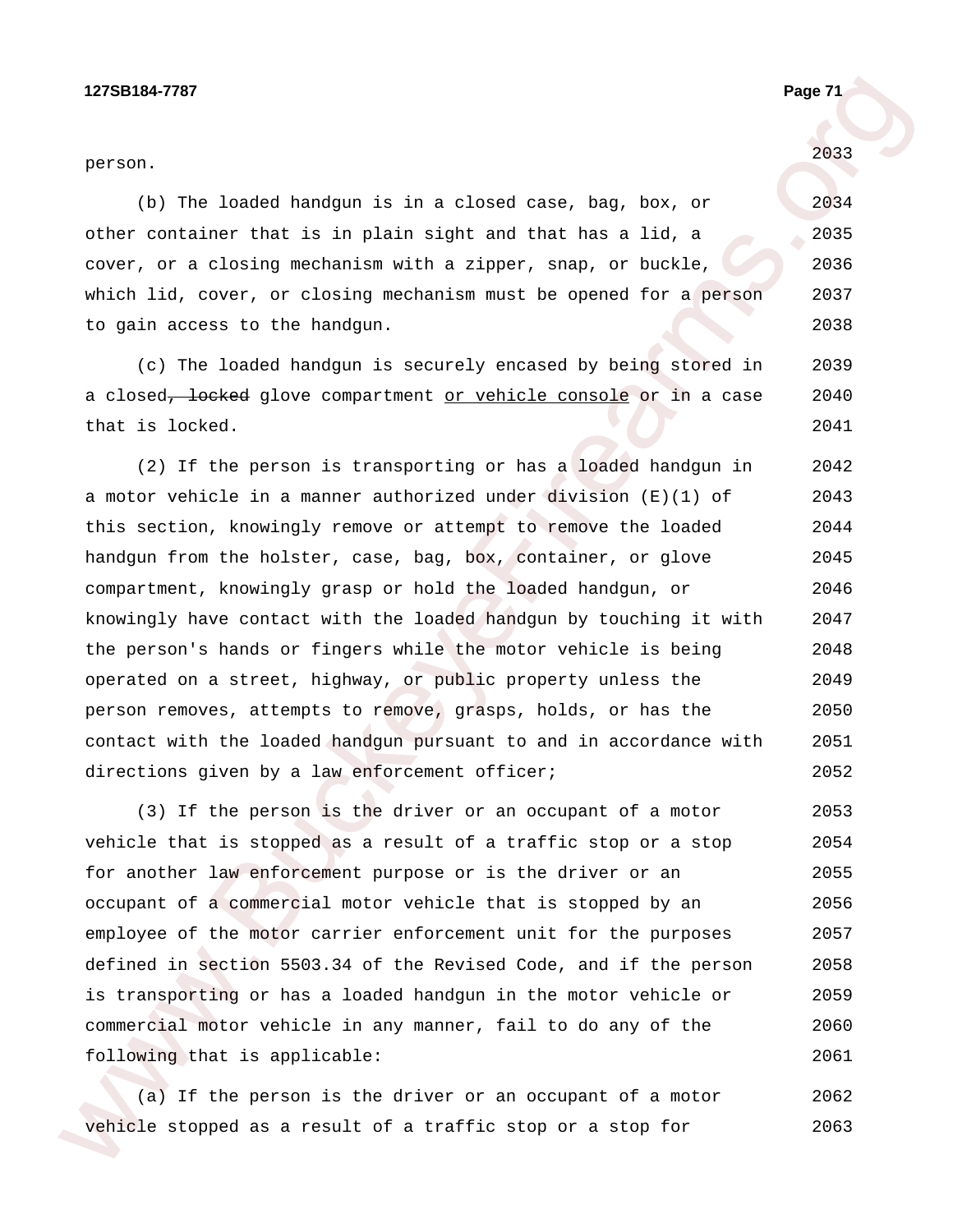another law enforcement purpose, fail to promptly inform any law enforcement officer who approaches the vehicle while stopped that the person has been issued a license or temporary emergency license to carry a concealed handgun and that the person then possesses or has a loaded handgun in the motor vehicle;

(b) If the person is the driver or an occupant of a commercial motor vehicle stopped by an employee of the motor carrier enforcement unit for any of the defined purposes, fail to promptly inform the employee of the unit who approaches the vehicle while stopped that the person has been issued a license or temporary emergency license to carry a concealed handgun and that the person then possesses or has a loaded handgun in the commercial motor vehicle. 2069 2070 2071 2072 2073 2074 2075 2076

(4) If the person is the driver or an occupant of a motor vehicle that is stopped as a result of a traffic stop or a stop for another law enforcement purpose and if the person is transporting or has a loaded handgun in the motor vehicle in any manner, knowingly fail to remain in the motor vehicle while stopped or knowingly fail to keep the person's hands in plain sight at any time after any law enforcement officer begins approaching the person while stopped and before the law enforcement officer leaves, unless the failure is pursuant to and in accordance with directions given by a law enforcement officer; 2077 2078 2079 2080 2081 2082 2083 2084 2085 2086 **1278811447787**<br>
Weaker law encoronment purpose, tail to promptly infrom any law<br>
encode comes controlled with the promption and the scale of the person of the person of Scale and A dicense or temporary energency<br>
The per

(5) If the person is the driver or an occupant of a motor vehicle that is stopped as a result of a traffic stop or a stop for another law enforcement purpose, if the person is transporting or has a loaded handgun in the motor vehicle in a manner authorized under division (E)(1) of this section, and if the person is approached by any law enforcement officer while stopped, knowingly remove or attempt to remove the loaded handgun from the holster, case, bag, box, container, or glove compartment, 2087 2088 2089 2090 2091 2092 2093 2094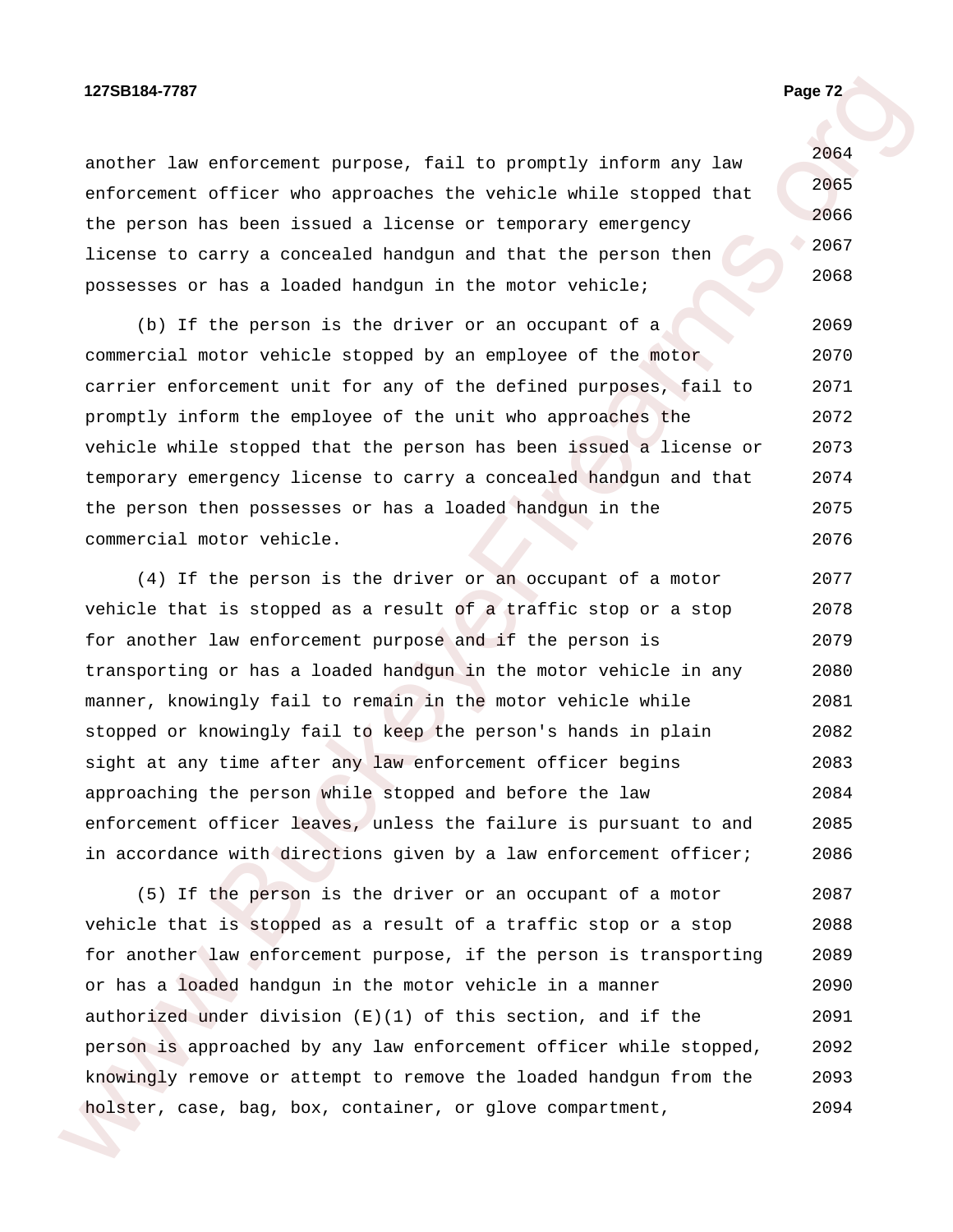knowingly grasp or hold the loaded handgun, or knowingly have contact with the loaded handgun by touching it with the person's hands or fingers in the motor vehicle at any time after the law enforcement officer begins approaching and before the law enforcement officer leaves, unless the person removes, attempts to remove, grasps, holds, or has contact with the loaded handgun pursuant to and in accordance with directions given by the law enforcement officer; 2095 2096 2097 2098 2099 2100 2101 2102

(6) If the person is the driver or an occupant of a motor vehicle that is stopped as a result of a traffic stop or a stop for another law enforcement purpose and if the person is transporting or has a loaded handgun in the motor vehicle in any manner, knowingly disregard or fail to comply with any lawful order of any law enforcement officer given while the motor vehicle is stopped, including, but not limited to, a specific order to the person to keep the person's hands in plain sight. 2103 2104 2105 2106 2107 2108 2109 2110 **127881847787**<br>
Wenderly group or halo the located handgon, or invorting y have<br>
contact will the located campagn or (totally it will control in the person)<br>
contact will the motor verticle at eny time atter the law<br>
cont

 $(F)(1)$  Divisions  $(A)$ ,  $(B)$ ,  $(C)$ , and  $(E)$  of this section do not apply to any of the following: 2111 2112

(a) An officer, agent, or employee of this or any other state or the United States, or a law enforcement officer, when authorized to carry or have loaded or accessible firearms in motor vehicles and acting within the scope of the officer's, agent's, or employee's duties; 2113 2114 2115 2116 2117

(b) Any person who is employed in this state, who is authorized to carry or have loaded or accessible firearms in motor vehicles, and who is subject to and in compliance with the requirements of section 109.801 of the Revised Code, unless the appointing authority of the person has expressly specified that the exemption provided in division  $(F)(1)(b)$  of this section does not apply to the person. 2118 2119 2120 2121 2122 2123 2124

(2) Division (A) of this section does not apply to a person 2125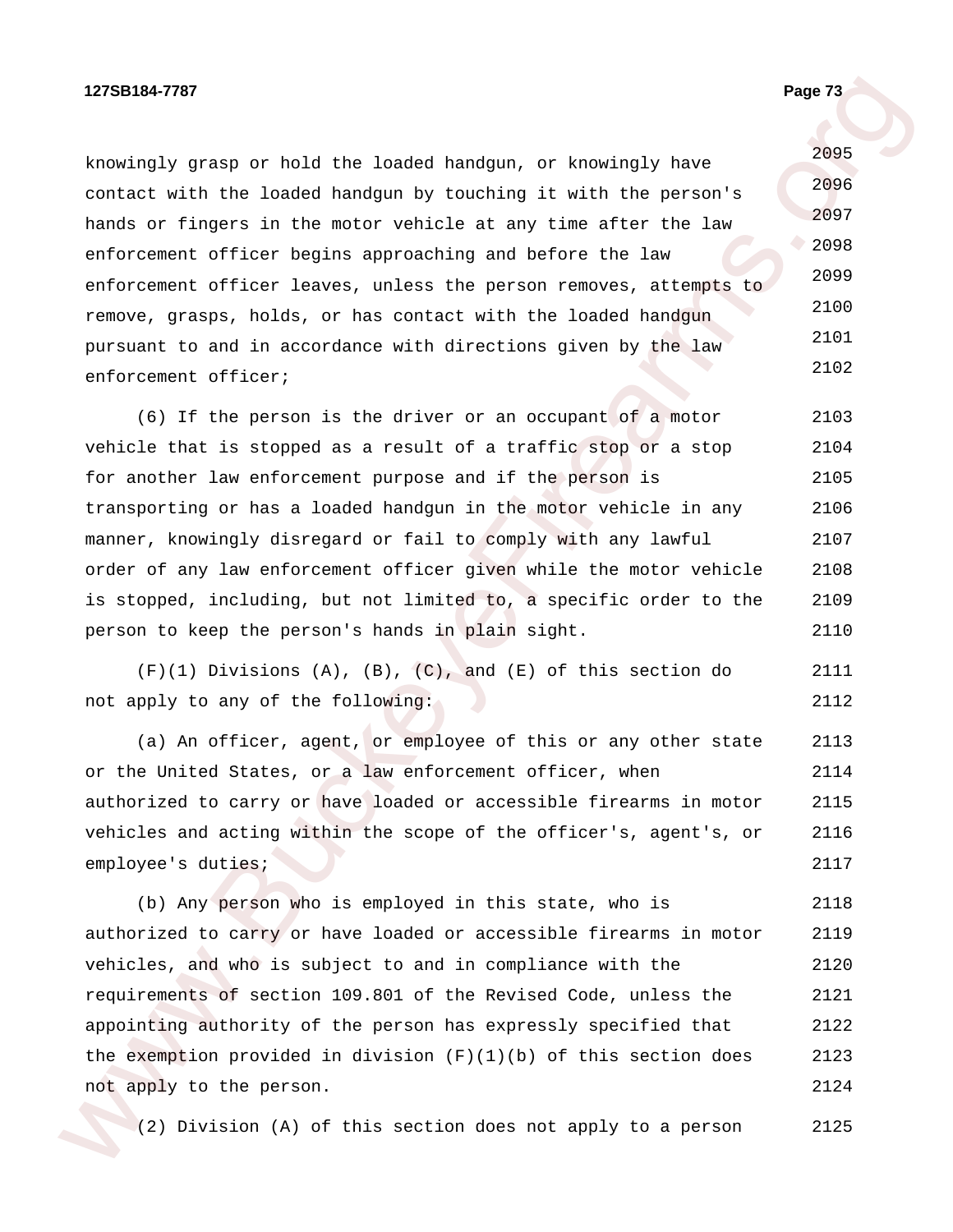| 127SB184-7787                                                      | Page 74 |
|--------------------------------------------------------------------|---------|
|                                                                    | 2126    |
| if all of the following circumstances apply:                       |         |
| (a) The person discharges a firearm from a motor vehicle at a      | 2127    |
| coyote or groundhog, the discharge is not during the deer gun      | 2128    |
| hunting season as set by the chief of the division of wildlife of  | 2129    |
| the department of natural resources, and the discharge at the      | 2130    |
| coyote or groundhog, but for the operation of this section, is     | 2131    |
| lawful.                                                            | 2132    |
| (b) The motor vehicle from which the person discharges the         | 2133    |
| firearm is on real property that is located in an unincorporated   | 2134    |
| area of a township and that either is zoned for agriculture or is  | 2135    |
| used for agriculture.                                              | 2136    |
| (c) The person owns the real property described in division        | 2137    |
| $(F)(2)(b)$ of this section, is the spouse or a child of another   | 2138    |
| person who owns that real property, is a tenant of another person  | 2139    |
| who owns that real property, or is the spouse or a child of a      | 2140    |
| tenant of another person who owns that real property.              | 2141    |
| (d) The person does not discharge the firearm in any of the        | 2142    |
| following manners:                                                 | 2143    |
| (i) While under the influence of alcohol, a drug of abuse, or      | 2144    |
| alcohol and a drug of abuse;                                       | 2145    |
| (ii) In the direction of a street, highway, or other public        | 2146    |
| or private property used by the public for vehicular traffic or    | 2147    |
| parking;                                                           | 2148    |
| (iii) At or into an occupied structure that is a permanent or      | 2149    |
| temporary habitation;                                              | 2150    |
|                                                                    |         |
| (iv) In the commission of any violation of law, including,         | 2151    |
| but not limited to, a felony that includes, as an essential        | 2152    |
| element, purposely or knowingly causing or attempting to cause the | 2153    |
| death of or physical harm to another and that was committed by     | 2154    |
| discharging a firearm from a motor vehicle.                        | 2155    |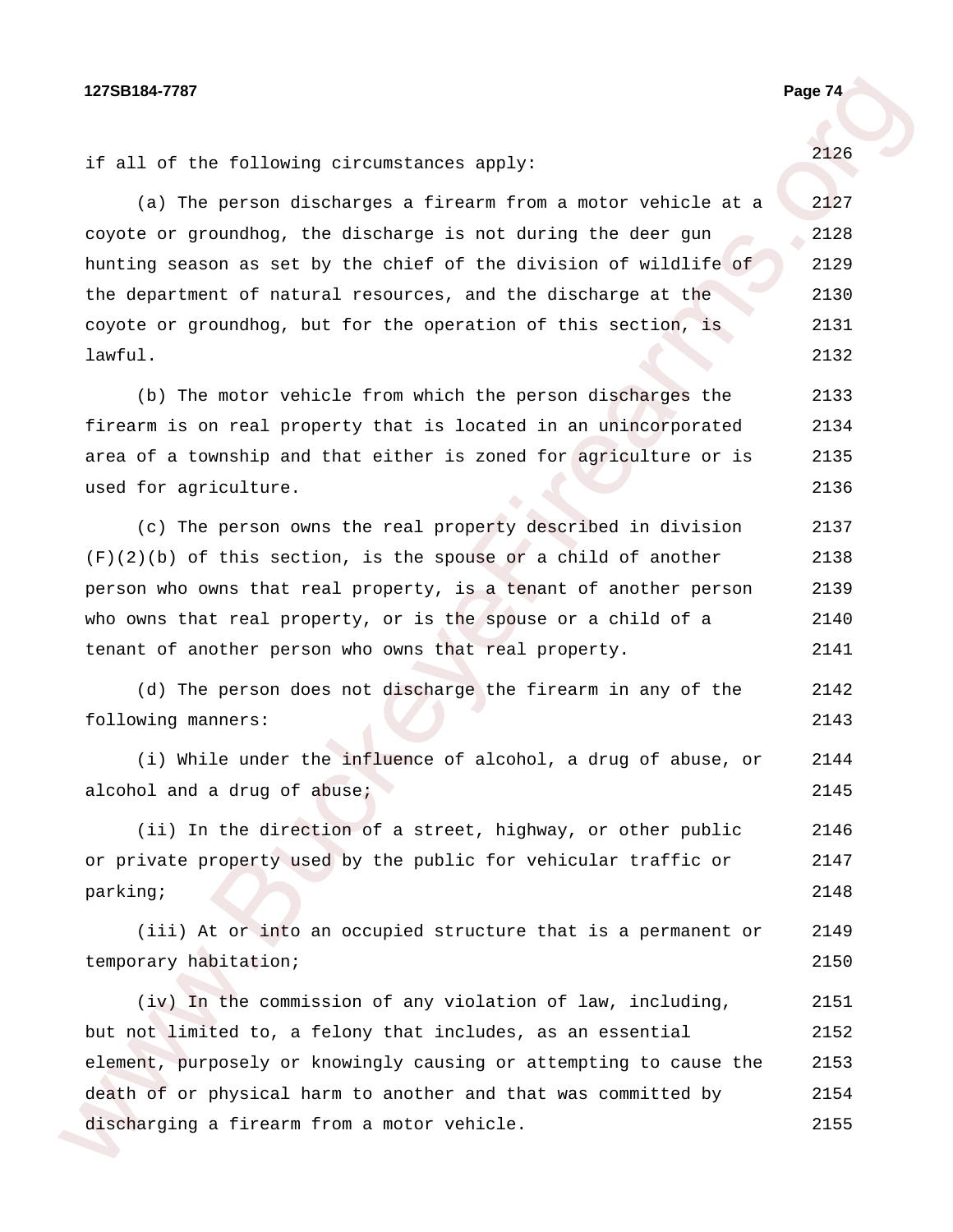(3) Divisions (B) and (C) of this section do not apply to a person if all of the following circumstances apply: 2156 2157

(a) At the time of the alleged violation of either of those divisions, the person is the operator of or a passenger in a motor vehicle. 2158 2159 2160

(b) The motor vehicle is on real property that is located in an unincorporated area of a township and that either is zoned for agriculture or is used for agriculture. 2161 2162 2163

(c) The person owns the real property described in division (D)(3)(b) of this section, is the spouse or a child of another person who owns that real property, is a tenant of another person who owns that real property, or is the spouse or a child of a tenant of another person who owns that real property. 2164 2165 2166 2167 2168

(d) The person, prior to arriving at the real property described in division (D)(3)(b) of this section, did not transport or possess a firearm in the motor vehicle in a manner prohibited by division (B) or (C) of this section while the motor vehicle was being operated on a street, highway, or other public or private property used by the public for vehicular traffic or parking. 2169 2170 2171 2172 2173 2174

(4) Divisions (B) and (C) of this section do not apply to a person who transports or possesses a handgun in a motor vehicle if, at the time of that transportation or possession, all of the following apply: 2175 2176 2177 2178

(a) The person transporting or possessing the handgun is carrying a valid license or temporary emergency license to carry a concealed handgun issued to the person under section 2923.125 or 2923.1213 of the Revised Code or a license to carry a concealed handgun that was issued by another state with which the attorney general has entered into a reciprocity agreement under section 109.69 of the Revised Code. 2179 2180 2181 2182 2183 2184 2185 **1275811447787**<br>
(3) Trutations (R1 and 10) or this accetive do not agaly to a<br>
17138<br>
person if all of the collocions closured whose apply:<br>
(3) Trutations, the person is bis operator of the article of the<br>
divisions, th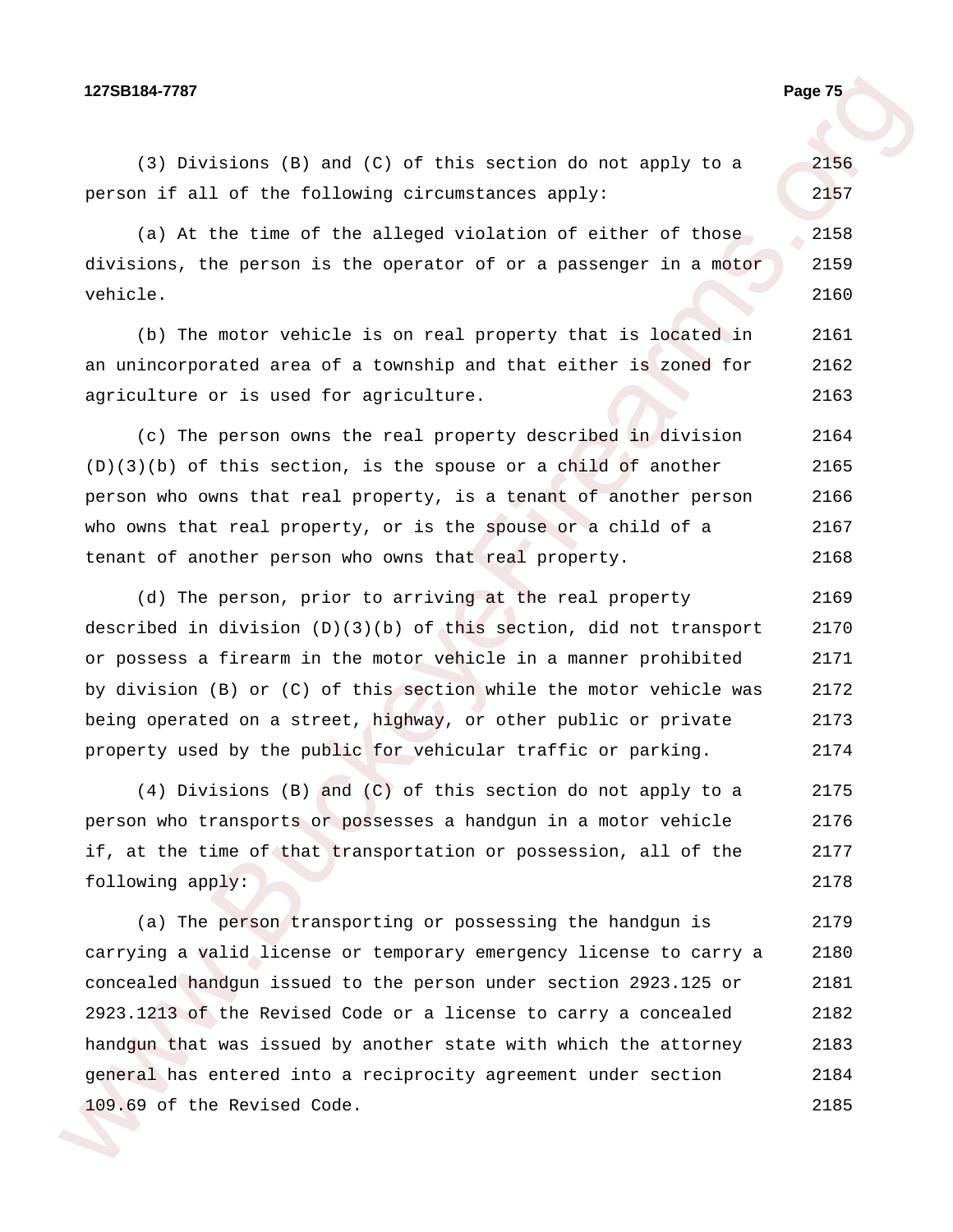(b) The person transporting or possessing the handgun is not knowingly in a place described in division (B) of section 2923.126 of the Revised Code. 2186 2187 2188

(c) One of the following applies: 2189

(i) The handgun is in a holster on the person's person. 2190

(ii) The handgun is in a closed case, bag, box, or other container that is in plain sight and that has a lid, a cover, or a closing mechanism with a zipper, snap, or buckle, which lid, cover, or closing mechanism must be opened for a person to gain access to the handgun. 2191 2192 2193 2194 2195

(iii) The handgun is securely encased by being stored in a closed, locked glove compartment or vehicle console or in a case that is locked. 2196 2197 2198

(G)(1) The affirmative defenses authorized in divisions (D)(1)and (2) of section 2923.12 of the Revised Code are affirmative defenses to a charge under division (B) or (C) of this section that involves a firearm other than a handgun. 2199 2200 2201 2202

(2) It is an affirmative defense to a charge under division (B) or (C) of this section of improperly handling firearms in a motor vehicle that the actor transported or had the firearm in the motor vehicle for any lawful purpose and while the motor vehicle was on the actor's own property, provided that this affirmative defense is not available unless the person, immediately prior to arriving at the actor's own property, did not transport or possess the firearm in a motor vehicle in a manner prohibited by division (B) or (C) of this section while the motor vehicle was being operated on a street, highway, or other public or private property used by the public for vehicular traffic. 2203 2204 2205 2206 2207 2208 2209 2210 2211 2212 2213 **127881847787**<br>
(a) The parson brane<br>particle of promovable transfer the hardon for the 2788<br>
(c) the particle of excition in division folicies decision 2073.128<br>
(c) Ome of the following applicant<br>
(i) The handput is in

(H) No person who is charged with a violation of division (B), (C), or (D) of this section shall be required to obtain a 2214 2215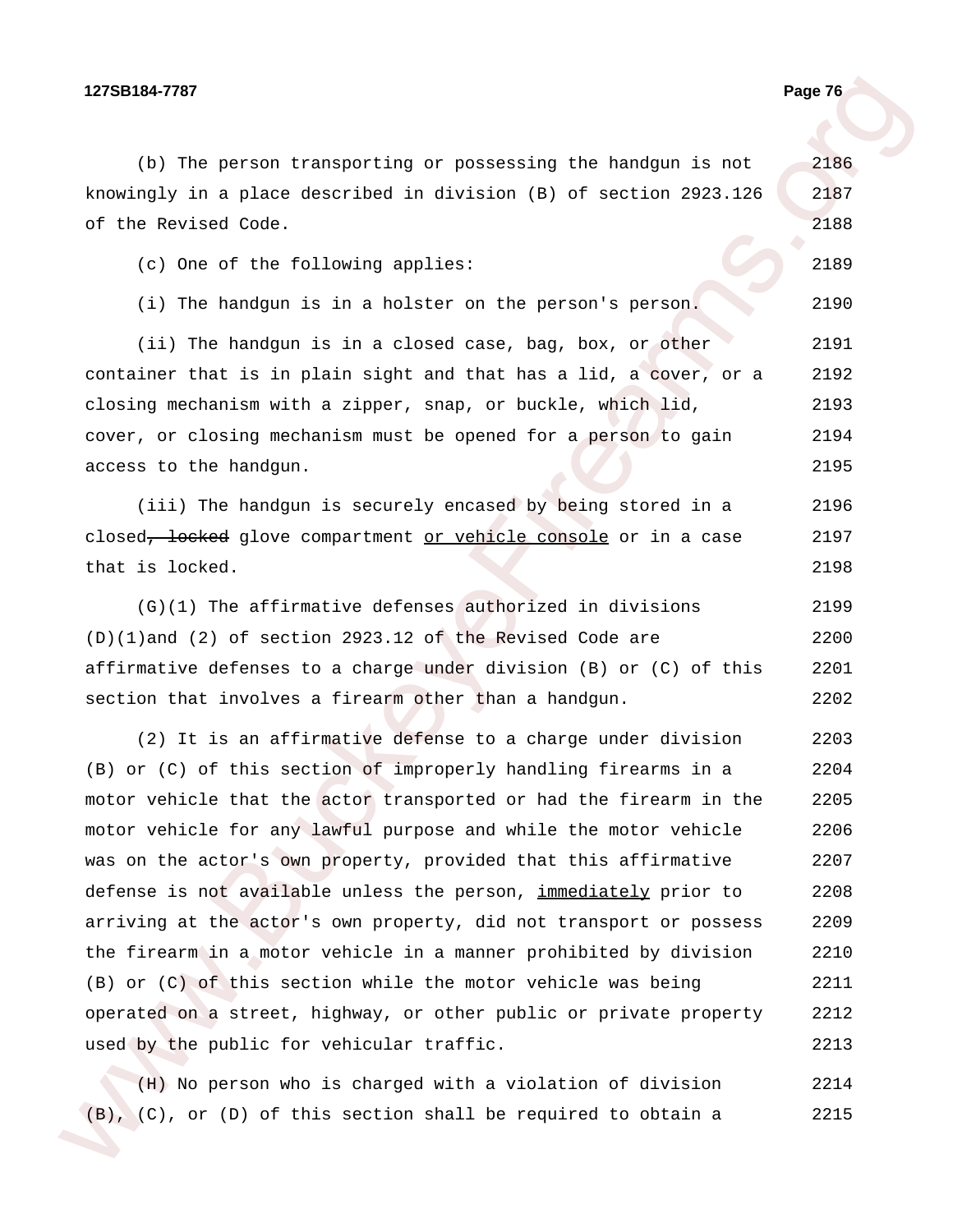license or temporary emergency license to carry a concealed handgun under section 2923.125 or 2923.1213 of the Revised Code as a condition for the dismissal of the charge. 2216 2217 2218

(I) Whoever violates this section is guilty of improperly handling firearms in a motor vehicle. Violation of division (A) of this section is a felony of the fourth degree. Violation of division (C) of this section is a misdemeanor of the fourth degree. A violation of division (D) of this section is a felony of the fifth degree or, if the loaded handgun is concealed on the person's person, a felony of the fourth degree. A Except as otherwise provided in this division, a violation of division (E)(3) of this section is a misdemeanor of the first degree, and, in addition to any other penalty or sanction imposed for the violation, the offender's license or temporary emergency license to carry a concealed handgun shall be suspended pursuant to division  $(A)(2)$  of section 2923.128 of the Revised Code. If at the time of the stop of the offender for a traffic stop, for another law enforcement purpose, or for a purpose defined in section 5503.34 of the Revised Code that was the basis of the violation any law enforcement officer involved with the stop or the employee of the motor carrier enforcement unit who made the stop had actual knowledge of the offender's status as a licensee, a violation of  $division$  (E)(3) of this section is a minor misdemeanor, and the offender's license or temporary emergency license to carry a concealed handgun shall not be suspended pursuant to division (A)(2) of section 2923.128 of the Revised Code. A violation of division  $(E)(1)$ ,  $(2)$ , or  $(5)$  of this section is a felony of the fifth degree. A violation of division  $(E)(4)$  or  $(6)$  of this section is a misdemeanor of the first degree or, if the offender previously has been convicted of or pleaded guilty to a violation of division (E)(4) or (6) of this section, a felony of the fifth degree. In addition to any other penalty or sanction imposed for a 2219 2220 2221 2222 2223 2224 2225 2226 2227 2228 2229 2230 2231 2232 2233 2234 2235 2236 2237 2238 2239 2240 2241 2242 2243 2244 2245 2246 2247 127881947787 Page 77 (1979) there is carry a concealed  $223$ <br>
handour under section 2223.133 or 2323.132 or 110 clusters of the Nutrice Chief scheme of the Nutrice Chief scheme of the Nutrice Chief scheme of the Scheme of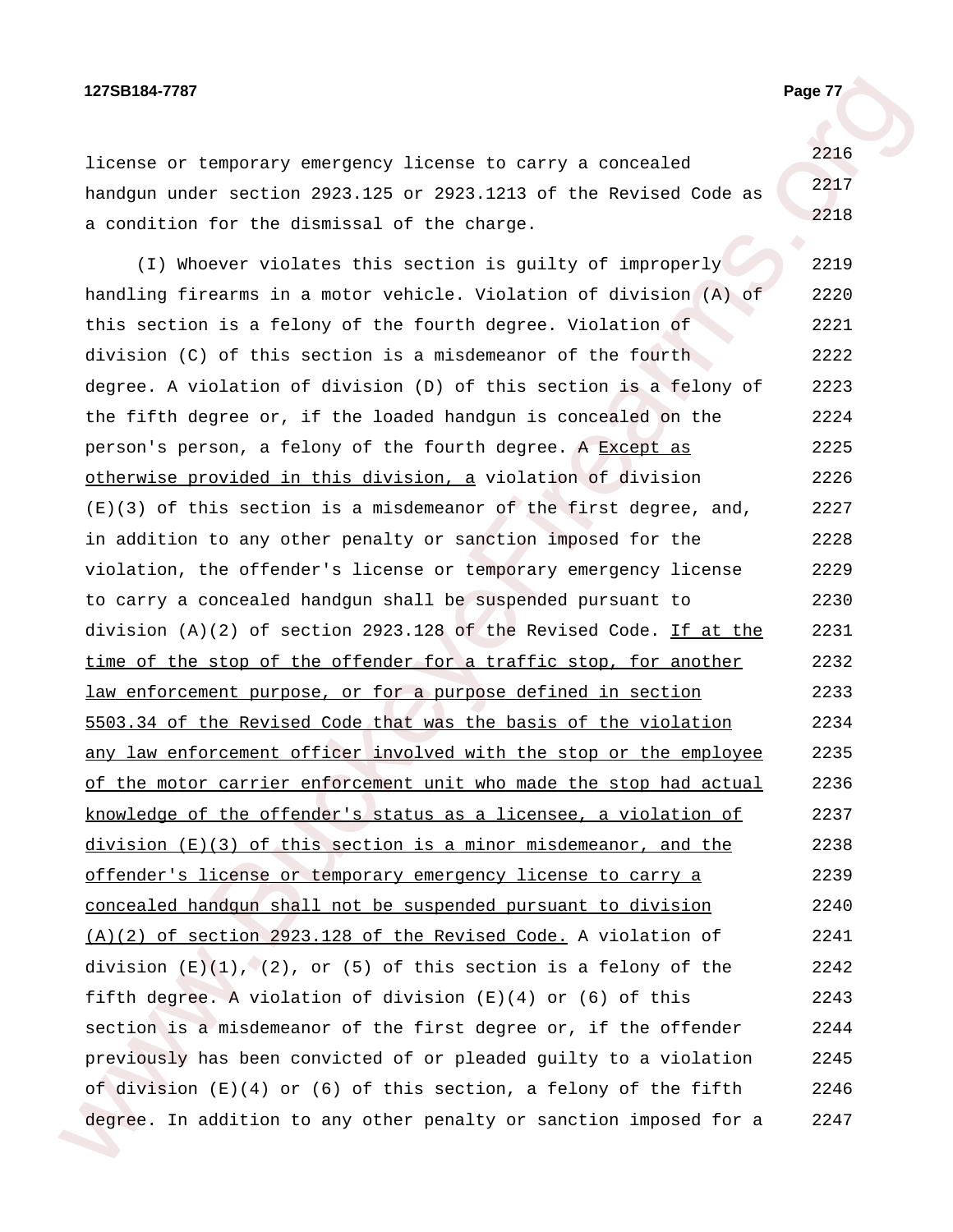misdemeanor violation of division  $(E)(4)$  or  $(6)$  of this section, the offender's license or temporary emergency license to carry a concealed handgun shall be suspended pursuant to division  $(A)(2)$ of section 2923.128 of the Revised Code. A violation of division (B) of this section is whichever of the following is applicable:

(1) If, at the time of the transportation or possession in violation of division (B) of this section, the offender was carrying a valid license or temporary emergency license to carry a concealed handgun issued to the offender under section 2923.125 or 2923.1213 of the Revised Code or a license to carry a concealed handgun that was issued by another state with which the attorney general has entered into a reciprocity agreement under section 109.69 of the Revised Code and the offender was not knowingly in a place described in division (B) of section 2923.126 of the Revised Code, the violation is a misdemeanor of the first degree or, if the offender previously has been convicted of or pleaded guilty to a violation of division (B) of this section, a felony of the fourth degree. 2254 2255 2256 2257 2258 2259 2260 2261 2262 2263 2264 2265 2266 **1278811447797**<br> **Page 78**<br>
missions-son violation of division (R1.41 or (8) of this acctom,<br>
27888<br>
concested handges excited a suspectively increase to catary a<br>
concested handges excited once a violation of division of

(2) If division  $(I)(1)$  of this section does not apply, a felony of the fourth degree. 2267 2268

(J) If a law enforcement officer stops a motor vehicle for a traffic stop or any other purpose, if any person in the motor vehicle surrenders a firearm to the officer, either voluntarily or pursuant to a request or demand of the officer, and if the officer does not charge the person with a violation of this section or arrest the person for any offense, the person is not otherwise prohibited by law from possessing the firearm, and the firearm is not contraband, the officer shall return the firearm to the person at the termination of the stop. If a court orders a law enforcement officer to return a firearm to a person pursuant to 2269 2270 2271 2272 2273 2274 2275 2276 2277 2278

2250 2251

2252

2253

2248 2249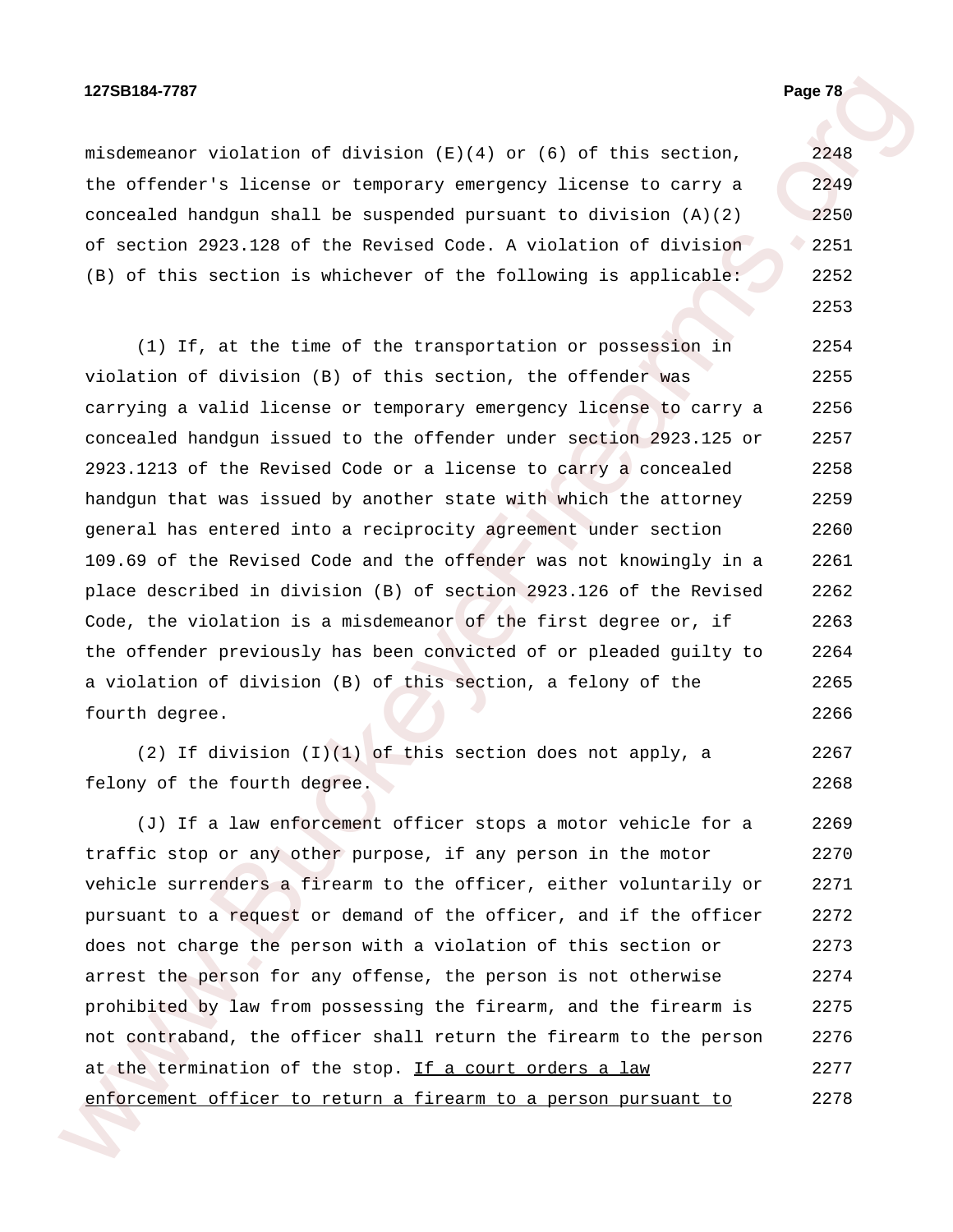| 127SB184-7787                                                      | Page 79 |
|--------------------------------------------------------------------|---------|
| the requirement set forth in this division, division (B) of        | 2279    |
| section 2923.163 of the Revised Code applies.                      | 2280    |
| (K) As used in this section:                                       | 2281    |
| (1) "Motor vehicle," "street," and "highway" have the same         | 2282    |
| meanings as in section 4511.01 of the Revised Code.                | 2283    |
| (2) "Occupied structure" has the same meaning as in section        | 2284    |
| 2909.01 of the Revised Code.                                       | 2285    |
|                                                                    |         |
| (3) "Agriculture" has the same meaning as in section 519.01        | 2286    |
| of the Revised Code.                                               | 2287    |
| (4) "Tenant" has the same meaning as in section 1531.01 of         | 2288    |
| the Revised Code.                                                  | 2289    |
| (5) "Unloaded" means, with any of the following:                   | 2290    |
| (a) No ammunition is in the firearm in question, and no            | 2291    |
| ammunition is loaded into a magazine or speed loader that may be   | 2292    |
| used with the firearm in question and that is located anywhere     | 2293    |
| within the vehicle in question, without regard to where ammunition | 2294    |
| otherwise is located within the vehicle in question.               | 2295    |
| (b) With respect to a firearm employing a percussion cap,          | 2296    |
| flintlock, or other obsolete ignition system, when the weapon is   | 2297    |
| uncapped or when the priming charge is removed from the pan.       | 2298    |
| (6) "Commercial motor vehicle" has the same meaning as in          | 2299    |
| division (A) of section 4506.25 of the Revised Code.               | 2300    |
| (7) "Motor carrier enforcement unit" means the motor carrier       | 2301    |
| enforcement unit in the department of public safety, division of   | 2302    |
| state highway patrol, that is created by section 5503.34 of the    | 2303    |
| Revised Code.                                                      | 2304    |
|                                                                    |         |
| sec. 2923.163. If a law enforcement officer stops a person         | 2305    |
| for any law enforcement purpose and the person voluntarily or      | 2306    |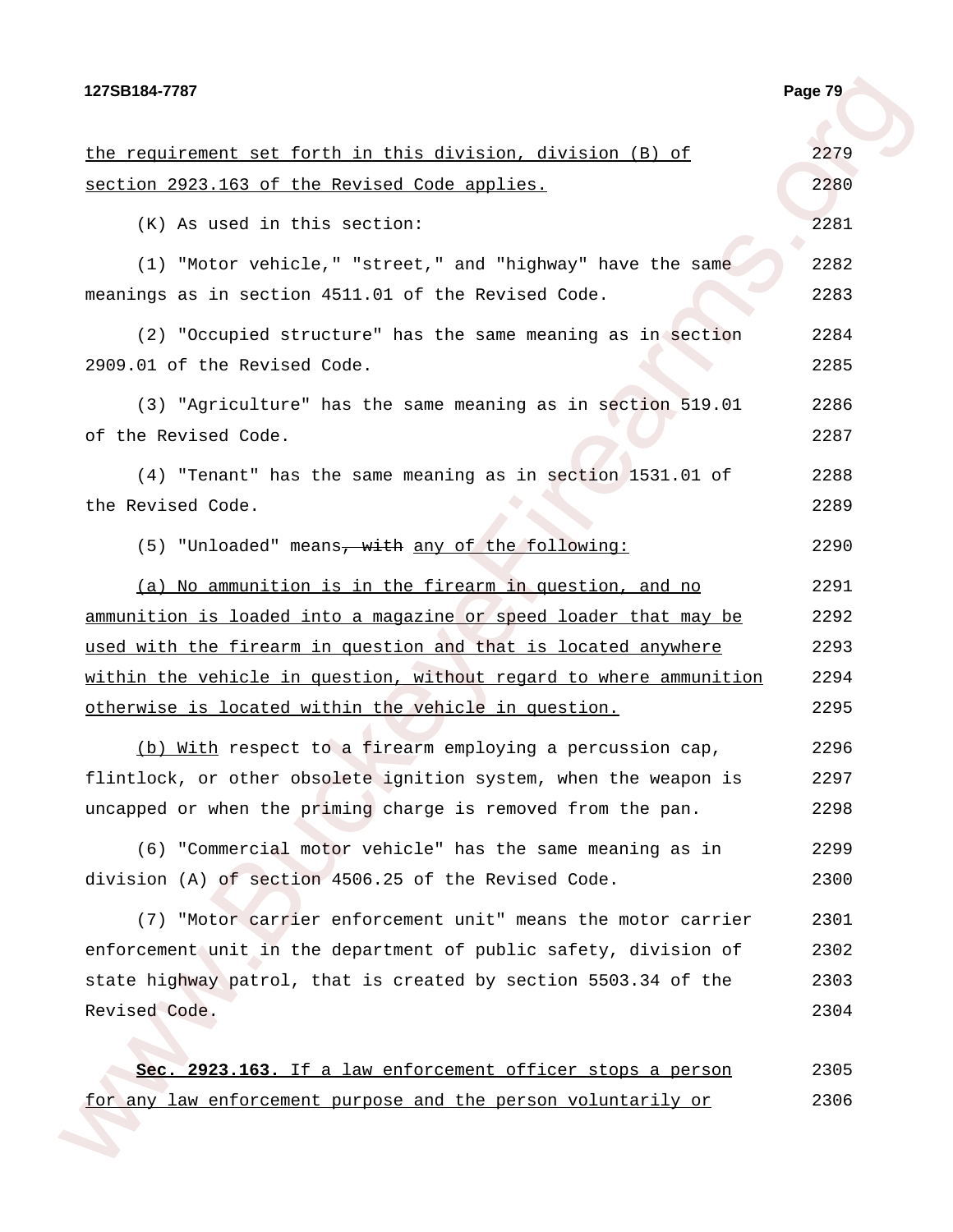| 127SB184-7787                                                      | Page 80 |
|--------------------------------------------------------------------|---------|
|                                                                    |         |
| pursuant to a request or demand of the officer surrenders a        | 2307    |
| firearm to the officer, if a law enforcement officer stops a motor | 2308    |
| vehicle for any purpose and a person in the motor vehicle          | 2309    |
| voluntarily or pursuant to a request or demand of the officer      | 2310    |
| surrenders a firearm to the officer, or if a law enforcement       | 2311    |
| officer otherwise seizes a firearm from a person, all of the       | 2312    |
| following apply:                                                   | 2313    |
| (A) If the law enforcement officer does not return the             | 2314    |
| firearm to the person at the termination of the stop or otherwise  | 2315    |
| promptly return the firearm to the person after the seizure of the | 2316    |
| firearm, the officer or other personnel at the officer's law       | 2317    |
| enforcement agency shall maintain the integrity and identity of    | 2318    |
| the firearm in such a manner so that if the firearm subsequently   | 2319    |
| is to be returned to the person it can be identified and returned  | 2320    |
| to the person in the same condition it was in when it was seized.  | 2321    |
| (B) If the law enforcement officer does not return the             | 2322    |
| firearm to the person at the termination of the stop or otherwise  | 2323    |
| promptly return the firearm to the person after the seizure of the | 2324    |
| firearm, if a court finds that a law enforcement officer failed to | 2325    |
| return the firearm to the person after the person has demanded the | 2326    |
| return of the firearm from the officer, and if the court orders a  | 2327    |
| law enforcement officer to return the firearm to the person, in    | 2328    |
| addition to any other relief ordered, the court also shall award   | 2329    |
| reasonable costs and attorney's fees to the person who sought the  | 2330    |
| order to return the firearm."                                      | 2331    |
| In line 271, after the stricken "A" insert "Except as              | 2332    |
| provided in $(D)(1)(q)$ of this section, a"; reinsert "court shall | 2333    |
| not impose more than one prison term on an"                        | 2334    |
| Reinsert line 272                                                  | 2335    |
| In line 273, reinsert everything before "If" and delete the        | 2336    |
| balance of the line                                                | 2337    |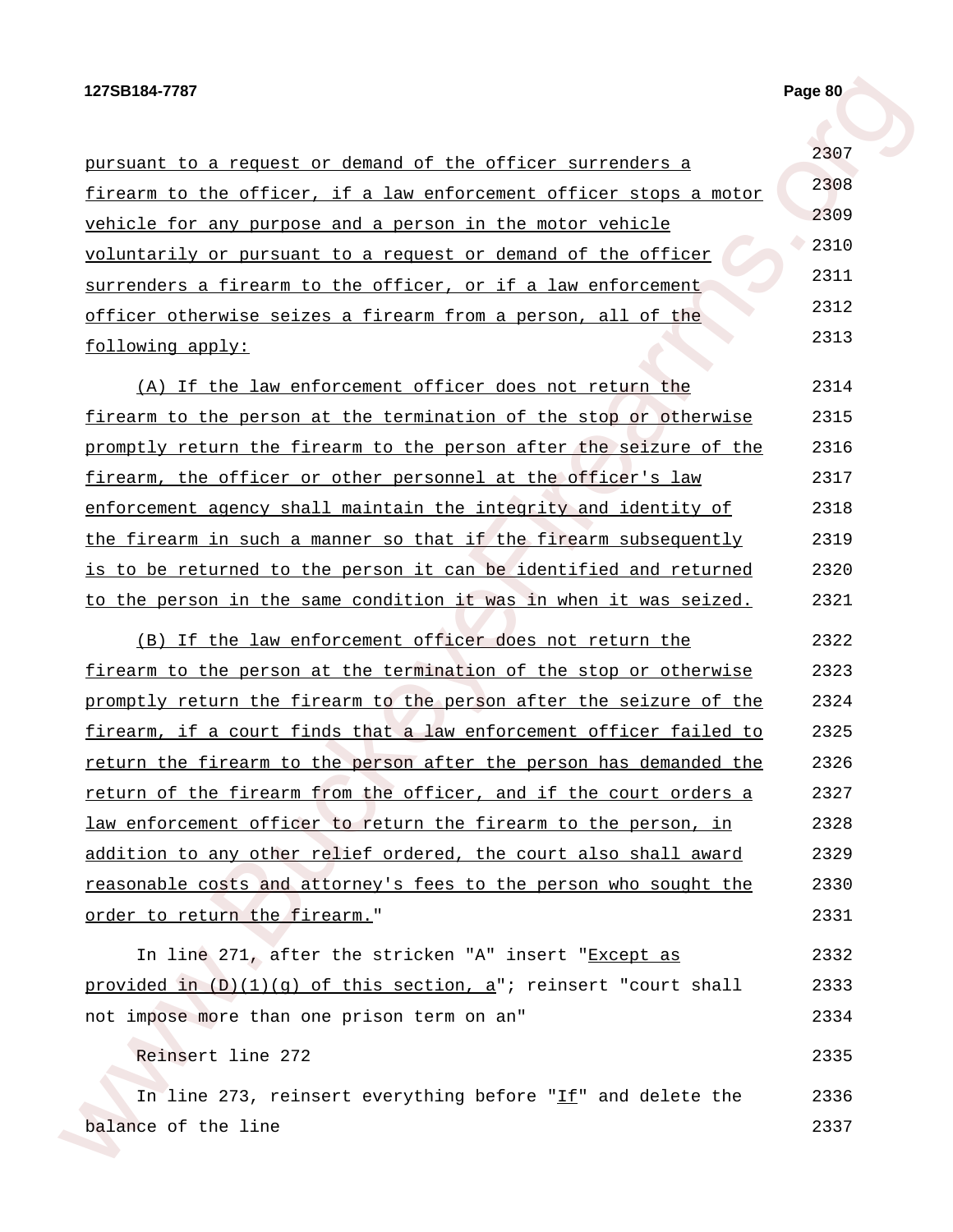| 127SB184-7787                                                       | Page 81 |
|---------------------------------------------------------------------|---------|
|                                                                     |         |
| Delete lines 274 through 283                                        | 2338    |
| In line 284, delete everything before the period                    | 2339    |
| In line 329, after the period insert "The court shall not           | 2340    |
| impose any of the prison terms described in division $(D)(1)(a)$ or | 2341    |
| (b) of this section upon an offender for a violation of section     | 2342    |
| 2923.122 that involves a deadly weapon that is a firearm other      | 2343    |
| than a dangerous ordnance, section 2923.16, or section 2923.121 of  | 2344    |
| the Revised Code."                                                  | 2345    |
| Between lines 373 and 374, insert:                                  | 2346    |
| "(g) If an offender is convicted of or pleads quilty to two         | 2347    |
| or more felonies, if one or more of those felonies is aggravated    | 2348    |
| murder, murder, attempted aggravated murder, attempted murder,      | 2349    |
| aggravated robbery, felonious assault, or rape, and if the          | 2350    |
| offender is convicted of or pleads guilty to a specification of     | 2351    |
| the type described under division $(D)(1)(a)$ of this section in    | 2352    |
| connection with two or more of the felonies, the sentencing court   | 2353    |
| shall impose on the offender the prison term specified under        | 2354    |
| $division (D)(1)(a) of this section for each of the two most$       | 2355    |
| serious specifications of which the offender is convicted or to     | 2356    |
| which the offender pleads quilty and, in its discretion, also may   | 2357    |
| impose on the offender the prison term specified under that         | 2358    |
| division for any or all of the remaining specifications."           | 2359    |
| In line 804, after "2901.05" insert "2923.12, 2923.121,             | 2360    |
| 2923.122, 2923.125, 2923.126, 2923.128, 2923.129, 2923.1210,        | 2361    |
| 2923.1212, 2923.1213, 2923.16,"                                     | 2362    |
| In line 1 of the title, after $"2901.05"$ insert $"2923.12$ ,       | 2363    |
| 2923.121, 2923.122, 2923.125, 2923.126, 2923.128, 2923.129,         | 2364    |
| 2923.1210, 2923.1212, 2923.1213, 2923.16,"                          | 2365    |
| In line 2 of the title, delete "and" and insert a comma;            | 2366    |
| after "2901.09" insert ", and 2923.163"                             | 2367    |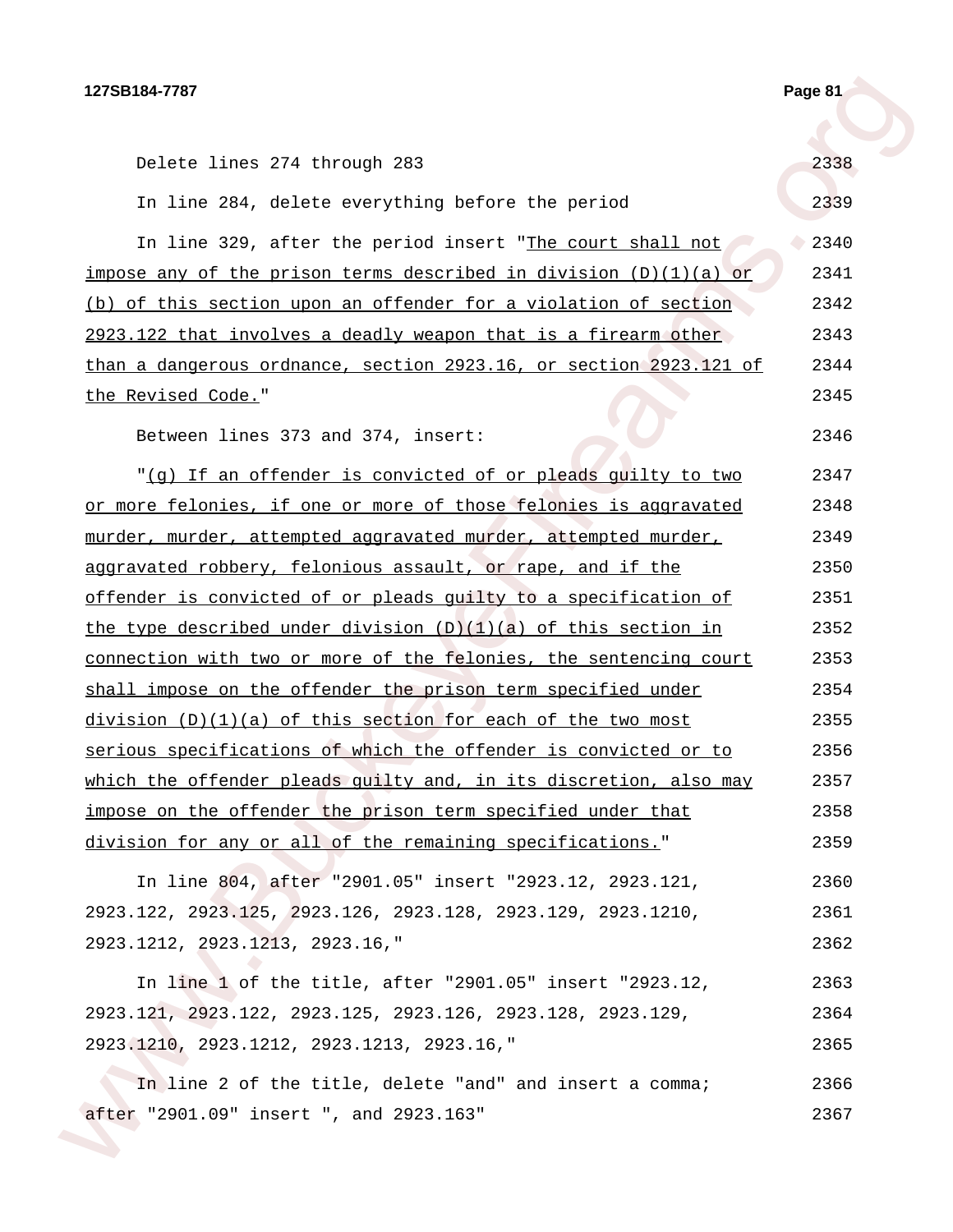2368 2369

In line 7 of the title, delete the comma and insert a semicolon

In line 16 of the title, delete the comma and insert "; to provide in specified circumstances exemptions from illegal possession of firearm in liquor permit premises for the principal permit holder and the holder's agents and employees who are off-duty peace officers; to relocate the penalty for carrying a concealed firearm in liquor permit premises; to provide an exemption from illegal conveyance or possession or deadly weapon or dangerous ordnance in a school safety zone for a concealed carry licensee immediately in the process of picking up or dropping off a child; to change when a concealed carry licensee cannot carry in a government facility; to specify that a concealed carry licensee's carrying of a concealed handgun on a private, posted parking lot is not criminal trespass; to conform the OVI-related portion of improperly handling firearms in a motor vehicle to R.C. 4511.19; to revise how a concealed carry licensee may carry a handgun in a vehicle; to specify when carrying concealed weapons does not apply to transporting or storing a firearm in a motor vehicle or storing or possessing a firearm in the home; to redefine "unloaded" for purposes of improperly handling firearms in a motor vehicle and to revise the elements of that offense as they apply to an unloaded firearm; to alter the requirements for renewing a concealed carry license; to provide that an applicant's convictions or delinquent child adjudications that are sealed or expunged or for which relief from disability has been granted cannot be considered in determining eligibility for a concealed handgun license or whether to suspend or revoke such a license; to remove the requirement for a retired peace officer identification card that the officer have a nonforfeitable right to retirement benefits; to provide that a retired police officer's successful completion of a firearms requalification 2370 2371 2372 2373 2374 2375 2376 2377 2378 2379 2380 2381 2382 2383 2384 2385 2386 2387 2388 2389 2390 2391 2392 2393 2394 2395 2396 2397 2398 2399 127881947797 Page 82<br>
The 12 of the 11 of the child, delete the commo and fractric a<br>
sectionion<br>
The 11 of the child, delete the commo and fractric is a result of<br>
provide in appearing determining the common and showing